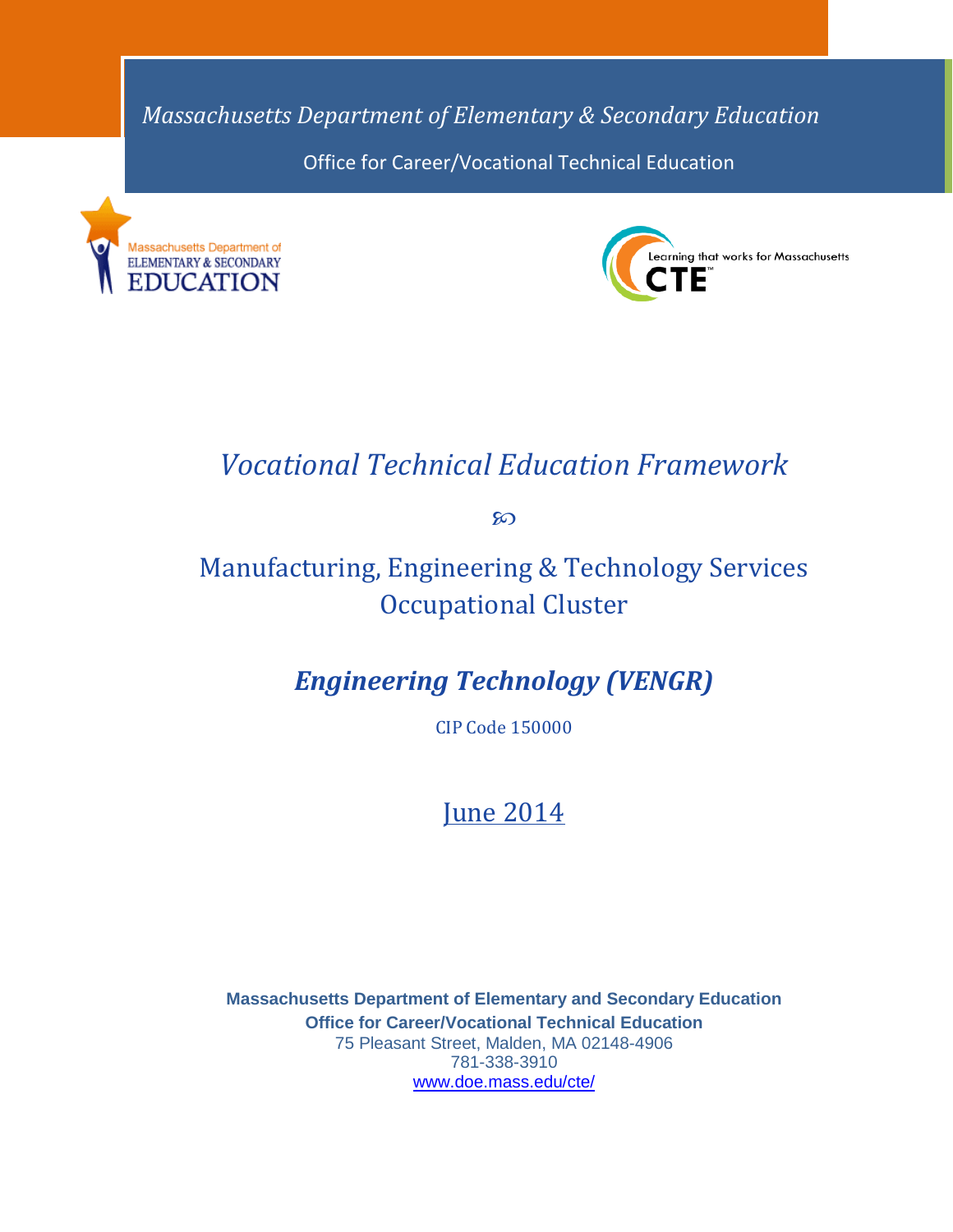

This document was prepared by the Massachusetts Department of Elementary and Secondary Education Mitchell D. Chester, Ed.D. Commissioner

#### **Board of Elementary and Secondary Education Members**

Ms. Maura Banta, Chair, Melrose Ms. Harneen Chernow, Vice Chair, Jamaica Plain Mr. Daniel Brogan, Chair, Student Advisory Council, Dennis Dr. Vanessa Calderón-Rosado, Milton Ms. Karen Daniels, Milton Ms. Ruth Kaplan, Brookline Dr. Matthew Malone, Secretary of Education, Roslindale Mr. James O'S., Morton, Springfield Dr. Pendred E. Noyce, Weston Mr. David Roach, Sutton

Mitchell D. Chester, Ed.D., Commissioner and Secretary to the Board

The Massachusetts Department of Elementary and Secondary Education, an affirmative action employer, is committed to ensuring that all of its programs and facilities are accessible to all members of the public. We do not discriminate on the basis of age, color, disability, national origin, race, religion, sex, gender identity, or sexual orientation.

Inquiries regarding the Department's compliance with Title IX and other civil rights laws may be directed to the

Human Resources Director, 75 Pleasant St., Malden, MA 02148-4906. Phone: 781-338-6105.

© 2014 Massachusetts Department of Elementary and Secondary Education *Permission is hereby granted to copy any or all parts of this document for non-commercial educational purposes. Please credit the "Massachusetts Department of Elementary and Secondary Education."*

*This document printed on recycled paper*

Massachusetts Department of Elementary and Secondary Education 75 Pleasant Street, Malden, MA 02148-4906 Phone 781-338-3000 TTY: N.E.T. Relay 800-439-2370 [www.doe.mass.edu](http://www.doe.mass.edu/)

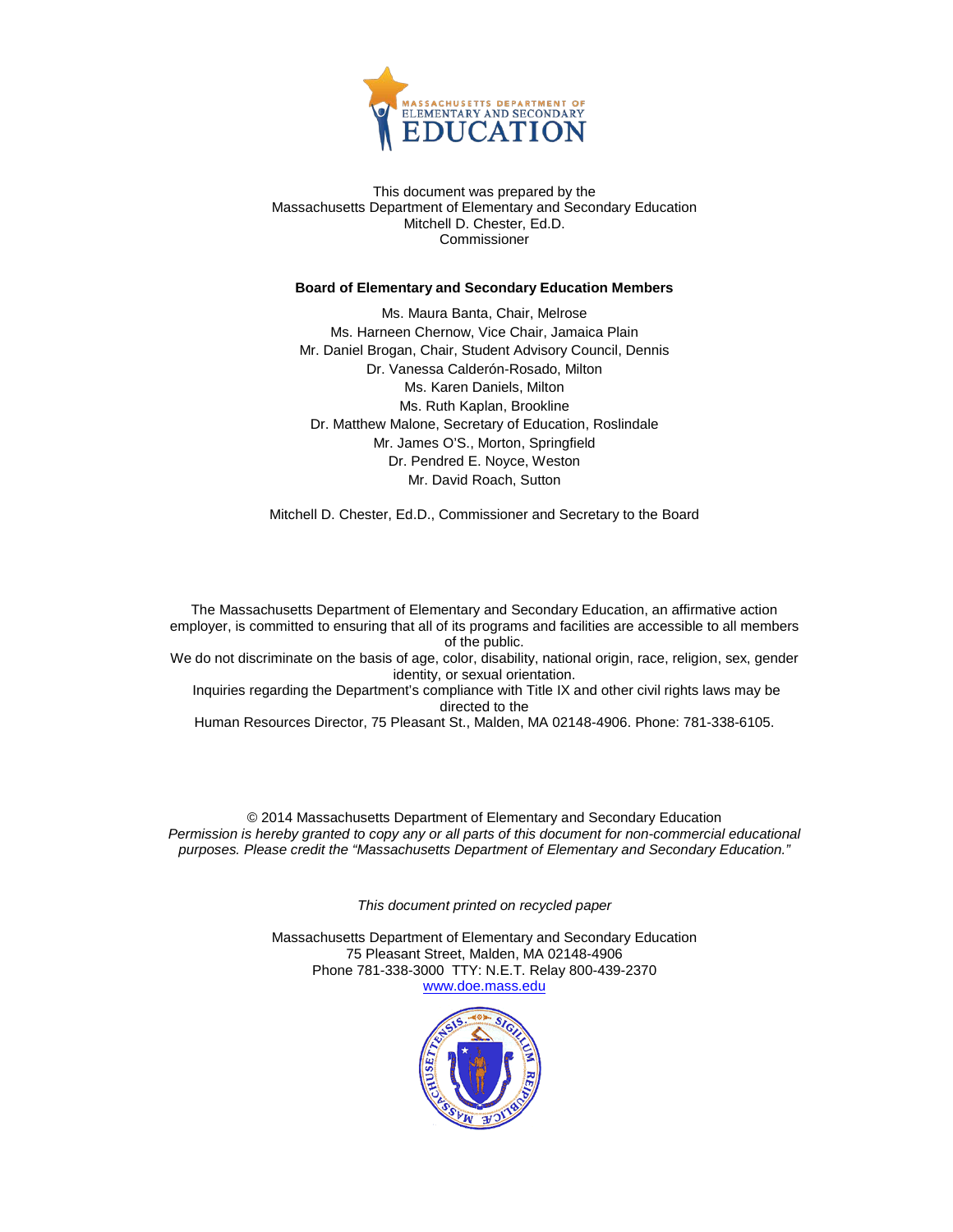# **Table of Contents**

<span id="page-2-0"></span>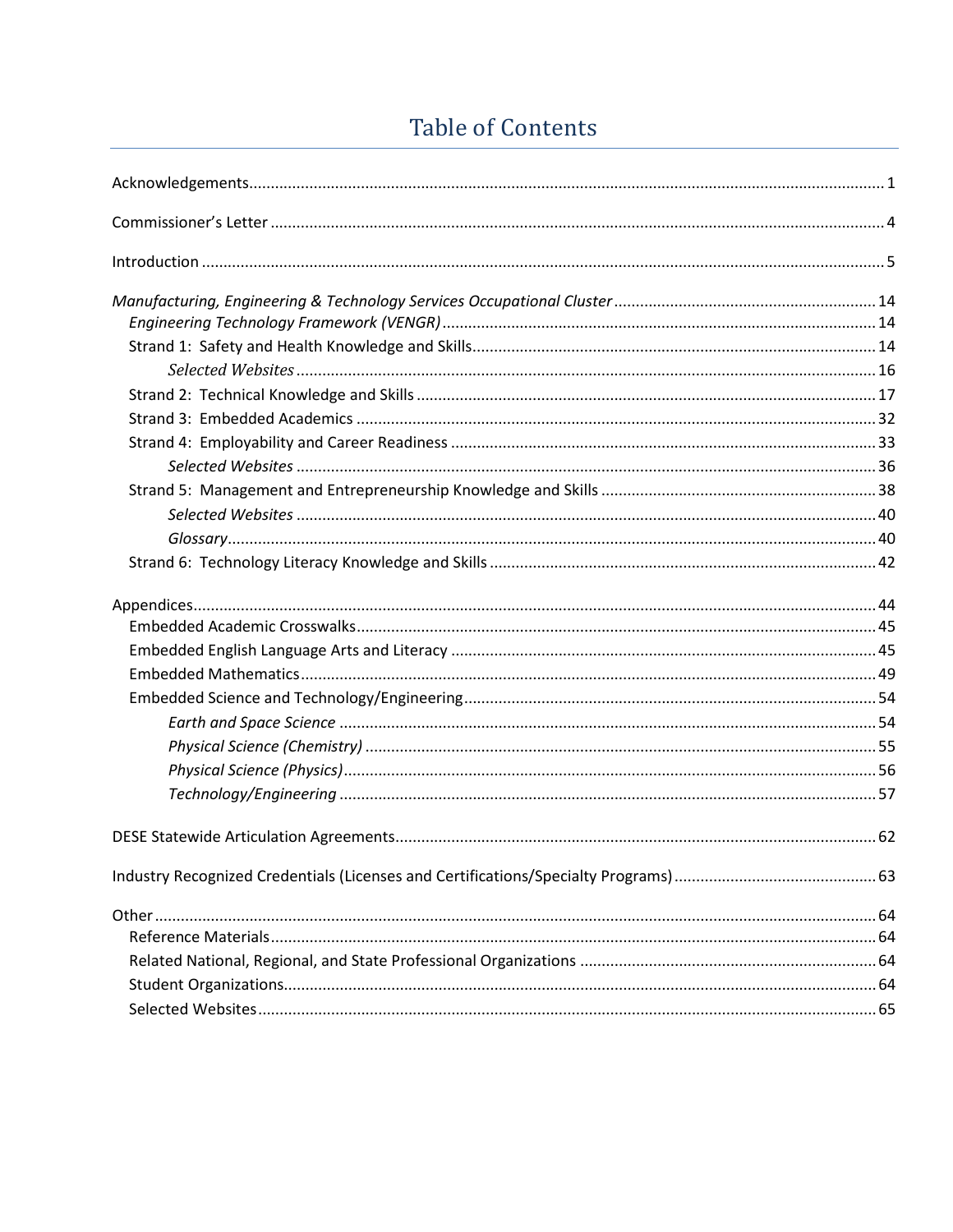# [Acknowledgements](#page-2-0)

<span id="page-3-0"></span>The Massachusetts Department of Elementary and Secondary Education, Office for Career/ Vocational Technical Education, launched the Vocational Technical Education Framework Revision Project in April 2012. This Framework is the result of that effort and of the contributions of many educators across the state. The Department of Elementary and Secondary Education wishes to thank all of the Massachusetts groups that contributed to the development of these standards and all the individual teachers, administrators, and private sector advisory committee members who provided valuable employer validation of the standards for the Engineering Technology Framework of the Manufacturing, Engineering & Technology Services Occupational Cluster.

#### **Contributors to the 2012 Engineering Technology Framework (VENGR) Strands 2, 3 and 6:**

Project Administrator:

Michelle Roche, Minuteman Career and Technical High School, Director of Career and Technical Education

Framework Team Leader:

Richard Repucci, Minuteman Career and Technical High School, Engineering Instructor

Technical Teachers:

Angela Batt, Tri-County Vocational Technical High School, Engineering Instructor,

Annette Cochran, Doherty Memorial High School, Engineering Instructor,

Dr. Michael Meyers, Blue Hills Regional Vocational Technical High School, Engineering Instructor, Department Chair John Mollica, Minuteman Career and Technical High School (Outreach Program), Technology/Engineering Instructor Robert Wood, Southeastern Regional Vocational Technical High School, Engineering Instructor

#### Academic Teachers:

Eric Marshall, Minuteman Career and Technical High School, Science,

Dr. Michael Meyers Blue Hills Regional Vocational Technical High School, Engineering Instructor – Math Robert Wood, Southeastern Regional Vocational Technical High School, Engineering Instructor - Math Linda Zakas, Greater Lawrence Technical School, English

Program Advisory Members:

Anthony Ucci, Bristol Community College, Professor of Engineering – Dept. Chair Dr. Michael Meyers, Bristol Community College, Professor of Electrical Engineering

|                                              | CVTE Frameworks Project Advisory Committee             |
|----------------------------------------------|--------------------------------------------------------|
| Roger Bourgeois, Superintendent/Director     | Peter Dewar, Director of Professional Development      |
| Essex Agricultural and Technical High School | Massachusetts Association of Vocational Administrators |
| Christine Shaw. Executive Director           | John McDonagh, Grants Coordinator                      |

Northeast Regional Readiness Center Southeastern Regional Vocational Technical High School

Massachusetts Department of Elementary and Secondary Education Patricia Gregson, Associate Commissioner Vocational, Workforce and College Readiness Programs

Office for Career/Vocational and Technical Education – Framework Revision Strands 2, 3 and 6 Lisa Sandler, Acting State Director of Career/Vocational Technical Education

Maura Russell Ramona Foster Karen DeCoster Lisa Weinstein Margie Roberts Janice Crocker

**Consultants** 

Dr. Frank Llamas National School and Maura McMahon

Manufacturing, Engineering & Technology Services Occupational Cluster Engineering Technology Framework Massachusetts Vocational Technical Education Framework 1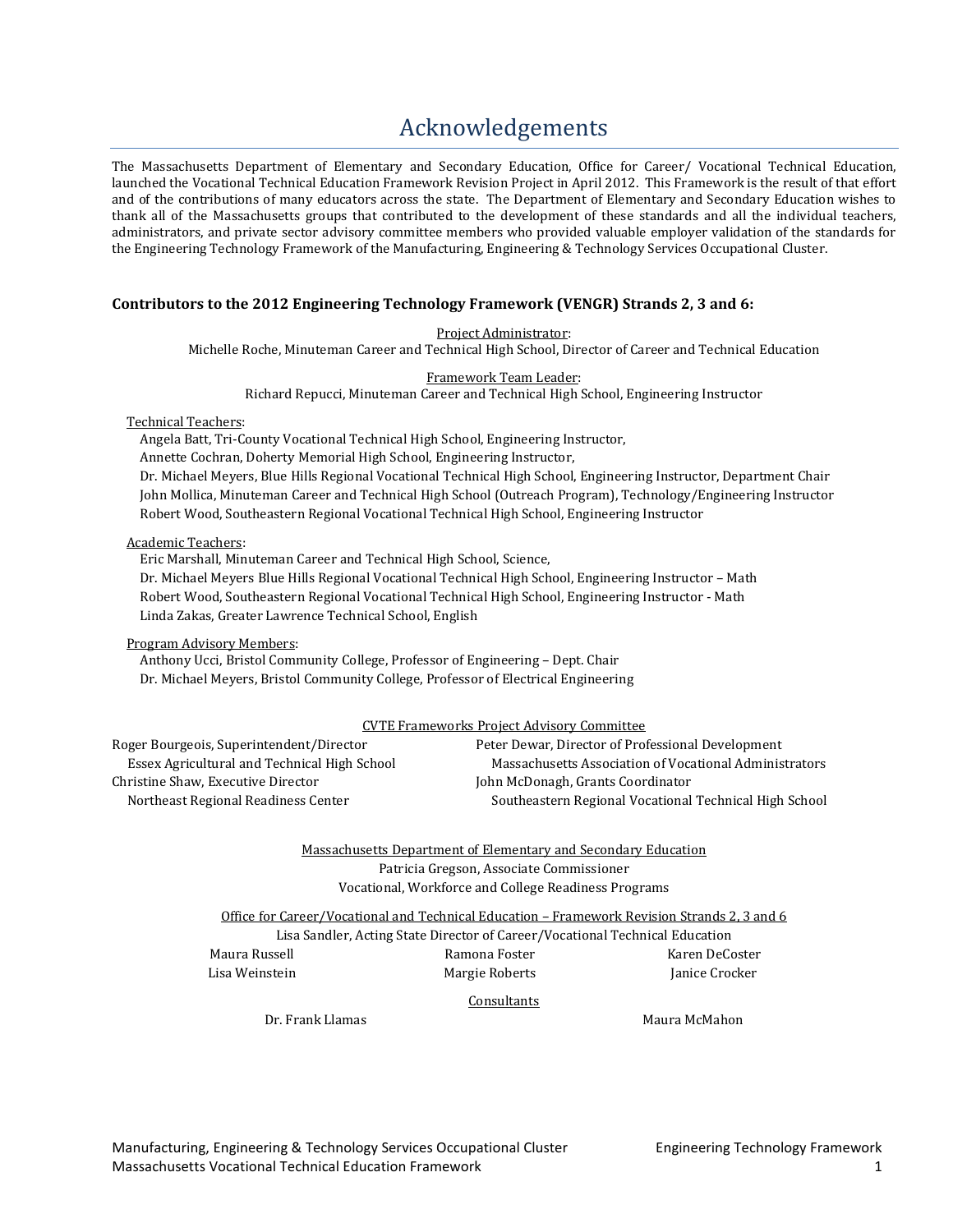#### **Contributors to the 2014 Engineering Technology Framework (VENGR) Strands 1, 4 and 5:**

Project Administrator Thomas Hickey, Superintendent South Shore Vocational Technical High School

Project Managers

Rebecca Buck, Northern Berkshire Vocational Regional School District Kristin Steiner, Northern Berkshire Vocational Regional School District

# MAVA Consultants

Kathy Conole **Deborah DePaolo** John McDonagh

Massachusetts Department of Elementary and Secondary Education Patricia Gregson, Associate Commissioner Vocational, Workforce and College Readiness Programs

Office for Career/Vocational and Technical Education – Framework Revision Strands 1, 4 and 5 Lisa Sandler, Massachusetts Methods of Administration Coordinator Gary Gomes, Accountability & Monitoring Supervisor Marnie Jain, Education Specialist

> Framework Strand 1 Leader: Michael Nixon, MassBay Community College

#### Team Members:

Patricia Allen, Greater New Bedford Regional Technical High School Cheryl Bomal, Greater Lowell Technical High School Deborah Brightman, Greater New Bedford Regional Technical High School Martin Dooley, Lower Pioneer Valley Career and Technical Education Center Darla Hartung, Taunton High School Rhonda Moran, Lower Pioneer Valley Career and Technical Education Center John Morash, Plymouth South High School John Taylor, Greater Lowell Technical High School

#### Resource Experts:

Anne Gilligan, DESE-Learning Support Service, Safe and Healthy Schools Coordinator David Edmonds, DESE-CVTE, Education Specialist Lisa Sandler, DESE-CVTE, Massachusetts Methods of Administration Coordinator

Framework Strand 4 Leader:

Marcia Kessler, Old Colony Regional Vocational Technical High School

#### Team Members:

Erin Carerra, Taunton High School Gillian Granger, Blackstone Valley Regional Vocational Technical High School Carol Hartnett, Blue Hills Regional Technical High School Christina Melvin, Worcester Technical High School Cecilia Smith, Greater Lawrence Technical School EJ Smith, Blackstone Valley Regional Vocational Technical High School Michael Viggiano, Madison Park High School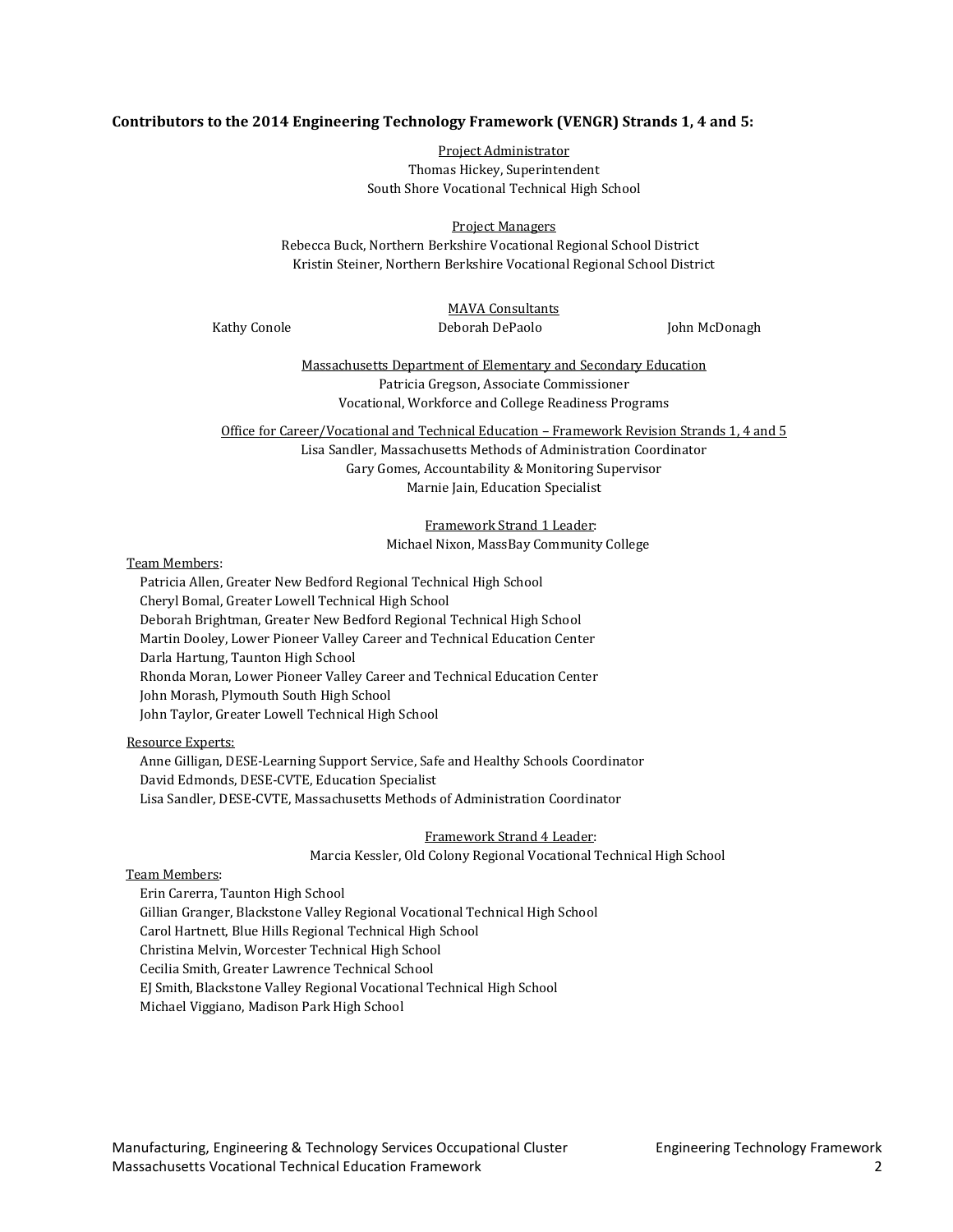#### Resource Experts:

Gary Gomes, DESE-CVTE, Accountability and Monitoring Elizabeth Hennessy, Blackstone Valley Regional Vocational Technical High School, Dir. of Counseling Marnie Jain, DESE-CVTE, Judith McKinstry, Business Professionals of America Director Lisa Sandler, DESE – CVTE, Massachusetts Methods of Administration Coordinator Shailah Stewart, DESE - College & Career Readiness, Connecting Activities Coordinator Karen Ward, SkillsUSA Director

#### Framework Strand 5 Leader: Margaret Ellis, JP Keefe Technical High School

#### Team Members:

Lori Alie, Blackstone Valley Regional Vocational Technical High School Lori Carr, Taunton High School Barbara-jean Chauvin, Norfolk County Agricultural High School Cheryl Hackenson, Tantasqua Regional High School Clifford Keirstead, Whittier Regional Technical High School Lynn McKiernan, Assabet Valley Regional Technical High School John Oldham, Old Colony Regional Vocational Technical High School Arlene Thompson, Worcester Technical High School

#### Resource Experts:

Jennifer Green, Network For Teaching Entrepreneurship Executive Director Donna McFadden, MA DECA Director Lisa Sandler, DESE –CVTE, Massachusetts Methods of Administration Coordinator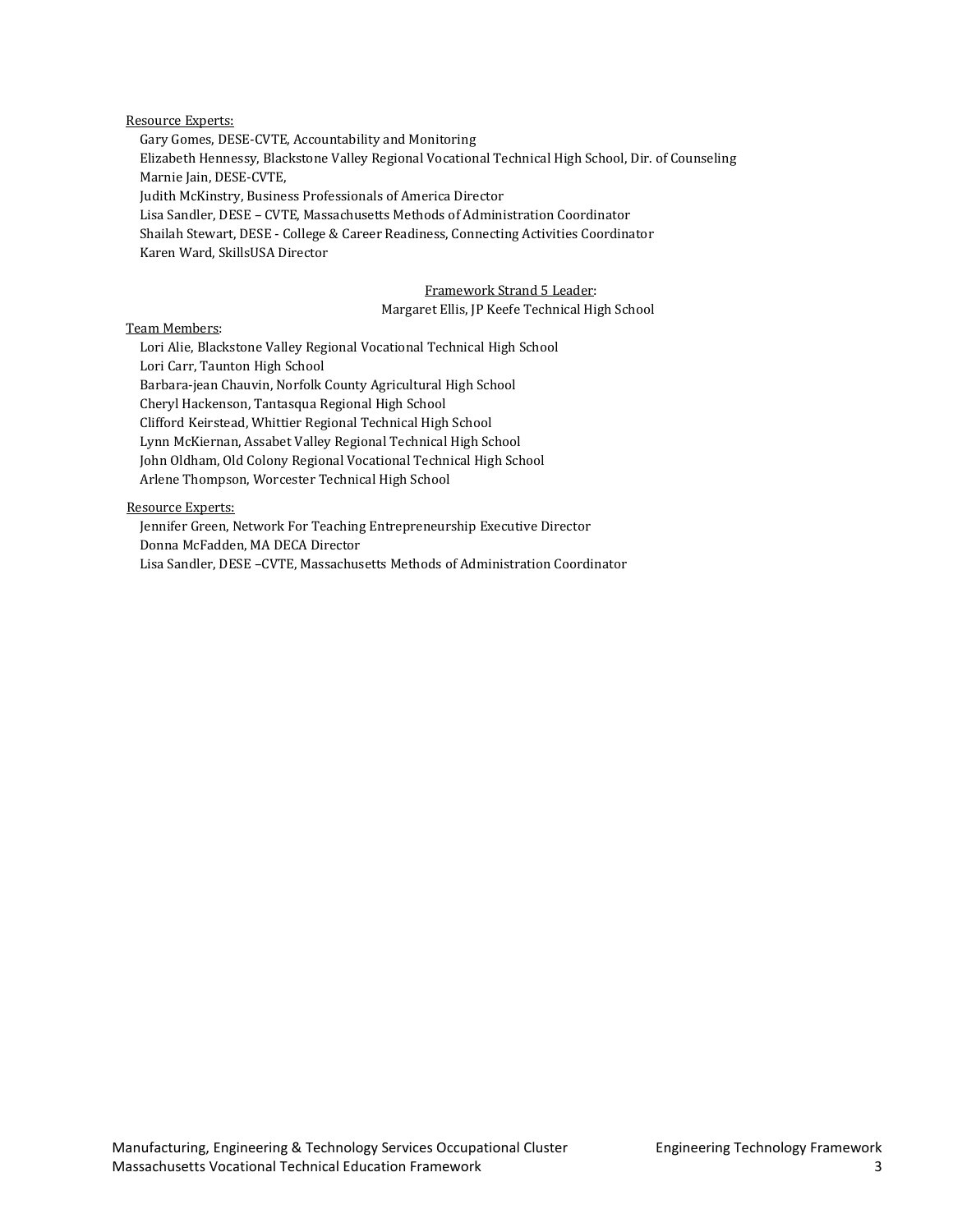# [Commissioner's Letter](#page-2-0)

<span id="page-6-0"></span>

# *Massachusetts Department of Elementary and Secondary Education*

75 Pleasant Street, Malden, Massachusetts 02148-4906 Telephone: (781) 338-3000

TTY: N.E.T. Relay 1-800-439-2370

Mitchell D. Chester, Ed.D. *Commissioner*

July 2014

Dear Colleagues,

I am pleased to present to you the *Massachusetts Vocational Technical Education Frameworks,*  adopted by the Department of Elementary and Secondary Education in June 2014. These frameworks, one for each of the 44 vocational technical programs, include standards in multiple strands representing all aspects of the industries that students in the vocational technical education program are preparing to enter.

The frameworks also include a crosswalk between the technical standards and relevant standards in Massachusetts Curriculum Frameworks to support effective integration of academic and technical content.

The comments and suggestions received during revision of the 2007 *Massachusetts Vocational Technical Education Frameworks* have strengthened these frameworks. We will continue to work with schools and districts to implement the 2014 *Massachusetts Vocational Technical Education Frameworks* over the next several years, and we encourage your comments.

I want to thank everyone who worked with us to create challenging learning standards for Massachusetts students. I am proud of the work that has been accomplished.

Sincerely,

Mitchell D. Chester, Ed.D. Commissioner of Elementary and Secondary Education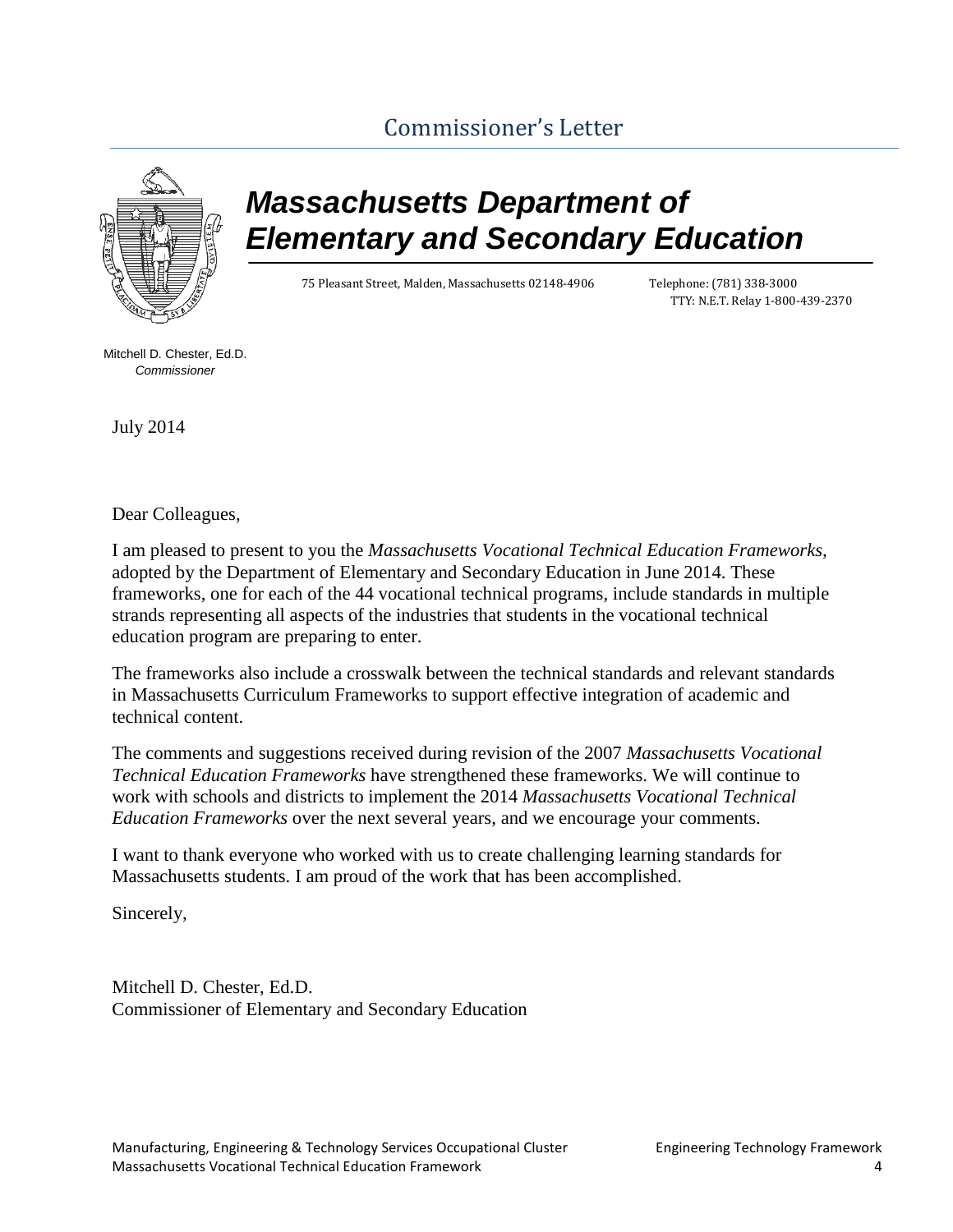# [Introduction](#page-2-0)

## **Overview & Organization and Key Changes**

### **Overview**

<span id="page-7-0"></span>The Massachusetts Department of Elementary and Secondary Education understands the necessity of maintaining current Vocational Technical Education Frameworks which ensure career/vocational technical education students across the Commonwealth are taught the most rigorous standards aligned to the needs of business and industry.

With the advent of the Massachusetts Teaching & Learning System the Office for Career/Vocational Technical Education (CVTE) recognized the significance of including career/vocational technical education in the system and developed a comprehensive plan for including vocational technical education. The plan was designed in a Two Phase Process. Phase One included the revision of strands two, three, and six, of all of the Vocational Technical Education Frameworks. Phase Two consisted of three major components (projects) all equally crucial;

- 1. The revision of Strands One, Four, and Five to complete the revision of all six strands of the Vocational Technical Education Frameworks;
- 2. Statewide Professional Development on all revised strands, with training on strands two, three, and six delivered fall 2013, and training on strands one, four, and five delivered spring 2014;
- 3. The creation and development of additional Model Curriculum Unit (MCU) Teams.

The Office for Career/Vocational Technical Education Framework Team, with support from consultants, began Phase One in the 2012-2013 school year, to revise three of the six strands contained in all of the Vocational Technical Education (VTE) Frameworks. The state was organized into "Collaborative Partnerships" comprised of teams of project administrators, highly qualified subject matter educators, and business and industry partners, whose task was to revise Strand Two – Technical, Strand Three – Embedded Academics, and Strand Six – Technology Literacy. Each team met with a vocational advisory committee which included business and industry representatives and postsecondary education professionals, whose mission was to review and revise the team's draft document during the revisionary process. Once strand two was revised, academic teachers (typically one English Language Arts teacher, one Mathematics teacher, and one Science teacher) worked with the technical subject matter teachers to develop a crosswalk between academic curricula standards and the technical standards, and provided examples of embedded academic content.

The Office for Career/Vocational Technical Education solicited statewide input from technical and academic teachers and administrators at the annual Massachusetts Association of Vocational Administrators (MAVA)/Massachusetts Vocational Association (MVA) - Connecting for Success Conference. Each framework team met with their content colleagues and reviewed the draft revisions and obtained valuable feedback. Additionally, all drafts were reviewed and revised by the Massachusetts Vocational Technical Teacher Testing Program, to ensure appropriate measurable language.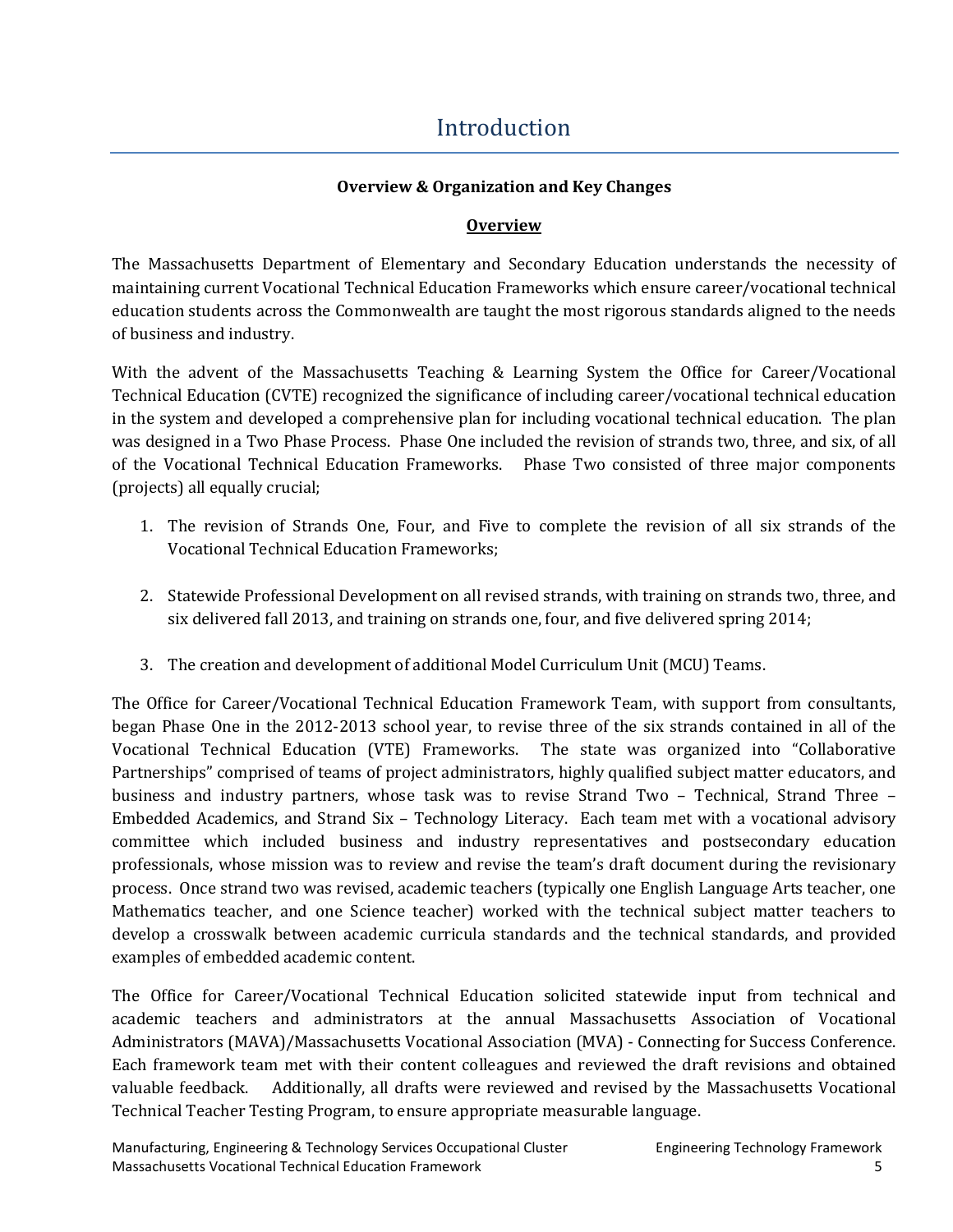Project consultants designed a new template to ensure all framework teams entered new standards and additional resources in a consistent manner. The framework teams created an "Appendix" listing potential industry recognized credentials attainable by secondary students; lists of professional, student, and relevant government organizations; and useful resources and websites. *\* It is important to note that although most Framework Teams provided information for the "Appendix", not all teams did. Therefore, subheadings within the "Appendix" without information have been deleted. Disclaimer: Reference in the Appendices Section to any specific commercial products, processes, or services, or the use of any trade, firm or corporation name is for the information and convenience of the public, and does not constitute endorsement or recommendation by the Massachusetts Department of Elementary and Secondary Education.* 

The Office for Career/Vocational Technical Education facilitated a comprehensive vetting process throughout the Commonwealth. During the fall of 2012 districts throughout Massachusetts solicited feedback from each Vocational Program's Advisory Committee members at the Fall Board meetings. Additionally, the Office for Career/Vocational Technical Education met with various licensing boards at the Massachusetts Division of Professional Licensure and provided the applicable draft framework to each board for review. All framework drafts were posted on the CVTE website for public comment. Comments and suggested revisions received were shared with each framework team for response and edits, as appropriate.

The Phase I Process was completed on an accelerated timetable and resulted in all Vocational Technical Education Frameworks; Stand Two and Strand Six, revised with current, rigorous, relevant standards. Strand Three has been redesigned into a crosswalk which directly correlates academic and technical standards. An appendix of useful material for technical teachers recommended by their peers was added to each framework.

Phase II of the Framework Revision Process consisted of three major projects;

- 1. The Strands One, Four & Five Project, to complete the revision of all six strands of the Vocational Technical Education Frameworks;
- 2. Statewide Professional Development on all revised strands, with training on strands two, three, and six delivered fall 2013, and training on strands one, four, and five delivered spring 2014;
- 3. The creation and development of additional Model Curriculum Unit (MCU) Teams.

The Strands One, Four, & Five Project began in the fall of 2013 with the formation of a leadership team and three work groups. Co-Managers led the leadership team comprised of three Strand Coordinators who facilitated work teams and reviewed, researched, and revised these common strands. All skills specific to the vocational technical program have been included into Strand Two Technical.

The Strand One Team revised the safety knowledge and skills that all students need to acquire. The team included relevant issues (i.e., bullying, climate), laws, regulations, guidelines and policies pertaining to safety.

The Strand Four Team revised the Employability Knowledge and Skills that all students need to acquire. Teams considered current research on career readiness, including the work of the College Career Readiness Task Force convened by the Department, changes in workplace, technological changes that impact how people perform their work (i.e., communications methods), and included standards that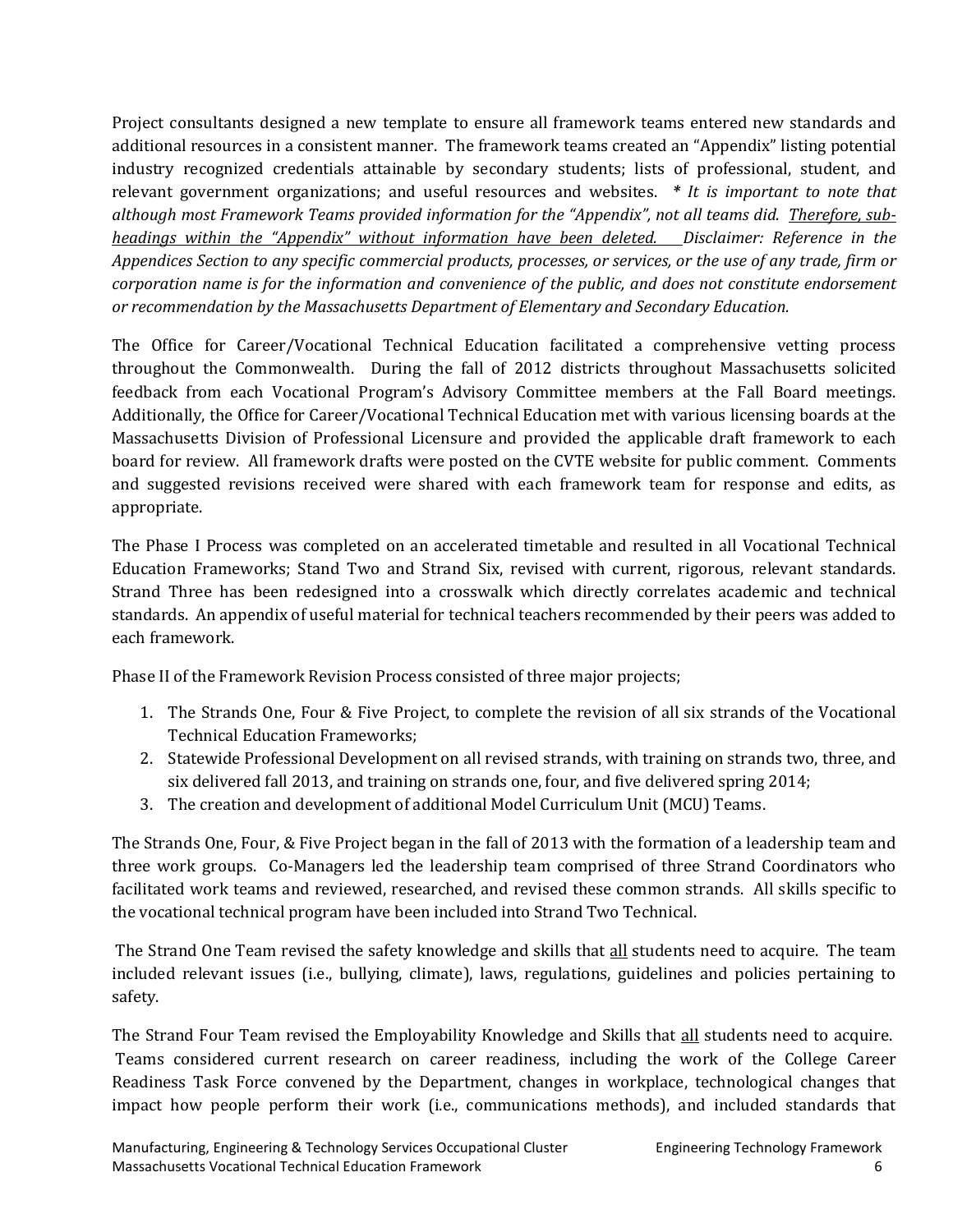emphasize the need for lifelong learning and adaptability given the multiple career changes over and an individual's working life. The team recommended this strand be renamed to: Career Readiness.

The Strand Five Team revised the Management & Entrepreneurship Knowledge and Skills that all students need to acquire. All business owners and employees must possess management and financial skills to be productive members of society. Skills included financial knowledge and basic business management skills.

All Strand One, Four and Five Project Teams worked collaboratively with staff from the Department of Elementary and Secondary Education and the Advisors of the Massachusetts Career and Technical Student Organizations to crosswalk standards to national Career & Technical Student Organizations Curricula, as applicable.

The Office for Career/Vocational Technical Education contracted the MAVA Consultant Team to work closely with the office to complete all of the work accomplished during Phase II of the Project.

A remarkable amount of work was accomplished through the efforts of hundreds of professionals who collaborated and diligently supported this work. The Office for Career/Vocational Technical Education is grateful for all the support received from the field, particularly all of the teachers (technical and academic), administrators, advisory committee members, business and industry representatives, the Division of Professional Licensure - boards, the Massachusetts Association of Vocational Administrators, the MAVA Consultants, and the Massachusetts Vocational Association, whose contributions were tremendous.

Special thanks to all staff in the Office for Career/Vocational Technical Education and the CVTE Framework Revision Team who provided guidance and numerous contributions during Phase One of the project.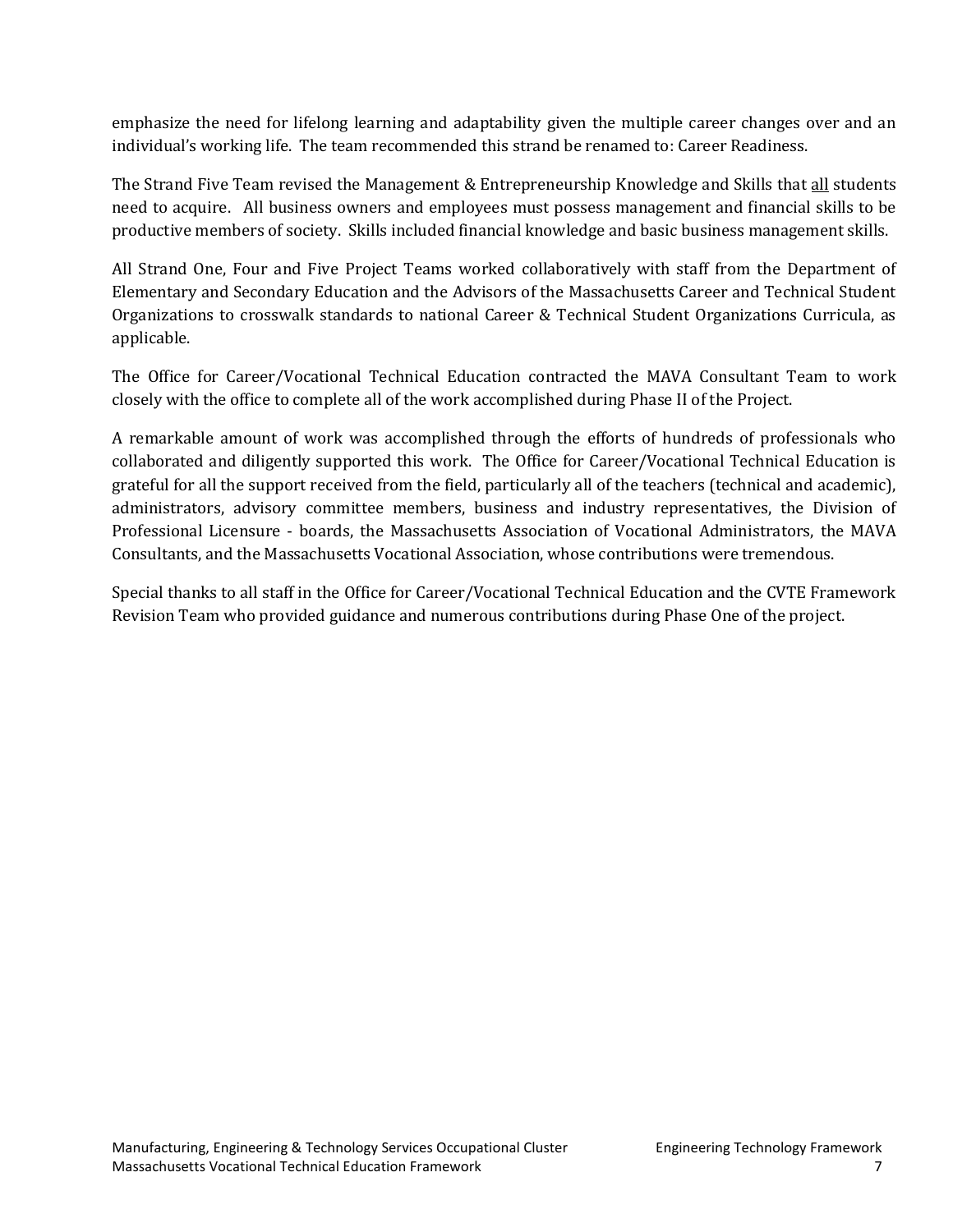## **Organization and Key Changes**

This section contains the following:

- Highlights of Changes to the Vocational Technical Education Frameworks; which includes a summary of changes made to each strand.
- Organization of the Frameworks Strand Two illustrates structure of topic headings, standards and objectives, and performance examples.

Highlights of Changes to the Vocational Technical Education Frameworks:

## Strand One:

Safety and Health Knowledge and Skills have been revised to contain the safety standards that are common to all programs. The Strand One Team worked collaboratively with staff from the Department of Elementary and Secondary Education and the Advisors of the Career and Technical Student Organizations (CTSO) to crosswalk standards to national CTSO Curricula, as applicable.

- No objectives were deleted, only modified.
- Language and wording was clarified.
- Additions included a focus on maintaining a safe school and workplace in terms of creating a positive climate/environment.
- Student safety credential program has been revised.
- Safety attire has been revised.
- Emergency equipment and fire safety has been revised.
- Many new Performance Examples have been included.
- Within each strand, standards and objectives were grouped under Topic Headings, which are displayed in bold. Each standard is followed by a performance example. See the section below titled: "Organization of the Frameworks - Strand Two". All strands were organized in that manner, with the exception of the former Strand Three.

## Strand Two:

The Technical Standards Knowledge and Skills have been revised to reflect business and industry changes since the adoption of the 2007 Vocational Technical Education Frameworks (VTEF). There are additional changes to Strand Two below:

- The Technical Knowledge and Skills (Strand Two) section contains standards specific to the particular vocational program; suffix "a" (as common to all programs) and suffix "c" (as common within a cluster) have been removed.
- Each VTEF Strand Two begins with safety and health knowledge and skills specific to the particular vocational program.
- Within each strand, standards and objectives were grouped under Topic Headings, which are displayed in bold. Each standard is followed by a performance example. See the section below titled: "Organization of the Frameworks – Strand Two". All strands were organized in that manner, with the exception of the former Strand Three.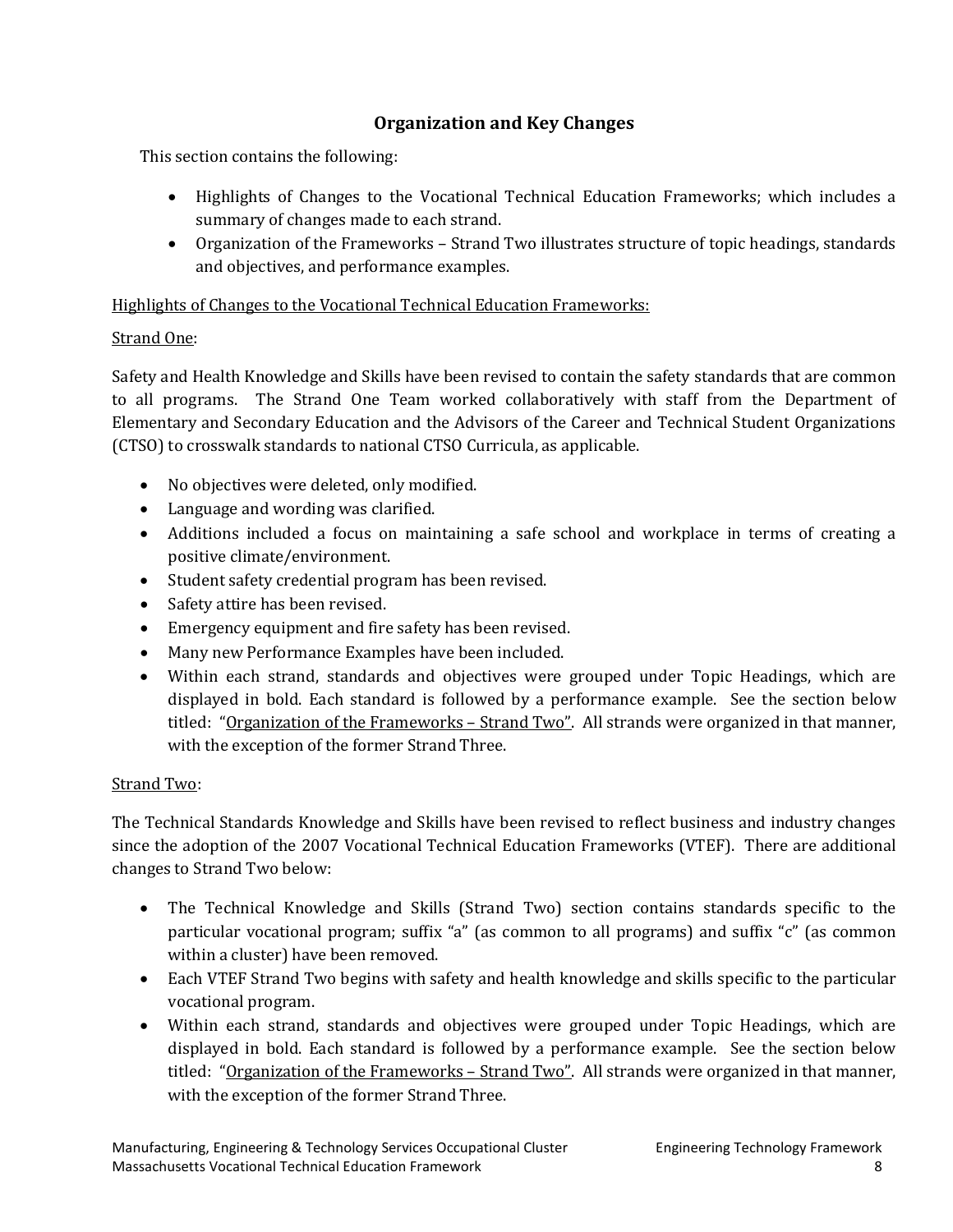- Strand Two of the Frameworks for Animal Science, Environmental Science and Technology, and Horticulture, begin with core standards required for all participants in the programs, followed by a series of standards organized in concentrations. See the section below titled: "Organization of the Frameworks – Strand Two" for more information.
- An update to some of the vocational programs framework is the addition of advanced or supplemental standards which are noted in Strand Two by an asterisk (\*). *These standards are not required, but are provided as suggestions that districts may choose to use to increase the depth of a particular topic, or add additional topics, particularly for advanced students or for those seniors who do not participate in cooperative education.* See the section below titled: "Organization of the Frameworks – Strand Two" for more information.

## Strand Three:

Since the purpose of Strand Three was to correlate academic content that was *embedded* in the knowledge and skills necessary to perform certain technical skills, it was logical to highlight those connections through a crosswalk between the academic curriculum standards and the technical standards (Strand Two). The crosswalk directly correlates the English Language Arts (2011) and Mathematics (2011) Frameworks, incorporating the Common Core Standards and the Science and Technology/Engineering Frameworks. The crosswalk can be found in the appendix of each vocational framework. The crosswalk also includes performance examples which illustrate integrated academic and technical content.

• Embedded Academics has been replaced with a crosswalk between the academic curriculum standards and the technical knowledge and skills standards. The crosswalk is located in the Appendices.

#### Strand Four:

Employability (and Career Readiness) Knowledge and Skills focused on providing students with general knowledge and skills to be college and career ready. The Strand Four Team worked collaboratively with staff from the Department of Elementary and Secondary Education and the Advisors of the Career and Technical Student Organizations to crosswalk standards to national CTSO Curricula, as applicable.

- Language and wording were clarified.
- Additions included a focus on providing students with skills for employability/career readiness.
- Modifications included Career Exploration & Navigation, Communication in the Workplace, and Work Ethic & Professionalism.
- New Performance Examples have been included.
- Within each strand, standards and objectives were grouped under Topic Headings, which are displayed in bold. Each standard is followed by a performance example. See the section below titled: "Organization of the Frameworks - Strand Two". All strands were organized in that manner, with the exception of the former Strand Three.

#### Strand Five: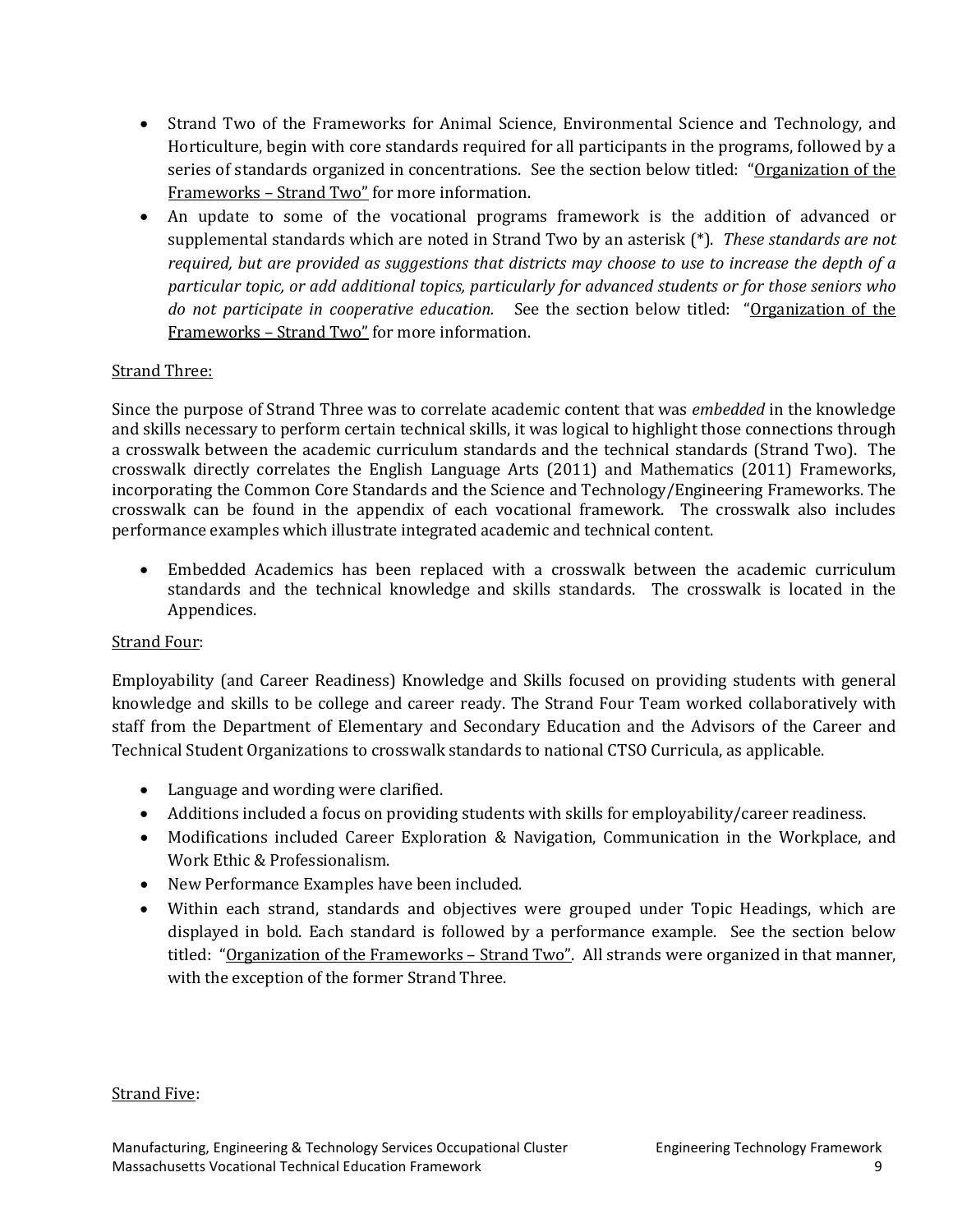Strand Five contains Management and Entrepreneurship Knowledge and Skills that are general for all students. The Strand Five Team worked collaboratively with staff from the Department of Elementary and Secondary Education and the Advisors of the Massachusetts Career and Technical Student Organizations to crosswalk standards to national Career & Technical Student Organizations Curricula, as applicable.

- Language and wording were clarified and organized into a logical format.
- The Strand Five Team felt that the 2007 curriculum remained valid.
- Additions included a focus on providing students with skills for management and entrepreneurship applicable to all vocational programs.
- Modifications included Starting and Managing a Business, Marketing, and Financial Concepts & Applications in Business, and Legal/Ethical/Social Responsibilities.
- New Performance Examples have been included.
- Within each strand, standards and objectives were grouped under Topic Headings, which are displayed in bold. Each standard is followed by a performance example. See the section below titled: "Organization of the Frameworks – Strand Two". All strands were organized in that manner, with the exception of the former Strand Three.

## Strand Six

Strand Six Technology Literacy Knowledge and Skills has been replaced with the 2008 Massachusetts Technology Literacy Standards and Expectations Framework.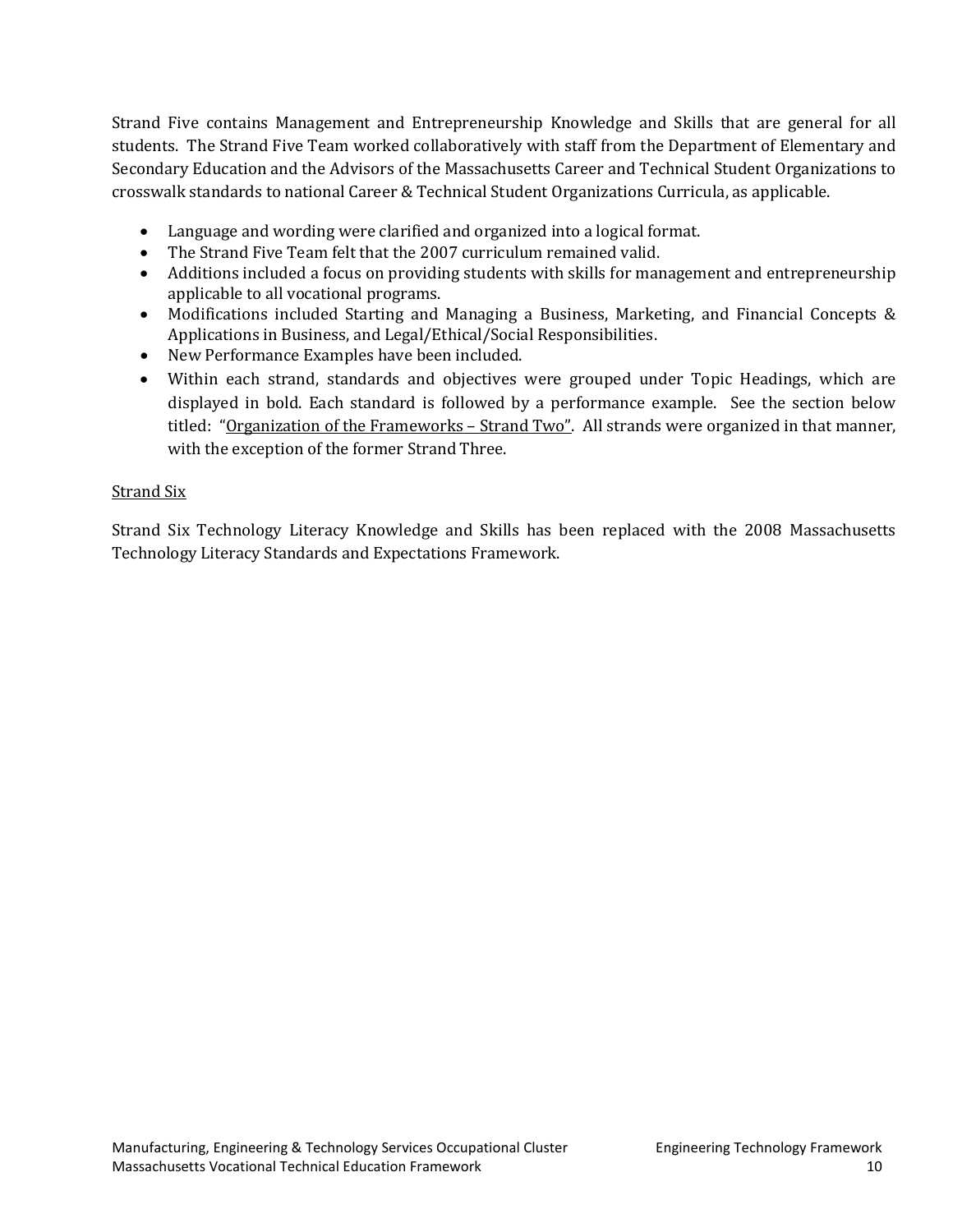#### Appendix $1$

Each framework contains an "Appendix" section which includes an Embedded Academic Crosswalk, Industry Recognized Credentials, Statewide Articulation Agreements, Professional, Governmental, and Student Organizations, Resources, and relevant websites.

The Appendix<sup>[2](#page-13-1)</sup> contains:

- Embedded Academic crosswalks for English Language Arts, Mathematics, and Science & Technology/Engineering.
- Statewide Articulations: Current statewide Articulation Agreements and/or Apprenticeship Programs available to the specific vocational program are listed on this page. The development of new statewide articulations continues, and therefore these pages will be revised as new agreements are finalized.
- Industry-Recognized Credentials: Technical Teacher Teams generated lists of credentials for the vocational programs. Program Advisory Committees throughout the state reviewed and provided recommendations through the validation process. *The credential list has been provided as a resource only and districts are not obligated to provide all of the specified credentials for students.*
- Other: These pages provide lists of reference materials, government agencies, professional and student organizations, and useful websites created by each framework team. These are intended as helpful resources for technical teachers, identified by peers. These are not recommended or required by the Department of Elementary & Secondary Education.

<span id="page-13-0"></span><sup>1</sup> *Note:* Although most Framework Teams provided information for the "Appendix", not all teams did. *Therefore, sub-headings within the "Appendix" without information have been deleted.* 

<span id="page-13-1"></span>*Disclaimer: Reference in the Appendices Section to any specific commercial products, processes, or services, or the use of any trade, firm or corporation name is for the information and convenience of the public, and does not constitute endorsement or recommendation by the Massachusetts Department of Elementary and Secondary Education.*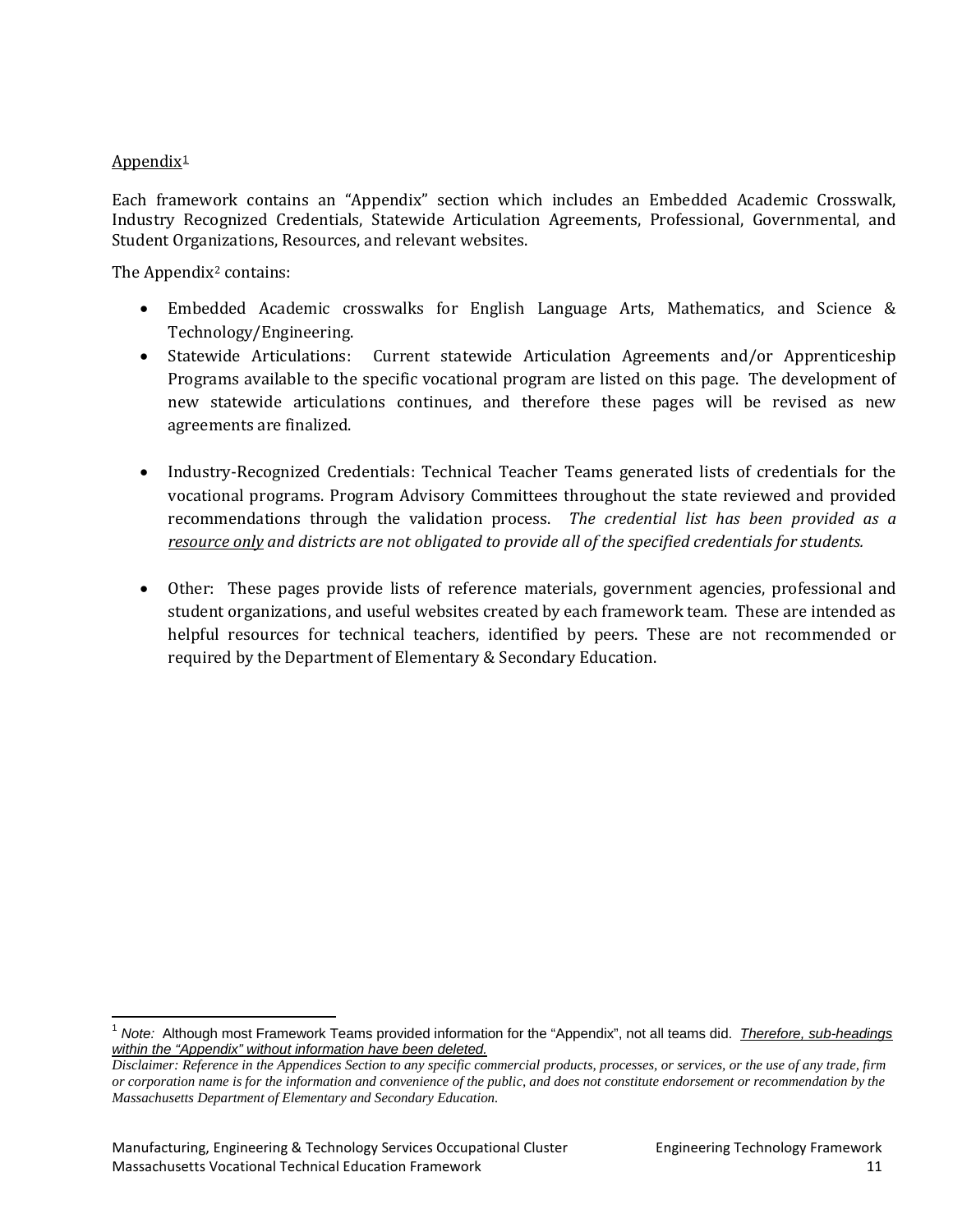#### Organization of the Frameworks – Strand Two

The Vocational Technical Education Frameworks contain knowledge and skills covering all aspects of industry, reflected in six strands: Safety and Health, Technical, Embedded Academics, Employability, Management and Entrepreneurship, and Technological.

Within each strand, standards and objectives were grouped under topic headings, which are displayed in bold. Each standard is followed by a performance example. In the excerpt below, 2.A is the topic; 2.A.01 is the first standard and 2.A.01.01 and 2.A.01.02 are the objectives under that standard.

#### **2.A Automotive Technology Specific Safety Practices**

- 2.A.01 Identify and describe safety procedures when dealing with different types of automotive lifts according to current industry standards.<br>2.A.01.01 Demonstrate procedures for saf
	- 2.A.01.01 Demonstrate procedures for safe lift operations.<br>2.A.01.02 Demonstrate safe use, placement and storage of f
	- Demonstrate safe use, placement and storage of floor jacks and jack stands.
	- 2.A.01 Performance Example:
		- Student will set up lift using manufacturer's suggested lift points.
- 2.A.02 Demonstrate and describe safety procedures when dealing with high pressure systems including necessary ventilation according to current industry standards.<br>2.A.02.01 Describe and demonstrate the importance of safety proced
	- Describe and demonstrate the importance of safety procedures to be used when servicing high pressurized systems (fuel systems, brakes, air conditioning, suspension, hydraulic systems, etc.).
	- 2.A.02.02 Describe and demonstrate safe use of oxygen/acetylene torches and electric welding equipment.
	- 2.A.02.03 Demonstrate ventilation procedures to be followed when working in the lab/shop area.
	- 2.A.02 Performance Example:
		- Student will relieve fuel system pressure to perform necessary repairs.

2.A.03 Identify and describe safety procedures when dealing with electrical circuits according to current industry standards.<br>2.A.03.01 Describe safet Describe safety procedures to be followed when servicing supplemental

- restraint systems.
- 2.A.03.02 Demonstrate safety awareness of high voltage circuits of electric or hybrid electric vehicles and related safety precautions.

#### 2.A.03 Performance Example:

• Safely disable Supplemental Restraint System (SRS) air bag for repair using manufacturer's recommendations.

There are additional changes to some of the Frameworks Strand Two (Technical Knowledge and Skills). Specifically, Strand Two of the Frameworks for Animal Science, Environmental Science and Technology and Horticulture begin with core standards required for all participants in the programs, followed by a series of standards organized in concentrations. For example, Strand Two of the Horticulture Framework begins with the core standards required of all Horticulture students (Topics 2.A through 2.I). These standards are followed by the three concentrations: Arboriculture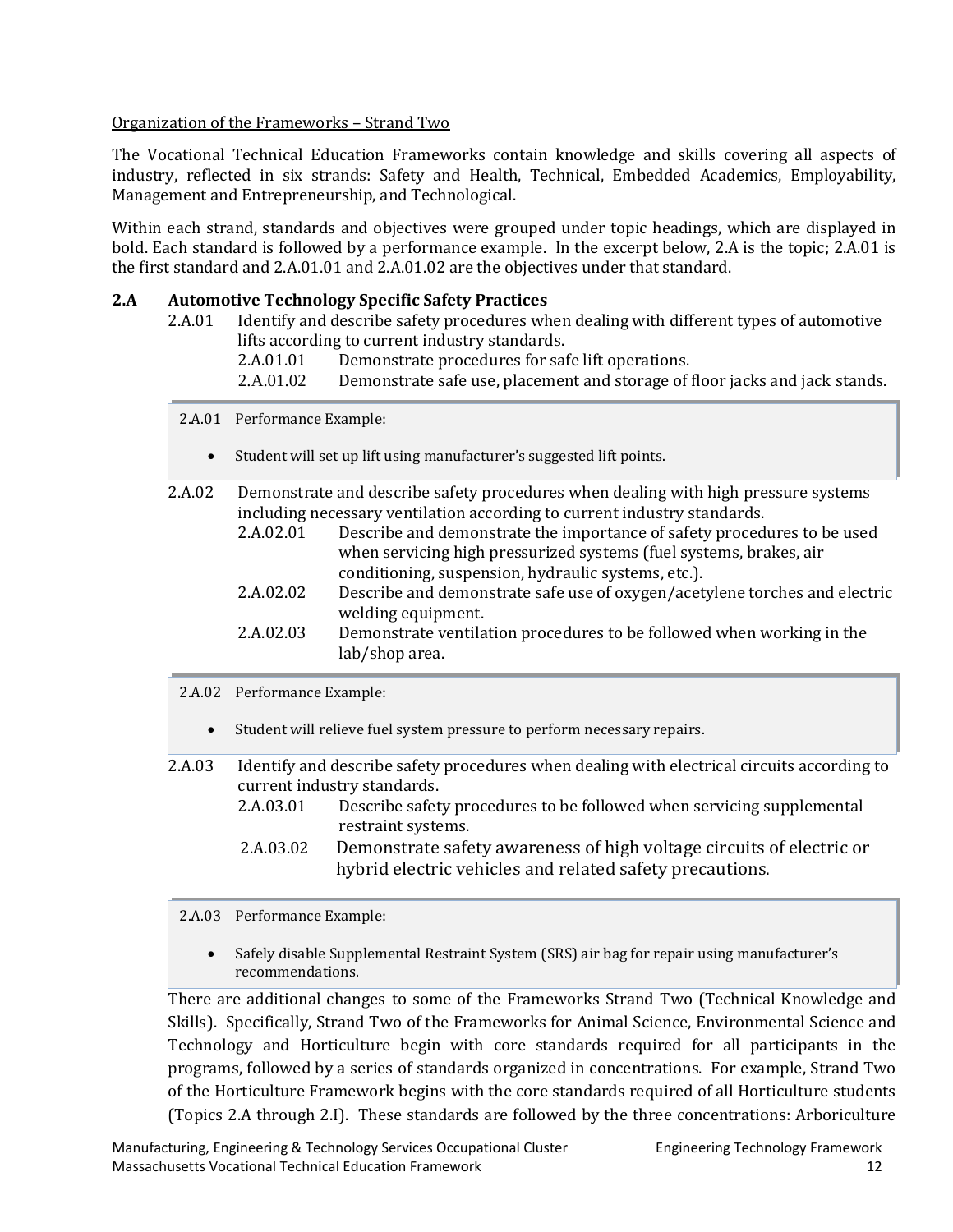(Topics 2.J through 2.L), Greenhouse Management and Floriculture (Topics 2.J. through 2.L) and Landscape and Turf Management (Topics 2.M through 2.Q).

## **Advanced / Supplemental Standards (Not Required)**

Another variation that is new to the revised Strand Two Frameworks is the addition of advanced or supplemental standards which are noted with the use of an asterisk (\*). *These standards are not required, but are provided as suggestions that districts may choose to use to increase the depth of a particular topic, or add additional topics, particularly for advanced students or for those seniors who do not participate in cooperative education.* 

The following is an example from Automotive Technology, where entire topics were added:

## *Advanced Automotive Technology Technical Knowledge and Skills*

*Note: The following competencies are optional, supplementary competencies suitable for advanced students. These are not required.*

## **2.CC Demonstrate appropriate engine repair techniques.**

2.CC.01 Perform appropriate cylinder Head Repair.

2.CC.01.01\* Diagnose, remove and replace cylinder head(s). 2.CC.01.02\* Clean and visually inspect a cylinder head for cracks; check gasket surface areas for warpage and surface finish; check passage condition; determine necessary action.

The following is an example from the Strand Two Radio and Television Broadcasting Framework that shows the addition of an advanced objective, 2.B.04.08\*:

2.B.04 Explain concepts fundamental to shooting in cinema and video.

| 2.B.04.01    | Compare and contrast a single-camera and a multiple-camera production.             |
|--------------|------------------------------------------------------------------------------------|
| 2.B.04.02    | Explain the importance of shooting for the edit (i.e., match on action,            |
|              | sequencing, coverage).                                                             |
| 2.B.04.03    | Explain the importance of continuity.                                              |
| 2.B.04.04    | Explain the 180° Rule line, and its application in various cinema scenarios.       |
| 2.B.04.05    | Identify and establish a specific point-of-view when shooting from a script.       |
| 2.B.04.06    | Analyze the methods in which specific shots can evoke emotion from an<br>audience. |
| 2.B.04.07    | Define drop frame and non-drop frame code shooting and explain how to              |
|              | account for both when preparing for an edit.                                       |
| $2.B.04.08*$ | Describe various cinematographic methods necessary when                            |
|              | shooting scenes that incorporate post-production visual effect                     |
|              |                                                                                    |

2.B.04 Performance Examples:

- Students will list similarities and differences of single-camera and multiple-camera shoots.
- Students will describe multiple shooting considerations that are useful in streamlining the editing process.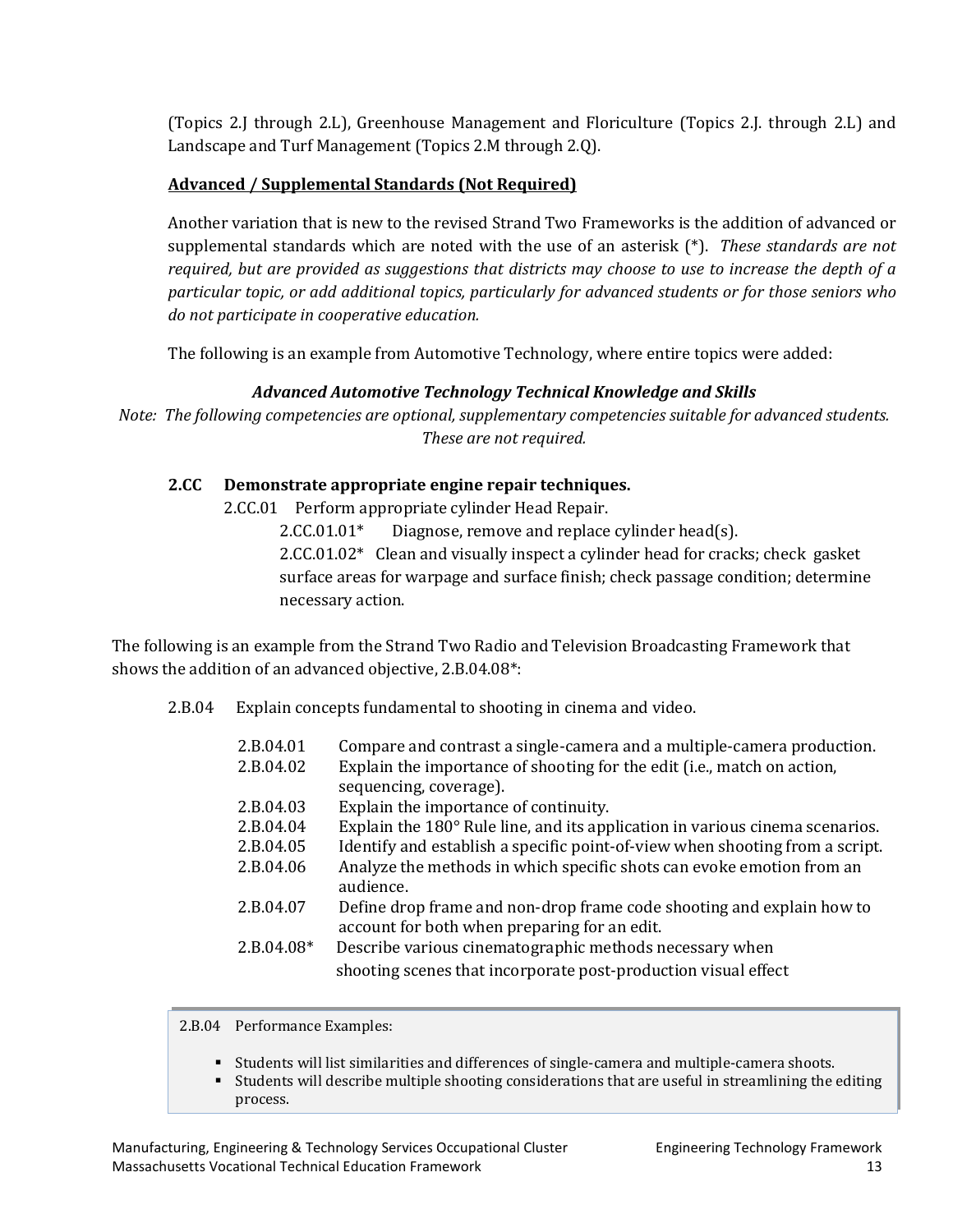# <span id="page-16-1"></span><span id="page-16-0"></span>*Manufacturing, Engineering & Technology Services Occupational Cluster*

## *Engineering Technology Framework (VENGR)*

## [Strand 1: Safety and Health Knowledge and Skills](#page-2-0)

#### <span id="page-16-2"></span>**1.A Fundamentals of Health and Safety**

1.A.01 Describe and apply health and safety regulations.<br>1.A.01.01 Identify, describe and apply health a Identify, describe and apply health and safety regulations that apply to specific tasks and jobs. Students must complete a safety credential program, e.g., Occupational Safety and Health Administration 10, CareerSafe and ServSafe. 1.A.01.02 Identify, describe and apply Environmental Protection Agency (EPA) and other environmental protection regulations that apply to specific tasks and jobs in the specific occupational area. 1.A.01.03 Identify, describe and apply Right-To-Know (Hazard Communication Policy) and other communicative regulations that apply to specific tasks and jobs in the specific occupational area. 1.A.01.04 Explain procedures for documenting and reporting hazards to appropriate authorities. 1.A.01.05 Identify and describe potential consequences for non-compliance with appropriate health and safety regulations. 1.A.01.06 Identify and list contact information for appropriate health and safety agencies and resources.

1. A.01 Performance Examples:

- List and define OSHA Health and Safety Regulations, EPA and other environmental protection regulations to occupational area.
- List and define Right-to-Know regulations and reporting of hazards and contact information for appropriate health and safety agencies.
- List the laws and rules of regulatory agencies governing sanitation and safety.
- Utilize OSHA as well as health and safety websites for purposes of research.
- 1.A.02 Demonstrate appropriate health and safety practices based on the specific occupational area.

| 1.A.02.01 | Identify, describe and demonstrate the effective use of Safety Data Sheets<br>$(SDS)$ .                                 |
|-----------|-------------------------------------------------------------------------------------------------------------------------|
| 1.A.02.02 | Read and interpret chemical, product and equipment labels to determine<br>appropriate health and safety considerations. |
| 1.A.02.03 | Identify, describe and demonstrate personal, shop and job site safety<br>practices and procedures.                      |
| 1.A.02.04 | Demonstrate safe dress and use of relevant safety gear, personal protective                                             |

equipment (PPE) and ergonomics, e.g., wrist rests, adjustable workspaces, equipment, gloves, proper footwear, earplugs, eye protection and breathing apparatus.

- 1.A.02.05 Demonstrate appropriate safe body mechanics, including appropriate lifting techniques and ergonomics.
- 1.A.02.06 Locate emergency equipment, first aid kit, SDS information directories and emergency action/response plan/escape routes in your lab, shop and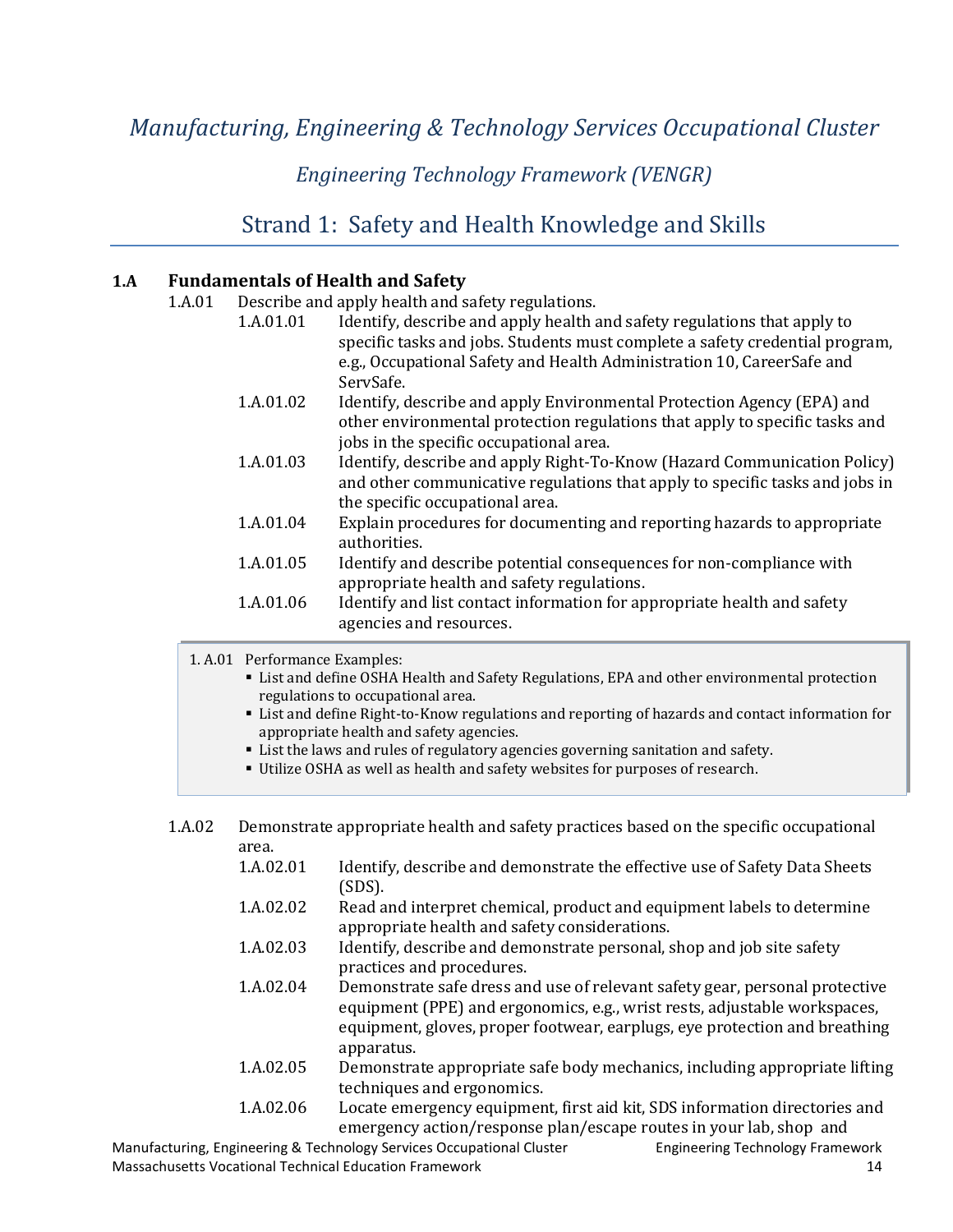|           | classroom, including labels and signage that follow OSHA Hazard<br>Communication Program (HAZCOM), eyewash stations, shower facilities,<br>sinks, fire extinguishers, fire blankets, telephone, master power switches<br>and emergency exits. |
|-----------|-----------------------------------------------------------------------------------------------------------------------------------------------------------------------------------------------------------------------------------------------|
| 1.A.02.07 | Demonstrate the safe use, storage, and maintenance of every piece of                                                                                                                                                                          |
|           | equipment in the lab, shop and classroom, e.g., the OSHA Lockout/Tagout                                                                                                                                                                       |
|           | Program (LOTO).                                                                                                                                                                                                                               |
| 1.A.02.08 | Describe safety practices and procedures to be followed when working with                                                                                                                                                                     |
|           | and around electricity, e.g., ground fault circuit interrupter (GFCI) and                                                                                                                                                                     |
|           | frayed wiring.                                                                                                                                                                                                                                |
| 1.A.02.09 | Handle, store, dispose of and recycle hazardous, flammable and combustible<br>materials, according to EPA, OSHA and product specifications.                                                                                                   |
| 1.A.02.10 | Demonstrate appropriate workspace cleaning, sanitation, disinfection and                                                                                                                                                                      |
|           | sterilization procedures required in specific occupational areas, e.g.,                                                                                                                                                                       |
|           | Workplace Housekeeping OSHA Regulations.                                                                                                                                                                                                      |

1. A.02 Performance Examples:

- **IDENTIFY, describe and demonstrate the use of SDS.**
- List and demonstrate shop dress code, safety procedures and location of emergency equipment in labor classroom.
- Define and demonstrate safe storage and maintenance of equipment and proper disposal or recycling of hazardous, flammable and combustible materials.
- Identify, describe and demonstrate the Universal Precautions set of guidelines.

1.A.03 Demonstrate appropriate responses to situations that may threaten health and safety.<br>1.A.03.01 Describe First Aid procedures for potential injuries and other health Describe First Aid procedures for potential injuries and other health concerns in the specific occupational area. 1.A.03.02 Describe the importance of emergency preparedness and an emergency action/response plan. 1.A.03.03 Describe procedures used to handle emergency situations, defensive measures and accidents, including identification, reporting, response, evacuation plans and follow-up procedures. 1.A.03.04 Identify, describe and demonstrate safety practices in specific occupational areas used to avoid accidents. 1.A.03.05 Identify and describe fire protection, protection, precautions and response procedures. 1.A.03.06 Discuss the role of the individual and the company/organization in ensuring workplace safety including transportation to and from school, school activities and the workplace. 1.A.03.07 Discuss ways to identify, prevent and report school and workplace violence, discrimination, harassment and bullying. 1.A.03.08 Demonstrate positive and appropriate behavior that contributes to a safe and healthy environment in school and the workplace.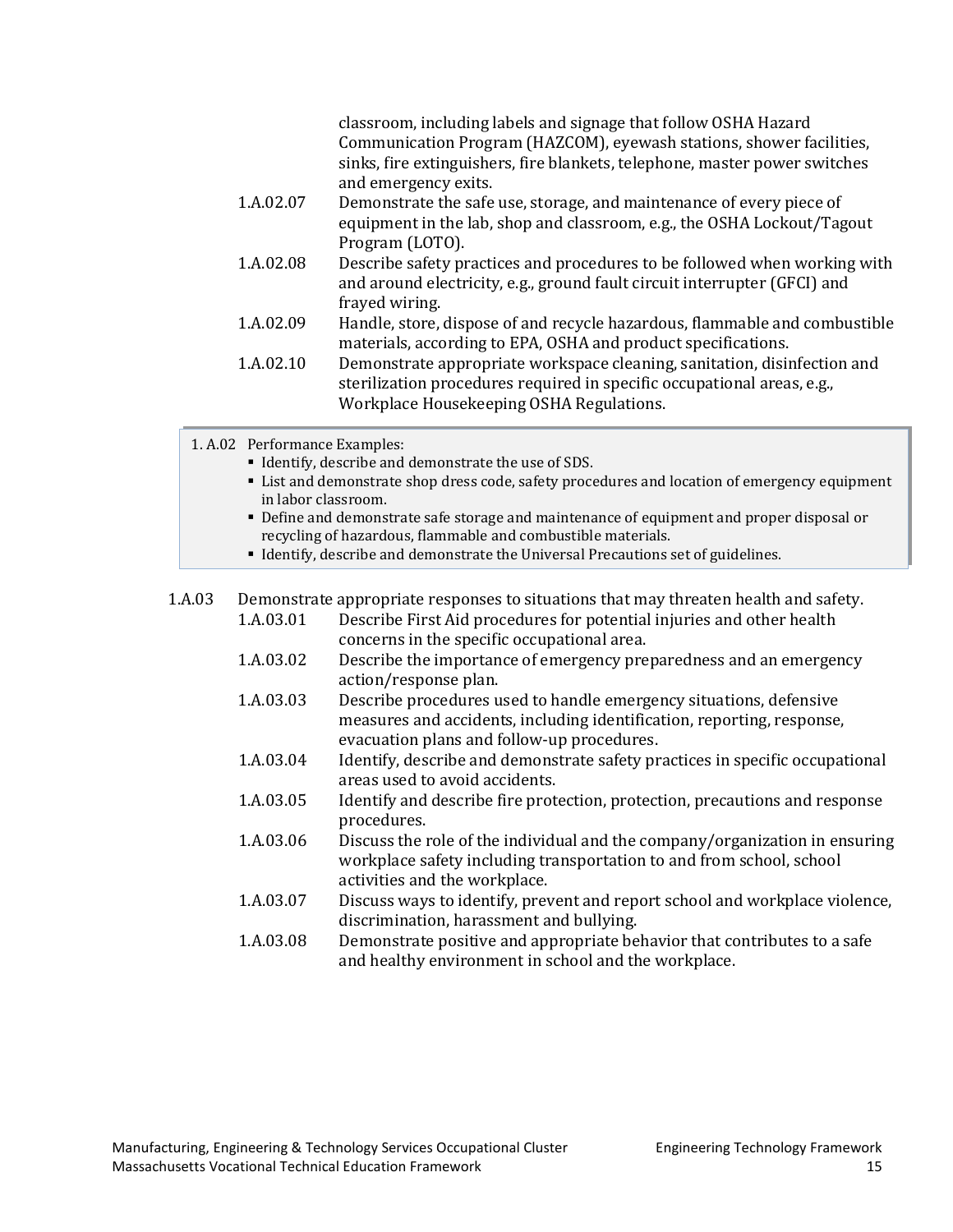#### 1. A.03 Performance Example:

- Define first aid procedures and protocols used to handle emergency situations and practices used to avoid accidents.
- View safety videos and discuss the role of workplace safety.
- Attend or participate in a human rights alliance organization presentation.
- Observe and/or demonstrate the appropriate use of a fire extinguisher using the (PASS) technique: Pull, Aim, Squeeze, Sweep.
- Review and discuss specific policies, procedures and protocols regarding discrimination, harassment and bullying.
- Discuss and/or role-play proper and respectful behavior that contributes to a positive climate.
- Discuss and/or demonstrate behavior that contributes to a collaborative/teamwork environment.

## *Selected Websites*

- <span id="page-18-0"></span>Bullying Prevention and Intervention Resources : [www.doe.mass.edu/bullying](http://www.doe.mass.edu/bullying)
- Centers for Disease Control and Prevention: [www.cdc.gov](http://www.cdc.gov/)
- **Environmental Protection Agency : [www.epa.gov](http://www.epa.gov/)**
- "Lost Youth Four Stories of Injured Young Workers"– WorkSafeBC: <http://www2.worksafebc.com/Publications/Multimedia/Videos.asp?reportid=34291>
- Massachusetts Department of Elementary and Secondary Education. (2011). Career/Vocational Technical Education Safety Guide: [www.doe.mass.edu/cte](http://www.doe.mass.edu/cte)
- **Massachusetts Department of Elementary and Secondary Education: [www.doe.mass.edu](http://www.doe.mass.edu/)**
- Massachusetts Emergency Management Agency: [www.mass.gov/eopss/agencies/mema](http://www.mass.gov/eopss/agencies/mema)
- Massachusetts General Law: [www.malegislature.gov](http://www.malegislature.gov/)
- Massachusetts Health and Human Services: [www.mass.gov/dph](http://www.mass.gov/dph)
- Massachusetts Right to Know Law Summary:
- <http://www.mass.gov/lwd/docs/dos/mwshp/hib397.pdf>
- Safety Data Sheet: [www. sdsonline.com](http://www.msdsonline.com/)
- National Fire Protection Association: [www.nfpa.org](http://www.nfpa.org/)
- Protection of Student Rights: Massachusetts General Law: <https://malegislature.gov/Laws/GeneralLaws/PartI/TitleXII/Chapter76/Section5>
- Occupational Safety and Health Administration: [www.osha.gov](http://www.osha.gov/)
- Readiness and Emergency Management for Schools: [www.rems.ed.gov](http://www.rems.ed.gov/)
- Safe and Healthy Learning Environments: [www.doe.mass.edu/ssce/safety.html](http://www.doe.mass.edu/ssce/safety.html)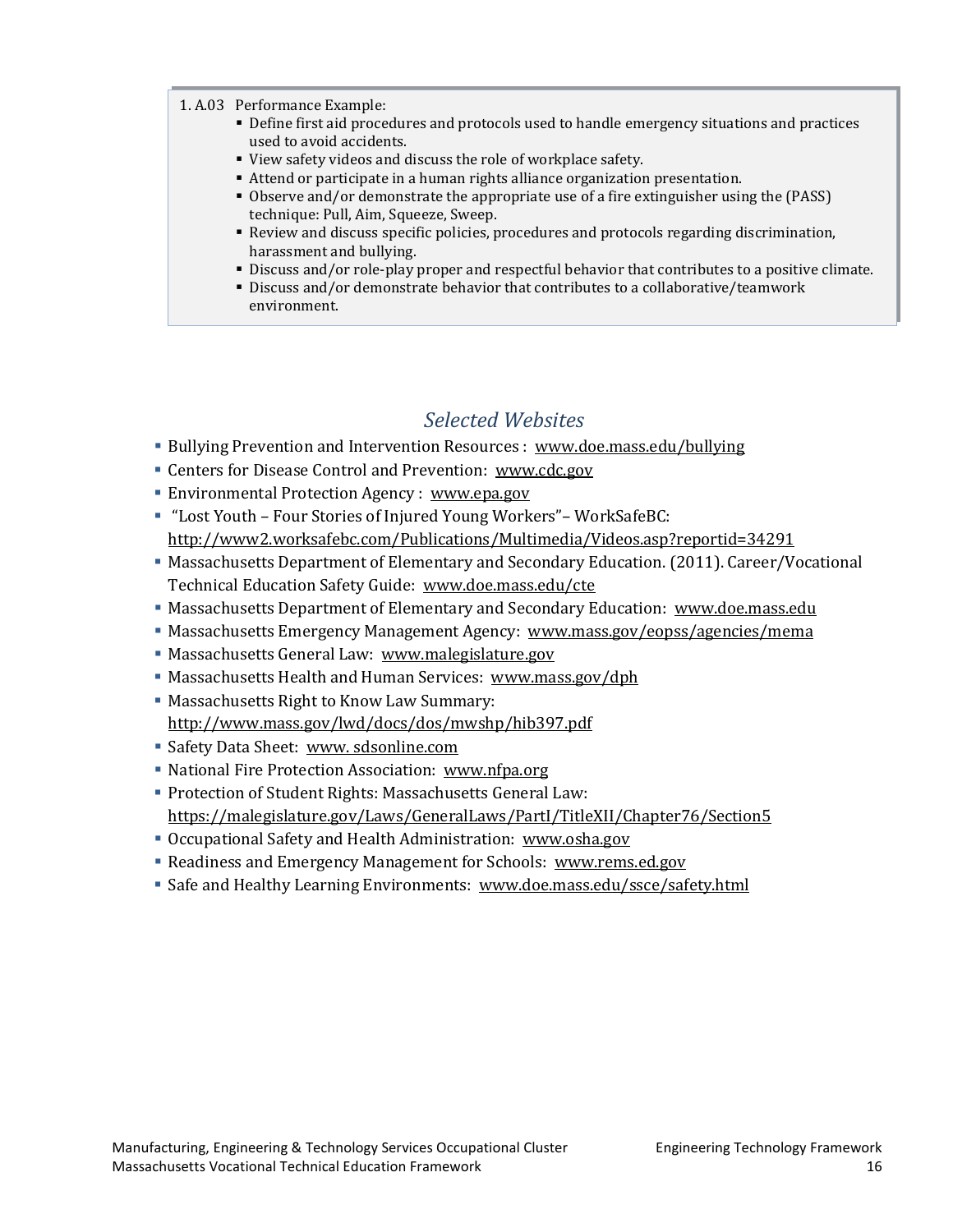# [Strand 2: Technical Knowledge and Skills](#page-2-0)

### <span id="page-19-0"></span>**2.A Engineering Safety Health and Skills**

| 2.A.01.01<br>Implement safety knowledge obtained on a continuous basis.                                                                                                                                                                                          |  |
|------------------------------------------------------------------------------------------------------------------------------------------------------------------------------------------------------------------------------------------------------------------|--|
| 2.A.01.02<br>Identify safety hazards in the shop, remove hazards, and develop                                                                                                                                                                                    |  |
| continuous improvement solutions.                                                                                                                                                                                                                                |  |
| 2.A.01.03<br>Implement a tag-out and lock-out shop procedure.                                                                                                                                                                                                    |  |
| 2.A.01<br>Performance Example:                                                                                                                                                                                                                                   |  |
| • Student will satisfy the requirements for an OSHA 10-hour general industry certification, based<br>on school policy.                                                                                                                                           |  |
| 2.A.02<br>Read, explain and implement shop safety manual and procedures according to current<br>industry and OSHA standards.                                                                                                                                     |  |
| 2.A.02.01<br>Demonstrate safety procedure(s) for maintaining machinery and<br>equipment.                                                                                                                                                                         |  |
| 2.A.02.02<br>Demonstrate safety procedure(s) for operating machinery and equipment.                                                                                                                                                                              |  |
| 2.B<br><b>Engineering - Introductory Knowledge and Skills</b>                                                                                                                                                                                                    |  |
| 2.B.01<br>Demonstrate and apply the design process.                                                                                                                                                                                                              |  |
| 2.B.01.01<br>Identify a problem to be solved based on identifying customer needs.                                                                                                                                                                                |  |
| 2.B.01.02<br>Brainstorm ideas; develop and evaluate solutions; create documentation;                                                                                                                                                                             |  |
| build and test prototype; and present design.                                                                                                                                                                                                                    |  |
| 2.B.01.03<br>Create new designs by working in teams using brainstorming techniques.                                                                                                                                                                              |  |
| 2.B.01.04<br>Maintain an engineering journal to document design solutions.                                                                                                                                                                                       |  |
| 2.B.01.05<br>Conduct market surveys, research patents, search internet sources,<br>contact companies, and develop justification for at least three solutions<br>of given engineering problems/customer needs                                                     |  |
| 2.B.01.06<br>Develop best solution, sketch and model idea, survey market and<br>customers, produce a timeline, develop industry support, report results<br>periodically, re-evaluate solution, develop criteria and limitations and<br>produce initial drawings. |  |
| 2.B.01.07<br>Describe the role of drawings and CAD models as vital documentation<br>components in the engineering process.                                                                                                                                       |  |
| Fabricate a prototype using hand tools, manual machine tools, CNC<br>2.B.01.08<br>devices, joining processes, measuring and cutting techniques.                                                                                                                  |  |
| 2.B.01.09<br>Develop testing protocol, test and evaluate prototype, assess<br>performance and function, and modify design based upon results.                                                                                                                    |  |
| 2.B.01.10<br>Produce final drawing documentation, develop presentation, present<br>results; patent, market, and sell idea.                                                                                                                                       |  |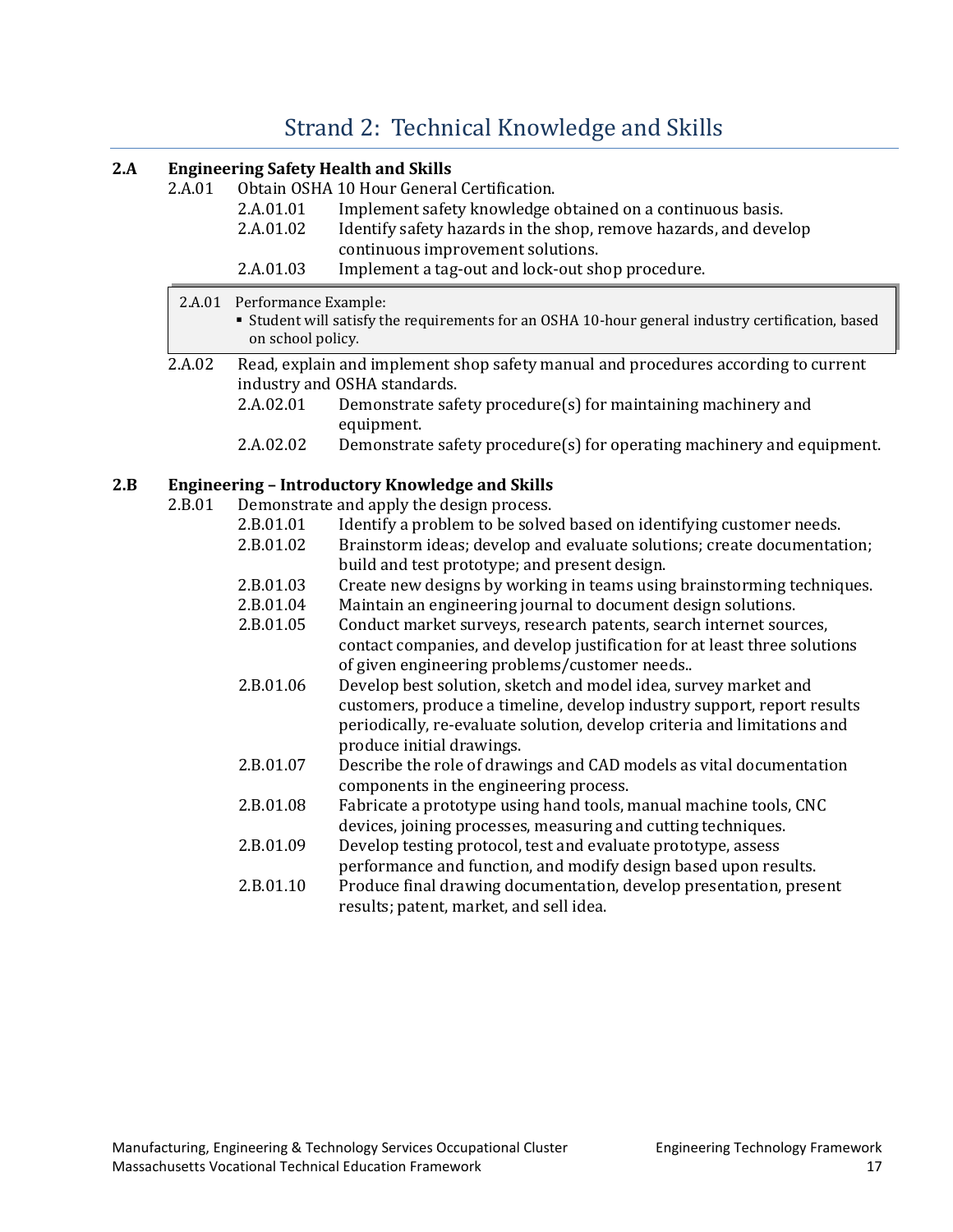|        | 2.B.01 Performance Examples:<br>(product/process).            | • Select an invention or technological process that interests you and relates to your field of study<br>(shop). Answer the following questions by applying the "Product Development lifecycle" (hand-<br>out with model that has been distributed by your instructor), to this invention or process. What<br>was the need at the time for this product/process? Were any alternate solutions proposed?<br>Please explain. Were any new products/processes developed as a result of this invention?<br>Please explain. List some different prototypes that were developed for the product/process,<br>and identify any relevant documentation. Please include appropriate pictures, diagrams,<br>drawings, etc. Identify the different design development cycles for this invention<br>• Student identifies a problem with the seats in a vehicle. Following the engineering process, they<br>create, test and present a solution to the problem.<br>" Student sees a need for a new product. Following the engineering process, the student creates,<br>tests and presents the product, identifying the strengths and usefulness of the product.<br>" Student can apply principles of total quality management techniques when carrying out their<br>work. This will include development of benchmarks by teaming methods, use of<br>documentation, graphing in measurement of outcomes, and understanding the need for change<br>in processes when outcomes require it. |
|--------|---------------------------------------------------------------|--------------------------------------------------------------------------------------------------------------------------------------------------------------------------------------------------------------------------------------------------------------------------------------------------------------------------------------------------------------------------------------------------------------------------------------------------------------------------------------------------------------------------------------------------------------------------------------------------------------------------------------------------------------------------------------------------------------------------------------------------------------------------------------------------------------------------------------------------------------------------------------------------------------------------------------------------------------------------------------------------------------------------------------------------------------------------------------------------------------------------------------------------------------------------------------------------------------------------------------------------------------------------------------------------------------------------------------------------------------------------------------------------------------------------------------------------------------------------|
| 2.B.02 | 2.B.02.01<br>2.B.02.02<br>2.B.02.03<br>2.B.02.04<br>2.B.02.05 | Demonstrate skills in problem solving, diagnostics, and troubleshooting.<br>Identify the components and process of the system (equipment).<br>Identify the problem or source of the problem.<br>Develop solutions using a structured problem solving process.<br>Use appropriate testing equipment and tools for diagnosing the problem.<br>Implement the appropriate strategies to remedy the problem.                                                                                                                                                                                                                                                                                                                                                                                                                                                                                                                                                                                                                                                                                                                                                                                                                                                                                                                                                                                                                                                                  |
| 2.B.02 | Performance Example:                                          | Students use appropriate software to produce a flow chart of the design or workflow process.<br>Student teams then use problem solving approaches, including brainstorming techniques, to<br>identify possible solutions to a problem (or set of problems). Working individually, students<br>produce a report that would diagnose the actual problem, suggest solutions and corrections,<br>and propose strategies to prevent reoccurring problems.                                                                                                                                                                                                                                                                                                                                                                                                                                                                                                                                                                                                                                                                                                                                                                                                                                                                                                                                                                                                                     |
| 2.B.03 |                                                               | Define and describe types of engineering.                                                                                                                                                                                                                                                                                                                                                                                                                                                                                                                                                                                                                                                                                                                                                                                                                                                                                                                                                                                                                                                                                                                                                                                                                                                                                                                                                                                                                                |
|        | 2.B.03.01<br>2.B.03.02                                        | Describe different pathways towards a variety of engineering careers.<br>Explain how engineers impact society, the environment, economy, and daily<br>life through their work.                                                                                                                                                                                                                                                                                                                                                                                                                                                                                                                                                                                                                                                                                                                                                                                                                                                                                                                                                                                                                                                                                                                                                                                                                                                                                           |
|        | 2.B.03.03                                                     | Identify the unique components and considerations of the different<br>engineering fields (e.g., civil/structural, transportation, electrical, computer,<br>software, manufacturing, mechanical, and<br>biological/environmental/chemical).                                                                                                                                                                                                                                                                                                                                                                                                                                                                                                                                                                                                                                                                                                                                                                                                                                                                                                                                                                                                                                                                                                                                                                                                                               |
|        | 2.B.03.04                                                     | List the attributes of design in a variety of technical fields (e.g.,<br>biotechnology, manufacturing, environmental, power and energy,<br>transportation, etc.).                                                                                                                                                                                                                                                                                                                                                                                                                                                                                                                                                                                                                                                                                                                                                                                                                                                                                                                                                                                                                                                                                                                                                                                                                                                                                                        |
|        | 2.B.03.05                                                     | Describe one major engineering category or sub-discipline and<br>describe core tasks, working conditions, salary, education and training,<br>skills and abilities required.                                                                                                                                                                                                                                                                                                                                                                                                                                                                                                                                                                                                                                                                                                                                                                                                                                                                                                                                                                                                                                                                                                                                                                                                                                                                                              |
|        | 2R02 Dorformance Evample                                      |                                                                                                                                                                                                                                                                                                                                                                                                                                                                                                                                                                                                                                                                                                                                                                                                                                                                                                                                                                                                                                                                                                                                                                                                                                                                                                                                                                                                                                                                          |

|        | 2.B.03 Performance Example:                    | • Select a product or process (communication for example) and develop a historical time line<br>noting the key inventions, adaptations, and impact that occurred over a centennial time period. |
|--------|------------------------------------------------|-------------------------------------------------------------------------------------------------------------------------------------------------------------------------------------------------|
| 2.B.04 | Document and communicate engineering concepts. |                                                                                                                                                                                                 |
|        | 2.B.04.01                                      | Write a technical design report.                                                                                                                                                                |
|        | 2.B.04.02                                      | Maintain engineering logs/notebooks/journals and portfolios for projects.                                                                                                                       |
|        | 2.B.04.03                                      | Utilize a variety of media formats to convey designs and processes<br>(animation, presentation software, web page, etc.).                                                                       |
|        |                                                |                                                                                                                                                                                                 |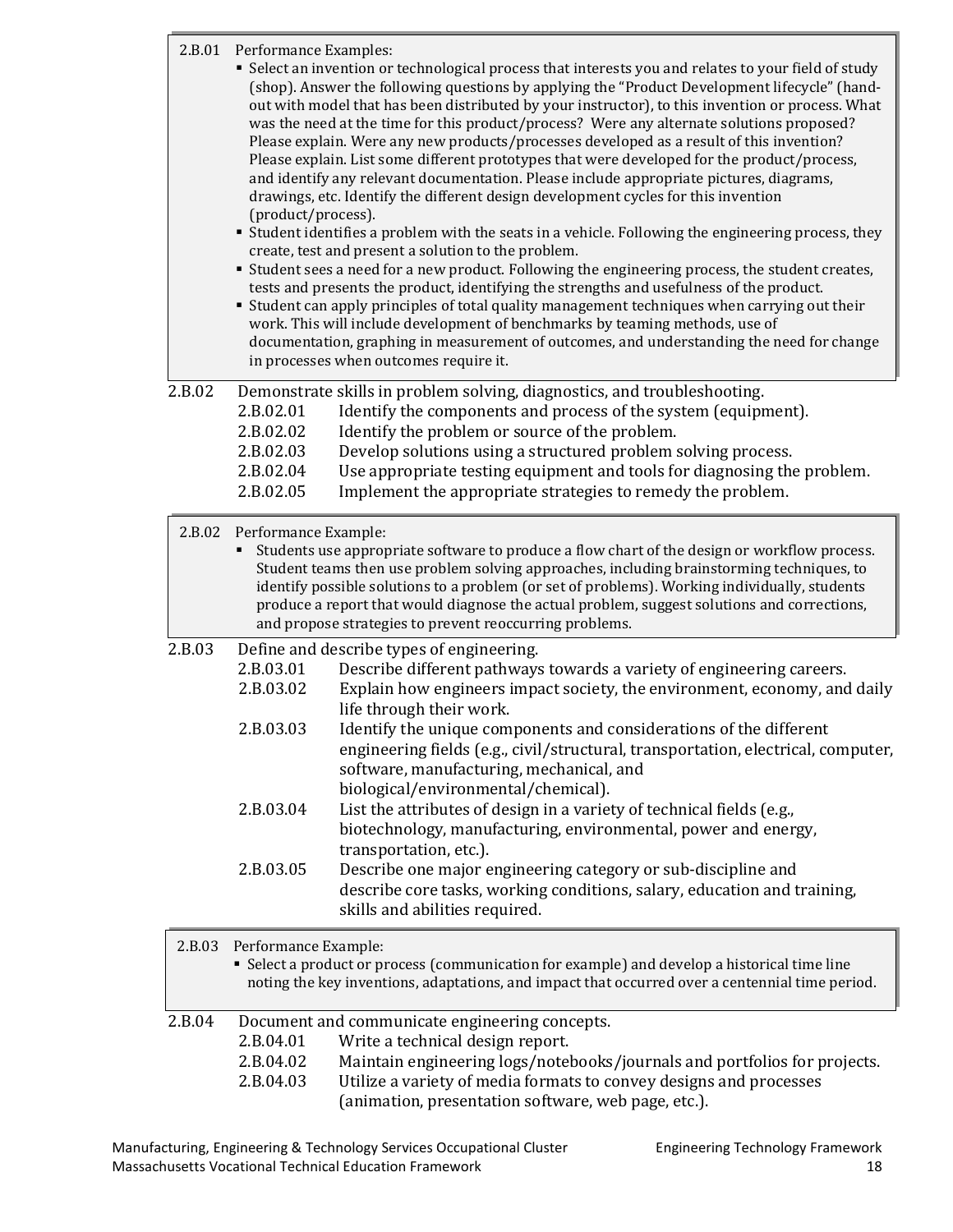- 2.B.05 Develop project or product objectives and criteria.<br>2.B.05.01 Define requirements for a project or
	- 2.B.05.01 Define requirements for a project or product.<br>2.B.05.02 Create specifications (or follow if given) for a
	- 2.B.05.02 Create specifications (or follow if given) for a project or product.<br>2.B.05.03 Establish milestones for a project or product.
	- 2.B.05.03 Establish milestones for a project or product.<br>2.B.05.04 Develop a time line for a project or product.
	- 2.B.05.04 Develop a time line for a project or product.<br>2.B.05.05 Identify critical path components.
	- 2.B.05.05 Identify critical path components.<br>2.B.05.06 Implement a schedule for a project
	- Implement a schedule for a project or product.
- 2.B.06 Develop methods and plan of production.<br>2.B.06.01 Determine method to be use
	- 2.B.06.01 Determine method to be used to create a product (molding, machining, etc.).<br>2.B.06.02 Define efficient order of fabrication operation.
	- 2.B.06.02 Define efficient order of fabrication operation.<br>2.B.06.03 Identify parts and materials for product.
	- 2.B.06.03 Identify parts and materials for product.<br>2.B.06.04 Make custom parts (those not readily ava
	- 2.B.06.04 Make custom parts (those not readily available that meet specifications).<br>2.B.06.05 Assemble a product.
	- Assemble a product.
- 2.B.07 Explain, demonstrate and apply manufacturing process management techniques according to current industry and OSHA standards.<br>2.B.07.01 ldentify internal and external custome
	- 2.B.07.01 Identify internal and external customer needs.<br>2.B.07.02 Identify resources needed (supplies, personnel
	- 2.B.07.02 Identify resources needed (supplies, personnel, equipment).<br>2.B.07.03 Identify/create/provide needed standard operational proced
	- 2.B.07.03 Identify/create/provide needed standard operational procedures (SOPs).<br>2.B.07.04 Monitor process using process control data.
	- 2.B.07.04 Monitor process using process control data.<br>2.B.07.05 Explain inventory control and the implication
	- Explain inventory control and the implications to production and performance.
	- 2.B.07.06 Test product to verify that it meets customer specifications, regulations, etc.<br>2.B.07.07 Demonstrate process used to document and ensure compliance.
	- 2.B.07.07 Demonstrate process used to document and ensure compliance.<br>2.B.07.08 Insure timely delivery of product to customer.
	- Insure timely delivery of product to customer.

| 2.B.07 | Performance Example:<br>product/drawing/etc. | Identify and develop a process for project development and apply it to the completion of a                                                                               |
|--------|----------------------------------------------|--------------------------------------------------------------------------------------------------------------------------------------------------------------------------|
| 2.B.08 |                                              | Apply principles of 'world class' operations (i.e., industry quality standard operation).                                                                                |
|        | 2.B.08.01                                    | Explain quality control techniques as applied to manufacturing/engineering<br>and technical processes.                                                                   |
|        | 2.B.08.02                                    | Identify and apply the concepts of total quality management (TQM)<br>appropriate to the field.                                                                           |
|        | 2.B.08.03                                    | Assess a plan for continuous improvement.                                                                                                                                |
| 2.B.09 |                                              | Apply industrial design and packaging.                                                                                                                                   |
|        | 2.B.09.01                                    | Explain the different elements of industrial design including branding,                                                                                                  |
|        |                                              | usability, ergonomics, sustainability, maintainability, aesthetics, etc.                                                                                                 |
|        | 2.B.09.02                                    | Design a packaging solution for a product (such as food, hair care, a tool,<br>etc.). Explain the purposes, goals, and the risks and benefits of your design<br>choices. |
| 2.B.10 |                                              | Explain introductory engineering concepts.                                                                                                                               |
|        | 2.B.10.01                                    | Define and use engineering notations and prefixes: tera, giga, mega, kilo,<br>milli, micro, nano, pico.                                                                  |
|        | 2.B.10.02                                    | Explain Prior Technologies in several common engineering areas.                                                                                                          |
|        | 2.B.10.03                                    | Complete a reverse engineering process for a design or device.                                                                                                           |
|        | 2.B.10.04                                    | Use both metric and English systems of measurements.                                                                                                                     |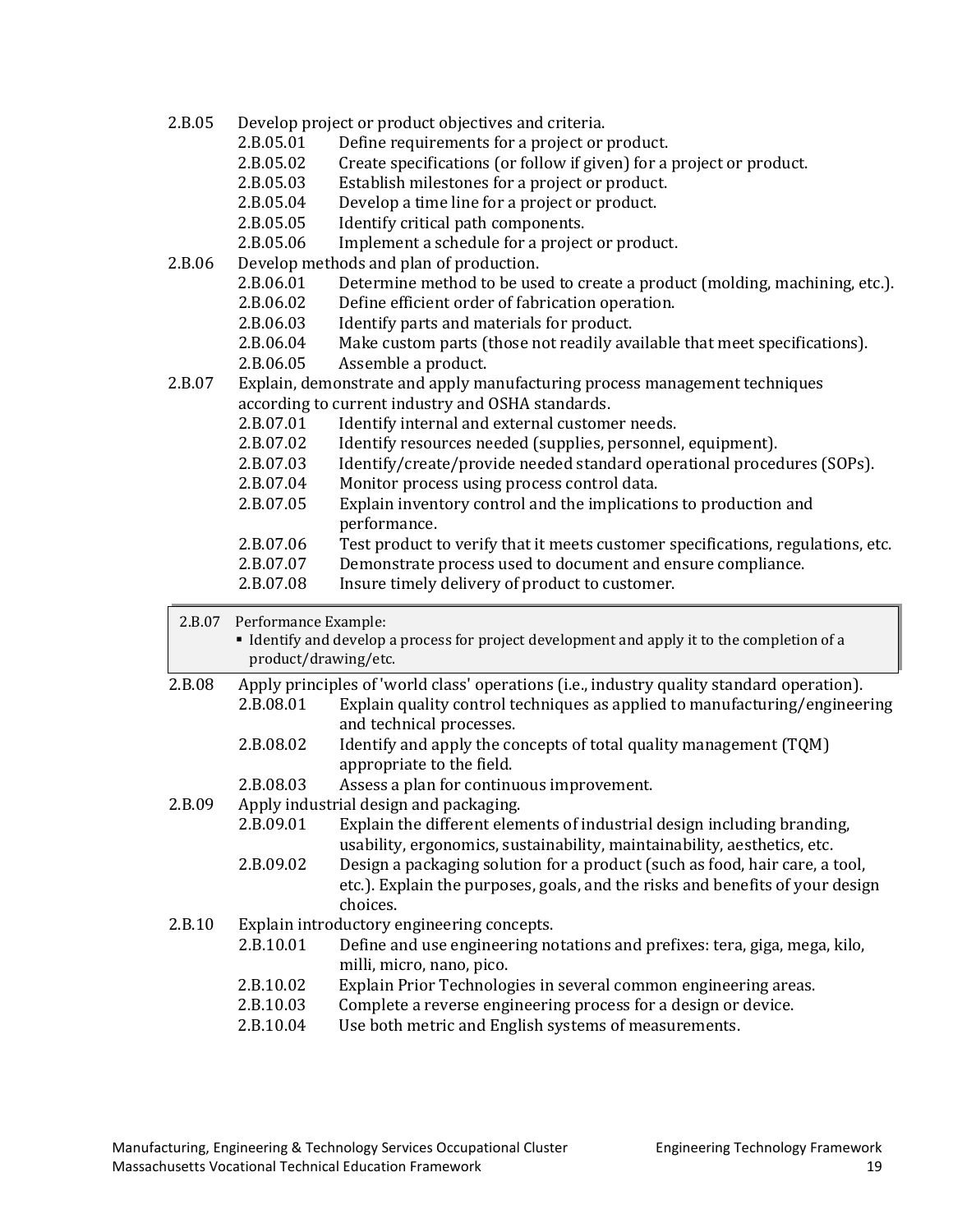#### 2.B.10 Performance Example:

| • Using appropriate English and metric measurement tools (including both linear and angular), |
|-----------------------------------------------------------------------------------------------|
| student reads and recognizes scaling and applies mathematical skills to obtain the            |
| measurements. The student will also demonstrate the use and application of basic formulas to  |
| prove accuracy of an assigned project. Students can select and use mechanical measuring tools |
| such as micrometers and dial verniers, and electronic measuring devices including set up      |
| manipulation and operation of these devices as they apply to their technical field (calibrate |
| equipment, understand working range, limits, and problems of devices used in the field).      |
| Students will use measurement skills to measure worn components for loss of functionality.    |
|                                                                                               |

#### **2.C Electrical Engineering Demonstration, Design, and Implementation**

| 2.C.01 |           | Demonstrate introductory electrical engineering knowledge and skills.         |
|--------|-----------|-------------------------------------------------------------------------------|
|        | 2.C.01.01 | Identify appropriate test devices for specific tasks (e.g., oscilloscope or   |
|        |           | multimeter).                                                                  |
|        | 2.C.01.02 | Calibrate and use test devices accurately (e.g., oscilloscope or multimeter). |
|        |           |                                                                               |

2.C.01.03 Read and interpret schematics.

| 2.C.01 | Performance Example: | " Students measure a sine wave and provide the following information to their instructor: the<br>peak to peak voltage, the peak voltage, the RMS voltage, the average voltage, the wave's time<br>(period) and the wave's frequency. |  |  |
|--------|----------------------|--------------------------------------------------------------------------------------------------------------------------------------------------------------------------------------------------------------------------------------|--|--|
| 2.C.02 |                      | Explain and apply electrical engineering principles, and techniques and use design tools                                                                                                                                             |  |  |
|        |                      | and materials according to current industry and OSHA standards                                                                                                                                                                       |  |  |
|        | 2.C.02.01            | Label and describe the parts of an atom.                                                                                                                                                                                             |  |  |
|        | 2.C.02.02            | Explain what classifies a material as an insulator, conductor, or<br>semiconductor.                                                                                                                                                  |  |  |
|        | 2.C.02.03            | Describe resistance and what its function is in circuit design.                                                                                                                                                                      |  |  |
|        | 2.C.02.04            | Identify resistors using color code.                                                                                                                                                                                                 |  |  |
|        | 2.C.02.05            | Measure resistance using multimeters.                                                                                                                                                                                                |  |  |
|        | 2.C.02.06            | Identify basic circuit components (source, load, control, and conductors).                                                                                                                                                           |  |  |
|        | 2.C.02.07            | Describe different types and functions of switches.                                                                                                                                                                                  |  |  |
|        | 2.C.02.08            | Calculate voltage, current and resistance in circuits using Ohm's law.                                                                                                                                                               |  |  |
|        | 2.C.02.09            | Calculate current and voltage using Kirchhoff's law.                                                                                                                                                                                 |  |  |
|        | 2.C.02.10            | Measure voltage, current, and resistance in both series and parallel circuits.                                                                                                                                                       |  |  |
|        | 2.C.02.11            | Describe the differences among series, parallel, and series-parallel circuits.                                                                                                                                                       |  |  |
|        | 2.C.02.12            | Measure the value of capacitors using instrumentation.                                                                                                                                                                               |  |  |
|        | 2.C.02.13            | Identify different types of capacitors, their values, and their voltage polarity<br>requirements.                                                                                                                                    |  |  |
|        | 2.C.02.14            | Differentiate between direct and alternating currents.                                                                                                                                                                               |  |  |
|        | 2.C.02.15            | Draw and label waveforms (e.g., square, sawtooth, and sine).                                                                                                                                                                         |  |  |
|        | 2.C.02.16            | Determine rise time, fall time, frequency, and amplitude using an<br>oscilloscope.                                                                                                                                                   |  |  |
|        | 2.C.02.17            | Demonstrate the operation of diodes and describe their function.                                                                                                                                                                     |  |  |
|        | 2.C.02.18            | Demonstrate the operation of transistors and describe their function.                                                                                                                                                                |  |  |
|        | 2.C.02.19            | Describe the differences among display devices: LED (light emitting diodes),<br>seven segment display and LCD (liquid crystal display).                                                                                              |  |  |
|        | 2.C.02.20            | Locate logic families in a reference catalog.                                                                                                                                                                                        |  |  |
|        | 2.C.02.21            | Read specification sheets on an individual IC to determine suitability for use<br>in a given circuit.                                                                                                                                |  |  |
|        | 2.C.02.22            | Perform conversions between binary and decimal, hexadecimal and binary,<br>and hexadecimal and decimal.                                                                                                                              |  |  |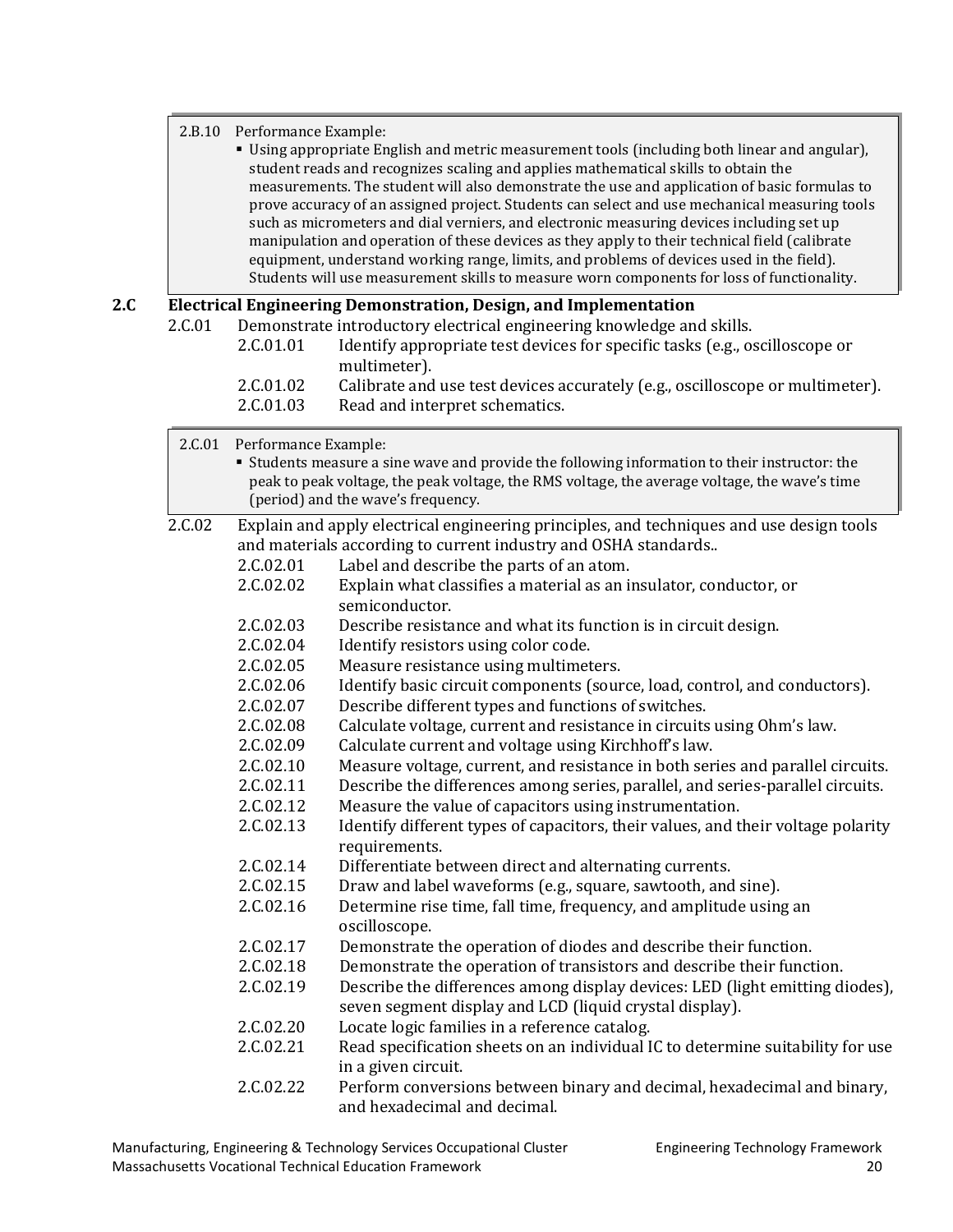| 2.C.02.23 | Use schematics and symbolic algebra to represent digital gates as part of a<br>solution to a design problem (logic symbols: AND, OR, NOT, NAND, NOR, X- |
|-----------|---------------------------------------------------------------------------------------------------------------------------------------------------------|
|           | OR and X-NOR gates).                                                                                                                                    |
| 2.C.02.24 | Create Boolean expressions and truth tables.                                                                                                            |
| 2.C.02.25 | Select min-term and max-term expressions (sum of product: SOP, product of<br>sum: POS).                                                                 |
| 2.C.02.26 | Use DeMorgan's theorem to convert a SOP to a POS in order to save<br>resources in the production of circuits.                                           |
| 2.C.02.27 | Formulate and use a Karnaugh Map and/or Boolean algebra to reduce logic<br>equation.                                                                    |
| 2.C.02.28 | Describe duality of logic functions.                                                                                                                    |
| 2.C.02.29 | Simplify, solve, construct, and demonstrate a circuit from a digital word<br>problem.                                                                   |
| 2.C.02.30 | Design circuits using reprogrammable logic devices.                                                                                                     |

 $\mathbb{R}^2$ 

2.C.02 Performance Example:

 Student will design and build an alarm circuit that utilizes two different alarm signals (light and sound, two different sounds, etc.)

| 2.C.03 |           | Build and implement electrical engineering circuits.                          |
|--------|-----------|-------------------------------------------------------------------------------|
|        | 2.C.03.01 | Simulate a circuit.                                                           |
|        | 2.C.03.02 | Construct a circuit.                                                          |
|        | 2.C.03.03 | Troubleshoot problems with a circuit.                                         |
|        | 2.C.03.04 | Create PLD (Programmable Logic Devices) logic files.                          |
|        | 2.C.03.05 | Construct and test simple latches and flip-flops from discrete gates.         |
|        | 2.C.03.06 | Interpret, design, draw, and evaluate circuits using logic symbols (triggers, |
|        |           | latches, flip-flops).                                                         |
|        | 2.C.03.07 | Create timing diagrams and truth tables for J-K flip-flop.                    |
|        | 2.C.03.08 | Analyze timing diagrams.                                                      |
|        | 2.C.03.09 | Explain timing requirements of ICs.                                           |
|        |           |                                                                               |

2.C.03 Performance Example:

Student will create a circuit that will display a message (time, temp., etc.).

# **2.D Mechanical Engineering Demonstration, Design, and Implementation**

| 2.D.01 | Demonstrate introductory mechanical engineering knowledge and skills. |                                                                                                                                                                                                   |  |  |  |
|--------|-----------------------------------------------------------------------|---------------------------------------------------------------------------------------------------------------------------------------------------------------------------------------------------|--|--|--|
|        | 2.D.01.01                                                             | Identify the various industry-wide prototyping methods in use.                                                                                                                                    |  |  |  |
|        | 2.D.01.02                                                             | Describe common engineering plastics, processing, additives, fillers,<br>colorants, modifiers, and their effects on properties.                                                                   |  |  |  |
|        | 2.D.01.03                                                             | Select suitable materials for a given application.                                                                                                                                                |  |  |  |
|        | 2.D.01.04                                                             | Use the measurement units of mass, length, angles and time and their<br>extensions (e.g., velocity, density)                                                                                      |  |  |  |
|        | 2.D.01.05                                                             | Identify and use devices and gauges (i.e. rulers, scales, timers, calipers,<br>radius gauges, protractors) to accurately measure units of mass, length,<br>angles, and time and their extensions. |  |  |  |
|        | 2.D.01.06                                                             | Calibrate mechanical measurement devices and gauges.                                                                                                                                              |  |  |  |
|        | 2.D.01.07                                                             | Interpret detail and assembly drawings, technical processes,<br>procedures, and instructions.                                                                                                     |  |  |  |
|        | 2.D.01.08                                                             | Extract and analyze properties of mass (i.e. volume, density, moment of<br>inertia, etc.).                                                                                                        |  |  |  |
|        |                                                                       |                                                                                                                                                                                                   |  |  |  |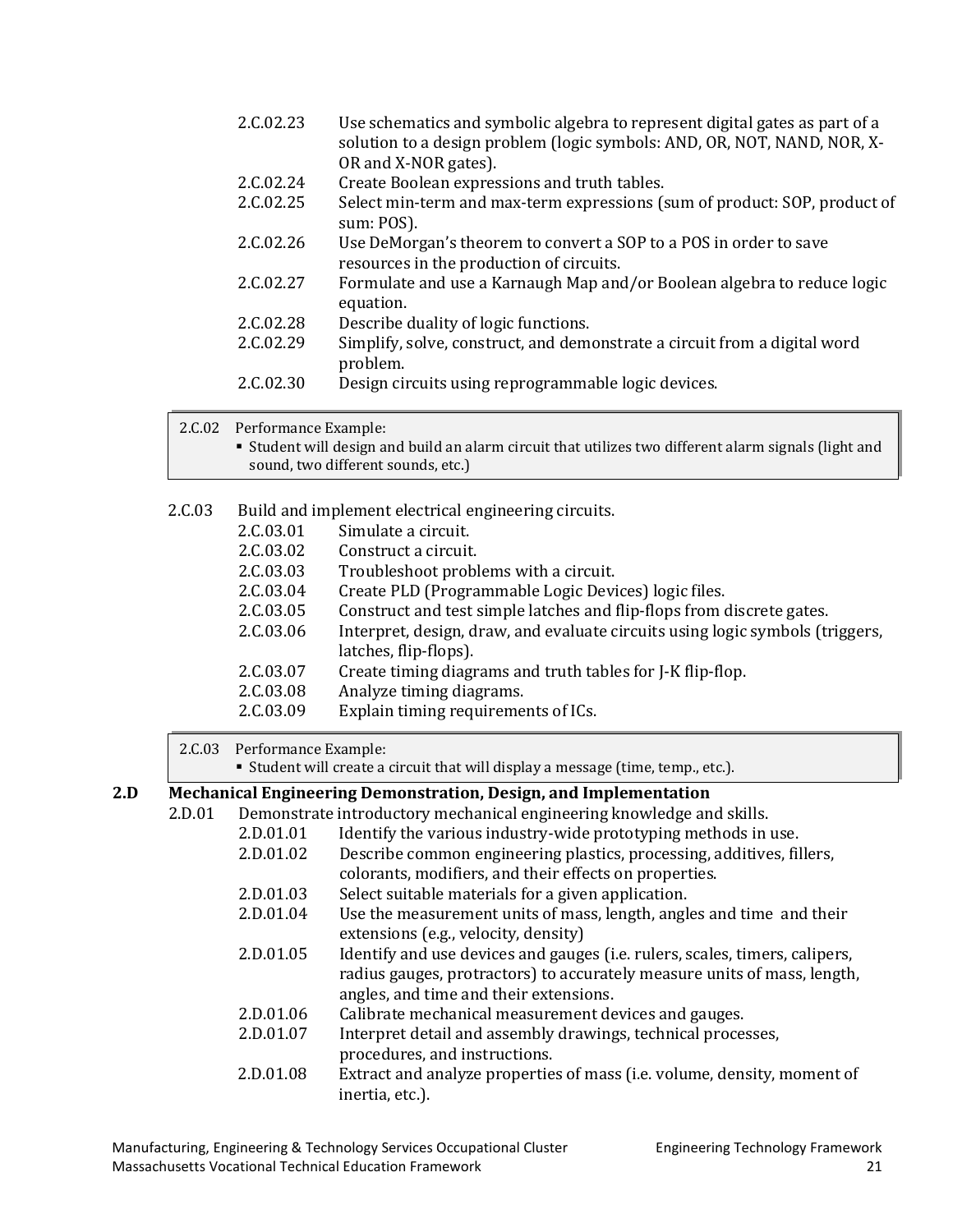| 2.D.01.09 | Evaluate the function and operation of assembly (motion, interference,<br>etc.) of a mechanical design. |
|-----------|---------------------------------------------------------------------------------------------------------|
| 2.D.01.10 | Demonstrate ethical challenges facing engineers in the design,                                          |
|           | redesign, repair and implementation of products.                                                        |
| 2.D.01.11 | Demonstrate various classes and subclasses of common engineering                                        |
|           | materials (e.g., organics, metals, polymers, ceramics, and composites)                                  |
|           | and their properties (solid, liquid, and plasma gas) from                                               |
|           | macrostructure to microstructure.                                                                       |
| 2.D.01.12 | Demonstrate the use and application of the various classes and                                          |
|           | subclasses of materials.                                                                                |
| 2.D.01.13 | Demonstrate property changing treatments (i.e. heat, chemical,                                          |
|           | additives, etc) in a variety of materials.                                                              |
| 2.D.01.14 | Describe and define the process of casting and molding as it relates to                                 |
|           | the engineering process and fabrication.                                                                |
| 2.D.01.15 | Trace the production of engineering materials from raw material to                                      |
|           | finished product as well as disposal, recycling, and describe the                                       |
|           | environmental impact of each process.                                                                   |
| 2.D.01.16 | Demonstrate how the properties of materials and their use influences                                    |
|           | the reliability of a mechanical design (i.e. Mean Time Between Failure:                                 |
|           | MTBF, etc.)                                                                                             |
| 2.D.01.17 | Describe how design choices will affect the likelihood of safety and                                    |
|           | liability issues arising within the end use of a designed product.                                      |
| 2.D.01.18 | Explain and demonstrate where material removal or addition would be                                     |
|           | the appropriate process to use in production (e.g., turning, milling,                                   |
|           | grinding, and plating).                                                                                 |
| 2.D.01.19 | Describe the process of forming (e.g., bending, forging, cutting, etc).                                 |
| 2.D.01.20 | Explain how design choices will affect the ease and efficiency of                                       |
|           | manufacturing the designed product.                                                                     |
|           |                                                                                                         |

|  | 2.D.01 Performance Examples: |  |
|--|------------------------------|--|
|--|------------------------------|--|

| • Student will create a 3-D model of a part or assembly, analyze its mass properties, dynamic |
|-----------------------------------------------------------------------------------------------|
| function, and perform finite element analysis.                                                |

 Student will describe the process for creating metals, plastics, ceramics or composites, conventional processing techniques, machining, forming and joining methods and common applications by creating a poster-board display.

 Student will create a case study and debate the liability, reliability, and safety issues for the design of a toy listed as a 'dangerous toy' by consumer groups.

2.D.02 Explain and apply mechanical engineering principles and techniques, and use design tools and materials according to current industry and OSHA standards.<br>2.D.02.01 Define geometric shapes, line types, tools, and descr

- Define geometric shapes, line types, tools, and describe constraints used in sketching.
- 2.D.02.02 Prepare clear and accurate hand sketches using orthographic and perspective views.
- 2.D.02.03 Prepare clear and accurate hand sketches using annotative labels including materials, processes, functions and dimensions.
- 2.D.02.04 Apply scale, dimensioning, and tolerance standards to drawings.<br>2.D.02.05 Define and implement Geometric Dimensioning and Tolerancing
- Define and implement Geometric Dimensioning and Tolerancing (GD&T) for production drawings.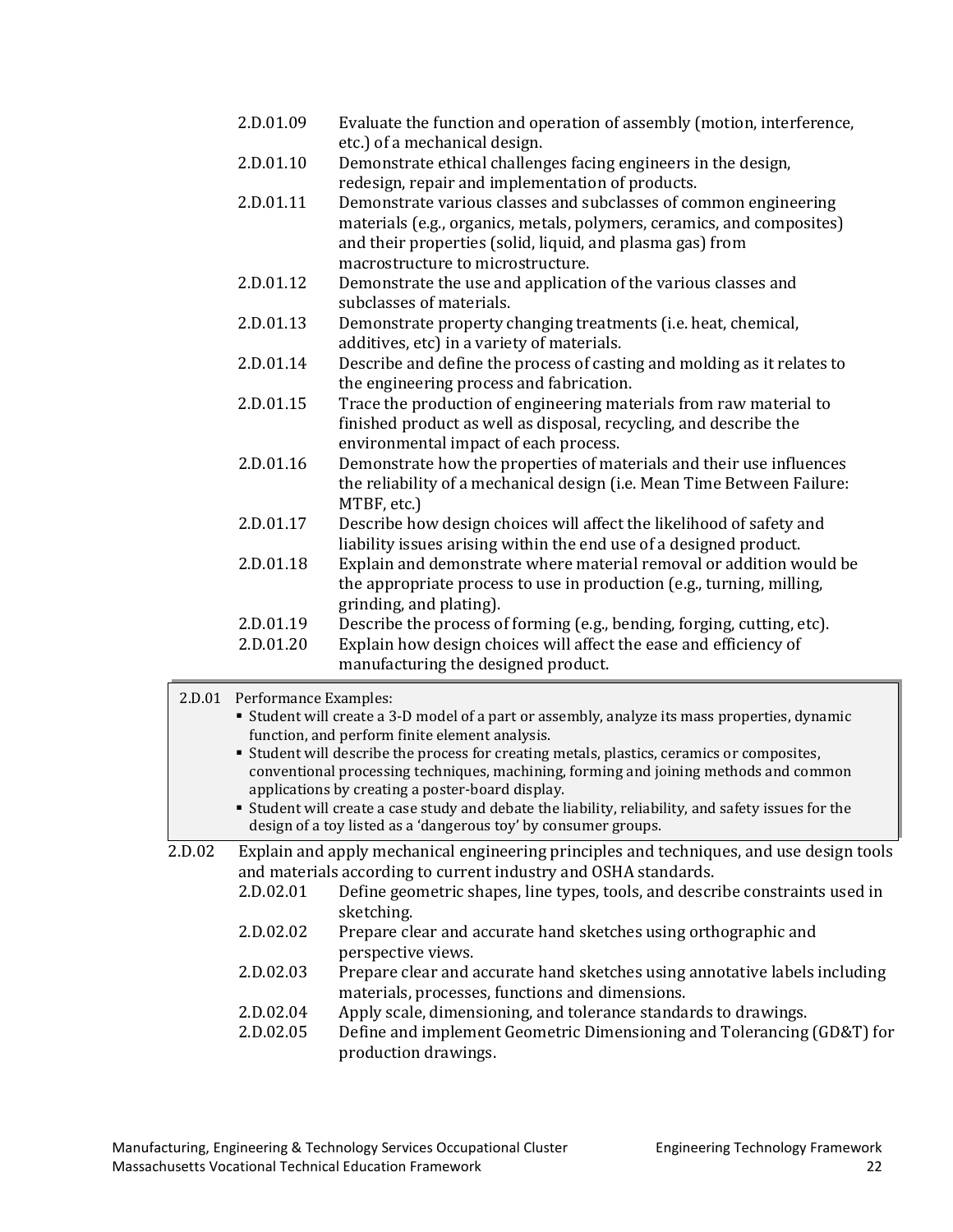| 2.D.02.06 | Create and edit a solid model using a 3-D modeling program, based upon<br>design sketches. Utilize appropriate materials, measurements, fits,<br>appearances, processes and functions.                                                                             |
|-----------|--------------------------------------------------------------------------------------------------------------------------------------------------------------------------------------------------------------------------------------------------------------------|
| 2.D.02.07 | Combine model parts into working assembly, manipulate and animate<br>assembly using a 3-D modeling program.                                                                                                                                                        |
| 2.D.02.08 | Analyze parts and assemblies with respect to safety, handling, end user,<br>production, cost, packaging, and environmental impact.                                                                                                                                 |
| 2.D.02.09 | Create detail and assembly drawings based upon 3-D models.                                                                                                                                                                                                         |
| 2.D.02.10 | Annotate detail drawings with dimensions, materials, processes and<br>appropriate views.                                                                                                                                                                           |
| 2.D.02.11 | Create section, detail, broken-out, break, and auxiliary views.                                                                                                                                                                                                    |
| 2.D.02.12 | Create an assembly drawing with: balloons, a parts list containing items,<br>quantities, descriptions and part numbers, appropriate assembly notes; and<br>a titleblock based upon 3-D models.                                                                     |
| 2.D.02.13 | Create a numbering system for each drawing set.                                                                                                                                                                                                                    |
| 2.D.02.14 | Identify, describe and prescribe ferrous and non-ferrous metals, plastics,<br>ceramics and composites, based upon their micro and macro structures,<br>relationship between micro structure and properties, common property<br>changing procedures and treatments. |
| 2.D.02.15 | Design items using common engineering plastics based upon their                                                                                                                                                                                                    |
|           | processing, additives, fillers, colorants, modifiers and the effects on<br>properties.                                                                                                                                                                             |
| 2.D.02.16 | Analyze, describe, and test the concepts of simple machines: gears,                                                                                                                                                                                                |
|           | pulleys, lever, wheel and axle, wedge and screw, and determine their<br>mechanical advantages.                                                                                                                                                                     |
| 2.D.02.17 | Analyze, describe, and test fluid systems based upon flow, pressure, density,<br>temperature, elevation, and friction.                                                                                                                                             |
| 2.D.02.18 | Analyze, describe, and test heat flow systems based upon conduction,<br>convection, and radiation, and perform heat loss calculations.                                                                                                                             |
| 2.D.02.19 | Analyze, describe and test basic beam deflection relationships; stress, strain,<br>tension, compression, torsion, moments for common cross-sectional shapes<br>and materials using such techniques as finite element analysis (FEA).                               |
| 2.D.02.20 | Construct free body diagrams, resolve forces into vector components, solve<br>static equations and calculate stress, strain, deflection, moment of inertia,<br>linear and angular velocity and acceleration.                                                       |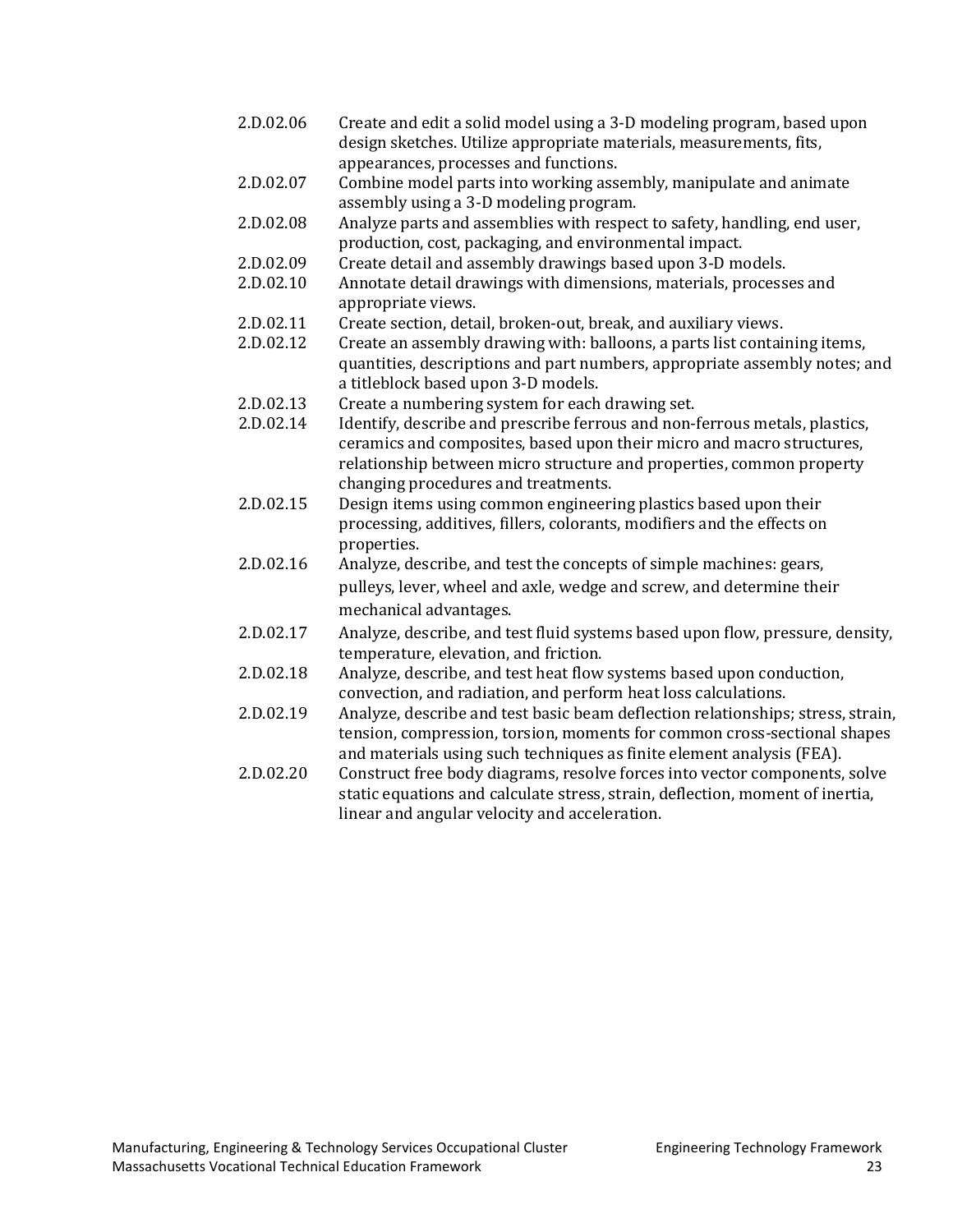#### 2.D.02.21 Identify where material joining would be the appropriate process to use in production (gluing, welding, etc.)

|        | 2.D.02 Performance Example:                                                                                                                                                                                                                                                        |                                                                                                                                                                                                                                                                                                                                                                                                                                                                                                                                                                    |  |  |
|--------|------------------------------------------------------------------------------------------------------------------------------------------------------------------------------------------------------------------------------------------------------------------------------------|--------------------------------------------------------------------------------------------------------------------------------------------------------------------------------------------------------------------------------------------------------------------------------------------------------------------------------------------------------------------------------------------------------------------------------------------------------------------------------------------------------------------------------------------------------------------|--|--|
|        | Students will:<br>completed titleblock.                                                                                                                                                                                                                                            | • For a complex assembly (guitar, bicycle, hair dryer, arbor press, gearbox, and hydraulic jack),<br>create: 3D models of all parts; a 3-D assembly model; a 2-D assembly drawing with a parts list,<br>balloons, and assembly notes and all detail drawings with dimensions, material notes, and a                                                                                                                                                                                                                                                                |  |  |
|        | and Properties."                                                                                                                                                                                                                                                                   | • Draw the atomic (cubic), micro (crystalline) and macro (grain) structures for steel. Describe<br>how steel becomes hardened with the addition of carbon to the cubic structure, closing of<br>interstitial spacing in crystalline structures and the formation of carbides at the grain<br>boundaries. Describe tempering, annealing, stress-relieving, and quenching processes as they<br>relate to the properties of steel. Create a poster board titled: "Steel, its Structures, Treatments,                                                                  |  |  |
|        | another.                                                                                                                                                                                                                                                                           | " Design and build a device or number of devices that use all six simple machines (lever, wheel<br>and axle, pulley, inclined plane, wedge and screw) to transfer energy from one device to                                                                                                                                                                                                                                                                                                                                                                        |  |  |
|        |                                                                                                                                                                                                                                                                                    | • Design and build a hydraulic system to lift a known weight a defined distance in a specified<br>time. Calculate the required input and output force, work and power for the system.                                                                                                                                                                                                                                                                                                                                                                              |  |  |
|        | • Perform a heat loss study for a device. Consider convective, conductive, and radiation heat loss.<br>For convective heat loss q = h <sub>c</sub> * A * $\triangle T$ . For conductive heat loss q = k *A * $\triangle T$ /s. For radiation<br>heat loss $q = \sigma * T^4 * A$ . |                                                                                                                                                                                                                                                                                                                                                                                                                                                                                                                                                                    |  |  |
|        | material.                                                                                                                                                                                                                                                                          | " Create a tensile test specimen and test to failure. Record the force and elongation of sample at<br>multiple points during testing; calculate the stress and strain; and plot a graph of stress versus<br>strain. Determine the elastic range, proportional limit, yield point, resilience, plastic<br>deformation, and the modulus of elasticity from the data. Compare to known values for the                                                                                                                                                                 |  |  |
|        |                                                                                                                                                                                                                                                                                    | " Design a structure utilizing trusses to support a known weight such as a crane. Solve the static<br>equations necessary to determine maximum stress, strain, and deflection for the structure.<br>" Design a device to transmit linear motion into rotational motion. Determine the input linear<br>velocity and calculate the output angular velocity and acceleration. Examples are:<br>rack and pinion steering, a piston and crankshaft, a pulley and cord. Determine the output force<br>based upon the input force or weight and the angular acceleration. |  |  |
| 2.D.03 | 2.D.03.01                                                                                                                                                                                                                                                                          | Build and implement mechanical engineering designs.<br>Use industry-wide prototyping methods including rapid-prototyping.                                                                                                                                                                                                                                                                                                                                                                                                                                          |  |  |
|        | 2.D.03.02                                                                                                                                                                                                                                                                          | Build a prototype model from a drawing database.                                                                                                                                                                                                                                                                                                                                                                                                                                                                                                                   |  |  |
|        | 2.D.03.03                                                                                                                                                                                                                                                                          | Set up and operate a basic manufacturing assembly process, resulting in a<br>finished product.                                                                                                                                                                                                                                                                                                                                                                                                                                                                     |  |  |
|        | 2.D.03.04                                                                                                                                                                                                                                                                          | Build mechanical parts utilizing techniques such as turning, milling, cutting,<br>bending, etc.                                                                                                                                                                                                                                                                                                                                                                                                                                                                    |  |  |
|        | 2.D.03 Performance Example:                                                                                                                                                                                                                                                        | • Students create parts for a mechanical assembly utilizing techniques such as turning,<br>milling, cutting, bending, forming and 3-D printing. Students assemble parts and test<br>for proper functioning.                                                                                                                                                                                                                                                                                                                                                        |  |  |
|        |                                                                                                                                                                                                                                                                                    | Automated Systems Engineering Demonstration, Design, and Implementation                                                                                                                                                                                                                                                                                                                                                                                                                                                                                            |  |  |

#### **2.E Automated Systems Engineering Demonstration, Design, and Implementation**

- 2.E.01 Demonstrate automated systems engineering introductory knowledge and skills.<br>2.E.01.01 Define an automated system and a robot.
	- 2.E.01.01 Define an automated system and a robot.<br>2.E.01.02 Evaluate the impact robots have on manu
	- 2.E.01.02 Evaluate the impact robots have on manufacturing and society.<br>2.E.01.03 Classify different types of robots.
	- 2.E.01.03 Classify different types of robots.<br>2.E.01.04 Identify specifications for the wor
	- Identify specifications for the work envelope of a robot.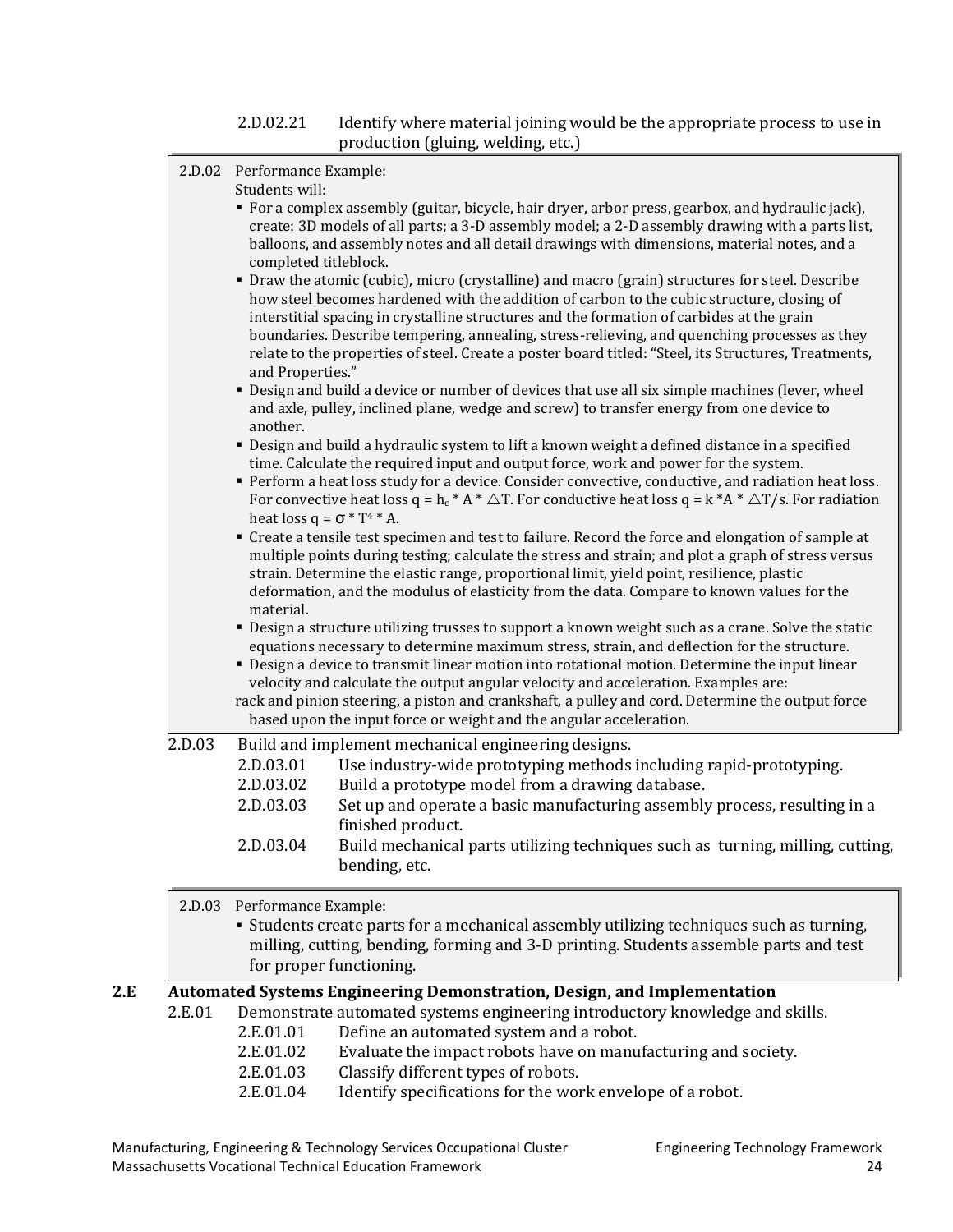|        | 2.E.01.05               | Identify and sketch the components of a robot.                                                                                                                                  |
|--------|-------------------------|---------------------------------------------------------------------------------------------------------------------------------------------------------------------------------|
|        | 2.E.01.06               | Describe servo, stepper and DC motors and possible uses.                                                                                                                        |
|        | 2.E.01.07               | Describe the components of robot controllers.                                                                                                                                   |
|        | 2.E.01.08               | Select, size, and implement interface device(s) to control a motor(s).                                                                                                          |
|        | 2.E.01.09               | Describe ways an end effector is specific to a process.                                                                                                                         |
|        | 2.E.01.10               | Explain the need for end of arm tooling and how it affects the robot's<br>operation.                                                                                            |
|        | 2.E.01.11               | Describe various applications of a programmable logic controller (PLC) as<br>related to its use in a computer integrated manufacturing (CIM) system.                            |
|        | 2.E.01.12               | Describe the difference between a PLC and a computer with interface.                                                                                                            |
|        | 2.E.01.13               | Identify individual components used in CIM systems.                                                                                                                             |
|        | 2.E.01.14               | Explain the significance of teamwork and communication when combining<br>the designs of the individual groups into a complete model of Flexible<br>Manufacturing Systems (FMS). |
|        | 2.E.01.15               | Differentiate between open and closed loop control.                                                                                                                             |
|        | 2.E.01.16               | Design and create a program to evaluate data and make decisions using<br>external digital and analog sensors.                                                                   |
|        | 2.E.01.17               | Formulate a flow chart to correctly apply basic programming concepts.                                                                                                           |
|        | 2.E.01.18               | Describe the function of sensors in electronic circuitry (temp., optical, etc.).                                                                                                |
|        | 2.E.01.19               | Explain the principles of control techniques and computer simulations.                                                                                                          |
|        | 2.E.01.20               | Compare and contrast the benefits and drawbacks of the three categories of                                                                                                      |
|        |                         | CIM manufacturing systems.                                                                                                                                                      |
|        | 2.E.01.21               | Describe the working relationship between the CNC mill and the robot.                                                                                                           |
|        | 2.E.01.22               | Analyze and select CIM system components for a specific industrial                                                                                                              |
|        |                         | application.                                                                                                                                                                    |
| 2.E.01 | Performance Example:    |                                                                                                                                                                                 |
|        |                         | <b>Students will compare and contrast a servo, a stepper motor, and a DC motor and describe</b><br>how they are utilized in an automated system.                                |
| 2.E.02 |                         | Explain and apply automated systems engineering principles and techniques, and use<br>design tools and materials according to current industry and OSHA standards.              |
|        | 2.E.02.01               | Design an end effector.                                                                                                                                                         |
|        | 2.E.02.02               | Design a working model of a robot or automated system.                                                                                                                          |
|        | 2.E.02.03               | Program a robot or automated system to perform several tasks.                                                                                                                   |
|        | 2.E.02.04               | Program a robot or automated system to solve a materials handling<br>problem.                                                                                                   |
|        | 2.E.02.05               | Design an automated feed system with sensors.                                                                                                                                   |
|        | 2.E.02.06               | Design an interface that inspects, evaluates, and manages program                                                                                                               |
|        |                         | parameters during the operation of the program.                                                                                                                                 |
| 2.E.02 | Performance Example:    |                                                                                                                                                                                 |
|        | lighting control, etc.) | " Students will design an automated control system (door opener, automatic window shade,                                                                                        |
| 2.E.03 |                         | Build and implement automated systems engineering designs.                                                                                                                      |
|        | 2.E.03.01               | Develop an end effector.                                                                                                                                                        |
|        | 2.E.03.02               | Build a working model of a robot or automated system.                                                                                                                           |
|        | 2.E.03.03               | Build drive systems used in robotics or automated system.                                                                                                                       |
|        | 2.E.03.04               | Operate a CIM system utilizing appropriate safety precautions.                                                                                                                  |
|        | 2.E.03.05               | Demonstrate how individual components work together to form a complete<br>CIM system.                                                                                           |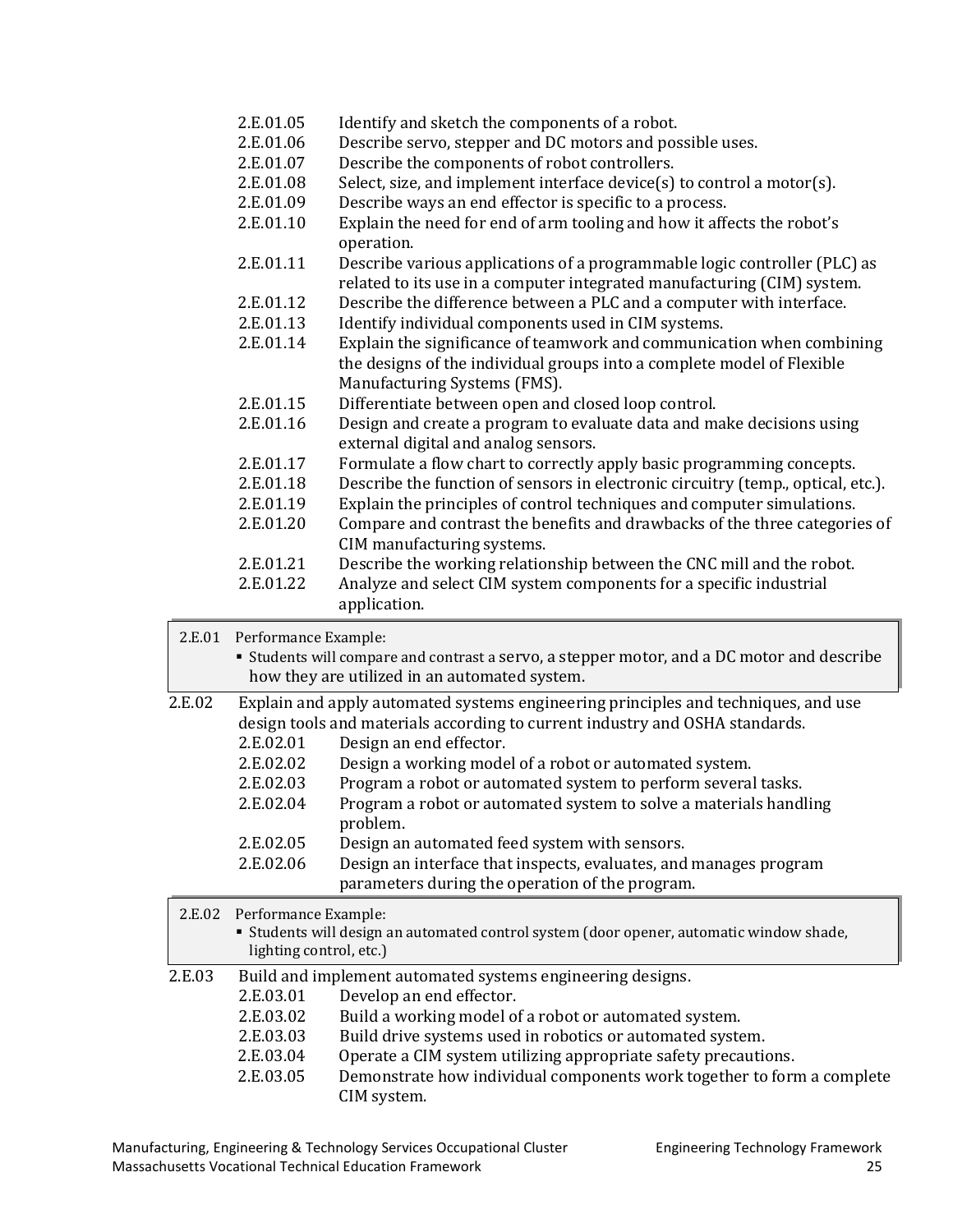|        | 2.E.03.06                                        | Assemble and test individual component designs by integrating them into a<br>complete model FMS.                                                                                                                                                                                                                                                                                    |
|--------|--------------------------------------------------|-------------------------------------------------------------------------------------------------------------------------------------------------------------------------------------------------------------------------------------------------------------------------------------------------------------------------------------------------------------------------------------|
|        | 2.E.03.07<br>2.E.03.08                           | Run, test, evaluate, and redesign system operation.<br>Build an automated feed system with sensors.                                                                                                                                                                                                                                                                                 |
| 2.E.03 | Performance Examples:<br>lighting control, etc.) | " Using industry standard devices and controls, students will build and program a fully<br>functioning robotic device that will perform a multi stepped task (travel to a location; pick up an<br>object; move to another position; and place the object in a specific receptacle, etc.)<br>" Students will build an automated control system (door opener, automatic window shade, |
|        |                                                  | Civil Engineering/Architecture Demonstration, Design, and Implementation                                                                                                                                                                                                                                                                                                            |
| 2.F.01 | 2.F.01.01                                        | Demonstrate civil engineering/architecture introductory knowledge.<br>Describe the importance of architecture and civil engineering and their<br>evolution over time.                                                                                                                                                                                                               |
|        | 2.F.01.02<br>2.F.01.03                           | Compare and contrast various architectural styles.<br>Describe the components of and coordination required of an entire<br>construction document set including: mechanical, electrical, plumbing, civil,                                                                                                                                                                            |
|        |                                                  | structural and architectural drawings.                                                                                                                                                                                                                                                                                                                                              |
|        | 2.F.01.04                                        | Use an architectural or engineering scale to measure drawings.                                                                                                                                                                                                                                                                                                                      |
|        | 2.F.01.05                                        | Identify various structural systems (i.e. steel frame, concrete frame, etc.)<br>including foundation types.                                                                                                                                                                                                                                                                         |
|        | 2.F.01.06                                        | Explain surveying strategies and equipment use.                                                                                                                                                                                                                                                                                                                                     |
|        | 2.F.01.07                                        | Describe the importance of sustainable design.                                                                                                                                                                                                                                                                                                                                      |
|        | 2.F.01.08                                        | Identify and differentiate among the responsibilities of various members of<br>a project team including the design (architect, engineers, etc.) and<br>construction team (general contractor, subcontractors, etc.) members.                                                                                                                                                        |
|        | 2.F.01.09                                        | Solve statics problems using computerized packages (e.g., MD Solids).                                                                                                                                                                                                                                                                                                               |
|        | 2.F.01.10                                        | Calculate stress and strain in simple parts.                                                                                                                                                                                                                                                                                                                                        |
|        | 2.F.01.11                                        | Plot a stress/strain diagram.                                                                                                                                                                                                                                                                                                                                                       |
|        | 2.F.01.12                                        | Describe the parts of a stress/strain diagram.                                                                                                                                                                                                                                                                                                                                      |
|        | 2.F.01.13                                        | Perform moment of inertia calculations.                                                                                                                                                                                                                                                                                                                                             |
|        | 2.F.01.14<br>2.F.01.15                           | Solve for stress, strain, and deflection in common beam shapes.<br>Analyze, describe, and test basic beam deflection relationships: stress,                                                                                                                                                                                                                                         |
|        |                                                  | strain, tension, compression, torsion, moments for common cross-sectional<br>shapes and materials, using such techniques as finite element analysis<br>(FEA).                                                                                                                                                                                                                       |
|        | 2.F.01.16                                        | Construct free body diagrams; resolve forces into vector components; solve<br>static equations; and calculate stress, strain, deflection, moment of inertia,<br>linear and angular velocity and acceleration.                                                                                                                                                                       |
| 2.F.01 | Performance Examples:                            | • Students will research and present a chosen architectural style.<br>" Students will conduct a tensile test using a structural analyzer and use the results to create a<br>stress/strain diagram.                                                                                                                                                                                  |
| 2.F.02 | 2.F.02.01                                        | Explain and apply civil engineering/architectural principles and techniques, and use<br>design tools and materials according to current industry and OSHA standards.<br>Create a site survey.                                                                                                                                                                                       |
|        | 2.F.02.02                                        | Conduct soil testing and analyze the results.                                                                                                                                                                                                                                                                                                                                       |
|        | 2.F.02.03<br>2.F.02.04                           | Analyze a site and determine the drainage requirements.<br>Design site grading including cut and fill volume calculations.                                                                                                                                                                                                                                                          |
|        |                                                  |                                                                                                                                                                                                                                                                                                                                                                                     |

Manufacturing, Engineering & Technology Services Occupational Cluster Engineering Technology Framework Massachusetts Vocational Technical Education Framework 26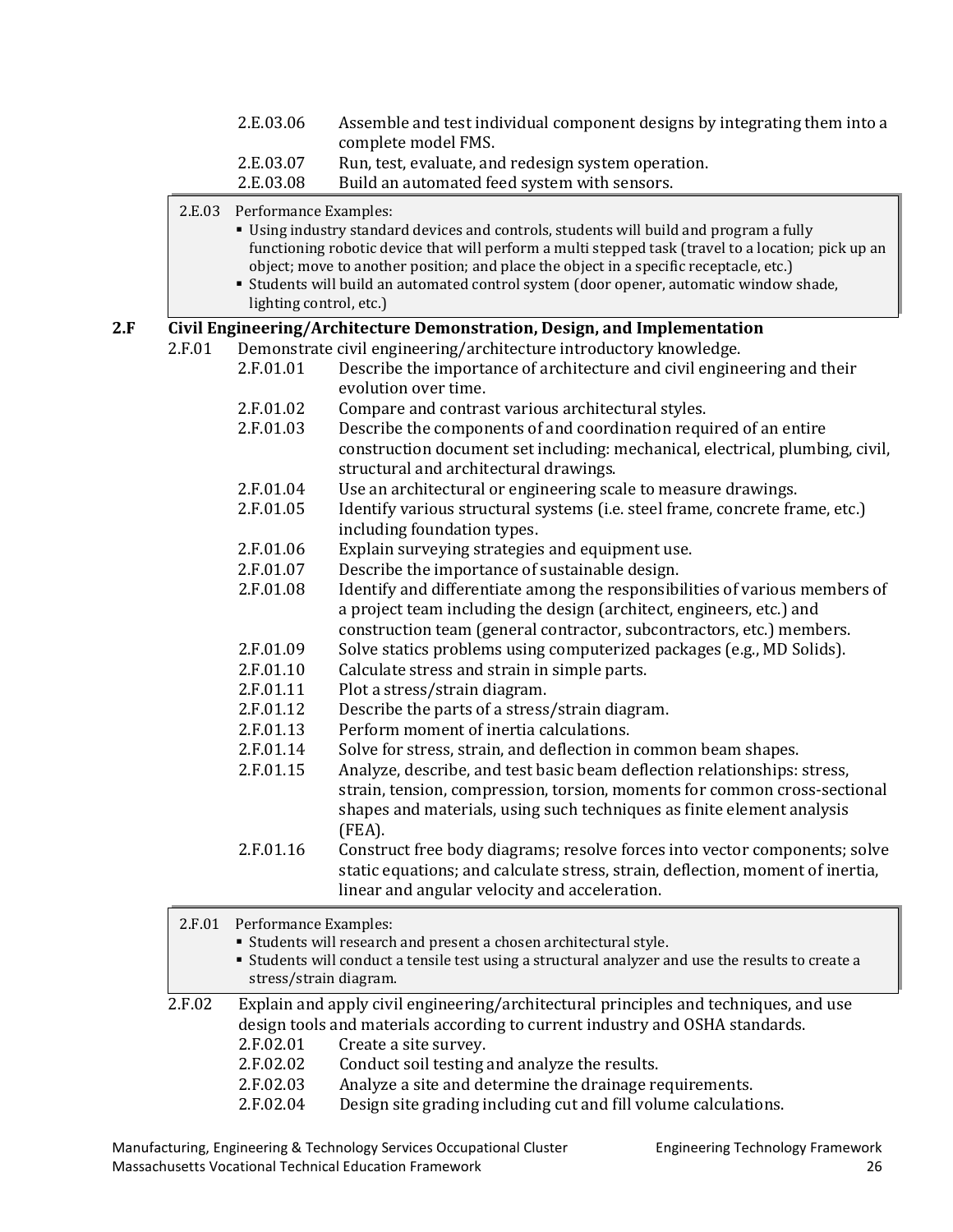|        | 2.F.02.05<br>2.F.02.06<br>2.F.02.07<br>2.F.02.08 | Create a commercial site design including parking, roads, and landscaping.<br>Apply building codes, regulations, and standards to a construction project.<br>Calculate dead, live, and environmental (snow, wind) loads on a structure.<br>Trace gravity loads through a structure from their point of application to the<br>building's foundation.                                                     |
|--------|--------------------------------------------------|---------------------------------------------------------------------------------------------------------------------------------------------------------------------------------------------------------------------------------------------------------------------------------------------------------------------------------------------------------------------------------------------------------|
|        | 2.F.02.09                                        | Determine the tributary area of a particular structural element.                                                                                                                                                                                                                                                                                                                                        |
|        | 2.F.02.10                                        | Design a simply supported beam including an analysis of shear, bending<br>moment and deflection requirements.                                                                                                                                                                                                                                                                                           |
|        | 2.F.02.11                                        | Create a cost estimate for a construction project.                                                                                                                                                                                                                                                                                                                                                      |
|        | 2.F.02.12                                        | Perform heat loss calculations.                                                                                                                                                                                                                                                                                                                                                                         |
|        | 2.F.02.13                                        | Apply sustainable design to a project.                                                                                                                                                                                                                                                                                                                                                                  |
| 2.F.02 | Performance Example:<br>commercial building.     | " Students will design a simply supported beam, column, and foundation of a one-story                                                                                                                                                                                                                                                                                                                   |
| 2.F.03 | 2.F.03.01<br>2.F.03.02<br>2.F.03.03<br>2.F.03.04 | Build and implement civil engineering/architecture designs.<br>Create a 3D computer model of both residential and commercial buildings.<br>Build a scale model of a building with a particular architectural style.<br>Build, test, and redesign a scale model of an engineering structure (e.g.,<br>building, bridge, etc.).<br>Create an as-built drawing set including plans, sections, and details. |
|        |                                                  |                                                                                                                                                                                                                                                                                                                                                                                                         |
| 2.F.03 | Performance Examples:<br>of a building.          | " Students will use computer modeling software to create rendered drawings and a walk-through                                                                                                                                                                                                                                                                                                           |

Students will create a balsa wood bridge and perform destructive testing.

#### *Third Year Engineering Integrated Areas and Engineering Maintenance*

Below are listed additional Categories of Learning, Standards and Objectives beyond the scope of the two year DESE requirement. They are placed in the Appendices as reference and can be used in the third year of an Engineering Technology program.

## 2.G\* **Third Year Engineering Integrated Area Research Design, Implementation and Maintenance**

2.G.01\* Demonstrate integrated area research introductory knowledge.

| $2.G.01.01*$ | Identify and explain additional engineering areas such as, but not limited to: |
|--------------|--------------------------------------------------------------------------------|
|              |                                                                                |
|              | Manufacturing, Aerospace, Environmental, Nuclear, Mining,                      |
|              | Green/Sustainable Technologies, Geological, Agricultural, Marine and           |
|              | Ocean.                                                                         |
| $2.G.01.02*$ | Identify an emerging or other engineering area for student research.           |
| $2.G.01.03*$ | Present an emerging or other engineering area's design for a business plan.    |

#### 2.G.01 Performance Examples:

Student will:

- Research an engineering topic of interest. Use expanding knowledge to develop a project/presentation. Reflect on use of prior core knowledge and project possibilities/uses in the selected engineering focus.
- Develop a work improvement plan for a current co-op job experience relating to how a company operates in manufacturing.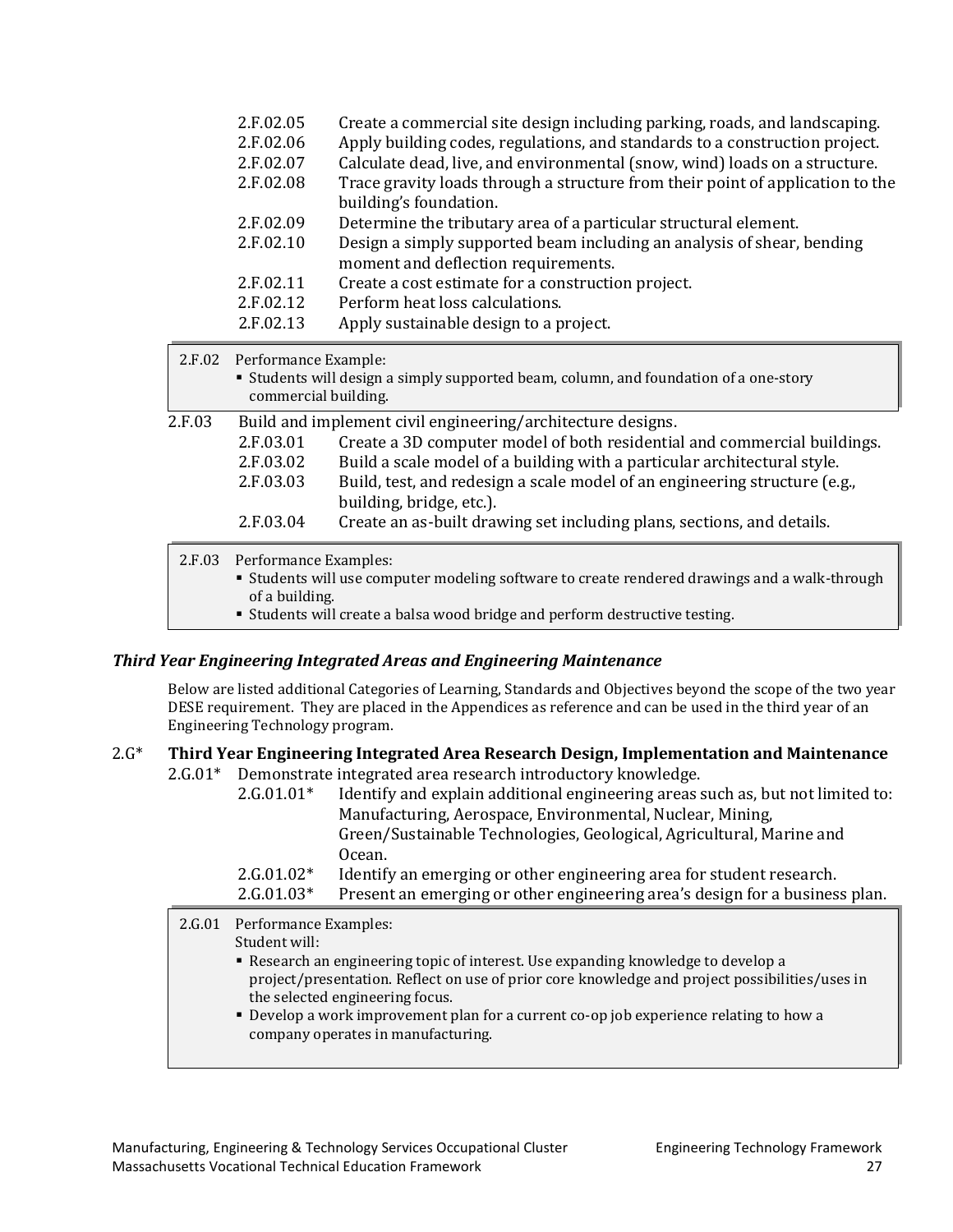- 2.G.02\* Explain and apply integrated area research principles and techniques, and use design tools and materials according to current industry and OSHA standards.<br>2.G.02.01\* Develon a working design of a system used in an emergin
	- Develop a working design of a system used in an emerging or other selected engineering area.
	- 2.G.02.02\* Identify components of design for the selected emerging or other engineering area.
	- 2.G.02.03\* Identify how a component or subsystem of a design relates to core engineering learning area(s).
- 2.G.02 Performance Example:
	- Student will design and develop a system to process used cooking oil for use in low powered diesel engines.
- 2.G.03\* Build and implement integrated area research designs.<br>2.G.03.01\* Build a model of a system for a selected example.
	- Build a model of a system for a selected emerging or other engineering area based on a business plan and working design.
	- 2.G.03 Performance Example:
		- Student will build a system for converting solar energy into electrical energy for use in the home. Student will develop a business plan and marketing strategy aimed at potential investors.

#### 2.H\* **Third Year Elective Engineering Area Design Template**

2.H.01\* Demonstrate elective engineering area introductory knowledge and skills.

*Note: This section provides a framework to help an Engineering Technology student pursue a personally interesting, self-selected domain of engineering for study.*

*This choice is in addition to the required standard sections, namely, Electrical, Mechanical, Automated Systems and Civil Engineering. This option may serve as a third year study elective, perhaps the basis for a senior year project or an advanced practice opportunity in the engineering design process.*

*Choices are as limitless, as are the many areas of engineering. A small example of engineering areas of focus would be: Environmental, Medical Device, Aeronautical*, *Computer Firmware, High Power Electrical, Municipal Systems, Chemical Manufacturing, Automotive Embedded Systems, Ceramics, Optical Sensor, Nuclear Power, Agricultural, etc.*

- $2.H.01.01*$  Identify an elective engineering area (EEA) of interest.<br> $2.H.01.02*$  Present initial research and rationale of the feasibility f
- Present initial research and rationale of the feasibility for further engineering study and activities within the EEA of choice.
- 2.H.01.03\* Determine and demonstrate knowledge of essential scientific discoveries for the EEA.
- 2.H.01.04\* Determine and demonstrate knowledge of the mathematics required for success in engineering within the EEA.
- 2.H.01.05\* Describe the engineering history within the EEA.<br>2.H.01.06\* Explain the evolution and the state of the art of th
- Explain the evolution and the state of the art of the technology (both devices and processes) within the EEA.
- 2.H.01.07\* Identify and demonstrate *knowledge* of the design tools, design techniques and materials utilized in the EEA.
- 2.H.01.08\* Identify and demonstrate *knowledge* of implementing and building a design within the EEA.
- 2.H.01.09\* Identify and demonstrate *knowledge* of the tools, techniques, skills and materials utilized in the maintenance of the system for the EEA.
- 2.H.01.10\* Comprehensively review and document your introductory EEA findings. Note: this is to strengthen your understanding of the feasibility of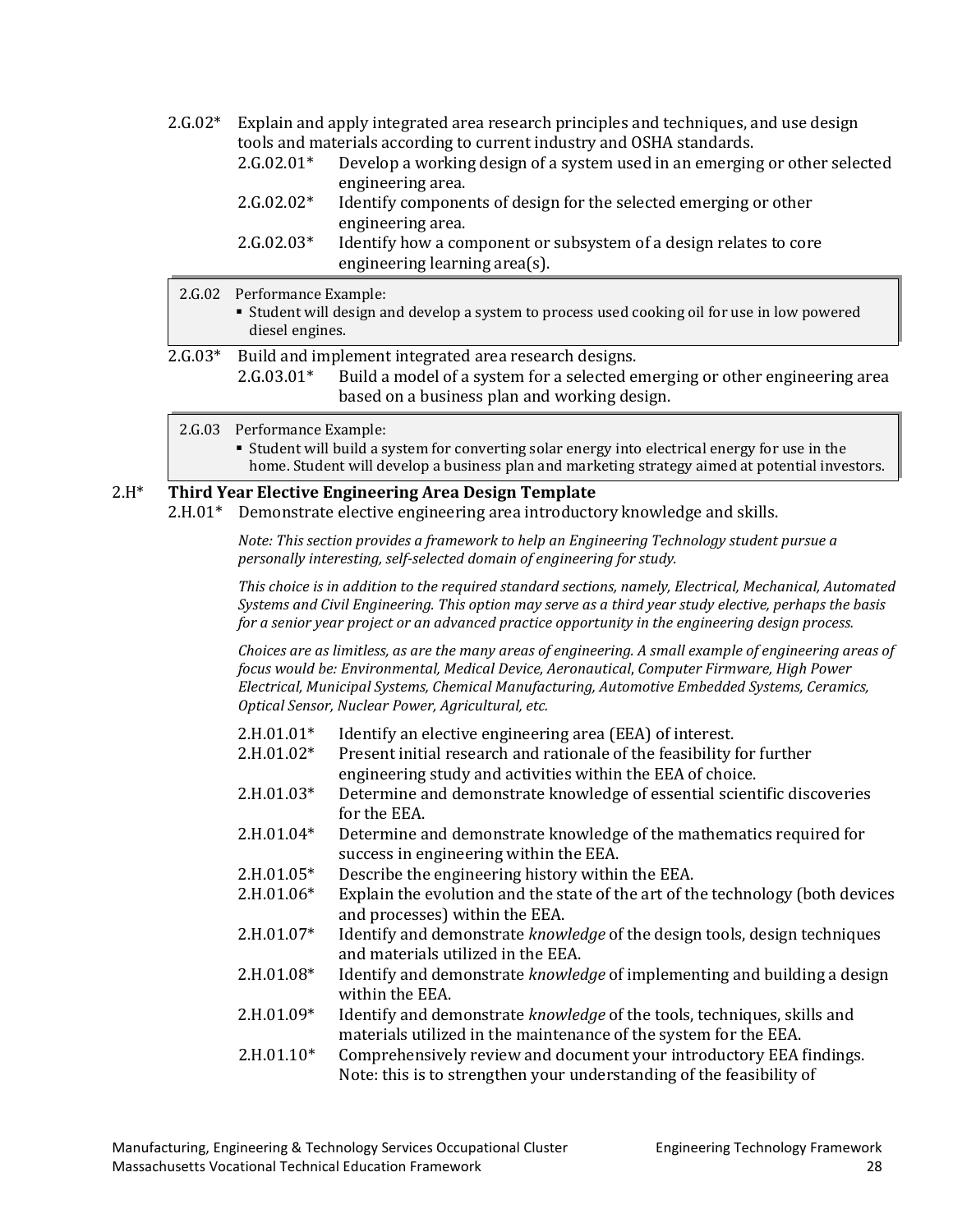continuing your EEA efforts to include engineering design, implementation and maintenance within this domain.

|                                                                     | 2.H.01 Performance Example:<br>" Student presents their introductory findings on their elective engineering area to an audience of<br>instructor(s) and peers for review. They declare their plans for an actual design or redesign,<br>implementation and maintenance of their EEA subsystem. |                                                                                                                                                                                 |
|---------------------------------------------------------------------|------------------------------------------------------------------------------------------------------------------------------------------------------------------------------------------------------------------------------------------------------------------------------------------------|---------------------------------------------------------------------------------------------------------------------------------------------------------------------------------|
| $2.H.02*$                                                           | Explain and apply elective engineering area principles, and techniques and use design<br>tools and materials according to current industry and OSHA standards.                                                                                                                                 |                                                                                                                                                                                 |
|                                                                     | $2.H.02.01*$                                                                                                                                                                                                                                                                                   | Analyze or reverse engineer a design of a system, subsystem or component,<br>typical of your EEA.                                                                               |
|                                                                     | 2.H.02.02*                                                                                                                                                                                                                                                                                     | Demonstrate a working knowledge of the design techniques typical of your<br>EEA industry.                                                                                       |
|                                                                     | 2.H.02.03*                                                                                                                                                                                                                                                                                     | Create or recreate an initial EEA design (i.e. schematics, drawing,<br>flowcharts, psuedocode, etc.) using elementary design tools typical to the<br>chosen engineering domain. |
|                                                                     | 2.H.02.04*                                                                                                                                                                                                                                                                                     | Specify materials and/or components for your EEA design.                                                                                                                        |
|                                                                     | 2.H.02.05*                                                                                                                                                                                                                                                                                     | Determine a maintenance strategy for your EEA design.                                                                                                                           |
|                                                                     | 2.H.02.06*                                                                                                                                                                                                                                                                                     | After review and update of the initial design, create or recreate a working<br>design (if possible, using computer aided design (CAD) tools) typical of your<br>EEA industry.   |
|                                                                     | 2.H.02.07*                                                                                                                                                                                                                                                                                     | Follow the engineering design process through all stages of your EEA design<br>or emulated design.                                                                              |
|                                                                     | 2.H.02 Performance Example:<br>" Student profiles their reverse engineering project, in words and photos, for inclusion in their<br>vocational portfolio.                                                                                                                                      |                                                                                                                                                                                 |
| $2.H.03*$<br>Build and implement elective engineering area designs. |                                                                                                                                                                                                                                                                                                | Note: Dependant on the domain of the chosen EEA, the implementation or building<br>specified in this section, may be physical or in some other form such as software.           |
|                                                                     | 2.H.03.01*                                                                                                                                                                                                                                                                                     | Build a model or working prototype of your EEA design or redesign. Or,<br>alternatively, fashion a model of an emulated commercial EEA design.                                  |
|                                                                     | 2.H.03.02*                                                                                                                                                                                                                                                                                     | Specify and document processes that will ensure efficiency in the<br>commercial manufacturing of an EEA design (either yours or an existing<br>one).                            |
|                                                                     | 2.H.03 Performance Example:<br>" Student builds, and utilizes, a jig or fixture which demonstrates increased efficiency in some<br>element of the manufacturing of a component within an EEA design.                                                                                           |                                                                                                                                                                                 |
| 2.H.04*                                                             | 2.H.04.01*                                                                                                                                                                                                                                                                                     | Maintain elective engineering area designs.<br>Identify skills required for personnel who will perform maintenance and<br>repair of design(s) typical of your EEA.              |
|                                                                     | 2.H.04.02*                                                                                                                                                                                                                                                                                     | Identify the tools and processes for maintenance and repair of your design<br>or of design(s) typical for your EEA.                                                             |
|                                                                     | 2.H.04.03*                                                                                                                                                                                                                                                                                     | Practice providing maintenance and/or repair of design(s) typical of your<br>EEA, while keeping a repair log.                                                                   |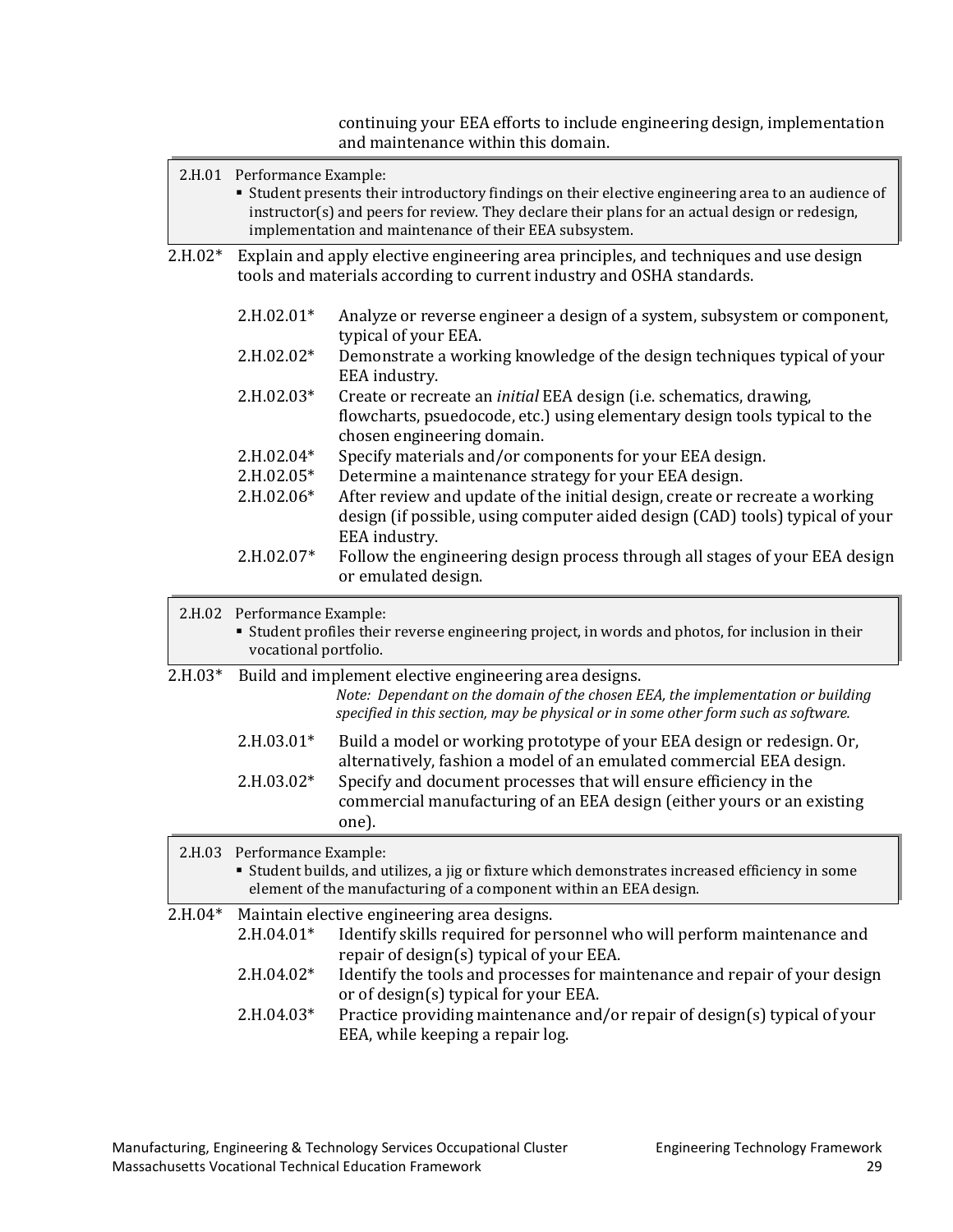2.H.04 Performance Example:

 Student performs a maintenance test on their EEA implementation based on its design. They inset a fault or bug into their prototype and then allow a fellow student to determine the fault, while tracking the time and ease of diagnosis.

# 2.I\* **Engineering Maintenance**

Maintain electrical engineering equipment.<br> $2.101.01*$  Mentify skills for appropriate

- Identify skills for appropriate person(s) for maintenance and repair of electrical equipment.
- 2.I.01.02\* Identify the tools and processes for appropriate person(s) for maintenance and repair of electrical equipment.
- 2.I.01.03\* Research and provide preventative maintenance on an electrical system (such as a 3D printer), keeping a log for documentation. Provide corrective maintenance on an electrical system.
- 2.I.01.04\* Monitor equipment operational indicators to insure that equipment is performing according to manufacturer's specifications .

| 2.I.01       | Performance Example:                                                                                                                             |                                                                                                                                                                                                               |  |
|--------------|--------------------------------------------------------------------------------------------------------------------------------------------------|---------------------------------------------------------------------------------------------------------------------------------------------------------------------------------------------------------------|--|
|              | • Student will create a preventative maintenance schedule on an electrical system (such<br>as an oscilloscope), keeping a log for documentation. |                                                                                                                                                                                                               |  |
| $2.1.02*$    | Maintain mechanical engineering equipment.                                                                                                       |                                                                                                                                                                                                               |  |
|              | $2.1.02.01*$                                                                                                                                     | Identify required skills for maintenance and repair of mechanically designed<br>equipment.                                                                                                                    |  |
|              | $2.1.02.02*$                                                                                                                                     | Identify the tools and processes required for maintenance and repair of<br>mechanically designed equipment.                                                                                                   |  |
| $2.1.02.03*$ |                                                                                                                                                  | Research and provide preventative maintenance on a mechanical system<br>(such as a bicycle, lathe, or automobile), keeping a log for documentation.<br>Provide corrective maintenance on a mechanical system. |  |
|              | $2.1.02.04*$                                                                                                                                     | Monitor equipment operational indicators to insure that equipment is<br>performing according to current industry and OSHA standards,                                                                          |  |
|              | 2.I.02.05*                                                                                                                                       | Maintain, inventory, and organize tools and equipment.                                                                                                                                                        |  |
|              | 2.I.02.06*                                                                                                                                       | Develop and maintain a written log for service and repair of tools and<br>equipment.                                                                                                                          |  |
|              | 2.I.02.07*                                                                                                                                       | Maintain electronic and mechanical devices and gauges as specified by<br>manufacturer, including cleaning, storage and calibration.                                                                           |  |
|              | 2.I.02.08*                                                                                                                                       | Store, retrieve, copy, and output drawing files depending upon system<br>setup.                                                                                                                               |  |
| $2.1.03*$    |                                                                                                                                                  | Maintain automated systems engineering equipment.                                                                                                                                                             |  |
|              | $2.1.03.01*$                                                                                                                                     | Identify skills required for maintenance and repair of an automated system.                                                                                                                                   |  |
|              | 2.I.03.02*                                                                                                                                       | Identify the tools and processes required for maintenance and repair of an<br>automated system.                                                                                                               |  |
|              | $2.1.03.03*$                                                                                                                                     | Research and provide preventative maintenance on an automated system<br>(such as a robot), keeping a log for documentation. Provide corrective<br>maintenance on an automated system.                         |  |
|              | $2.1.03.04*$                                                                                                                                     | Monitor operational indicators to insure that the automated system is<br>performing according to current industry and OSHA standards.                                                                         |  |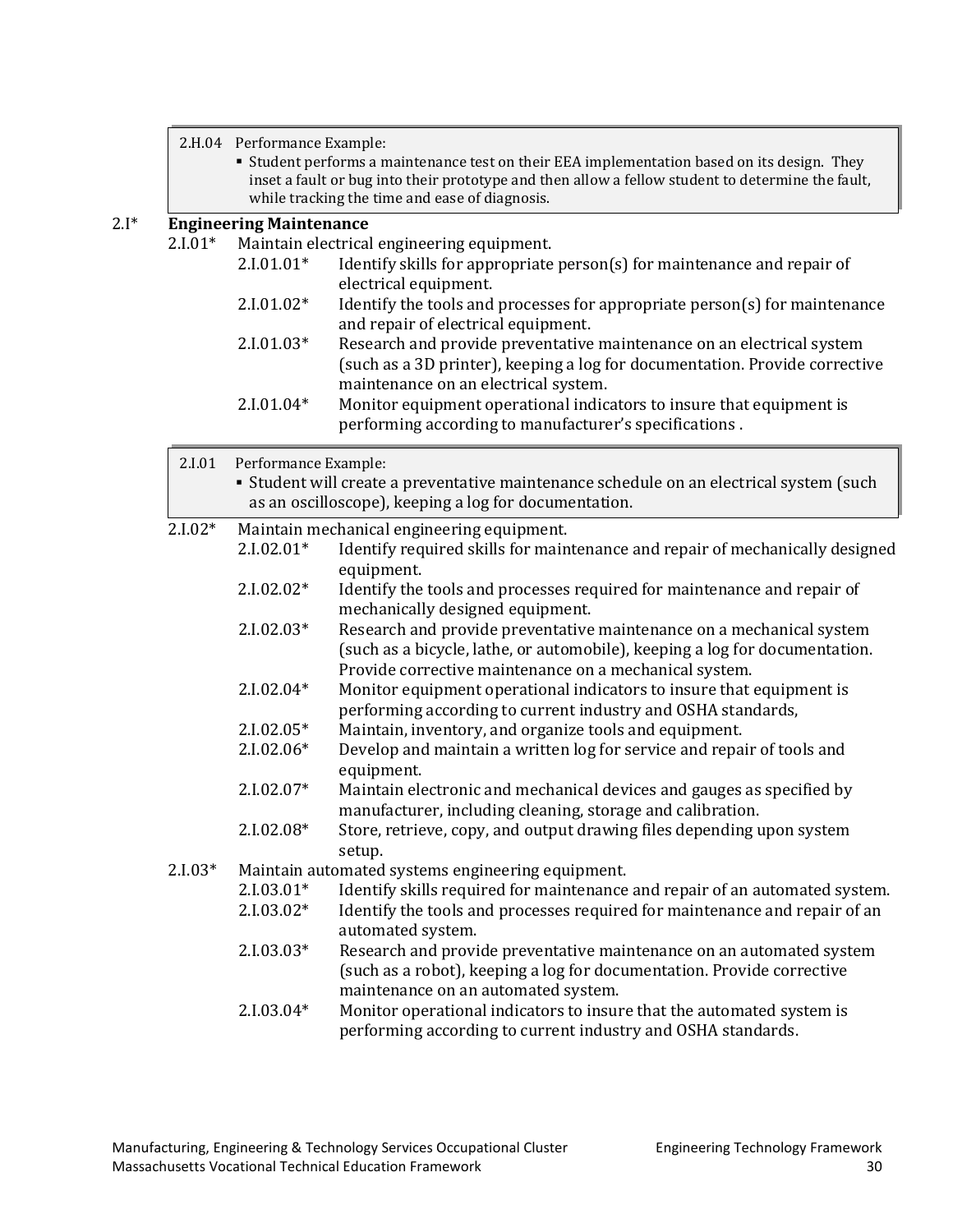| 2.I.03                                               | Performance Example:<br>" Student will prepare a schedule to monitor operational indicators to insure that the automated<br>system is performing according to current industry and OSHA standards (such as small<br>CIM system). |                                                                                                                                                        |  |
|------------------------------------------------------|----------------------------------------------------------------------------------------------------------------------------------------------------------------------------------------------------------------------------------|--------------------------------------------------------------------------------------------------------------------------------------------------------|--|
| $2.1.04*$                                            |                                                                                                                                                                                                                                  | Maintain civil engineering/architecture equipment.                                                                                                     |  |
|                                                      | $2.1.04.01*$                                                                                                                                                                                                                     | Identify skills required for maintenance and repair of a structure.                                                                                    |  |
|                                                      | $2.1.04.02*$                                                                                                                                                                                                                     | Identify the tools and processes required for maintenance and repair of a<br>structure.                                                                |  |
|                                                      | $2.1.04.03*$                                                                                                                                                                                                                     | Research and describe preventative maintenance on a system (such as a<br>bridge), keeping a log for documentation. Provide corrective maintenance      |  |
|                                                      | $2.1.04.04*$                                                                                                                                                                                                                     | on a system.<br>Monitor structural operational indicators to insure that the system is<br>performing according to current industry and OSHA standards. |  |
| 2.I.04                                               | Performance Example:<br>• Student will use sensors to observe the performance of a built structure.                                                                                                                              |                                                                                                                                                        |  |
| $2.1.05*$                                            |                                                                                                                                                                                                                                  | Maintain integrated area research equipment.                                                                                                           |  |
|                                                      | $2.1.05.01*$                                                                                                                                                                                                                     | Identify skills required for maintenance and repair of integrated areas<br>equipment.                                                                  |  |
|                                                      | $2.1.05.02*$                                                                                                                                                                                                                     | Identify the tools and processes required for maintenance and repair of<br>integrated areas equipment.                                                 |  |
| $2.1.05.03*$<br>on another engineering areas system. |                                                                                                                                                                                                                                  | Research and provide preventative maintenance on integrated areas<br>system, keeping a log for documentation. Provide corrective maintenance           |  |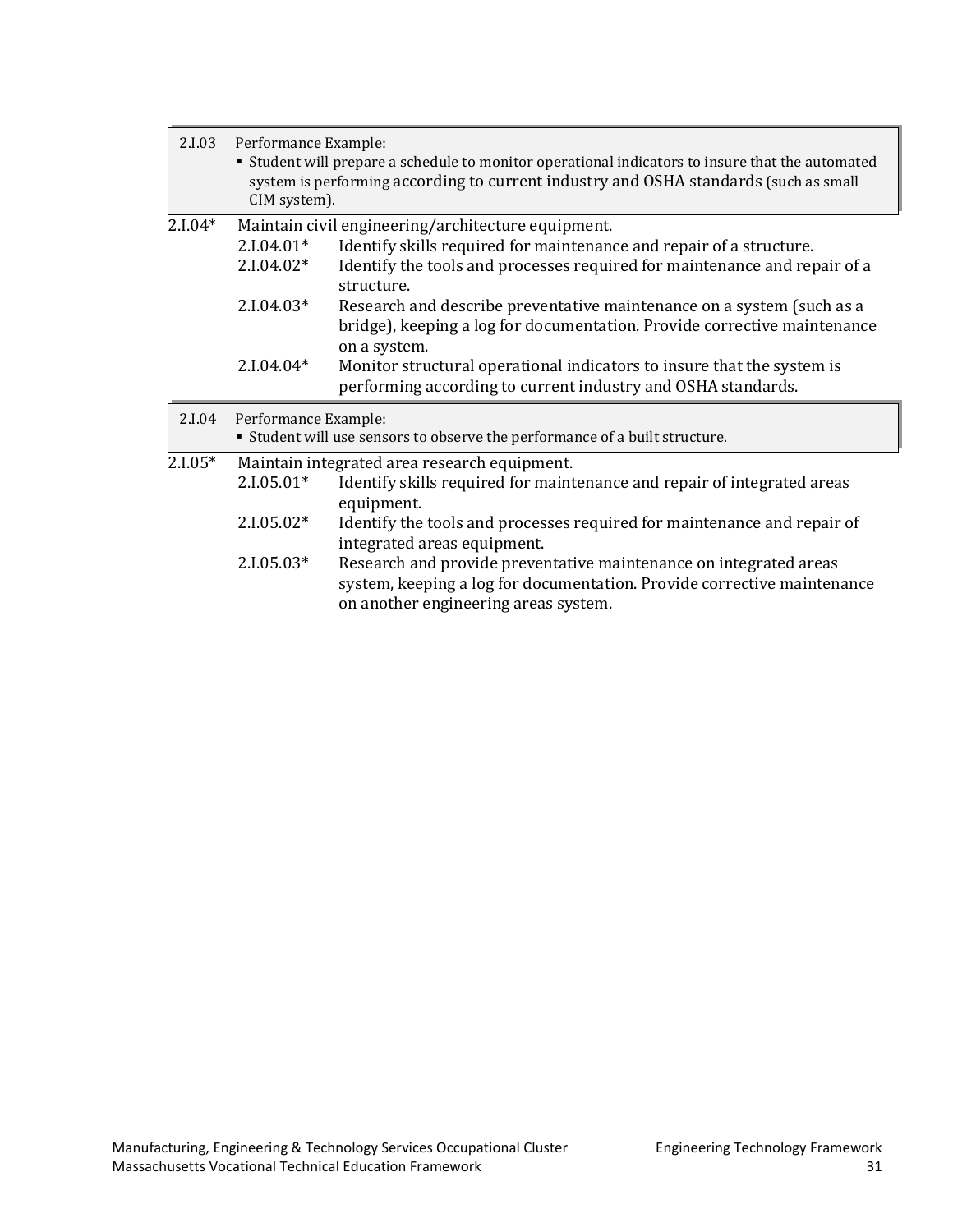# [Strand 3: Embedded Academics](#page-2-0)

<span id="page-34-0"></span>Strand 3: Embedded Academics, a critical piece of a Vocational Technical Education Framework, are presented as Crosswalks between the Massachusetts Vocational Technical Education Frameworks and the Massachusetts Curriculum Frameworks. These Crosswalks are located in the Appendix of this Framework.

## **Academic Crosswalks**

| <b>Appendix A:</b> | <b>English Language Arts</b>              |
|--------------------|-------------------------------------------|
| Appendix B:        | <b>Mathematics</b>                        |
| Appendix C:        | <b>Science and Technology/Engineering</b> |
|                    | <b>Earth and Space Science</b>            |
|                    | Life Science (Biology)                    |
|                    | Physical Science (Chemistry and Physics)  |
|                    | Technology/Engineering                    |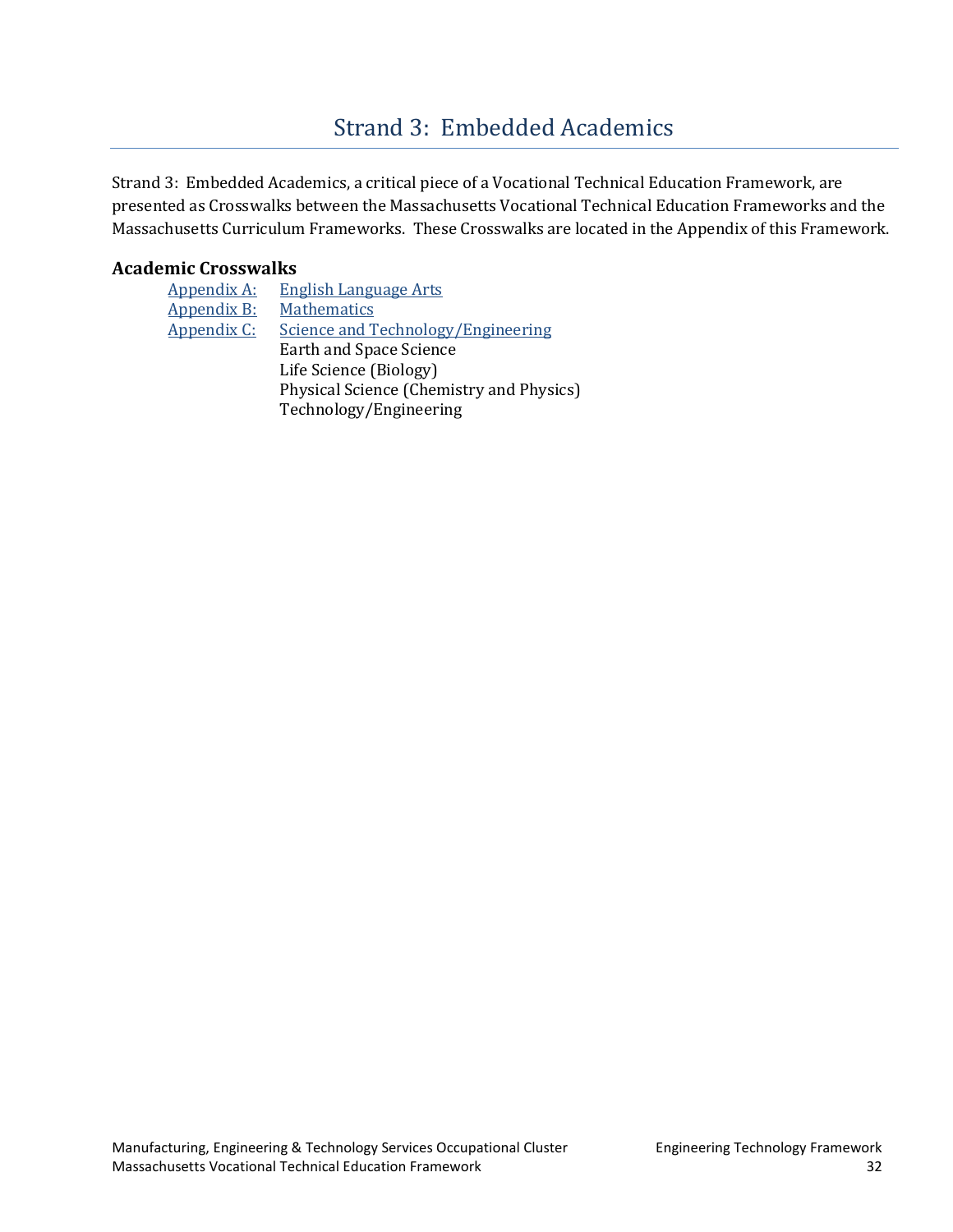# [Strand 4: Employability and](#page-2-0) Career Readiness

## <span id="page-35-0"></span>**4.A Career Exploration and Navigation**

- 4.A.01 Develop a career plan and portfolio.
	- 4.A.01.01 Develop and revise career plan annually based on workplace awareness and skill attainment.
	- 4.A.01.02 Assess personal strengths and interest areas to determine potential careers, career pathways and career ladders.
	- 4.A.01.03 Examine potential career field(s)/discipline(s) and identify criteria to select, secure and keep employment in chosen field(s).
	- 4.A.01.04 Research and evaluate a variety of careers utilizing multiple sources of information and resources to determine potential career(s) and alternatives.
	- 4.A.01.05 Identify training and education requirements that lead to employment in chosen field(s) and demonstrate skills related to evaluating employment opportunities.
	- 4.A.01.06 Explore and evaluate postsecondary educational opportunities including degrees and certifications available, traditional and nontraditional postsecondary pathways, technical school and apprenticeships, cost of education, financing methods including scholarships and loans and the cost of loan repayment.
	- 4.A.01.07 Create a portfolio showcasing academic and career growth including a career plan, safety credential, resume and a competency profile demonstrating the acquisition of the knowledge and skills associated with at least two years of full-time study in the Chapter 74 program.
- 4.A.02 Demonstrate job search skills.
	- 4.A.02.01 Conduct a job search and complete written and electronic job applications, resumes, cover letters and related correspondence for a chosen career path.
	- 4.A.02.02 Explore and evaluate postsecondary job opportunities and career pathways specific to career technical areas.
	- 4.A.02.03 Identify role and use of social media and networking for staying current with career and employment trends as well as networking, job seeking and career development opportunities.
	- 4.A.02.04 Demonstrate ability to use social media and networking to develop useful occupational contacts, job seeking and career development opportunities.
- 4.A.03 Demonstrate all phases of the job interview process.
	- 4.A.03.01 Gather relevant information about potential employer(s) from multiple print and digital sources, assessing the credibility and accuracy of each source.
	- 4.A.03.02 Identify employment eligibility criteria, such as drug/alcohol free status, clean driving record, etc.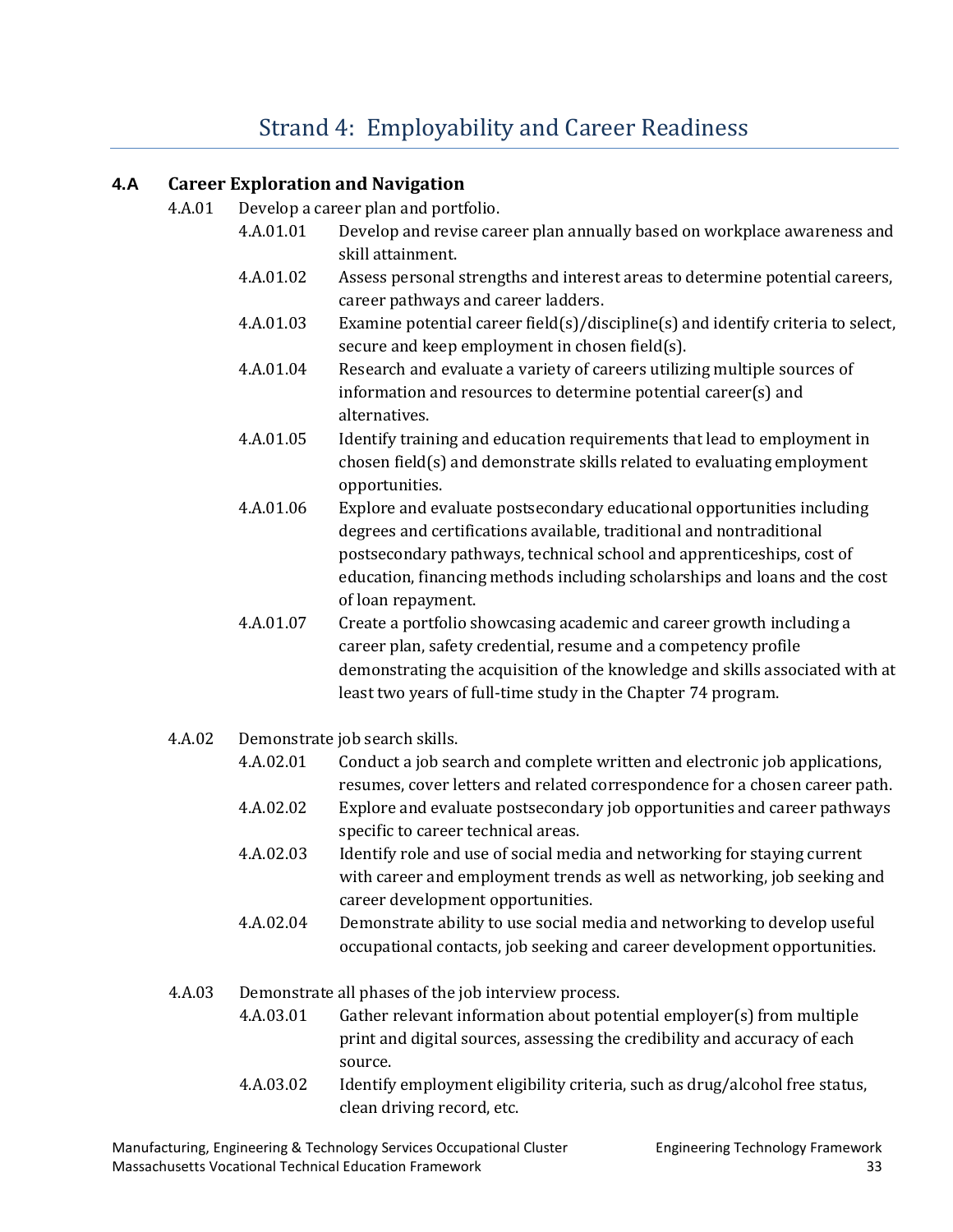- 4.A.03.03 Practice effective interviewing skills: appearance, inquiry and dialogue with interviewer, positive attitude and evidence of work ethic and skills.
- 4.A.03.04 Explore and evaluate employment benefit packages including wages, vacation, health care, union dues, cafeteria plans, tuition reimbursement, retirement and 401K.
- 4. A Performance Examples:
	- Conduct research to analyze and present on specific careers within a cluster.
	- Conduct web-based job search using sites such as Monster.com, CareerBuilder.com, Indeed.com, Snagajob.com, Simplyhired.com and others.
	- Create profile on social media/networking site such as LinkedIn and/or LinkedIn University for postsecondary research and employment opportunities.
	- Complete online job application.
	- Conduct and videotape practice interviews for instructor and student analysis.
	- **Provide students with sample employment and benefit packages for evaluation.**

#### **4.B Communication in the Workplace**

- 4.B.01 Demonstrate appropriate oral and written communication skills in the workplace.
	- 4.B.01.01 Communicate effectively using the language and vocabulary appropriate to a variety of audiences within the workplace including coworkers, supervisors and customers.
	- 4.B.01.02 Read technical and work-related documents and demonstrate understanding in oral discussion and written exercise.
	- 4.B.01.03 Demonstrate professional writing skills in work-related materials and communications (e.g., letters, memoranda, instructions and directions, reports, summaries, notes and/or outlines).
	- 4.B.01.04 Use a variety of writing/publishing/presentation applications to create and present information in the workplace.
	- 4.B.01.05 Identify, locate, evaluate and use print and electronic resources to resolve issues or problems in the workplace.
	- 4.B.01.06 Use a variety of financial and data analysis tools to analyze and interpret information in the workplace.
	- 4.B.01.07 Orally present technical and work-related information to a variety of audiences.
	- 4.B.01.08 Identify and demonstrate professional non-verbal communication.
- 4.B.02 Demonstrate active listening skills.
	- 4.B.02.01 Listen attentively and respectfully to others.
	- 4.B.02.02 Focus attentively, make eye contact or other affirming gestures, confirm understanding and follow directions.
	- 4.B.02.03 Show initiative in improving communication skills by asking follow-up questions of speaker in order to confirm understanding.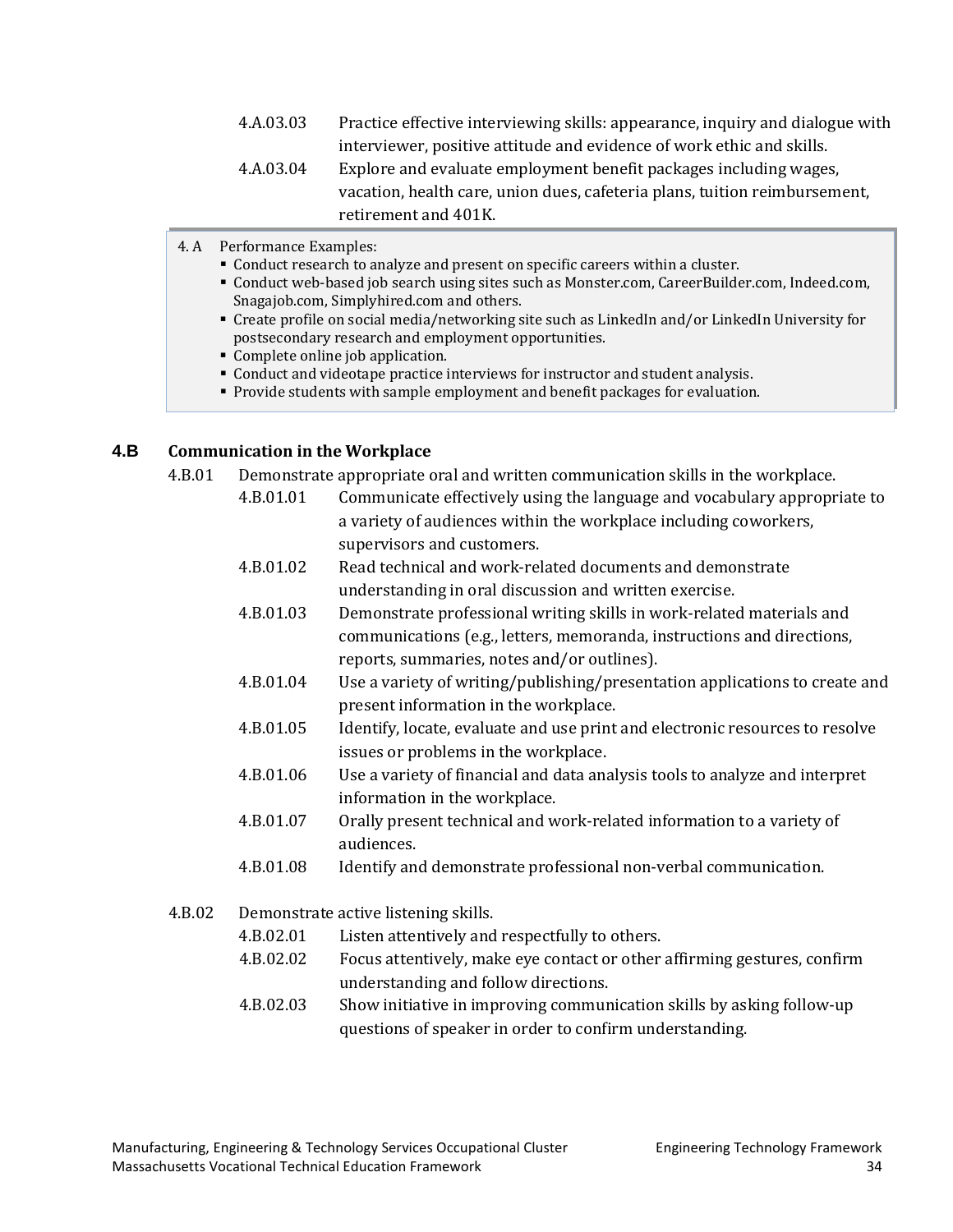#### 4. B Performance Examples:

- Read and analyze technical instructions to learn what makes them effective.
- Read and analyze technical instructions to follow directions and/or solve a problem.
- Examine a technical document and use it to write a set of instructions for another student to follow and evaluate.
- Analyze websites for effective technical writing and design.
- Create brochures and presentations using software and/or Web 2.0 tools to convey technical information.
- Conduct research using the Internet, print documents, observations and interviews to create a technical guide.

#### **4.C Work Ethic and Professionalism**

4.C.01 Demonstrate attendance and punctuality.

- 4.C.01.01 Identify and practice professional time-management and attendance behaviors including punctuality, reliability, planning and flexibility.
- 4.C.02 Demonstrate proper workplace appearance.
	- 4.C.02.01 Identify and practice professional appearance specific to the workplace.
	- 4.C.02.02 Identify and practice personal hygiene appropriate for duties specific to the workplace.
	- 4.C.02.03 Identify and wear required safety gear specific to the workplace.

#### 4.C.03 Accepts direction and constructive criticism.

- 4.C.03.01 Demonstrate ability (both verbally and non-verbally) to accept direction and constructive criticism and to implement solutions to change behaviors.
- 4.C.03.02 Ask appropriate questions to clarify understanding of feedback.
- 4.C.03.03 Analyze own learning style and seek instructions in a preferred format that works best for their understanding (such as oral, written or visual instruction).
- 4.C.04 Demonstrate motivation and initiative.<br>4.C.04.01 Evaluate assigned tasks fo
	- Evaluate assigned tasks for time to completion and prioritization.
	- 4.C.04.02 Demonstrate motivation through enthusiasm, engagement, accurate completion of tasks and activities.
	- 4.C.04.03 Demonstrate initiative by requesting new assignments and challenges.
	- 4.C.04.04 Explain proposed solutions to challenges observed in the workplace.<br>4.C.04.05 Demonstrate the ability to evaluate multiple solutions to problems are
	- Demonstrate the ability to evaluate multiple solutions to problems and challenges using critical reasoning and workplace/industry knowledge and select the best solution to the problem.
	- 4.C.04.06 Implement solution(s) to challenges and/or problem(s) observed in the workplace.
	- 4.C.04.07 See projects through completion and check work for quality and accuracy.
- 4.C.05 Demonstrate awareness of workplace culture and policy.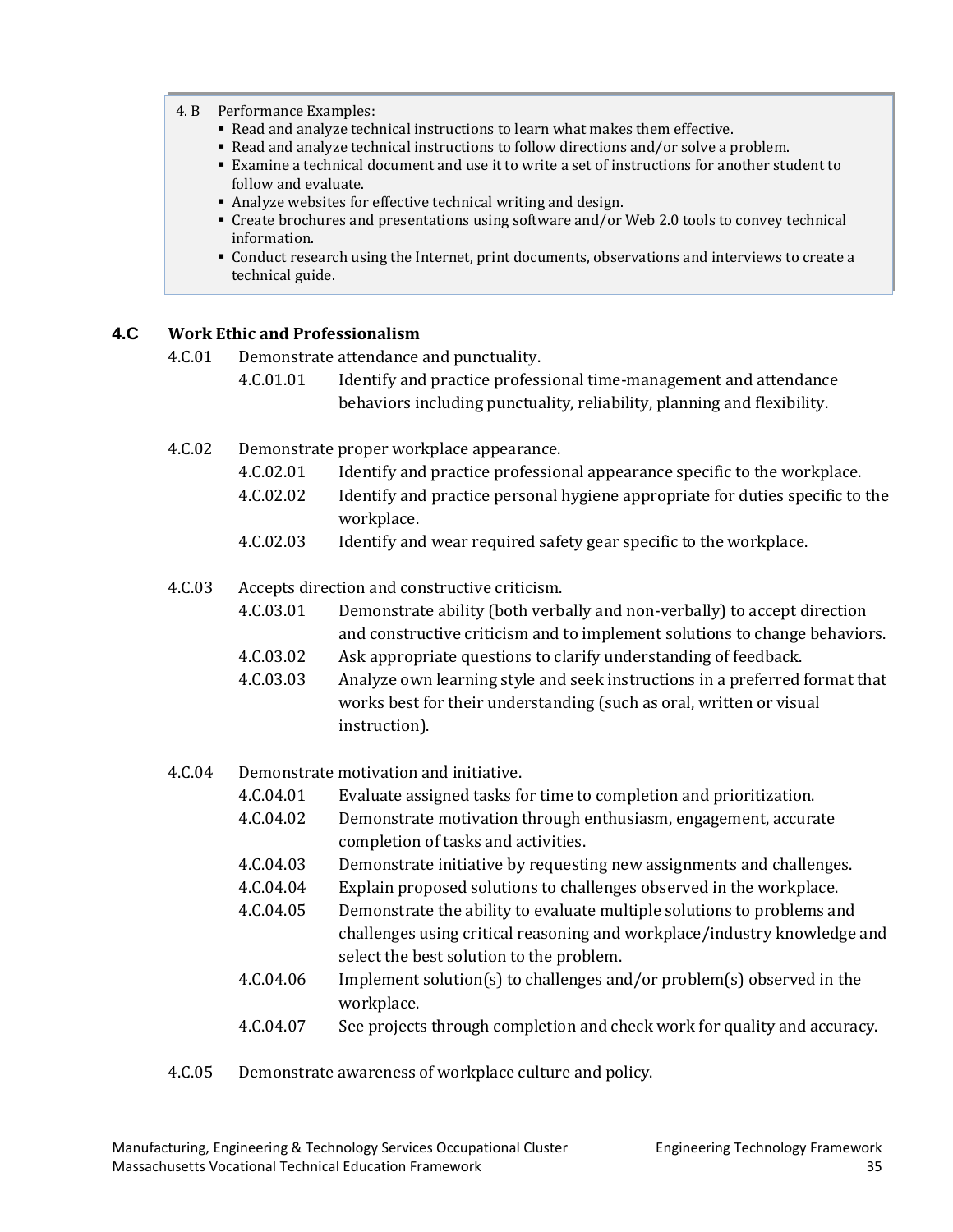- 4.C.05.01 Display ethical behavior in use of time, resources, computers and information.
- 4.C.05.02 Identify the mission of the organization and/or department.
- 4.C.05.03 Explain the benefits of a diverse workplace.
- 4.C.05.04 Demonstrate a respect for diversity and its benefit to the workplace.

### 4.C.06 Interact appropriately with coworkers.

- 4.C.06.01 Work productively with individuals and in teams.
- 4.C.06.02 Develop positive mentoring and collaborative relationships within work environment.
- 4.C.06.03 Show respect and collegiality, both formally and informally.<br>4.C.06.04 Explain and follow workplace policy on the use of cell phone
- Explain and follow workplace policy on the use of cell phones and other forms of social media.
- 4.C.06.05 Maintain focus on tasks and avoid negative topics or excessive personal conversations in the workplace.
- 4.C.06.06 Negotiate solutions to interpersonal and workplace conflicts.
- 4. C Performance Examples:
	- Complete a learning style analysis tool.
	- Develop a rubric to assess work ethic and professionalism as detailed in the standards above.

## [Student Organizations](#page-2-0)

Business Professionals of America www.bpa.org

## *Selected Websites*

- <span id="page-38-0"></span>5 Ways to Ace a Job Interview: http://kidshealth.org/teen/school\_jobs/jobs/tips\_interview.html
- America's Career Resource Network: http://acrn.ovae.org/teachers/careerexpclassrm.htm
- Career Cruiser Florida Department of Education: <http://www.fldoe.org/workforce/pdf/cruiser.pdf>
- Career Development Guide and Glossary: <http://www.doe.mass.edu/connect/cde.html>
- Career One Stop: <http://www.careeronestop.org/>
- Career Plan: <http://www.doe.mass.edu/cd/plan/intro.html>
- Career Plan Model: [http://www.doe.mass.edu/ccr/epp/samples/cpmodel\\_11x17.pdf](http://www.doe.mass.edu/ccr/epp/samples/cpmodel_11x17.pdf)
- Checklist:<http://www.doe.mass.edu/cd/plan/checklist.pdf>
- Career Tech: [http://www.okcareertech.org/cac/Pages/resources\\_products/ethics\\_web\\_sites.htm](http://www.okcareertech.org/cac/Pages/resources_products/ethics_web_sites.htm)
- Ethics Resource Center: http://www.ethics.org/
- Interaction in the Workplace: http://hrweb.berkeley.edu/guides/managinghr/interaction/communication
- Individual Learning Plans: How-to Guide: "Promoting Quality Individualized Learning Plans: A How to Guide on the High School Years" http://www.ncwd-youth.info/ilp/how-to-guide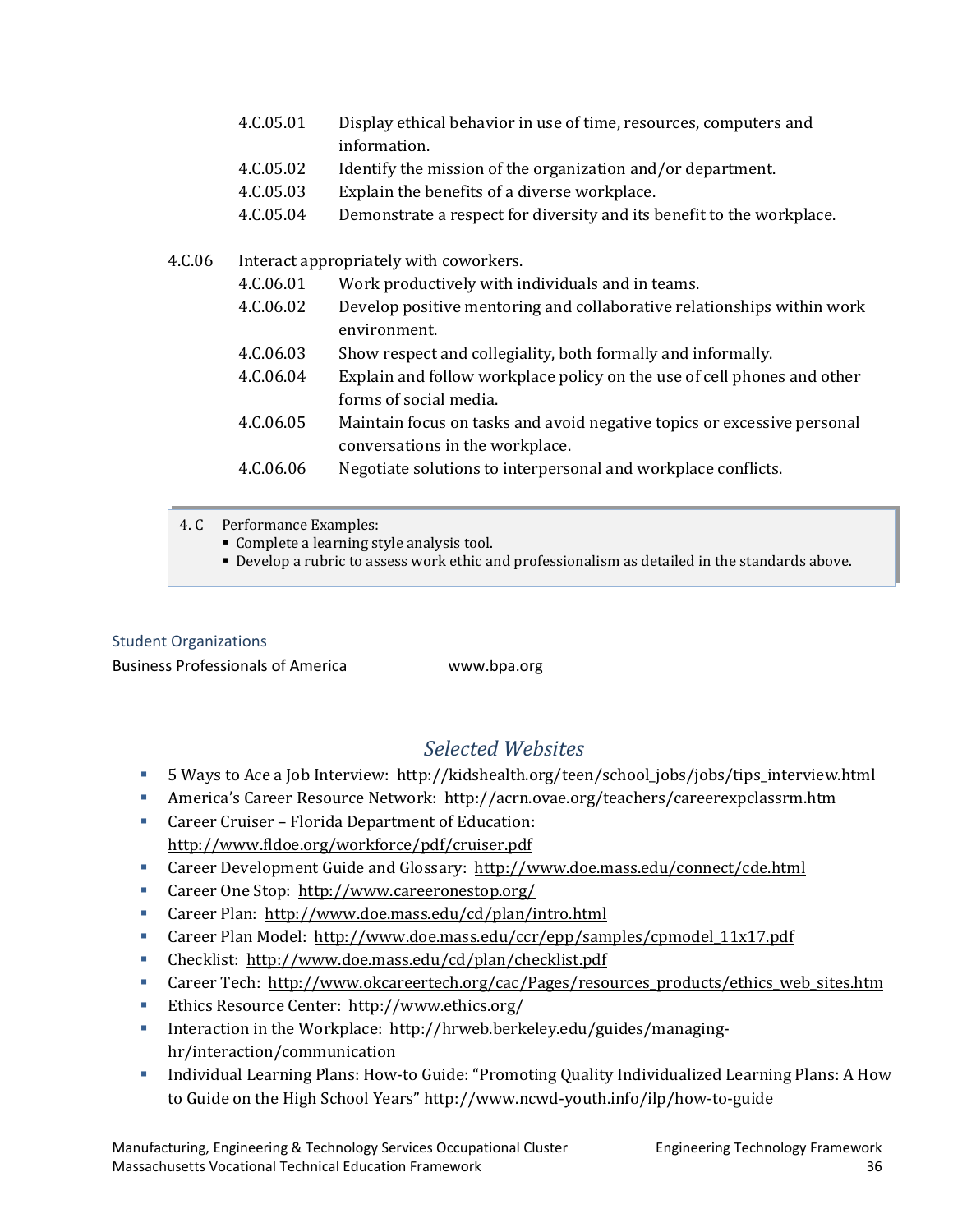- ILP Fact Sheet: http://www.ncwd-youth.info/fact-sheet/individualized-learning-plan
- ILP Policy Brief: http://www.ncwd-youth.info/ilp/produce-college-and-career-ready-high-schoolgraduates
- ILP Resources Home Page: http://www.ncwd-youth.info/ilp
- **Interview Skills Lesson Plans:** http://www.amphi.com/media/1220281/interview%20skills%20lesson%20plan.doc
- Labor and Workforce Development: [http://www.mass.gov/lwd/employment-services/preparing](http://www.mass.gov/lwd/employment-services/preparing-for-your-job-search/)[for-your-job-search/](http://www.mass.gov/lwd/employment-services/preparing-for-your-job-search/)
- Maine Community College System Center for Career Development: [http://www.ccd.me.edu/careerprep/CareerPrepCurriculum\\_LP-6.pdf](http://www.ccd.me.edu/careerprep/CareerPrepCurriculum_LP-6.pdf)
- Massachusetts Work-Based Learning: <http://skillspages.com/masswbl>
- North Dakota Association of Agriculture Educators: http://www.ndaae.org/attachments/File/Preparing\_students\_for\_a\_Job\_Interview.pptx
- NY CTE Learning Standards—Career Development and Occupational Studies (CDOS) Resource Guide with Core Curriculum :<http://www.p12.nysed.gov/cte/cdlearn/cdosresourceguide.html>
- Occupational Outlook Handbook: <http://www.bls.gov/ooh/>
- Purdue OWL Job Search Resources (for writing resumes, applications, and letters): https://owl.english.purdue.edu/engagement/34/
- Soft Skills to Pay the Bills Mastering Soft Skills for Workplace Success: <http://www.dol.gov/odep/topics/youth/softskills/>
- US Department of Labor: <http://www.dol.gov/dol/audience/aud-unemployed.htm>
- **Workplace Communication:** http://www.regionalskillstraining.com/sites/default/files/content/WC%20Book%201.pdf
- Your Plan For the Future: [http://www.yourplanforthefuture.org](http://www.yourplanforthefuture.org/)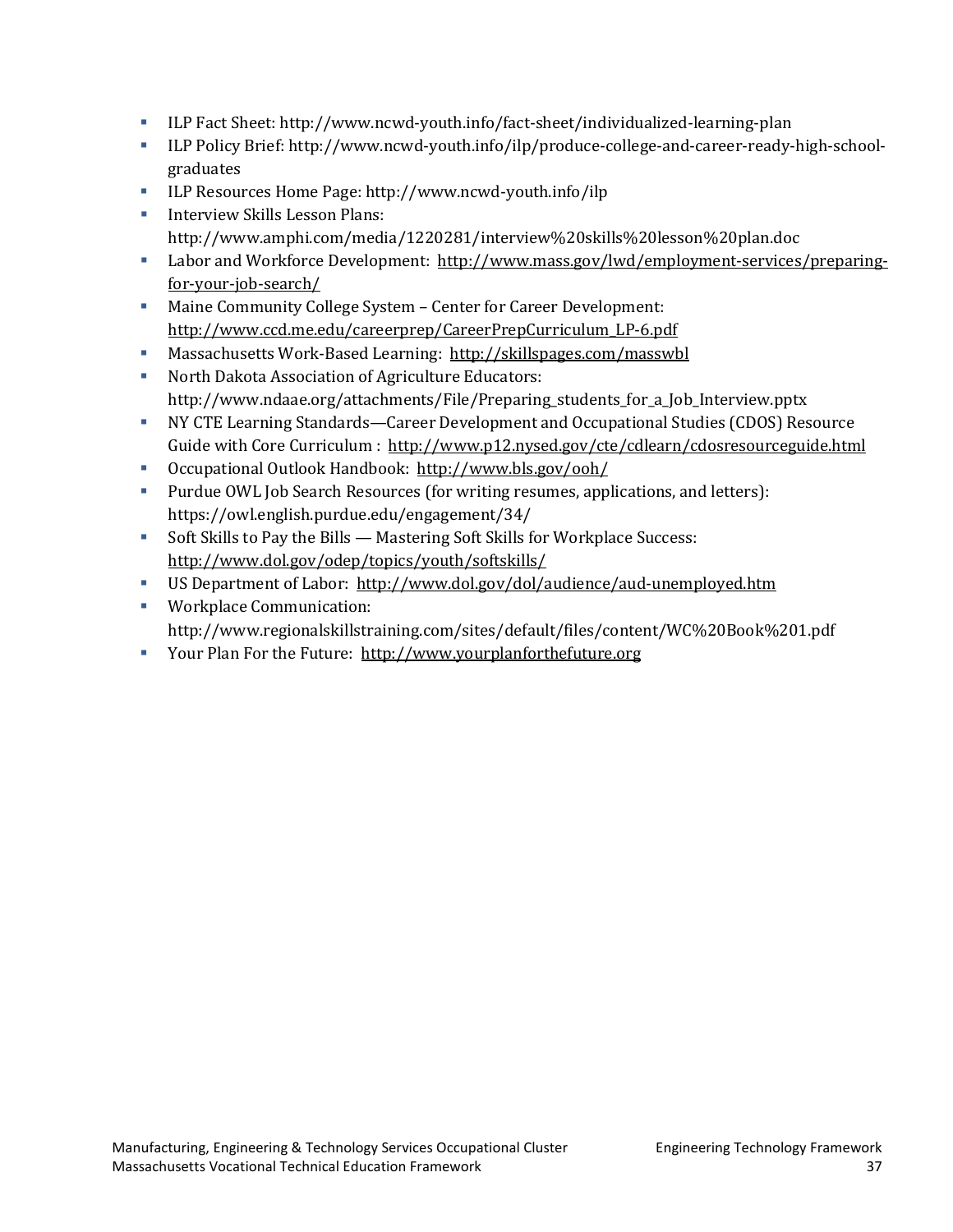### <span id="page-40-0"></span>**5.A Starting a Business**

5.A.01 Demonstrate an understanding of the practices required to start a business.

| 5.A.01.01 | Define entrepreneurship and be able to recognize and describe the                                                                      |  |
|-----------|----------------------------------------------------------------------------------------------------------------------------------------|--|
|           | characteristics of an entrepreneur.                                                                                                    |  |
| 5.A.01.02 | Compare and contrast types of business ownership (i.e., sole                                                                           |  |
|           | proprietorships, franchises, partnerships, corporations).                                                                              |  |
| 5.A.01.03 | Identify and explain the purpose and contents of a business plan.                                                                      |  |
| 5.A.01.04 | Demonstrate an understanding of the principles and concepts of a<br>business's supply chain (i.e., suppliers, producers and consumers. |  |

- 5. A Performance Examples:
	- Develop a presentation pertaining to an entrepreneur and their business.
	- Communicate with a business owner and discuss the pros and cons of starting and owning a business. Summarize the main points of the discussion.
	- Choose a product or service and describe the process leading to distribution.
	- Write a business plan for a business in your community.

#### **5.B Managing a Business**

5.B.01 Demonstrate an understanding of managing a business.

| 5.B.01.01 | Formulate short- and long-term business goals.                             |
|-----------|----------------------------------------------------------------------------|
| 5.B.01.02 | Demonstrate effective verbal, written and visual communication skills.     |
| 5.B.01.03 | Utilize a decision-making process to make effective business decisions.    |
| 5.B.01.04 | Identify a business's chain of command and define its organizational       |
|           | structure.                                                                 |
| 5.B.01.05 | Identify and apply effective customer service skills and practices.        |
| 5.B.01.06 | Identify, interpret and develop written operating procedures and policies. |
| 5.B.01.07 | Track inventory, productivity and labor cost.                              |
| 5.B.01.08 | Demonstrate business meeting skills.                                       |
| 5.B.01.09 | Identify professional organizations and explore their benefits.            |
|           |                                                                            |

5. B Performance Examples:

- Working as a team, role-play situations that an entrepreneur might face in dealing with customers or employees.
- Contact a relevant professional organization and request information about its benefits, membership requirements and costs.
- Plan and conduct a business meeting.
- Identify companies that are known for customer service and list the practices that help differentiate themselves from all others in their industry.

## **5.C Marketing a Business**

5.C.01 Demonstrate an understanding of marketing and promoting a business.

- 5.C.01.01 Explain the role of business in the economy.<br>5.C.01.02 Describe the relationship between business
- 5.C.01.02 Describe the relationship between business and community.<br>5.C.01.03 Describe methods of market research and identifying target is
	- Describe methods of market research and identifying target markets.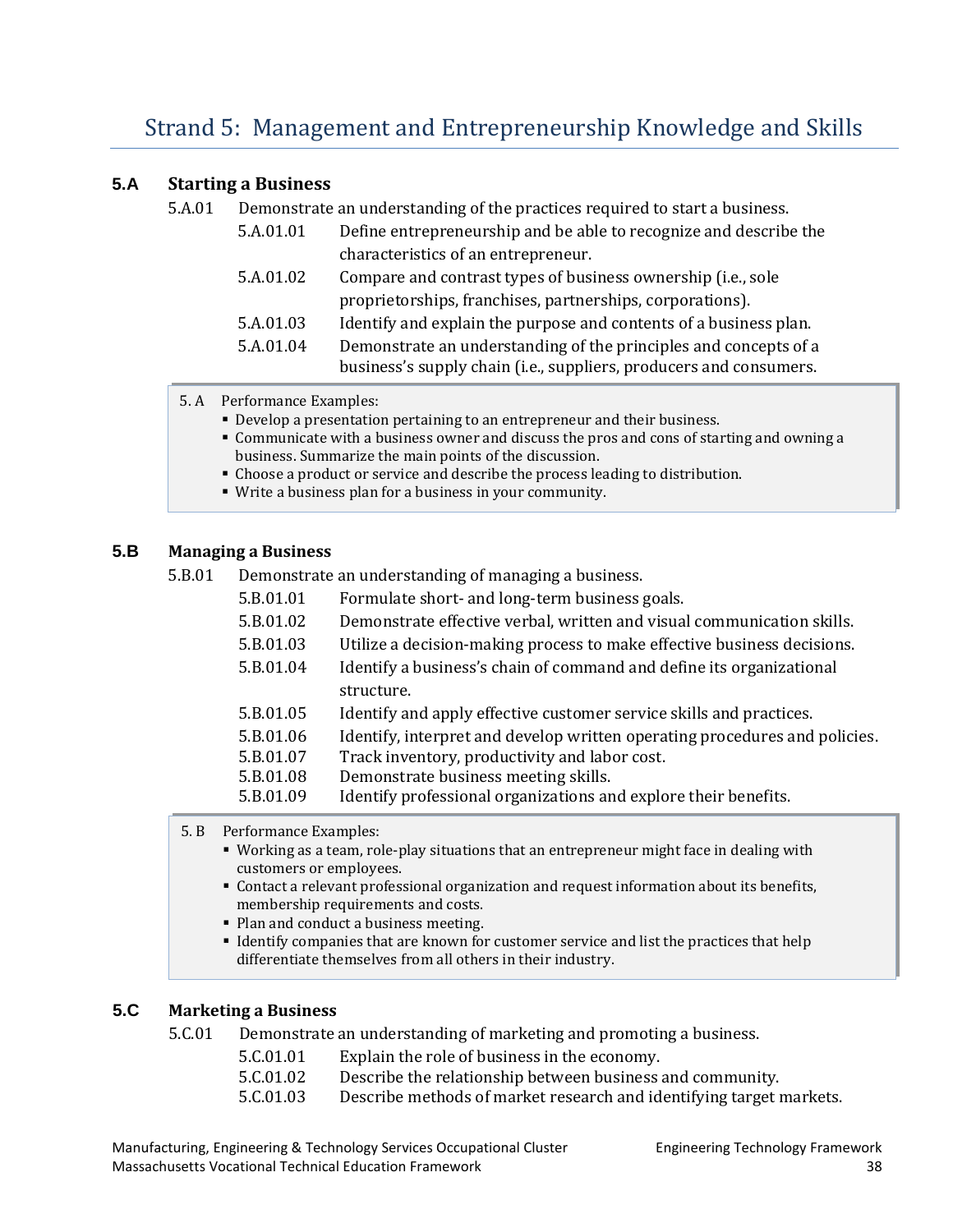| 5.C.01.04 | Describe and apply the concepts of a marketing mix (the 4Ps of marketing: |
|-----------|---------------------------------------------------------------------------|
|           | product, price, place and promotion).                                     |
| 5.C.01.05 | Compare and contrast the promotional tools and techniques used to sell    |
|           | products, services, images and ideas.                                     |
| 5.C.01.06 | Describe the impact of supply and demand on a product or business.        |
| 5.C.01.07 | Identify direct and indirect competition on a business.                   |
| 5.C.01.08 | Identify and use sales techniques to meet client needs and wants.         |
| 5.C.01.09 | Discuss strategies to acquire and retain a customer base.                 |
|           |                                                                           |

- 5. C Performance Examples:
	- Research reliable sources to identify marketing and industry data related to a business.
	- Conduct market research by developing a survey and presenting the results.
	- Create a promotional campaign using a variety of media.
	- Write a marketing plan for a product.

#### **5.D Financial Concepts and Applications in Business**

5.D.01 Demonstrate an understanding of financial concepts and applications.

- 5.D.01.01 Identify essential financial reports and understand their purpose (i.e., budget, balance sheet and income statement).
- 5.D.01.02 Describe payroll practices (i.e., deductions federal, FICA and state taxes and insurances).
- 5.D.01.03 Identify the importance of maintaining accurate records.
- 5.D.01.04 Apply practices related to pricing, purchasing and billing.
- 5.D.01.05 Maintain and reconcile a checking account.
- 5.D.01.06 Identify the options for funding a business.
- 5. D Performance Examples:
	- Given an employee time card and rate of pay, calculate gross pay, taxes, deductions and net pay.
	- Develop a budget for a simulated business or project.
	- Analyze and discuss financial documents from a company.
	- Research various methods of funding a business.

#### **5.E Legal/Ethical/Social Responsibilities**

- 5.E.01 Demonstrate an understanding of legal, ethical and social responsibility for businesses.
	- 5.E.01.01 Identify state and federal laws and regulations related to managing a business.
	- 5.E.01.02 Describe and identify ethical business practices.<br>5.E.01.03 Demonstrate an understanding of business contr
	- 5.E.01.03 Demonstrate an understanding of business contracts.<br>5.E.01.04 Explain the role of diversity in the workplace.
	- 5.E.01.04 Explain the role of diversity in the workplace.<br>5.E.01.05 Explain the role of labor organizations.
	- 5.E.01.05 Explain the role of labor organizations.<br>5.E.01.06 Identify practices that support clean en
	- Identify practices that support clean energy technologies and encourage environmental sustainability.
	- 5.E.01.07 Demonstrate an understanding of how technology advancements impact business practices.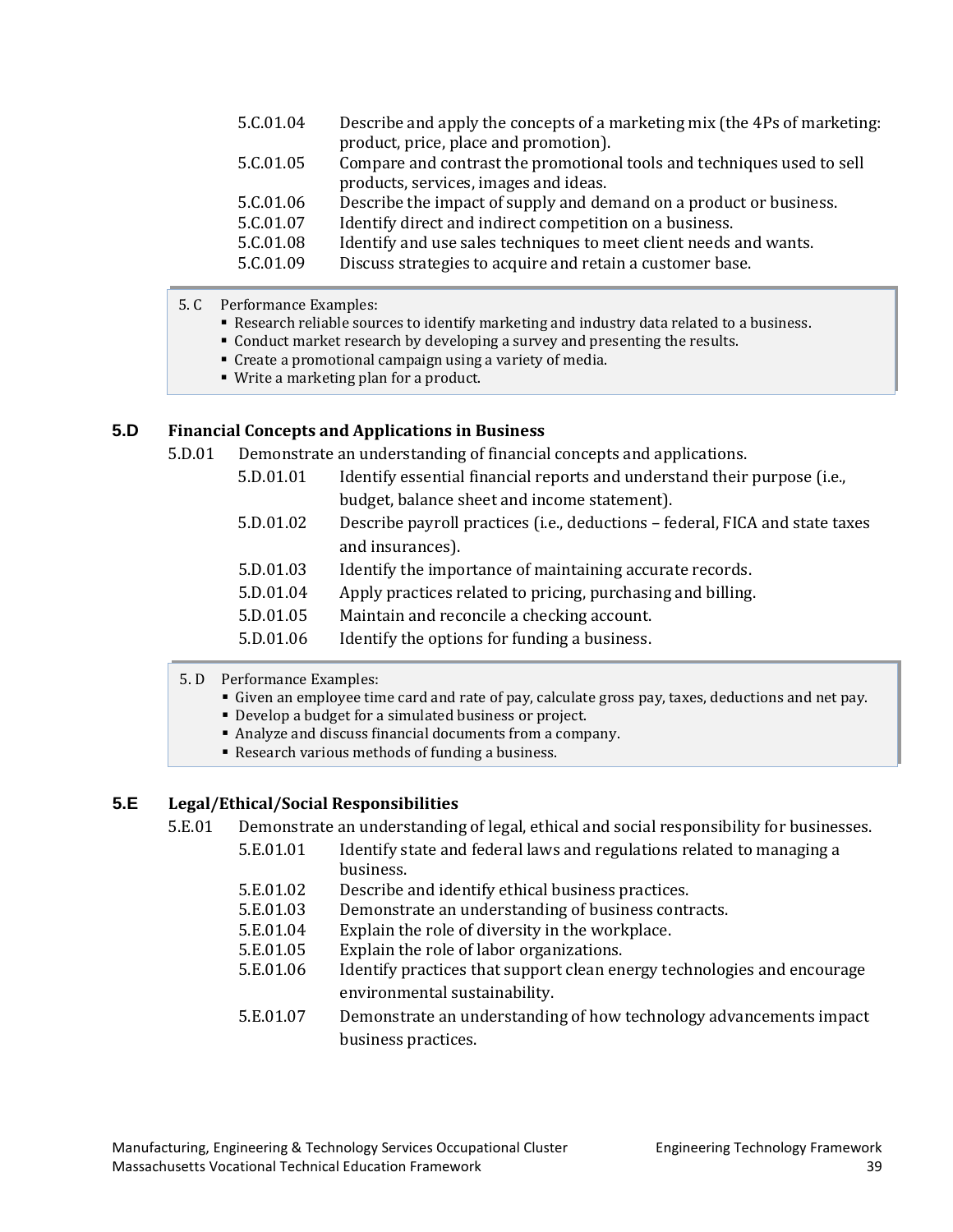- 5.E Performance Example:
	- Read and interpret a contract.
	- Complete an application for a license, permit or certificate.
	- Research federal, state and local regulations and laws required for a business.
	- Participate in and summarize a discussion with a member of a labor or civil rights organization.

## *Selected Websites*

- <span id="page-42-0"></span>CVTE Strand 1, 4, and 5 Resources: [https://sites.google.com/a/mccanntech.org/cvte-strands-1-4](https://sites.google.com/a/mccanntech.org/cvte-strands-1-4-and-5-resources/) [and-5-resources/](https://sites.google.com/a/mccanntech.org/cvte-strands-1-4-and-5-resources/)
- Entrepreneur: http://www.entrepreneur.com
- Inc. Magazine: http://www.inc.com/
- Junior Achievement "Be Entrepreneurial Program": https://www.juniorachievement.org/web/jausa/home
- Kahn Academy Interviews with Entrepreneurs: https://www.khanacademy.org/economicsfinance-domain/entrepreneurship2/interviews-entrepreneurs
- Kauffman Founders School: http://www.entrepreneurship.org/en/founders-school.aspx
- National Federation of Independent Business: www.nfib.com
- National Foundation for Teaching Entrepreneurship (NFTE): www.nfte.com
- SBA Loans: [http://www.sba.gov](http://www.sba.gov/)
- SkillsUSA Professional Development Program Competency List: <http://www.skillsusa.org/downloads/PDF/lessons/professional/PDPPreview.pdf>
- **Small Business Administration: [www.sba.gov](http://www.sba.gov/)**

## *Glossary*

<span id="page-42-1"></span>

| <b>Term</b>          | <b>Definition</b>                                                                                                                                                                             |
|----------------------|-----------------------------------------------------------------------------------------------------------------------------------------------------------------------------------------------|
| Balance sheet        | A statement of the assets, liabilities and capital of a business at a<br>particular point in time.                                                                                            |
| <b>Budget</b>        | An estimate of income and expenditure for a set period of time.                                                                                                                               |
| Business Ownership   | Types of business ownership refer to the legal structure of an<br>organization. Legal structures include: Sole Proprietorship,<br>Partnerships, Corporations and Limited Liability Companies. |
| <b>Business Plan</b> | A written document that describes in detail your business goals and<br>how you are going to achieve them from a marketing, operational<br>and financial point of view.                        |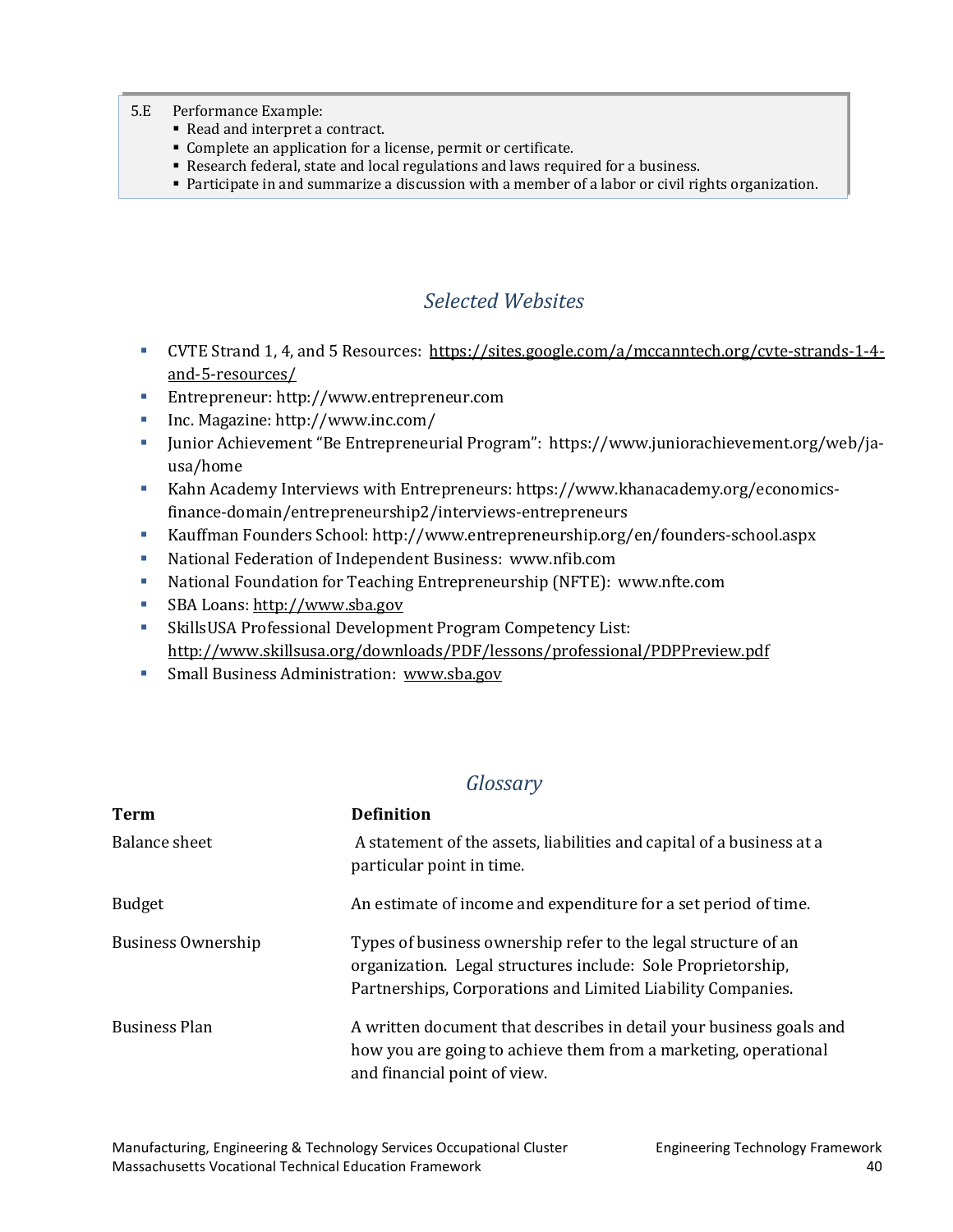Chain of Command and Organizational Structure

Methods to Track Inventory, Productivity and Labor Cost

Promotional Tools and **Techniques** 

**Term Definition**

Refers to the management structure of an organization. It identifies lines of authority, lines of communication, and reporting relationships. Organizational structure determines how the roles, power and responsibilities are assigned and coordinated and how information flows between the different levels of management. (A visual representation of this structure is called an org chart). FICA Federal Insurance Contributions Act requires taxes deducted from pay for supporting Social Security. Income Statement A financial statement providing operating results for a specific time period showing a business's revenues, expenses and profit or loss. Market Research • Primary: Surveys, Focus Groups, Observation • Secondary: Websites, Internet Marketing Mix **A** set of controlled variables that formulate the strategic position of a product or service in the marketplace. These variables are known as the 4 P's of marketing and include product, place, price and promotion. Refers to the processes a business uses to account for: 1) the inflows and outflows of inventory and materials related to inventory; 2) the efficiency of operations and 3) the cost of labor including salary and benefits. The six elements of a promotional mix are: advertising, visual merchandising, public relations, publicity, personal selling and sales promotion. Supply Chain The supply chain, or channel of distribution, describes how the product is handled and/or distributed from suppliers with materials, to the manufacturer, wholesaler or retailer and finally to the consumer. Target Market Those who are most likely to buy your product or service.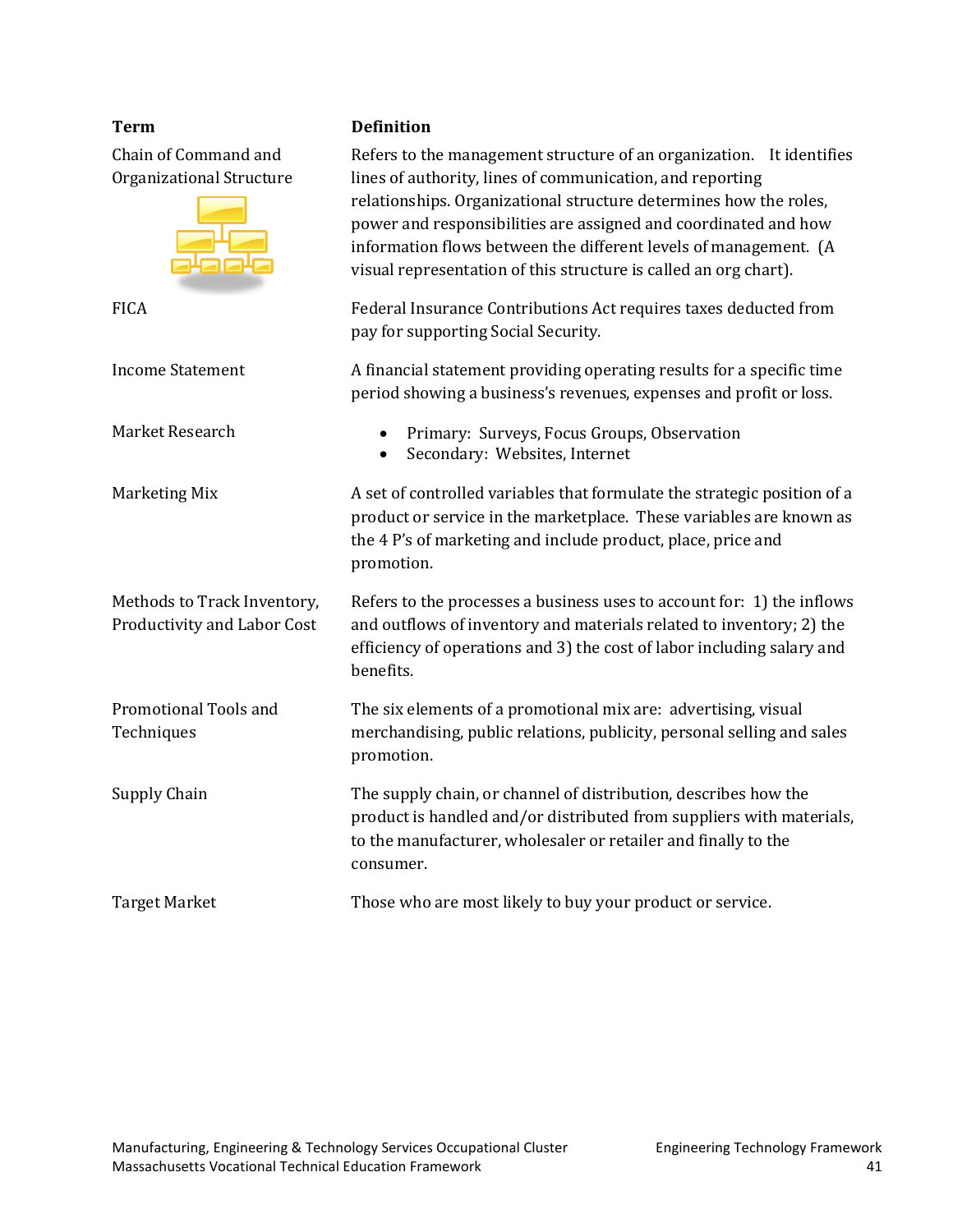# [Strand 6: Technology Literacy Knowledge and Skills](#page-2-0)

## <span id="page-44-0"></span>**6.A Technology Literacy Knowledge and Skills (Grades 9 through 12)**

- 6.A.01 Demonstrate proficiency in the use of computers and applications, as well as an understanding of the concepts underlying hardware, software, and connectivity.
	- 6.A.01.01 Use online help and other support to learn about features of hardware and software, as well as to assess and resolve problems.
	- 6.A.01.02 Install and uninstall software; compress and expand files (if the district allows it).
	- 6.A.01.03 Explain effective backup and recovery strategies.
	- 6.A.01.04 Apply advanced formatting and page layout features when appropriate (e.g., columns, templates, and styles) to improve the appearance of documents and materials.
	- 6.A.01.05 Use editing features appropriately (e.g., track changes, insert comments).
	- 6.A.01.06 Identify the use of word processing and desktop publishing skills in various careers.
	- 6.A.01.07 Identify the use of database skills in various careers.
	- 6.A.01.08 Define and use functions of a spreadsheet application (e.g., sort, filter, find).
	- 6.A.01.09 Explain how various formatting options are used to convey information in charts or graphs.
	- 6.A.01.10 Identify the use of spreadsheet skills in various careers.
	- 6.A.01.11 Use search engines and online directories.
	- 6.A.01.12 Explain the differences among various search engines and how they rank results.
	- 6.A.01.13 Explain and demonstrate effective search strategies for locating and retrieving electronic information (e.g., using syntax and Boolean logic operators).
	- 6.A.01.14 Describe good practices for password protection and authentication.
- 6.A.02 Demonstrate the responsible use of technology and an understanding of ethics and safety issues in using electronic media at home, in school, and in society.
	- 6.A.02.01 Demonstrate compliance with the school's Acceptable Use Policy.
	- 6.A.02.02 Explain issues related to the responsible use of technology (e.g., privacy, security).
	- 6.A.02.03 Explain laws restricting the use of copyrighted materials.
	- 6.A.02.04 Identify examples of plagiarism, and discuss the possible consequences of plagiarizing the work of others.
- 6.A.03 Design and implement a personal learning plan that includes the use of technology to support lifelong learning goals.
	- 6.A.03.01 Evaluate the authenticity, accuracy, appropriateness, and bias of electronic resources, including Web sites.
	- 6.A.03.02 Analyze the values and points of view that are presented in media messages.
	- 6.A.03.03 Describe devices, applications, and operating system features that offer accessibility for people with disabilities.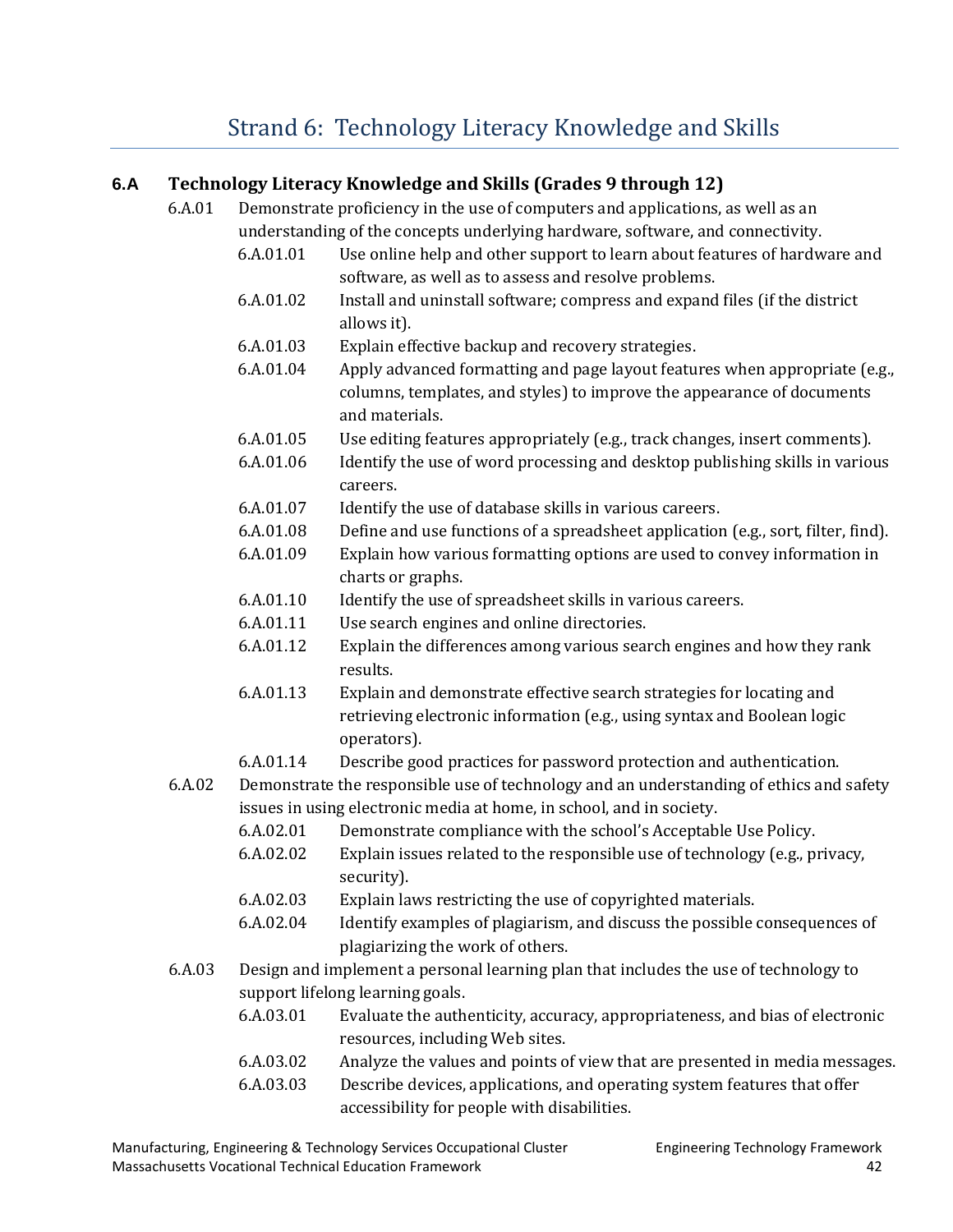- 6.A.03.04 Evaluate school and work environments in terms of ergonomic practices.
- 6.A.03.05 Describe and use safe and appropriate practices when participating in online communities (e.g., discussion groups, blogs, social networking sites).
- 6.A.03.06 Explain and use practices to protect one's personal safety online (e.g., not sharing personal information with strangers, being alert for online predators, reporting suspicious activities).
- 6.A.03.07 Explain ways individuals can protect their technology systems and information from unethical users.
- 6.A.04 Demonstrate the ability to use technology for research, critical thinking, problem solving, decision making, communication, collaboration, creativity, and innovation.
	- 6.A.04.01 Devise and demonstrate strategies for efficiently collecting and organizing information from electronic sources.
	- 6.A.04.02 Compare, evaluate, and select appropriate electronic resources to locate specific information.
	- 6.A.04.03 Select the most appropriate search engines and directories for specific research tasks.
	- 6.A.04.04 Use a variety of media to present information for specific purposes (e.g., reports, research papers, presentations, newsletters, Web sites, podcasts, blogs), citing sources.
	- 6.A.04.05 Demonstrate how the use of various techniques and effects (e.g., editing, music, color, rhetorical devices) can be used to convey meaning in media.
	- 6.A.04.06 Use online communication tools to collaborate with peers, community members, and field experts as appropriate (e.g., bulletin boards, discussion forums, listservs, Web conferencing).
	- 6.A.04.07 Plan and implement a collaborative project with students in other classrooms and schools using telecommunications tools (e.g., e-mail, discussion forums, groupware, interactive Web sites, video conferencing).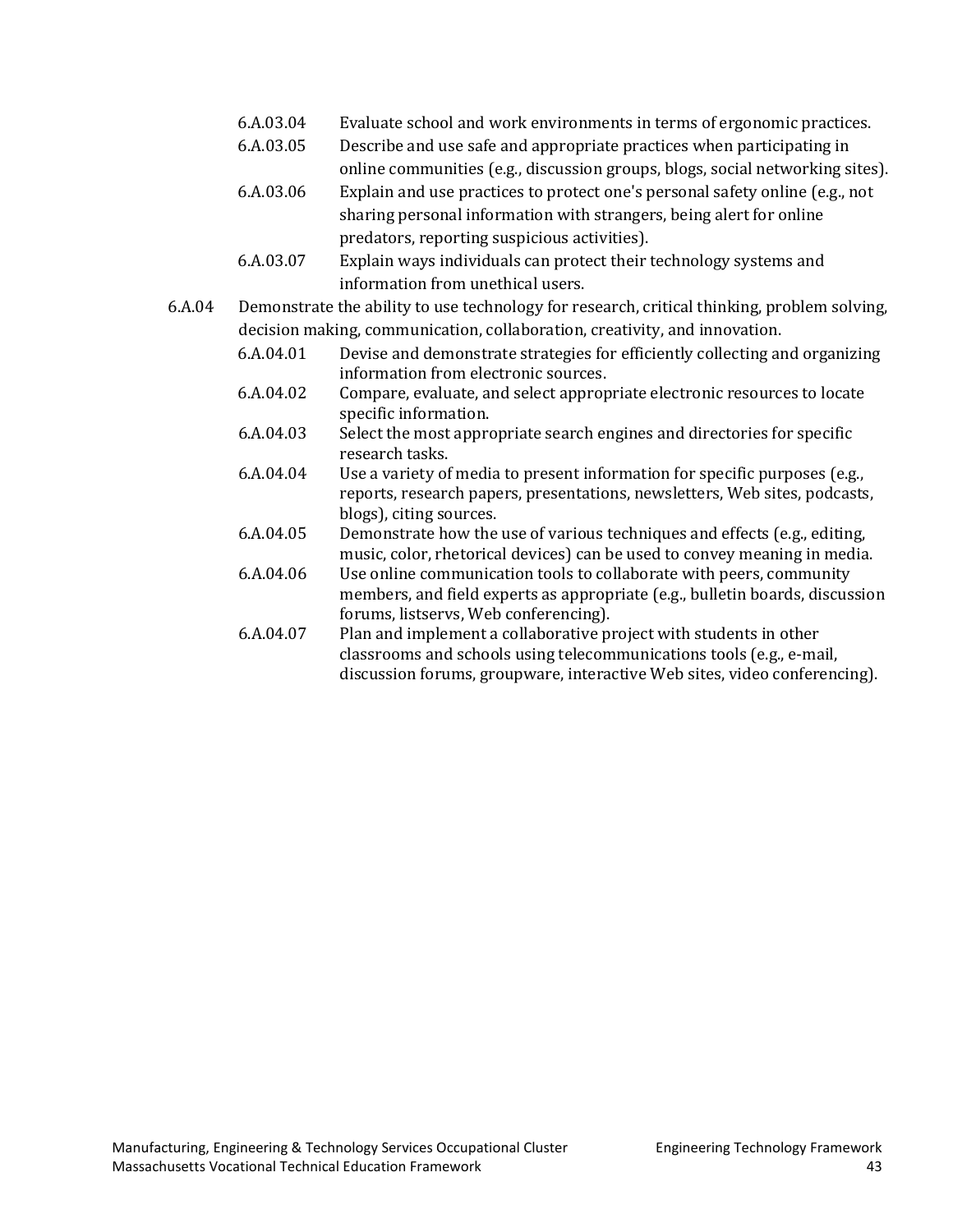# [Appendices](#page-2-0)

<span id="page-46-0"></span>The framework teams created an "Appendix" listing potential industry recognized credentials attainable by secondary students; lists of professional, student, and relevant government organizations; and useful resources and websites. *\* It is important to note that although most Framework Teams provided information for the "Appendix", not all teams did. Therefore, sub-headings within the "Appendix" without information have been deleted.*

*Disclaimer: Reference in the Appendices Section to any specific commercial products, processes, or services, or the use of any trade, firm or corporation name is for the information and convenience of the public, and does not constitute endorsement or recommendation by the Massachusetts Department of Elementary and Secondary Education.*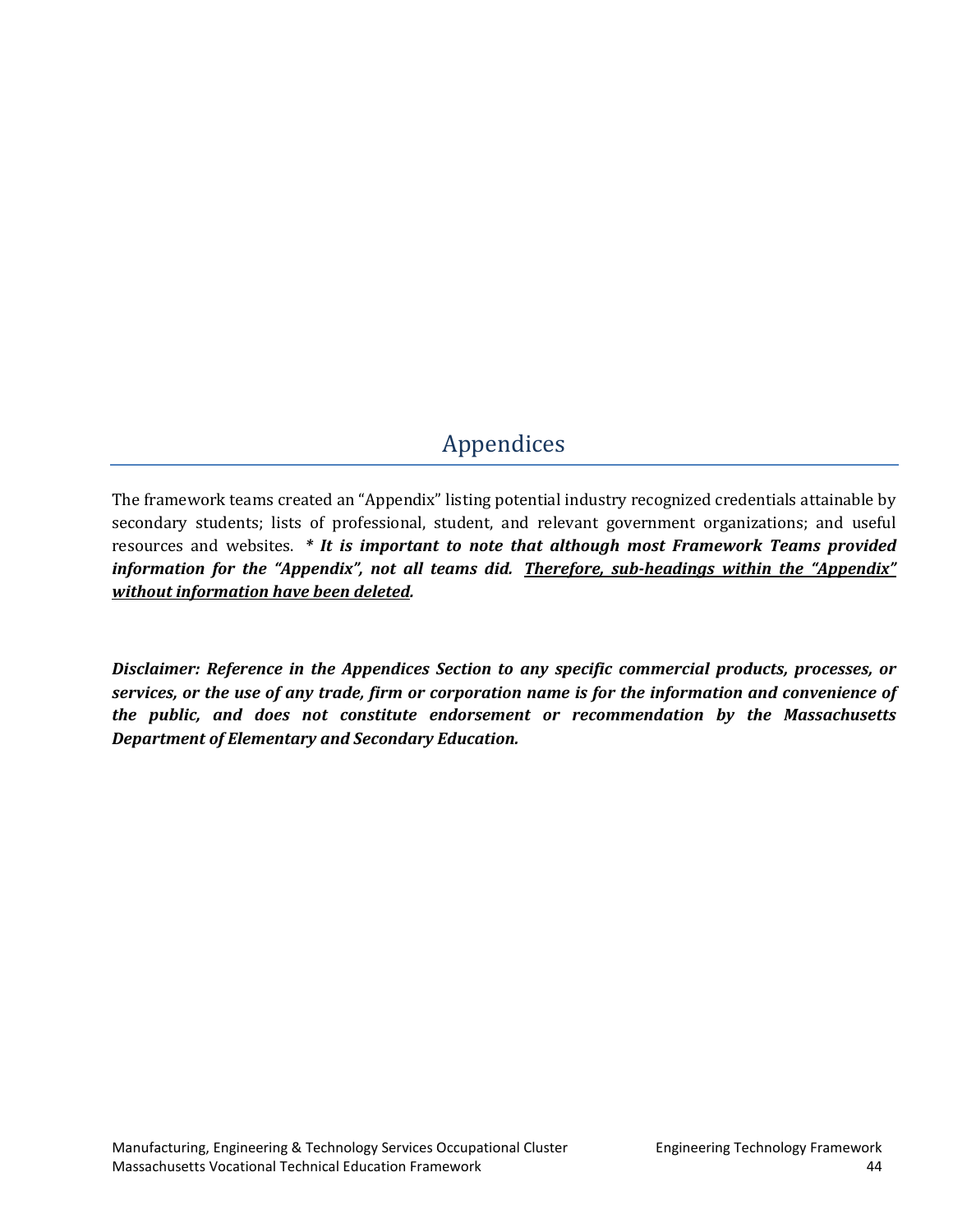| <b>CVTE</b><br>Learning<br><b>Standard</b>                                          | $\frac{1}{2}$<br><b>Strand Coding Designation</b><br><b>Grades ELAs</b><br><b>Learning Standard Number</b> | <b>Text of English Language Arts Learning Standard</b>                                                                                                                                                                                                                                                                                                                                                                                                                                                                                                                                                                                                                                                                                                                                                                                                                                                                                                                                                                                                                                                                                                                                                                                                                                                                                                                                                                                                                        |
|-------------------------------------------------------------------------------------|------------------------------------------------------------------------------------------------------------|-------------------------------------------------------------------------------------------------------------------------------------------------------------------------------------------------------------------------------------------------------------------------------------------------------------------------------------------------------------------------------------------------------------------------------------------------------------------------------------------------------------------------------------------------------------------------------------------------------------------------------------------------------------------------------------------------------------------------------------------------------------------------------------------------------------------------------------------------------------------------------------------------------------------------------------------------------------------------------------------------------------------------------------------------------------------------------------------------------------------------------------------------------------------------------------------------------------------------------------------------------------------------------------------------------------------------------------------------------------------------------------------------------------------------------------------------------------------------------|
| <b>Number</b><br>$2.A.01 -$<br>2.A.02<br>$2B.01 -$<br>2.B.10<br>$2.C.01-$<br>2.C.20 | WHST. Grades 6-12.10                                                                                       | Write routinely over extended time frames (time for reflection and<br>revision) and shorter time frames (a single sitting or a day or two)<br>for a range of discipline-specific tasks, purposes, and audiences                                                                                                                                                                                                                                                                                                                                                                                                                                                                                                                                                                                                                                                                                                                                                                                                                                                                                                                                                                                                                                                                                                                                                                                                                                                               |
| Performance Example:                                                                | demonstrate standard English grammar and usage.                                                            | Students will create and maintain over a period of time, logs and/or journals that reflect understanding of a<br>variety of professional skills and professional vocabulary. Students will use domain specific vocabulary and                                                                                                                                                                                                                                                                                                                                                                                                                                                                                                                                                                                                                                                                                                                                                                                                                                                                                                                                                                                                                                                                                                                                                                                                                                                 |
| 2.A.02.01<br>2.A.02.02                                                              | RST. grades 9-10.1                                                                                         | Cite specific textual evidence to support analysis of science and<br>technical texts, attending to the precise details of explanations or<br>descriptions                                                                                                                                                                                                                                                                                                                                                                                                                                                                                                                                                                                                                                                                                                                                                                                                                                                                                                                                                                                                                                                                                                                                                                                                                                                                                                                     |
| Performance Example:                                                                | procedures in 2 column notes.                                                                              | Students will read technical texts and supporting articles and summarize the precise details of shop safety                                                                                                                                                                                                                                                                                                                                                                                                                                                                                                                                                                                                                                                                                                                                                                                                                                                                                                                                                                                                                                                                                                                                                                                                                                                                                                                                                                   |
| 2.B.01.02                                                                           | SL. Grades 8-.1a-d                                                                                         | 8.                                                                                                                                                                                                                                                                                                                                                                                                                                                                                                                                                                                                                                                                                                                                                                                                                                                                                                                                                                                                                                                                                                                                                                                                                                                                                                                                                                                                                                                                            |
| 2.B.01.03                                                                           | SL. Grades 9 - 10.1a-d<br>SL. Grades 11-12.1a-d                                                            | Engage effectively in a range of collaborative discussions (one-on-<br>one, in groups, and teacher-led) with diverse partners on grade 8<br>topics, texts, and issues, building on others' ideas and expressing<br>their own clearly.<br>a. Come to discussions prepared, having read or researched material<br>under study; explicitly draw on that preparation by referring to<br>evidence on the topic, text, or issue to probe and reflect on ideas<br>under discussion.<br>b. Follow rules for collegial discussions and decision-making, track<br>progress toward specific goals and deadlines, and define individual<br>roles as needed.<br>c. Pose questions that connect the ideas of several speakers and<br>respond to others' questions and comments with relevant evidence,<br>observations, and ideas.<br>d. Acknowledge new information expressed by others, and, when<br>warranted, qualify or justify their own views in light of the evidence<br>presented<br>$9 - 10$<br>Initiate and participate effectively in a range of collaborative<br>discussions (one-on-one, in groups, and teacher-led) with diverse<br>partners on grades 9-10 topics, texts, and issues, building on others'<br>ideas and expressing their own clearly and persuasively.<br>a. Come to discussions prepared, having read and researched<br>material under study; explicitly draw on that preparation by<br>referring to evidence from texts and other research on the topic or |

## <span id="page-47-1"></span><span id="page-47-0"></span>[Embedded English Language Arts and Literacy](#page-2-0)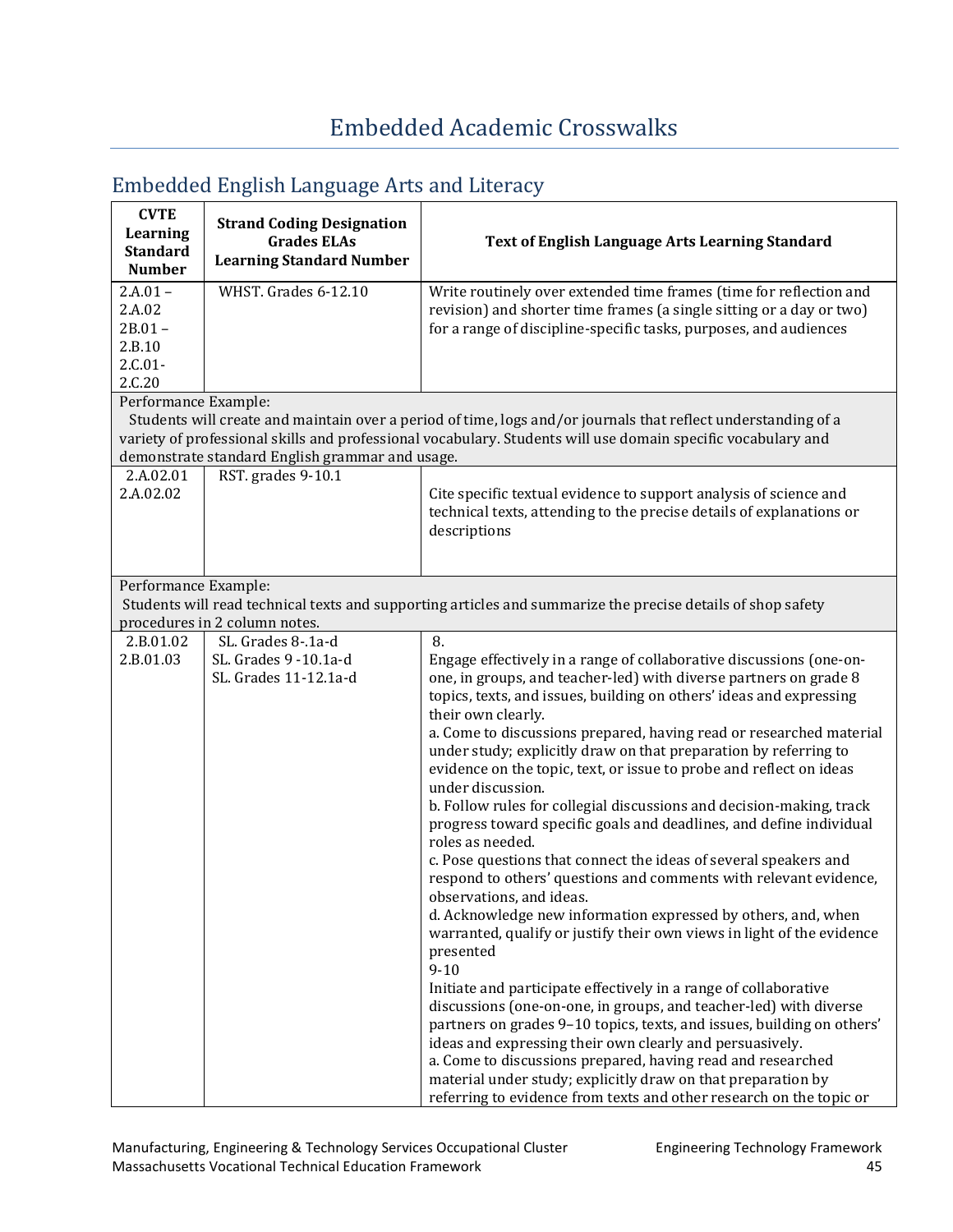|                                                                                                                  |                     | issue to stimulate a thoughtful, well-reasoned exchange of ideas.<br>b. Work with peers to set rules for collegial discussions and decision-<br>making (e.g.,, informal consensus, taking votes on key issues,<br>presentation of alternate views), clear goals and deadlines, and<br>individual roles as needed.<br>c. Propel conversations by posing and responding to questions that<br>relate the current discussion to broader themes or larger ideas;<br>actively incorporate others into the discussion; and clarify, verify, or<br>challenge ideas and conclusions.<br>d. Respond thoughtfully to diverse perspectives, summarize points of<br>agreement and disagreement, and, when warranted, qualify or justify<br>their own views and understanding and make new connections in<br>light of the evidence and reasoning presented<br>$11 - 12$<br>Initiate and participate effectively in a range of collaborative<br>discussions (one-on-one, in groups, and teacher-led) with diverse<br>partners on grades 11-12 topics, texts, and issues, building on<br>others' ideas and expressing their own clearly and persuasively.<br>a. Come to discussions prepared, having read and researched<br>material under study; explicitly draw on that preparation by<br>referring to evidence from texts and other research on the topic or<br>issue to stimulate a thoughtful, well-reasoned exchange of ideas.<br>b. Work with peers to promote civil, democratic discussions and<br>decision-making, set clear goals and deadlines, and establish<br>individual roles as needed.<br>c. Propel conversations by posing and responding to questions that<br>probe reasoning and evidence; ensure a hearing for a full range of<br>positions on a topic or issue; clarify, verify, or challenge ideas and<br>conclusions; and promote divergent and creative perspectives.<br>d. Respond thoughtfully to diverse perspectives; synthesize<br>comments, claims, and evidence made on all sides of an issue;<br>resolve contradictions when possible; and determine what<br>additional information or research is required to deepen the |  |
|------------------------------------------------------------------------------------------------------------------|---------------------|--------------------------------------------------------------------------------------------------------------------------------------------------------------------------------------------------------------------------------------------------------------------------------------------------------------------------------------------------------------------------------------------------------------------------------------------------------------------------------------------------------------------------------------------------------------------------------------------------------------------------------------------------------------------------------------------------------------------------------------------------------------------------------------------------------------------------------------------------------------------------------------------------------------------------------------------------------------------------------------------------------------------------------------------------------------------------------------------------------------------------------------------------------------------------------------------------------------------------------------------------------------------------------------------------------------------------------------------------------------------------------------------------------------------------------------------------------------------------------------------------------------------------------------------------------------------------------------------------------------------------------------------------------------------------------------------------------------------------------------------------------------------------------------------------------------------------------------------------------------------------------------------------------------------------------------------------------------------------------------------------------------------------------------------------------------------------------------------------------------------------------------------|--|
|                                                                                                                  |                     | investigation or complete the task.                                                                                                                                                                                                                                                                                                                                                                                                                                                                                                                                                                                                                                                                                                                                                                                                                                                                                                                                                                                                                                                                                                                                                                                                                                                                                                                                                                                                                                                                                                                                                                                                                                                                                                                                                                                                                                                                                                                                                                                                                                                                                                        |  |
| Performance Example:                                                                                             |                     |                                                                                                                                                                                                                                                                                                                                                                                                                                                                                                                                                                                                                                                                                                                                                                                                                                                                                                                                                                                                                                                                                                                                                                                                                                                                                                                                                                                                                                                                                                                                                                                                                                                                                                                                                                                                                                                                                                                                                                                                                                                                                                                                            |  |
|                                                                                                                  |                     | Students will participate effectively in collaborative efforts to brainstorm ideas and develop and evaluate                                                                                                                                                                                                                                                                                                                                                                                                                                                                                                                                                                                                                                                                                                                                                                                                                                                                                                                                                                                                                                                                                                                                                                                                                                                                                                                                                                                                                                                                                                                                                                                                                                                                                                                                                                                                                                                                                                                                                                                                                                |  |
|                                                                                                                  |                     | solutions. Students will practice listening and engaging in diplomatic responses using professional language and                                                                                                                                                                                                                                                                                                                                                                                                                                                                                                                                                                                                                                                                                                                                                                                                                                                                                                                                                                                                                                                                                                                                                                                                                                                                                                                                                                                                                                                                                                                                                                                                                                                                                                                                                                                                                                                                                                                                                                                                                           |  |
| sound reasoning.                                                                                                 |                     |                                                                                                                                                                                                                                                                                                                                                                                                                                                                                                                                                                                                                                                                                                                                                                                                                                                                                                                                                                                                                                                                                                                                                                                                                                                                                                                                                                                                                                                                                                                                                                                                                                                                                                                                                                                                                                                                                                                                                                                                                                                                                                                                            |  |
| $2.b.01-$                                                                                                        | RST. grades 9-10.3  | $9 - 10$                                                                                                                                                                                                                                                                                                                                                                                                                                                                                                                                                                                                                                                                                                                                                                                                                                                                                                                                                                                                                                                                                                                                                                                                                                                                                                                                                                                                                                                                                                                                                                                                                                                                                                                                                                                                                                                                                                                                                                                                                                                                                                                                   |  |
| 2.B.10<br>$2.C.01-$<br>2.C.20                                                                                    | RST. Grades 11-12.3 | Follow precisely a complex multistep procedure when carrying out<br>experiments, taking measurements, or performing technical tasks,<br>attending to special cases or exceptions defined in the text<br>11-12<br>Follow precisely a complex multistep procedure when carrying out<br>experiments, taking measurements, or performing technical tasks;<br>analyze the specific results based on explanations in the text.                                                                                                                                                                                                                                                                                                                                                                                                                                                                                                                                                                                                                                                                                                                                                                                                                                                                                                                                                                                                                                                                                                                                                                                                                                                                                                                                                                                                                                                                                                                                                                                                                                                                                                                   |  |
| Performance Example:                                                                                             |                     |                                                                                                                                                                                                                                                                                                                                                                                                                                                                                                                                                                                                                                                                                                                                                                                                                                                                                                                                                                                                                                                                                                                                                                                                                                                                                                                                                                                                                                                                                                                                                                                                                                                                                                                                                                                                                                                                                                                                                                                                                                                                                                                                            |  |
| 1. Students will read technical texts, such as but not limited to, service manuals or manufacturers'             |                     |                                                                                                                                                                                                                                                                                                                                                                                                                                                                                                                                                                                                                                                                                                                                                                                                                                                                                                                                                                                                                                                                                                                                                                                                                                                                                                                                                                                                                                                                                                                                                                                                                                                                                                                                                                                                                                                                                                                                                                                                                                                                                                                                            |  |
| recommendations, then follow a variety of complex multistep procedures to successfully complete the task.        |                     |                                                                                                                                                                                                                                                                                                                                                                                                                                                                                                                                                                                                                                                                                                                                                                                                                                                                                                                                                                                                                                                                                                                                                                                                                                                                                                                                                                                                                                                                                                                                                                                                                                                                                                                                                                                                                                                                                                                                                                                                                                                                                                                                            |  |
| 2. Students will read technical texts, such as but limited to, manuals or manufacturers" recommendations, then   |                     |                                                                                                                                                                                                                                                                                                                                                                                                                                                                                                                                                                                                                                                                                                                                                                                                                                                                                                                                                                                                                                                                                                                                                                                                                                                                                                                                                                                                                                                                                                                                                                                                                                                                                                                                                                                                                                                                                                                                                                                                                                                                                                                                            |  |
| record using two column notes or any appropriate graphic organizer domain specific words and phrases relevant to |                     |                                                                                                                                                                                                                                                                                                                                                                                                                                                                                                                                                                                                                                                                                                                                                                                                                                                                                                                                                                                                                                                                                                                                                                                                                                                                                                                                                                                                                                                                                                                                                                                                                                                                                                                                                                                                                                                                                                                                                                                                                                                                                                                                            |  |

| the technical procedures performed |                      |                                                                 |  |
|------------------------------------|----------------------|-----------------------------------------------------------------|--|
| $2.B.01-$                          | L. grades $9 - 12.6$ |                                                                 |  |
| 2.B.10                             |                      | Acquire and use accurately general academic and domain-specific |  |

Manufacturing, Engineering & Technology Services Occupational Cluster Funder Engineering Technology Framework Massachusetts Vocational Technical Education Framework 46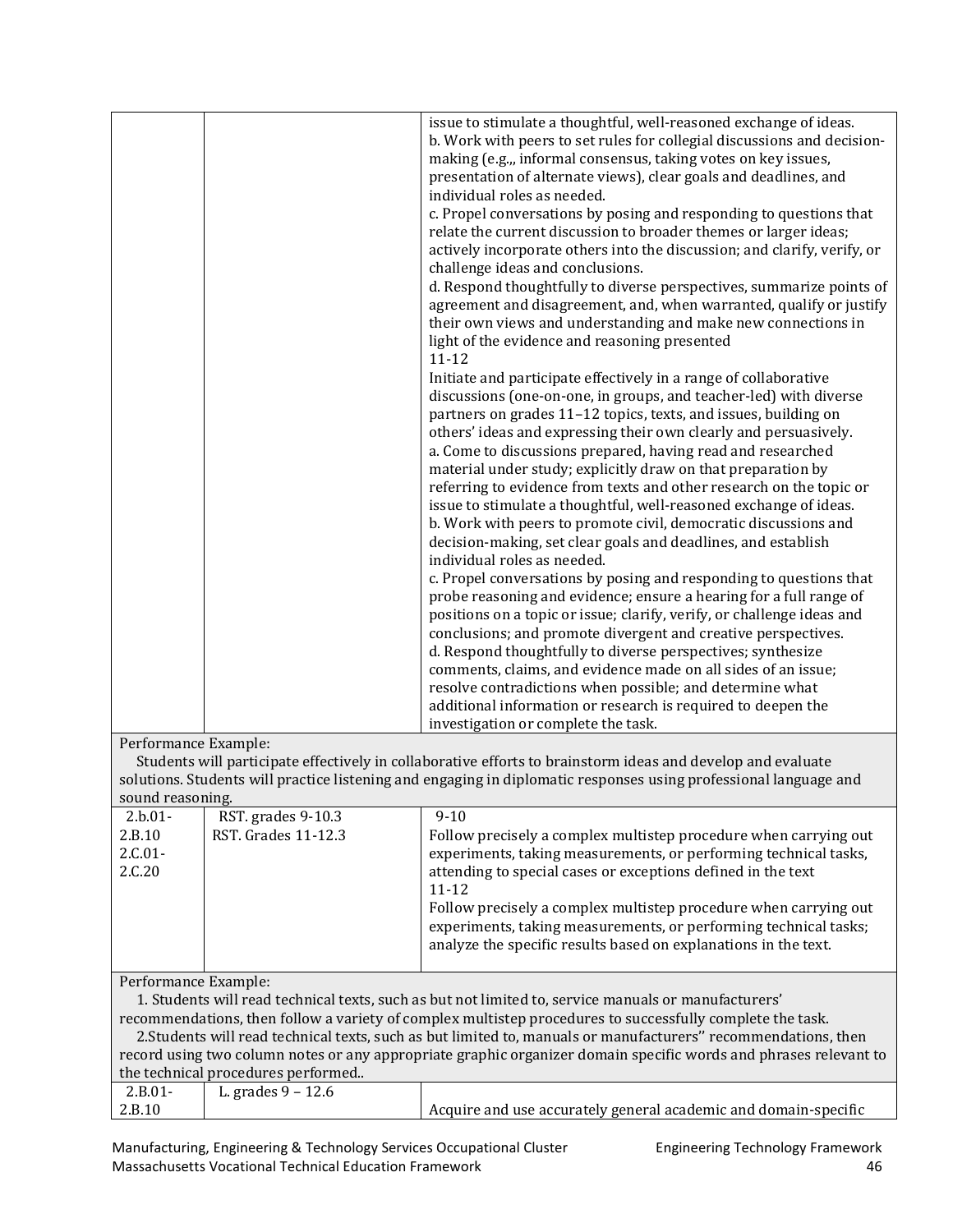| $2.C.01-$<br>2.C.20                                                                                              |                                           | words and phrases, sufficient for reading, writing, speaking, and<br>listening at the college and career readiness level; demonstrate<br>independence in gathering vocabulary knowledge when considering<br>a word or phrase important to comprehension or expression                                                                                                                                                                                                                                                      |
|------------------------------------------------------------------------------------------------------------------|-------------------------------------------|----------------------------------------------------------------------------------------------------------------------------------------------------------------------------------------------------------------------------------------------------------------------------------------------------------------------------------------------------------------------------------------------------------------------------------------------------------------------------------------------------------------------------|
| Performance Example:                                                                                             |                                           | Students will use domain specific words and phrases when performing technical tasks/procedures in the career<br>area and related settings when working with the instructor, classmates or clients.                                                                                                                                                                                                                                                                                                                         |
| 2.B.03.02                                                                                                        | SL. Grades 8.4                            | 8.                                                                                                                                                                                                                                                                                                                                                                                                                                                                                                                         |
| 2.B.01.10<br>2.B.07.05<br>2.B.09.02<br>2.C.05.13<br>2.C.05.17<br>2.C.07.01<br>2.C.07.23<br>2.C.07.30<br>2.C07.34 | SL. Grades 9 - 10.4<br>SL. Grades 11-12.4 | Present claims and findings, emphasizing salient points in a focused,<br>coherent manner with relevant evidence, sound valid reasoning, and<br>well-chosen details; use appropriate eye contact, adequate volume,<br>and clear pronunciation<br>$9 - 10$<br>Present information, findings, and supporting evidence clearly,<br>concisely, and logically such that listeners can follow the line of<br>reasoning and the organization, development, substance, and style<br>are appropriate to purpose, audience, and task. |
| 2.C.07.36<br>2.C.11.08                                                                                           |                                           | $11 - 12$<br>Present information, findings, and supporting evidence, conveying a<br>clear and distinct perspective, such that listeners can follow the line<br>of reasoning, alternative or opposing perspectives are addressed,<br>and the organization, development, substance, and style are<br>appropriate to purpose, audience, and a range of formal and informal<br>tasks.                                                                                                                                          |
| Performance Example:                                                                                             |                                           |                                                                                                                                                                                                                                                                                                                                                                                                                                                                                                                            |
|                                                                                                                  |                                           | Students will orally present to the instructor/class demonstrations and/or role plays on content specific technical<br>techniques using domain specific vocabulary. Students will accurately and concisely describe the technical                                                                                                                                                                                                                                                                                          |
|                                                                                                                  | processes, techniques and tools.          |                                                                                                                                                                                                                                                                                                                                                                                                                                                                                                                            |
| 2.C.02.14<br>2.C.02.19<br>2.C.05.18<br>2.C.06.01<br>2.C.11.04                                                    | RST. Grades 6-12.4<br>RST.6-10.9          | Determine the meaning of symbols, key terms, and other domain-<br>specific words and phrases as they are used in a specific scientific or<br>technical context relevant to grades 6-12 texts and topics                                                                                                                                                                                                                                                                                                                    |
| 2C.12.03                                                                                                         |                                           | $6-8$                                                                                                                                                                                                                                                                                                                                                                                                                                                                                                                      |
| 2.C.13.03                                                                                                        |                                           | Compare and contrast the information gained from experiments,<br>simulations, video, or multimedia sources with that gained from<br>reading a text on the same topic.<br>$9 - 10$                                                                                                                                                                                                                                                                                                                                          |
|                                                                                                                  |                                           | Compare and contrast findings presented in a text to those from<br>other sources (including their own experiments), noting when the<br>findings support or contradict previous explanations or accounts                                                                                                                                                                                                                                                                                                                    |
| Performance Example:                                                                                             |                                           |                                                                                                                                                                                                                                                                                                                                                                                                                                                                                                                            |
|                                                                                                                  |                                           | Using graphic organizers such as top-down webs, Venn diagrams, T sheets and others, students will compare and<br>contrast technical information such as, but not limited to, engineering designs, architecture and tools.                                                                                                                                                                                                                                                                                                  |
| 2.B.01.05                                                                                                        | W. grades 9-12.7                          | 7                                                                                                                                                                                                                                                                                                                                                                                                                                                                                                                          |
| 2.B.01.06                                                                                                        |                                           | Conduct short as well as more sustained research projects to answer                                                                                                                                                                                                                                                                                                                                                                                                                                                        |
| 2.B.10.01                                                                                                        |                                           | a question (including a self-generated question) or solve a problem;                                                                                                                                                                                                                                                                                                                                                                                                                                                       |
| 2.B.03.02                                                                                                        |                                           | narrow or broaden the inquiry when appropriate; synthesize                                                                                                                                                                                                                                                                                                                                                                                                                                                                 |
| 2.B.03.05                                                                                                        |                                           | multiple sources on the subject, demonstrating understanding of the                                                                                                                                                                                                                                                                                                                                                                                                                                                        |
| 2.C.04.03                                                                                                        |                                           | subject under investigation.                                                                                                                                                                                                                                                                                                                                                                                                                                                                                               |

Manufacturing, Engineering & Technology Services Occupational Cluster Funder Engineering Technology Framework Massachusetts Vocational Technical Education Framework 47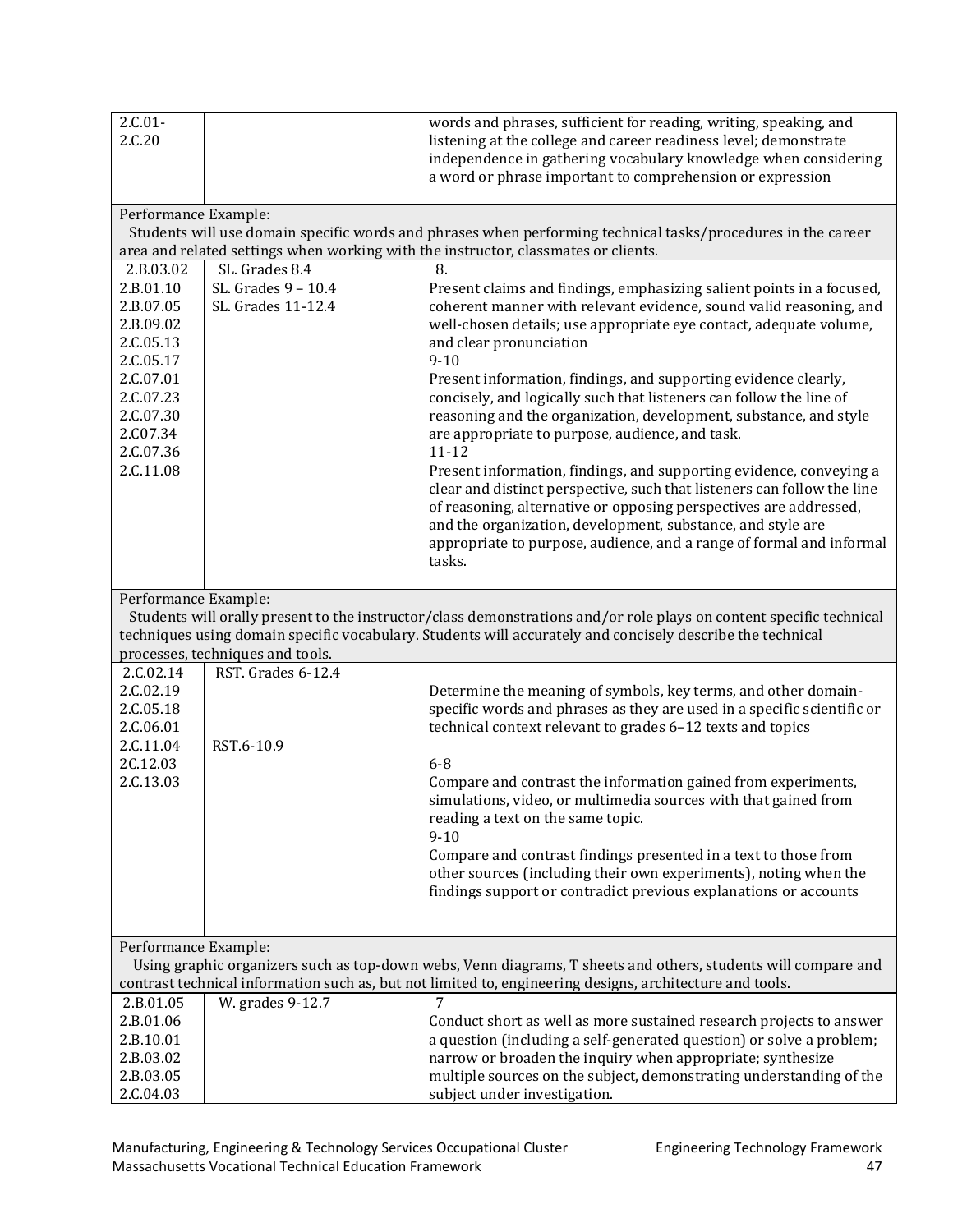| 2.C.05.17                                                                                                | W. grades 9-10.8                              | 8                                                                                                                    |  |
|----------------------------------------------------------------------------------------------------------|-----------------------------------------------|----------------------------------------------------------------------------------------------------------------------|--|
| 2C.05.22                                                                                                 |                                               | Gather relevant information from multiple authoritative print and                                                    |  |
| 2C.07.36                                                                                                 |                                               | digital sources, using advanced searches effectively; assess the                                                     |  |
| 2C.08.03                                                                                                 |                                               | usefulness of each source in answering the research question;                                                        |  |
| 2.C.08.03                                                                                                |                                               |                                                                                                                      |  |
|                                                                                                          |                                               | integrate information into the text selectively to maintain the flow of                                              |  |
| 2.C.09.02                                                                                                |                                               | ideas, avoiding plagiarism and following a standard format for                                                       |  |
| 2.C.12.03                                                                                                | RST. Grades 9-10.10                           | citation                                                                                                             |  |
| 2.C.13.02                                                                                                | RST. Grades 11-12.10                          |                                                                                                                      |  |
| 2.C.16.03                                                                                                |                                               | Grades 9-10.10                                                                                                       |  |
| 2.C.17.01                                                                                                |                                               | By the end of grade 10, read and comprehend science/technical texts                                                  |  |
| 2.C.17.02                                                                                                |                                               | in the grades 9-10 text complexity band independently and                                                            |  |
| 2.C.19.01                                                                                                |                                               | proficiently.                                                                                                        |  |
| 2.C.20.03                                                                                                |                                               | Grades 11-12.10                                                                                                      |  |
|                                                                                                          |                                               | By the end of grade 12, read and comprehend science/technical texts                                                  |  |
|                                                                                                          |                                               | in the grades 11-CCR text complexity band independently and                                                          |  |
|                                                                                                          |                                               | proficiently                                                                                                         |  |
|                                                                                                          |                                               |                                                                                                                      |  |
| Performance Example:                                                                                     |                                               |                                                                                                                      |  |
|                                                                                                          |                                               | Using technology, texts, manuals and other resources, students will research and write a paper on a content specific |  |
|                                                                                                          |                                               |                                                                                                                      |  |
|                                                                                                          |                                               | topic demonstrating knowledge of subject. Students will document the research using works cited pages,               |  |
|                                                                                                          |                                               | bibliographies and/or in-text citations. Students will demonstrate command of the conventions of standard English    |  |
| grammar and usage.                                                                                       |                                               |                                                                                                                      |  |
|                                                                                                          |                                               | Students will research a content specific topic and present a multimedia PowerPoint which will demonstrate           |  |
|                                                                                                          |                                               | understanding and organization of the topic while using the standards of the English language appropriately.         |  |
|                                                                                                          | Students will credit the appropriate sources. |                                                                                                                      |  |
| 2.B.01.03                                                                                                | WHST. Grades 6-12.4                           |                                                                                                                      |  |
| 2.B.03.03                                                                                                |                                               | Produce clear and coherent writing in which the development,                                                         |  |
| 2.B.04.01                                                                                                |                                               | organization, and style are appropriate to task, purpose, and                                                        |  |
| 2.C.01.03                                                                                                |                                               | audience                                                                                                             |  |
| 2.C.02.15                                                                                                | RST. Grades 6-12.4                            |                                                                                                                      |  |
| 2.C.02.20                                                                                                |                                               |                                                                                                                      |  |
| 2, C. 02. 21                                                                                             |                                               | Determine the meaning of symbols, key terms, and other domain-                                                       |  |
| 2.C.02.23                                                                                                |                                               | specific words and phrases as they are used in a specific scientific or                                              |  |
| 2.C.03.06                                                                                                |                                               | technical context relevant to grades 6-12 texts and topics.                                                          |  |
| 2.C.05.06                                                                                                |                                               |                                                                                                                      |  |
|                                                                                                          |                                               |                                                                                                                      |  |
| 2.C.06.02                                                                                                |                                               |                                                                                                                      |  |
| 2.C.06.03                                                                                                |                                               |                                                                                                                      |  |
| 2.C.06.05                                                                                                |                                               |                                                                                                                      |  |
| 2.C.05.16                                                                                                |                                               |                                                                                                                      |  |
| 2.C.06.10                                                                                                |                                               |                                                                                                                      |  |
| 2.C.13.15                                                                                                |                                               |                                                                                                                      |  |
| Performance Example:                                                                                     |                                               |                                                                                                                      |  |
|                                                                                                          |                                               | Students will read and interpret either orally or in writing technical schematics, drawings, and/or specification    |  |
|                                                                                                          |                                               | sheets and other content specific informative texts for appropriate topic assignments.                               |  |
| 2.B.01.05                                                                                                | SL.6-12.6                                     |                                                                                                                      |  |
|                                                                                                          |                                               | Adapt speech to a variety of contexts and tasks, demonstrating a                                                     |  |
|                                                                                                          |                                               | command of formal English when indicated or appropriate.                                                             |  |
|                                                                                                          |                                               |                                                                                                                      |  |
|                                                                                                          |                                               |                                                                                                                      |  |
|                                                                                                          | Performance Example:                          |                                                                                                                      |  |
| In a professional tone and manner, Students will conduct market surveys and contact companies displaying |                                               |                                                                                                                      |  |
|                                                                                                          | articulated speech appropriate to the task.   |                                                                                                                      |  |
|                                                                                                          |                                               |                                                                                                                      |  |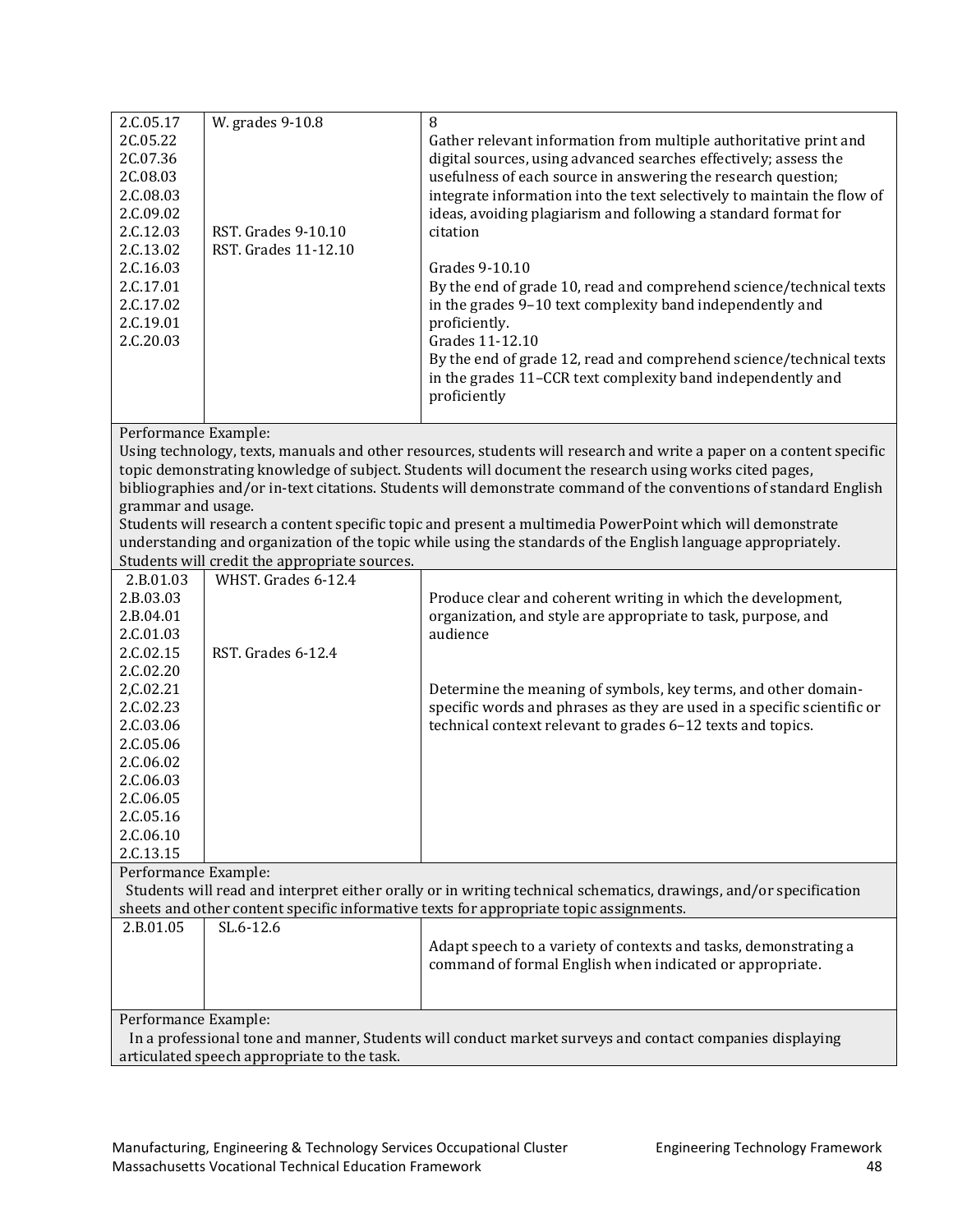## <span id="page-51-0"></span>Embedded [Mathematics](#page-2-0)

| <b>CVTE</b><br>Learning<br><b>Standard</b><br><b>Number</b> | <b>Math Content Conceptual</b><br><b>Category and Domain Code</b><br><b>Learning Standard Number</b> | <b>Text of Mathematics Learning Standard</b>                                                                                                          |
|-------------------------------------------------------------|------------------------------------------------------------------------------------------------------|-------------------------------------------------------------------------------------------------------------------------------------------------------|
| 2.B.01                                                      | * Modeling                                                                                           | See the asterisks in the Math Framework document for more detail<br>information on the used standards assigned as these will be project<br>dependant. |

Performance Example:

#### \* Modeling

The basic modeling cycle is summarized in the diagram below. It involves (1) identifying variables in the situation and selecting those that represent essential features, (2) formulating a model by creating and selecting geometric, graphical, tabular, algebraic, or statistical representations that describe relationships between the variables, (3) analyzing and performing operations on these relationships to draw conclusions, (4) interpreting the results of the mathematics in terms of the original situation, (5) validating the conclusions by comparing them with the situation, and then either improving the model or, if it is acceptable, (6) reporting on the conclusions and the reasoning behind them. Choices, assumptions, and approximations are present throughout this cycle.



In descriptive modeling, a model simply describes the phenomena or summarizes them in a compact form. Graphs of observations are a familiar descriptive model—for example, build, test and redesign a scale model of a balsa wood bridge.

| 2.B,08.01<br>2.B.08.02 | $S$ -ID. | Summarize, represent, and interpret data on a single count or<br>measurement variable.<br>Represent data with plots on the real number line (dot plots,<br>histograms, and box plots).<br>Use statistics appropriate to the shape of the data<br>distribution to compare center (median, mean) and spread<br>(interquartile range, standard deviation) of two or more different<br>data sets.<br>Use the mean and standard deviation of a data set to fit it to<br>4.<br>a normal distribution and to estimate population percentages.<br>Recognize that there are data sets for which such a procedure is not<br>appropriate. Use calculators, spreadsheets, and tables to estimate<br>areas under the normal curve. |
|------------------------|----------|-----------------------------------------------------------------------------------------------------------------------------------------------------------------------------------------------------------------------------------------------------------------------------------------------------------------------------------------------------------------------------------------------------------------------------------------------------------------------------------------------------------------------------------------------------------------------------------------------------------------------------------------------------------------------------------------------------------------------|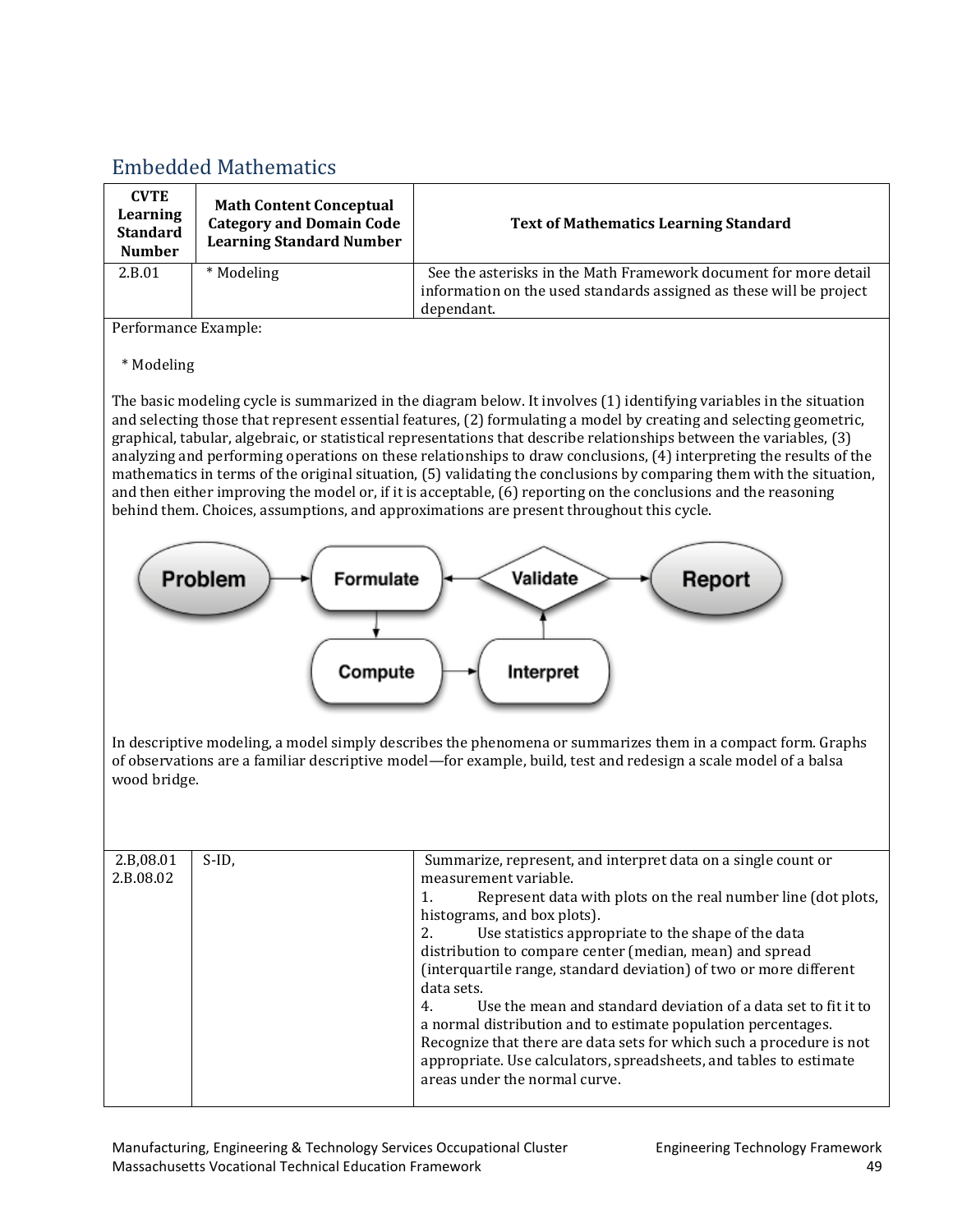|                        | S-MD                                                                    | Make inferences and justify conclusions from sample surveys,<br>experiments, and observational studies.<br>Recognize the purposes of and differences among sample<br>3.                                                                                                          |
|------------------------|-------------------------------------------------------------------------|----------------------------------------------------------------------------------------------------------------------------------------------------------------------------------------------------------------------------------------------------------------------------------|
|                        |                                                                         | surveys, experiments, and observational studies; explain how<br>randomization relates to each.                                                                                                                                                                                   |
| Performance Example:   |                                                                         |                                                                                                                                                                                                                                                                                  |
|                        |                                                                         | Describe a set of numbers and then make accurate inferences about your group of data based on incomplete                                                                                                                                                                         |
|                        | information. (i.e. a bag of multiple colored candies - M&M or Skittles) |                                                                                                                                                                                                                                                                                  |
| 2.B.09.02              | G-GMD,                                                                  | Explain volume formulas and use them to solve problems.<br>Give an informal argument for the formulas for the<br>1.<br>circumference of a circle, area of a circle, volume of a cylinder,<br>pyramid, and cone.<br>3.<br>Use volume formulas for cylinders, pyramids, cones, and |
|                        |                                                                         | spheres to solve problems                                                                                                                                                                                                                                                        |
|                        | $G-GG$                                                                  | Apply geometric concepts in modeling situations.<br>Use geometric shapes, their measures, and their properties<br>1.<br>to describe objects (e.g.,, modeling a tree trunk or a human torso as a<br>cylinder).                                                                    |
|                        |                                                                         | 2.<br>Apply concepts of density based on area and volume in<br>modeling situations (e.g.,, persons per square mile, BTUs per cubic<br>foot)                                                                                                                                      |
|                        |                                                                         | 3.<br>Apply geometric methods to solve design problems (e.g.,,<br>designing an object or structure to satisfy physical constraints or                                                                                                                                            |
|                        |                                                                         | minimize cost; working with typographic grid systems based on<br>ratios).                                                                                                                                                                                                        |
|                        |                                                                         |                                                                                                                                                                                                                                                                                  |
|                        |                                                                         |                                                                                                                                                                                                                                                                                  |
| Performance Example:   |                                                                         | Design a package to house a rubik's cube. A pattern layout or development will be created on graph paper and<br>transferred to paperboard. Graphics will then be applied to paperboard panels and flaps.                                                                         |
| 2.B.10.01              | 4.MD                                                                    | Solve problems involving measurement and conversion of                                                                                                                                                                                                                           |
| 2.B.10.04              |                                                                         | measurements from a larger unit to a smaller unit.                                                                                                                                                                                                                               |
|                        |                                                                         | Know relative sizes of measurement units within one system<br>1.                                                                                                                                                                                                                 |
|                        |                                                                         | of units, including km, m, cm; kg, g; lb, oz.; l, ml; hr, min, sec. Within a                                                                                                                                                                                                     |
|                        |                                                                         | single system of measurement, express measurements in a larger                                                                                                                                                                                                                   |
|                        |                                                                         | unit in terms of a smaller unit.                                                                                                                                                                                                                                                 |
| Performance Example:   |                                                                         |                                                                                                                                                                                                                                                                                  |
|                        |                                                                         | The United States is the only country that uses the English system. It is because of this global marketplace that the                                                                                                                                                            |
|                        |                                                                         | sizes of engineered objects must often be communicated in both English and metric units. Converting linear                                                                                                                                                                       |
|                        |                                                                         | measurements to provide dual dimensioning saves the manufacturer time, which keeps product costs down.                                                                                                                                                                           |
| 2.C.02.04              | A-CED                                                                   | Create equations that describe numbers or relationships.                                                                                                                                                                                                                         |
| 2.C.02.05              |                                                                         | Create equations and inequalities in one variable and use<br>1.                                                                                                                                                                                                                  |
| 2.C.02.08<br>2.C.02.09 |                                                                         | them to solve problems. Include equations arising from linear and<br>quadratic functions, and simple rational and exponential functions.                                                                                                                                         |
| 2.C.02.15              |                                                                         | 2.<br>Create equations in two or more variables to represent                                                                                                                                                                                                                     |
| 2.C.02.16              |                                                                         | relationships between quantities; graph equations on coordinate                                                                                                                                                                                                                  |
| 2.C.02.22              |                                                                         | axes with labels and scales.                                                                                                                                                                                                                                                     |
| 2.C.02.23              |                                                                         | Rearrange formulas to highlight a quantity of interest, using<br>4.                                                                                                                                                                                                              |
| 2.C.02.24              |                                                                         | the same reasoning as in solving equations.                                                                                                                                                                                                                                      |
| 2.C.02.27              |                                                                         | Analyze functions using different representations.                                                                                                                                                                                                                               |
|                        | $F-IF$                                                                  | Graph functions expressed symbolically and show key<br>7.                                                                                                                                                                                                                        |
|                        |                                                                         | features of the graph, by hand in simple cases and using technology<br>for more complicated cases.                                                                                                                                                                               |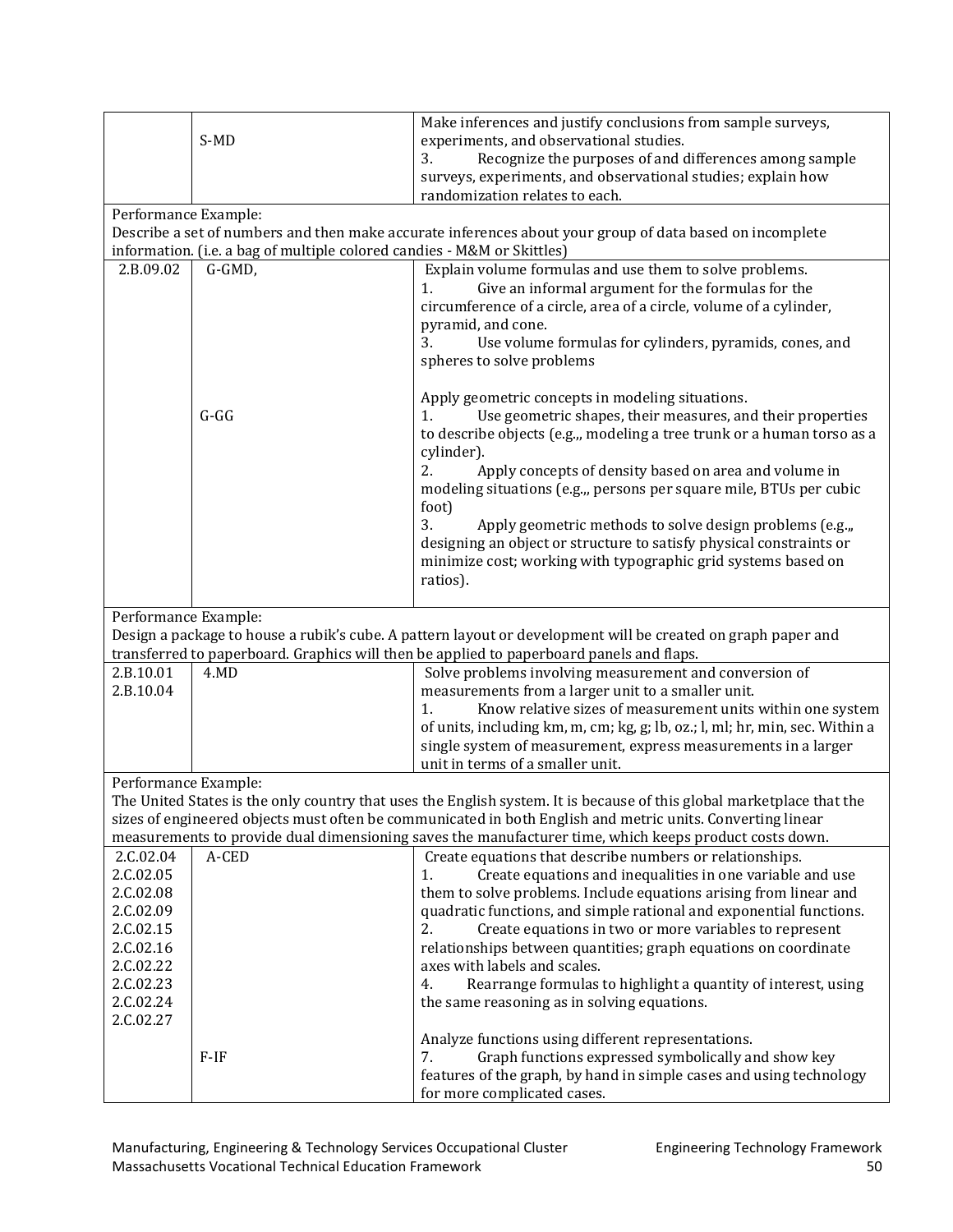|                      | $F-LE$ | Graph exponential and logarithmic functions, showing<br>e.<br>intercepts and end behavior, and trigonometric functions, showing<br>period, midline, and amplitude.<br>Construct and compare linear, quadratic, and exponential models<br>and solve problems.<br>For exponential models, express as a logarithm the solution<br>4.<br>to abct = $d$ where a, c, and $d$ are numbers and the base $b$ is 2, 10, or $e$ ;<br>evaluate the logarithm using technology.<br>Model periodic phenomena with trigonometric functions.<br>Choose trigonometric functions to model periodic<br>5. |
|----------------------|--------|----------------------------------------------------------------------------------------------------------------------------------------------------------------------------------------------------------------------------------------------------------------------------------------------------------------------------------------------------------------------------------------------------------------------------------------------------------------------------------------------------------------------------------------------------------------------------------------|
|                      | $F-TF$ | phenomena with specified amplitude, frequency, and midline.                                                                                                                                                                                                                                                                                                                                                                                                                                                                                                                            |
| Performance Example: |        |                                                                                                                                                                                                                                                                                                                                                                                                                                                                                                                                                                                        |
|                      |        | Apply the mathematical principles of Ohm's law and Kirchhoff's voltage and current laws to circuits in order to gain<br>understanding of circuit requirements and relationships between voltage, current, and resistance.                                                                                                                                                                                                                                                                                                                                                              |
| 2.D.01.04            | $G-MG$ | Apply geometric concepts in modeling situations.                                                                                                                                                                                                                                                                                                                                                                                                                                                                                                                                       |
| 2.D.01.08            |        | Use geometric shapes, their measures, and their properties<br>1.                                                                                                                                                                                                                                                                                                                                                                                                                                                                                                                       |
| 2.D.01.09            |        | to describe objects (e.g.,, modeling a tree trunk or a human torso as a                                                                                                                                                                                                                                                                                                                                                                                                                                                                                                                |
| 2.D.01.13            |        | cylinder).                                                                                                                                                                                                                                                                                                                                                                                                                                                                                                                                                                             |
| 2.D.01.18            |        | 2.<br>Apply concepts of density based on area and volume in<br>modeling situations (e.g.,, persons per square mile, BTUs per cubic                                                                                                                                                                                                                                                                                                                                                                                                                                                     |
|                      |        | foot).                                                                                                                                                                                                                                                                                                                                                                                                                                                                                                                                                                                 |
|                      |        | 3.<br>Apply geometric methods to solve design problems (e.g.,,                                                                                                                                                                                                                                                                                                                                                                                                                                                                                                                         |
|                      |        | designing an object or structure to satisfy physical constraints or                                                                                                                                                                                                                                                                                                                                                                                                                                                                                                                    |
|                      |        | minimize cost; working with typographic grid systems based on<br>ratios).                                                                                                                                                                                                                                                                                                                                                                                                                                                                                                              |
|                      |        | MA.4.<br>Use dimensional analysis for unit conversions to confirm                                                                                                                                                                                                                                                                                                                                                                                                                                                                                                                      |
|                      |        | that expressions and equations make sense.                                                                                                                                                                                                                                                                                                                                                                                                                                                                                                                                             |
|                      |        |                                                                                                                                                                                                                                                                                                                                                                                                                                                                                                                                                                                        |
|                      | F-TF   | Prove and apply trigonometric identities.<br>Prove the Pythagorean identity $sin2(\theta) + cos2(\theta) = 1$ and<br>8.                                                                                                                                                                                                                                                                                                                                                                                                                                                                |
|                      |        | use it to find $sin(\theta)$ , $cos(\theta)$ , or $tan(\theta)$ given $sin(\theta)$ , $cos(\theta)$ , or $tan(\theta)$                                                                                                                                                                                                                                                                                                                                                                                                                                                                 |
|                      |        | and the quadrant.                                                                                                                                                                                                                                                                                                                                                                                                                                                                                                                                                                      |
|                      |        | 9.<br>(+) Prove the addition and subtraction formulas for sine,                                                                                                                                                                                                                                                                                                                                                                                                                                                                                                                        |
|                      |        | cosine, and tangent and use them to solve problems.                                                                                                                                                                                                                                                                                                                                                                                                                                                                                                                                    |
|                      |        | Construct and compare linear, quadratic, and exponential models                                                                                                                                                                                                                                                                                                                                                                                                                                                                                                                        |
|                      |        | and solve problems.<br>Distinguish between situations that can be modeled with<br>1.                                                                                                                                                                                                                                                                                                                                                                                                                                                                                                   |
|                      |        | linear functions and with exponential functions.                                                                                                                                                                                                                                                                                                                                                                                                                                                                                                                                       |
|                      | F-LE   | Prove that linear functions grow by equal differences over<br>a.                                                                                                                                                                                                                                                                                                                                                                                                                                                                                                                       |
|                      |        | equal intervals, and that exponential functions grow by equal factors                                                                                                                                                                                                                                                                                                                                                                                                                                                                                                                  |
|                      |        | over equal intervals.<br>b.                                                                                                                                                                                                                                                                                                                                                                                                                                                                                                                                                            |
|                      |        | Recognize situations in which one quantity changes at a<br>constant rate per unit interval relative to another.                                                                                                                                                                                                                                                                                                                                                                                                                                                                        |
|                      |        | Recognize situations in which a quantity grows or decays by<br>c.                                                                                                                                                                                                                                                                                                                                                                                                                                                                                                                      |
|                      |        | a constant percent rate per unit interval relative to another.                                                                                                                                                                                                                                                                                                                                                                                                                                                                                                                         |
|                      |        | Construct linear and exponential functions, including<br>2.                                                                                                                                                                                                                                                                                                                                                                                                                                                                                                                            |
|                      |        | arithmetic and geometric sequences, given a graph, a description of a                                                                                                                                                                                                                                                                                                                                                                                                                                                                                                                  |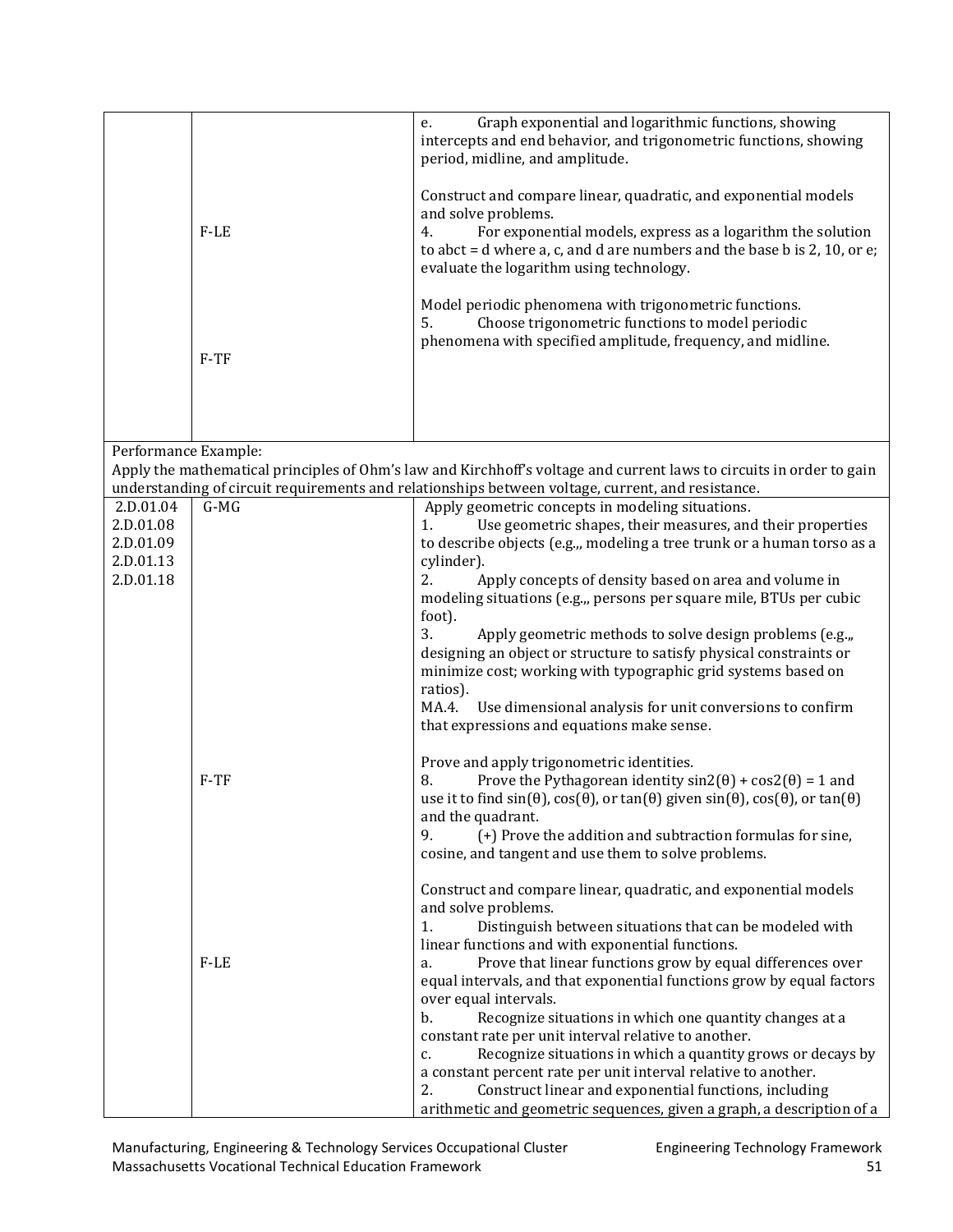|                        |                                                              | relationship, or two input-output pairs (include reading these from a<br>table).                                                         |
|------------------------|--------------------------------------------------------------|------------------------------------------------------------------------------------------------------------------------------------------|
|                        |                                                              | 3.<br>Observe using graphs and tables that a quantity increasing                                                                         |
|                        |                                                              | exponentially eventually exceeds a quantity increasing linearly,                                                                         |
|                        |                                                              | quadratically, or (more generally) as a polynomial function.                                                                             |
| Performance Example:   |                                                              |                                                                                                                                          |
|                        |                                                              | Experimentally determine the density of several blocks. Then, calculate various blocks' density and compare the                          |
|                        | experimental results with published densities of the blocks. |                                                                                                                                          |
| 2.D.02.01              | A-CED                                                        | Create equations that describe numbers or relationships.                                                                                 |
| 2.D.02.04              |                                                              | Create equations and inequalities in one variable and use<br>1.                                                                          |
| 2.D.02.05              |                                                              | them to solve problems. Include equations arising from linear and                                                                        |
| 2.D.02.18<br>2.D.02.19 |                                                              | quadratic functions, and simple rational and exponential functions.<br>4.                                                                |
| 2.D.02.20              |                                                              | Rearrange formulas to highlight a quantity of interest, using<br>the same reasoning as in solving equations.                             |
|                        |                                                              |                                                                                                                                          |
|                        |                                                              | Geometric measurement: Understand concepts of volume and relate                                                                          |
|                        |                                                              | volume to multiplication and to addition.                                                                                                |
|                        | 5.MD                                                         | 3.<br>Recognize volume as an attribute of solid figures and                                                                              |
|                        |                                                              | understand concepts of volume measurement.                                                                                               |
|                        |                                                              | A cube with side length 1 unit, called a "unit cube," is said to<br>a.                                                                   |
|                        |                                                              | have "one cubic unit" of volume, and can be used to measure volume.<br>A solid figure which can be packed without gaps or overlaps<br>b. |
|                        |                                                              | using n unit cubes is said to have a volume of n cubic units.                                                                            |
|                        |                                                              | 4.<br>Measure volumes by counting unit cubes, using cubic cm,                                                                            |
|                        |                                                              | cubic in, cubic ft, and improvised units.                                                                                                |
|                        |                                                              | 5.<br>Relate volume to the operations of multiplication and                                                                              |
|                        |                                                              | addition and solve real-world and mathematical problems involving                                                                        |
|                        |                                                              | volume.                                                                                                                                  |
|                        |                                                              | Find the volume of a right rectangular prism with whole-<br>a.                                                                           |
|                        |                                                              | number side lengths by packing it with unit cubes, and show that the<br>volume is the same as would be found by multiplying the edge     |
|                        |                                                              | lengths, equivalently by multiplying the height by the area of the                                                                       |
|                        |                                                              | base. Represent threefold whole-number products as volumes, e.g.,,                                                                       |
|                        |                                                              | to represent the associative property of multiplication.                                                                                 |
|                        |                                                              | Apply the formulas $V = l \times w \times h$ and $V = b \times h$ for rectangular<br>b.                                                  |
|                        |                                                              | prisms to find volumes of right rectangular prisms with whole-                                                                           |
|                        |                                                              | number edge lengths in the context of solving real-world and                                                                             |
|                        |                                                              | mathematical problems.                                                                                                                   |
|                        |                                                              | Recognize volume as additive. Find volumes of solid figures<br>c.<br>composed of two non-overlapping right rectangular prisms by         |
|                        |                                                              | adding the volumes of the non-overlapping parts, applying this                                                                           |
|                        |                                                              | technique                                                                                                                                |
|                        |                                                              | to solve real-world problems.                                                                                                            |
|                        |                                                              |                                                                                                                                          |
|                        |                                                              | Solve real-life and mathematical problems using numerical and                                                                            |
|                        |                                                              | algebraic expressions and equations.                                                                                                     |
|                        |                                                              | 3.<br>Solve multi-step real-life and mathematical problems posed                                                                         |
|                        |                                                              | with positive and negative rational numbers in any form (whole<br>numbers, fractions, and decimals), using tools strategically. Apply    |
|                        |                                                              | properties of operations to calculate with numbers in any form;                                                                          |
|                        |                                                              | convert between forms as appropriate; and assess the                                                                                     |
|                        |                                                              | reasonableness of answers using mental computation and estimation                                                                        |
|                        |                                                              | strategies.                                                                                                                              |
|                        | <b>7.EE</b>                                                  | Use variables to represent quantities in a real-world or<br>4.                                                                           |
|                        |                                                              | mathematical problem, and construct simple equations and                                                                                 |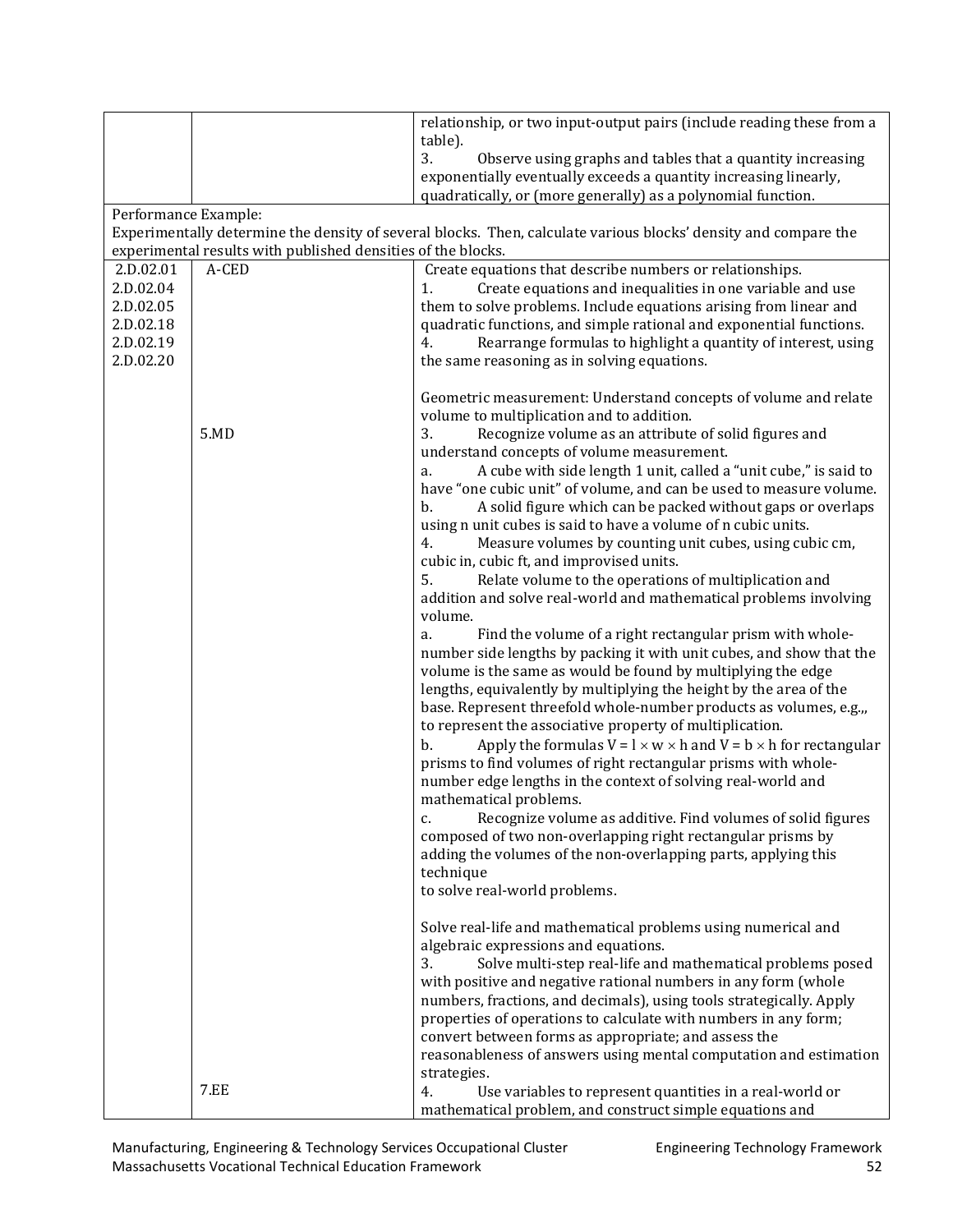|                                                                                                                                                                                                                                                                          |                                                                                                                                                                                                                                                                                                                                                                                                                                                                                            | inequalities to solve problems by reasoning about the quantities.                                                                                                                                                                                                                                                                                                                                                                                                                                                                                                                                                                                                                                                                                                                                                                                                                                                                                                                                                                                                                     |  |  |
|--------------------------------------------------------------------------------------------------------------------------------------------------------------------------------------------------------------------------------------------------------------------------|--------------------------------------------------------------------------------------------------------------------------------------------------------------------------------------------------------------------------------------------------------------------------------------------------------------------------------------------------------------------------------------------------------------------------------------------------------------------------------------------|---------------------------------------------------------------------------------------------------------------------------------------------------------------------------------------------------------------------------------------------------------------------------------------------------------------------------------------------------------------------------------------------------------------------------------------------------------------------------------------------------------------------------------------------------------------------------------------------------------------------------------------------------------------------------------------------------------------------------------------------------------------------------------------------------------------------------------------------------------------------------------------------------------------------------------------------------------------------------------------------------------------------------------------------------------------------------------------|--|--|
|                                                                                                                                                                                                                                                                          |                                                                                                                                                                                                                                                                                                                                                                                                                                                                                            |                                                                                                                                                                                                                                                                                                                                                                                                                                                                                                                                                                                                                                                                                                                                                                                                                                                                                                                                                                                                                                                                                       |  |  |
|                                                                                                                                                                                                                                                                          | Performance Example:<br>Investigate the effects of work, thermo energy, and energy on a system: a $1/4$ in. thick acrylic testing box with<br>dimensions of 20.0 in. x 20.0 in. is covered with an unknown 0.50 in. insulation material. Determine the thermal<br>conductivity for the insulating material if a 50.0W bulb is used to heat the box. The bulb maintains the inside<br>temperature at 15.0°C higher than the outside temperature using:<br>$k = \frac{PL}{A \cdot \Delta T}$ |                                                                                                                                                                                                                                                                                                                                                                                                                                                                                                                                                                                                                                                                                                                                                                                                                                                                                                                                                                                                                                                                                       |  |  |
| 2.F.01.04<br>2.F.01.09<br>2.F.01.10<br>2.F.01.11<br>2.F.01.12<br>2.F.01.13<br>2.F.01.14<br>2.F.01.15<br>2.F.01.16                                                                                                                                                        | $G-MG$                                                                                                                                                                                                                                                                                                                                                                                                                                                                                     | Apply geometric concepts in modeling situations.<br>Use geometric shapes, their measures, and their properties<br>1.<br>to describe objects (e.g.,, modeling a tree trunk or a human torso as a<br>cylinder).<br>2.<br>Apply concepts of density based on area and volume in<br>modeling situations (e.g.,, persons per square mile, BTUs per cubic<br>foot).<br>3.<br>Apply geometric methods to solve design problems (e.g.,,<br>designing an object or structure to satisfy physical constraints or<br>minimize cost; working with typographic grid systems based on<br>ratios).<br>MA.4.<br>Use dimensional analysis for unit conversions to confirm<br>that expressions and equations make sense.                                                                                                                                                                                                                                                                                                                                                                                |  |  |
|                                                                                                                                                                                                                                                                          | $F-TF$                                                                                                                                                                                                                                                                                                                                                                                                                                                                                     | Prove and apply trigonometric identities.<br>Prove the Pythagorean identity $sin2(\theta) + cos2(\theta) = 1$ and<br>8.<br>use it to find $sin(\theta)$ , $cos(\theta)$ , or $tan(\theta)$ given $sin(\theta)$ , $cos(\theta)$ , or $tan(\theta)$<br>and the quadrant.                                                                                                                                                                                                                                                                                                                                                                                                                                                                                                                                                                                                                                                                                                                                                                                                                |  |  |
|                                                                                                                                                                                                                                                                          | $F-LE$                                                                                                                                                                                                                                                                                                                                                                                                                                                                                     | Construct and compare linear, quadratic, and exponential models<br>and solve problems.<br>Distinguish between situations that can be modeled with<br>1.<br>linear functions and with exponential functions.<br>Prove that linear functions grow by equal differences over<br>a.<br>equal intervals, and that exponential functions grow by equal factors<br>over equal intervals.<br>Recognize situations in which one quantity changes at a<br>b.<br>constant rate per unit interval relative to another.<br>Recognize situations in which a quantity grows or decays by<br>c.<br>a constant percent rate per unit interval relative to another.<br>2.<br>Construct linear and exponential functions, including<br>arithmetic and geometric sequences, given a graph, a description of a<br>relationship, or two input-output pairs (include reading these from a<br>table).<br>3.<br>Observe using graphs and tables that a quantity increasing<br>exponentially eventually exceeds a quantity increasing linearly,<br>quadratically, or (more generally) as a polynomial function. |  |  |
| Performance Example:<br>Calculate stress ( $\sigma$ ) on a wooden right rectangular prism (column) using the formula: $\sigma = F/A$ . Given a force of 100<br>lb. and with the prism (column) dimensions (length = $0.75$ in, width = $0.75$ in and a height of 5.0 in. |                                                                                                                                                                                                                                                                                                                                                                                                                                                                                            |                                                                                                                                                                                                                                                                                                                                                                                                                                                                                                                                                                                                                                                                                                                                                                                                                                                                                                                                                                                                                                                                                       |  |  |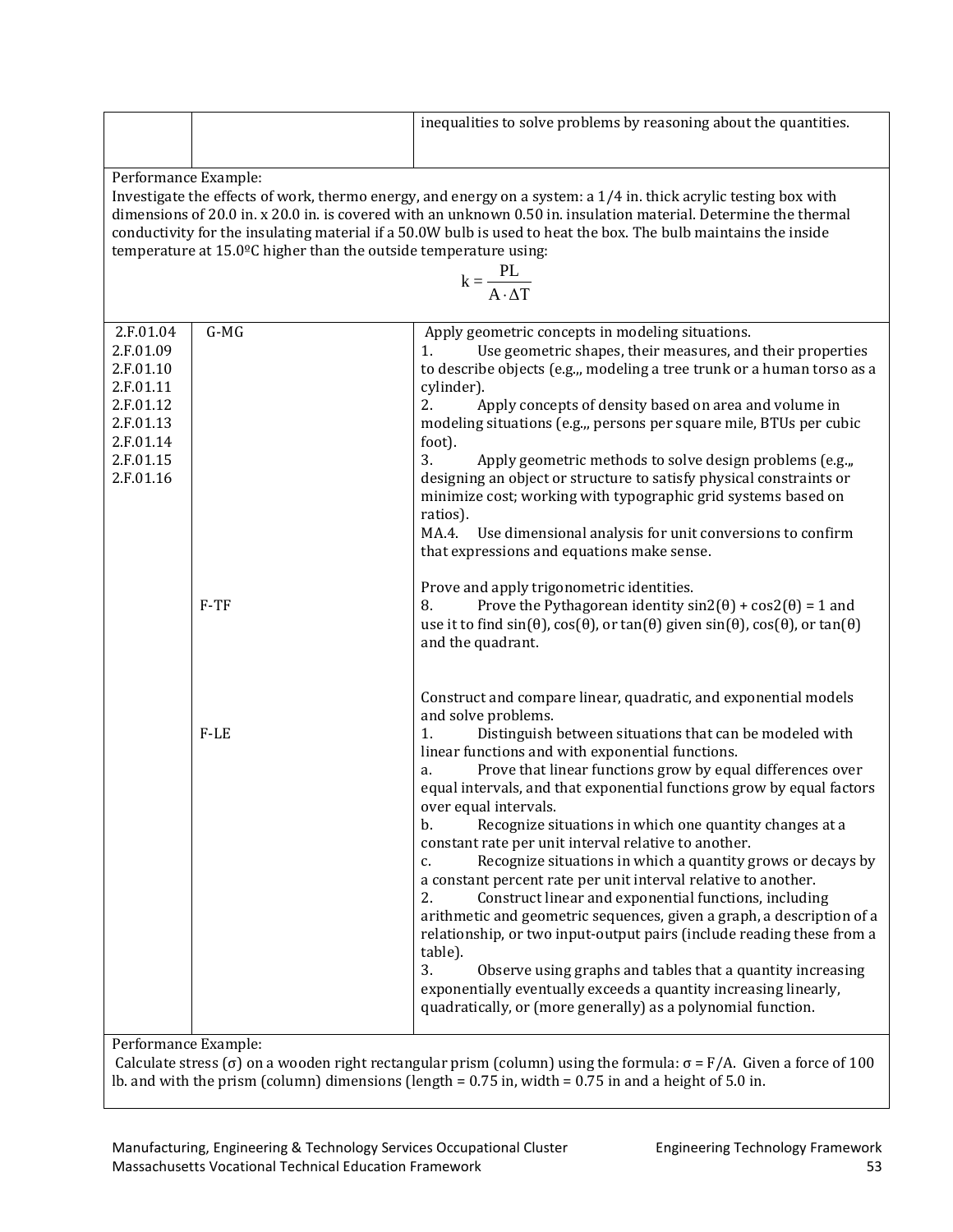| 2.F.02.04            | $G-MG$ | Apply geometric concepts in modeling situations.                                                                                                      |
|----------------------|--------|-------------------------------------------------------------------------------------------------------------------------------------------------------|
| 2.F.02.05            |        | Use geometric shapes, their measures, and their properties<br>1.                                                                                      |
| 2.F.02.06            |        | to describe objects (e.g.,, modeling a tree trunk or a human torso as a                                                                               |
| 2.F.02.07            |        | cylinder).                                                                                                                                            |
| 2.F.02.08            |        | 2.<br>Apply concepts of density based on area and volume in                                                                                           |
| 2.F.02.10            |        | modeling situations (e.g.,, persons per square mile, BTUs per cubic                                                                                   |
| 2.F.02.11            |        | foot).                                                                                                                                                |
| 2.F.02.12            |        | 3.<br>Apply geometric methods to solve design problems (e.g.,,                                                                                        |
|                      |        | designing an object or structure to satisfy physical constraints or                                                                                   |
|                      |        |                                                                                                                                                       |
|                      |        | minimize cost; working with typographic grid systems based on                                                                                         |
|                      |        | ratios).                                                                                                                                              |
|                      |        | MA.4.<br>Use dimensional analysis for unit conversions to confirm                                                                                     |
|                      |        | that expressions and equations make sense.                                                                                                            |
|                      |        |                                                                                                                                                       |
|                      |        | Prove and apply trigonometric identities.                                                                                                             |
|                      |        | Prove the Pythagorean identity $sin2(\theta) + cos2(\theta) = 1$ and<br>8.                                                                            |
|                      | $F-TF$ | use it to find $sin(\theta)$ , $cos(\theta)$ , or $tan(\theta)$ given $sin(\theta)$ , $cos(\theta)$ , or $tan(\theta)$                                |
|                      |        | and the quadrant.                                                                                                                                     |
|                      |        |                                                                                                                                                       |
|                      |        | Construct and compare linear, quadratic, and exponential models                                                                                       |
|                      |        | and solve problems.                                                                                                                                   |
|                      | $F-LE$ | Distinguish between situations that can be modeled with<br>1.                                                                                         |
|                      |        | linear functions and with exponential functions.                                                                                                      |
|                      |        | Prove that linear functions grow by equal differences over<br>a.                                                                                      |
|                      |        | equal intervals, and that exponential functions grow by equal factors                                                                                 |
|                      |        | over equal intervals.                                                                                                                                 |
|                      |        | b.<br>Recognize situations in which one quantity changes at a                                                                                         |
|                      |        | constant rate per unit interval relative to another.                                                                                                  |
|                      |        | Recognize situations in which a quantity grows or decays by<br>c.                                                                                     |
|                      |        | a constant percent rate per unit interval relative to another.                                                                                        |
|                      |        | 2.<br>Construct linear and exponential functions, including                                                                                           |
|                      |        | arithmetic and geometric sequences, given a graph, a description of a                                                                                 |
|                      |        | relationship, or two input-output pairs (include reading these from a                                                                                 |
|                      |        | table).                                                                                                                                               |
|                      |        | 3.<br>Observe using graphs and tables that a quantity increasing                                                                                      |
|                      |        | exponentially eventually exceeds a quantity increasing linearly,                                                                                      |
|                      |        | quadratically, or (more generally) as a polynomial function.                                                                                          |
|                      |        |                                                                                                                                                       |
| Performance Example: |        |                                                                                                                                                       |
|                      |        | Calculate strain ( $\varepsilon$ ) on a metal right rectangular prism (a thin slab) using the formula: $\varepsilon = \Delta L/L$ . Given an original |
|                      |        |                                                                                                                                                       |

length of 12 in. with a final length of 12.125 in.

# <span id="page-56-0"></span>Embedded [Science and Technology/Engineering](#page-2-0)

## <span id="page-56-1"></span> *[Earth and Space Science](#page-2-0)*

| <b>CVTE</b><br>Learning<br><b>Standard</b><br><b>Number</b> | Subject Area,<br><b>Topic Heading and</b><br><b>Learning Standard Number</b> | Text of Earth and Space Science Learning Standard            |
|-------------------------------------------------------------|------------------------------------------------------------------------------|--------------------------------------------------------------|
| 2.C.06.18                                                   | 1. Matter and Energy in the                                                  | Explain how the transfer of energy through radiation,<br>1.3 |
| 2.C.14.12                                                   | Earth System                                                                 | conduction, and convection contributes to global atmospheric |
| 2.C.14.13                                                   |                                                                              | processes, such as storms, winds, and currents.              |

Manufacturing, Engineering & Technology Services Occupational Cluster Funding Engineering Technology Framework Massachusetts Vocational Technical Education Framework 54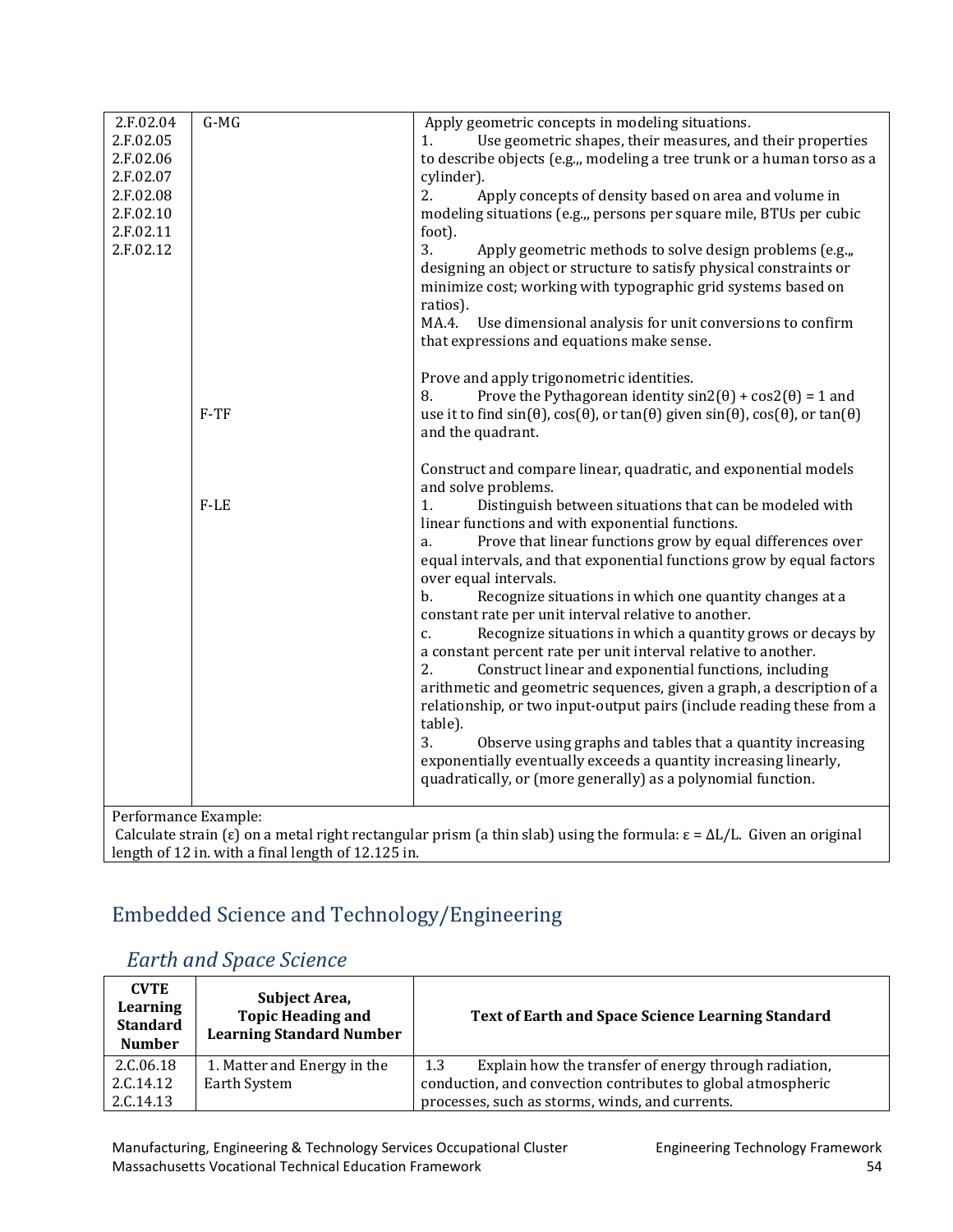|                                                                                                                 | Performance Example:                                                                                    |                                                                                                                                                                                                                                                                                                                                                            |  |  |
|-----------------------------------------------------------------------------------------------------------------|---------------------------------------------------------------------------------------------------------|------------------------------------------------------------------------------------------------------------------------------------------------------------------------------------------------------------------------------------------------------------------------------------------------------------------------------------------------------------|--|--|
|                                                                                                                 | Students will indentify the similarities between the temperature management of building systems and the |                                                                                                                                                                                                                                                                                                                                                            |  |  |
|                                                                                                                 | climate mechanisms that manage temperature on earth.                                                    |                                                                                                                                                                                                                                                                                                                                                            |  |  |
| 2.C.14                                                                                                          | 3. Earth Processes and Cycles                                                                           | Explain how water flows into and through a watershed.<br>3.4<br>Explain the roles of aquifers, wells, porosity, permeability, water<br>table, and runoff.<br>3.5<br>Describe the processes of the hydrologic cycle, including<br>evaporation, condensation, precipitation, surface runoff and<br>groundwater percolation, infiltration, and transpiration. |  |  |
| Performance Example:                                                                                            |                                                                                                         |                                                                                                                                                                                                                                                                                                                                                            |  |  |
|                                                                                                                 |                                                                                                         | Student will understand how a site's location within a watershed effects the infiltration, drainage, and runoff.                                                                                                                                                                                                                                           |  |  |
|                                                                                                                 |                                                                                                         | Students will be able to use USGS topographical maps to determine the overland flow routes and estimated                                                                                                                                                                                                                                                   |  |  |
|                                                                                                                 | groundwater depth and flow direction for a site.                                                        |                                                                                                                                                                                                                                                                                                                                                            |  |  |
| 2.C.06.18                                                                                                       | 1. Matter and Energy in the                                                                             | 1.3<br>Explain how the transfer of energy through radiation,                                                                                                                                                                                                                                                                                               |  |  |
| 2.C.14.12                                                                                                       | Earth System                                                                                            | conduction, and convection contributes to global atmospheric                                                                                                                                                                                                                                                                                               |  |  |
| 2.C.14.13                                                                                                       |                                                                                                         | processes, such as storms, winds, and currents.                                                                                                                                                                                                                                                                                                            |  |  |
| Performance Example:                                                                                            |                                                                                                         |                                                                                                                                                                                                                                                                                                                                                            |  |  |
|                                                                                                                 | Students will indentify the similarities between the temperature management of building systems and the |                                                                                                                                                                                                                                                                                                                                                            |  |  |
|                                                                                                                 | climate mechanisms that manage temperature on earth.                                                    |                                                                                                                                                                                                                                                                                                                                                            |  |  |
| 2.C.14.13                                                                                                       | 2. Energy Resources in the                                                                              | Recognize, describe, and compare renewable energy<br>2.1                                                                                                                                                                                                                                                                                                   |  |  |
| 2.C.13.07                                                                                                       | Earth System                                                                                            | resources (e.g.,, solar, wind, water, biomass) and nonrenewable                                                                                                                                                                                                                                                                                            |  |  |
|                                                                                                                 |                                                                                                         | energy resources (e.g.,, fossil fuels, nuclear energy).                                                                                                                                                                                                                                                                                                    |  |  |
|                                                                                                                 |                                                                                                         | Describe the effects on the environment and on the carbon<br>$2.2\phantom{0}$                                                                                                                                                                                                                                                                              |  |  |
|                                                                                                                 |                                                                                                         | cycle of using both renewable and nonrenewable sources of energy.                                                                                                                                                                                                                                                                                          |  |  |
|                                                                                                                 | Performance Example:                                                                                    |                                                                                                                                                                                                                                                                                                                                                            |  |  |
| Students will use an understanding of how site location can provide renewable energy as well as reduce the need |                                                                                                         |                                                                                                                                                                                                                                                                                                                                                            |  |  |
| for climate control for a building to minimize the ecological footprint of a new development.                   |                                                                                                         |                                                                                                                                                                                                                                                                                                                                                            |  |  |

# <span id="page-57-0"></span> *Physical Science [\(Chemistry\)](#page-2-0)*

| <b>CVTE</b><br>Learning<br><b>Standard</b><br><b>Number</b> | Subject Area,<br><b>Topic Heading and</b><br><b>Learning Standard Number</b> | <b>Text of Chemistry Learning Standard</b>                                                                                                                                                                         |
|-------------------------------------------------------------|------------------------------------------------------------------------------|--------------------------------------------------------------------------------------------------------------------------------------------------------------------------------------------------------------------|
| 2.C.02.01                                                   | 2. Atomic Structure and<br>Nuclear Chemistry                                 | Recognize discoveries from Dalton (atomic theory),<br>2.1<br>Thomson (the electron), Rutherford (the nucleus), and Bohr<br>(planetary model of atom), and understand how each discovery leads<br>to modern theory. |

Performance Example:

 $\overline{a}$ 

 Students will be able to identify the parts of an atom through an understanding of the scientific process that has resulted in our modern theory of the atom.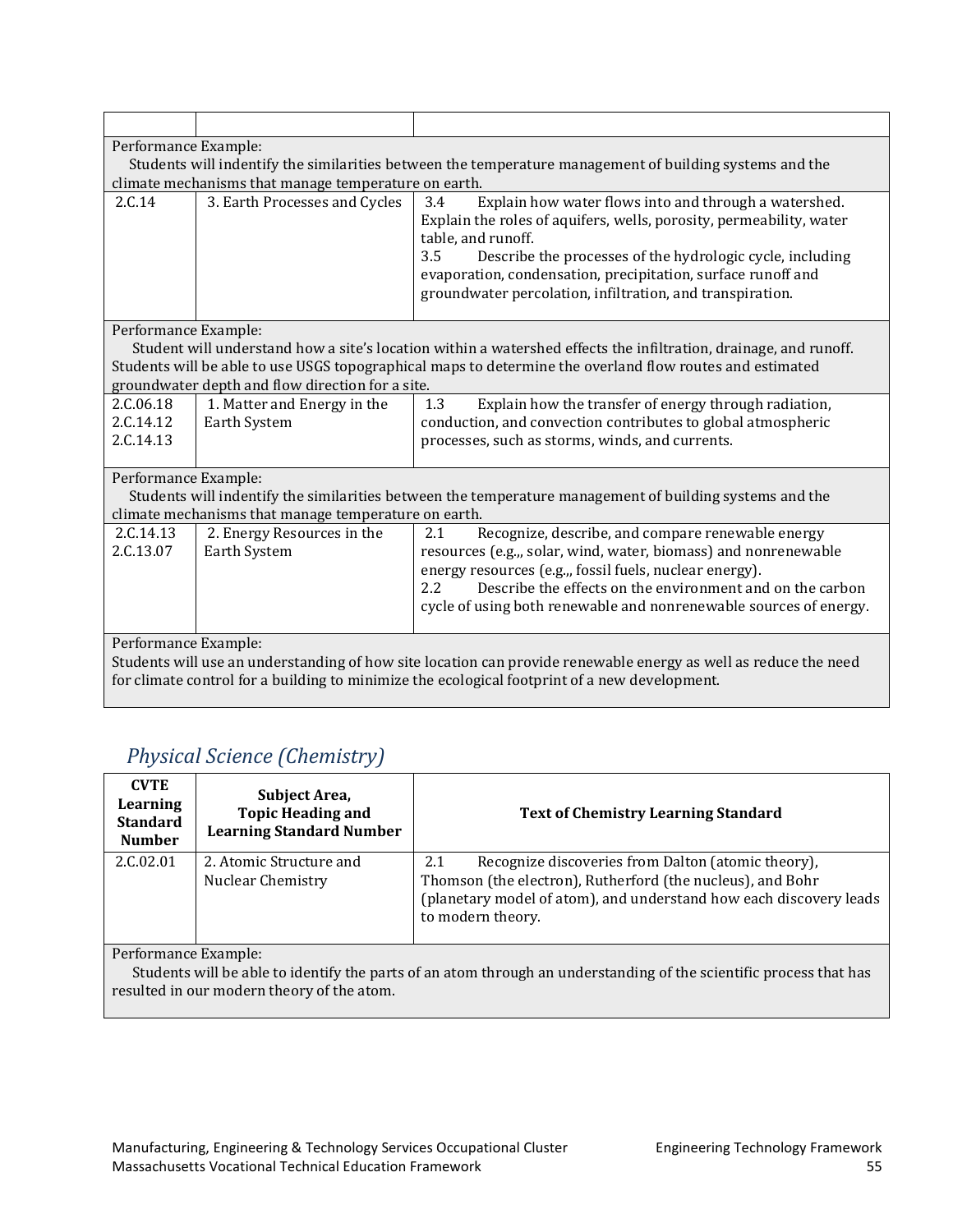# <span id="page-58-0"></span> *Physical [Science \(Physics\)](#page-2-0)*

| <b>CVTE</b><br>Learning<br><b>Standard</b>                                                                                                                                                          | Subject Area,<br><b>Topic Heading and</b><br><b>Learning Standard Number</b> | <b>Text of Physics Learning Standard</b>                                                                                                                                                                                                                                                                                                                                                                                                                                                                                                                                                                                               |
|-----------------------------------------------------------------------------------------------------------------------------------------------------------------------------------------------------|------------------------------------------------------------------------------|----------------------------------------------------------------------------------------------------------------------------------------------------------------------------------------------------------------------------------------------------------------------------------------------------------------------------------------------------------------------------------------------------------------------------------------------------------------------------------------------------------------------------------------------------------------------------------------------------------------------------------------|
| <b>Number</b>                                                                                                                                                                                       |                                                                              |                                                                                                                                                                                                                                                                                                                                                                                                                                                                                                                                                                                                                                        |
| 2.C.05.05                                                                                                                                                                                           | Properties of Matter                                                         | Differentiate between weight and mass, recognizing that weight is<br>the amount of gravitational pull on an object.<br>3. Recognize that the measurement of volume and mass requires<br>understanding of the sensitivity of measurement tools (e.g.,, rulers,<br>graduated cylinders, balances) and knowledge and appropriate use<br>of significant digits.                                                                                                                                                                                                                                                                            |
| Performance Example:<br>different size scales.                                                                                                                                                      |                                                                              | Students will be able to select measurement devices with an appropriate level of accuracy for the task involved.<br>Students can demonstrate the use of measurement devices by determining the density of a very small and very<br>large piece of metal forcing students to use different measurement tools to obtain an accurate measurement at                                                                                                                                                                                                                                                                                       |
| 2.C.14.12                                                                                                                                                                                           | <b>Heat Energy</b>                                                           | 14. Recognize that heat is a form of energy and that temperature<br>change results from adding or taking away heat from a system.<br>16. Give examples of how heat moves in predictable ways, moving<br>from warmer objects to cooler ones until they reach equilibrium.                                                                                                                                                                                                                                                                                                                                                               |
| Performance Example:                                                                                                                                                                                |                                                                              |                                                                                                                                                                                                                                                                                                                                                                                                                                                                                                                                                                                                                                        |
|                                                                                                                                                                                                     |                                                                              | Students will be able to calculate the rate of heating and cooling of a material and understand how specific heat                                                                                                                                                                                                                                                                                                                                                                                                                                                                                                                      |
|                                                                                                                                                                                                     | capacity influences the rate at which a substance will gain or lose heat.    |                                                                                                                                                                                                                                                                                                                                                                                                                                                                                                                                                                                                                                        |
| 2.C.13.16                                                                                                                                                                                           | 1. Motion and Forces                                                         | 1.1<br>Compare and contrast vector quantities (e.g.,, displacement,<br>velocity, acceleration force, linear momentum) and scalar quantities<br>(e.g.,, distance, speed, energy, mass, work).<br>Distinguish between displacement, distance, velocity, speed,<br>1.2<br>and acceleration. Solve problems involving displacement, distance,<br>velocity, speed, and constant acceleration.<br>1.5<br>Use a free-body force diagram to show forces acting on a<br>system consisting of a pair of interacting objects. For a diagram with<br>only co-linear forces, determine the net force acting on a system and<br>between the objects. |
| Performance Example:                                                                                                                                                                                |                                                                              |                                                                                                                                                                                                                                                                                                                                                                                                                                                                                                                                                                                                                                        |
|                                                                                                                                                                                                     | acting on the object to determine it's acceleration and velocity vectors.    | Students will be able to analyze situations with multiple forces acting on an object and determine the net force                                                                                                                                                                                                                                                                                                                                                                                                                                                                                                                       |
| 2.C.02                                                                                                                                                                                              | 5. Electromagnetism                                                          | 5.2<br>Develop qualitative and quantitative understandings of<br>current, voltage, resistance, and the connections among them (Ohm's<br>law).<br>5.3<br>Analyze simple arrangements of electrical components in<br>both series and parallel circuits. Recognize symbols and understand<br>the functions of common circuit elements (battery, connecting wire,<br>switch, fuse, resistance) in a schematic diagram.                                                                                                                                                                                                                     |
| Performance Example:                                                                                                                                                                                |                                                                              |                                                                                                                                                                                                                                                                                                                                                                                                                                                                                                                                                                                                                                        |
|                                                                                                                                                                                                     |                                                                              | Students will be given a simple 2 battery LED flashlight and will be able to identify the basic electronic                                                                                                                                                                                                                                                                                                                                                                                                                                                                                                                             |
| components and predict the effects each component will have on the flow of electricity through the circuit.                                                                                         |                                                                              |                                                                                                                                                                                                                                                                                                                                                                                                                                                                                                                                                                                                                                        |
| Students will predict the effect connecting batteries in series and parallel has on the voltage of the flashlight.<br>Students will also be expected test their predictions with measurement tools. |                                                                              |                                                                                                                                                                                                                                                                                                                                                                                                                                                                                                                                                                                                                                        |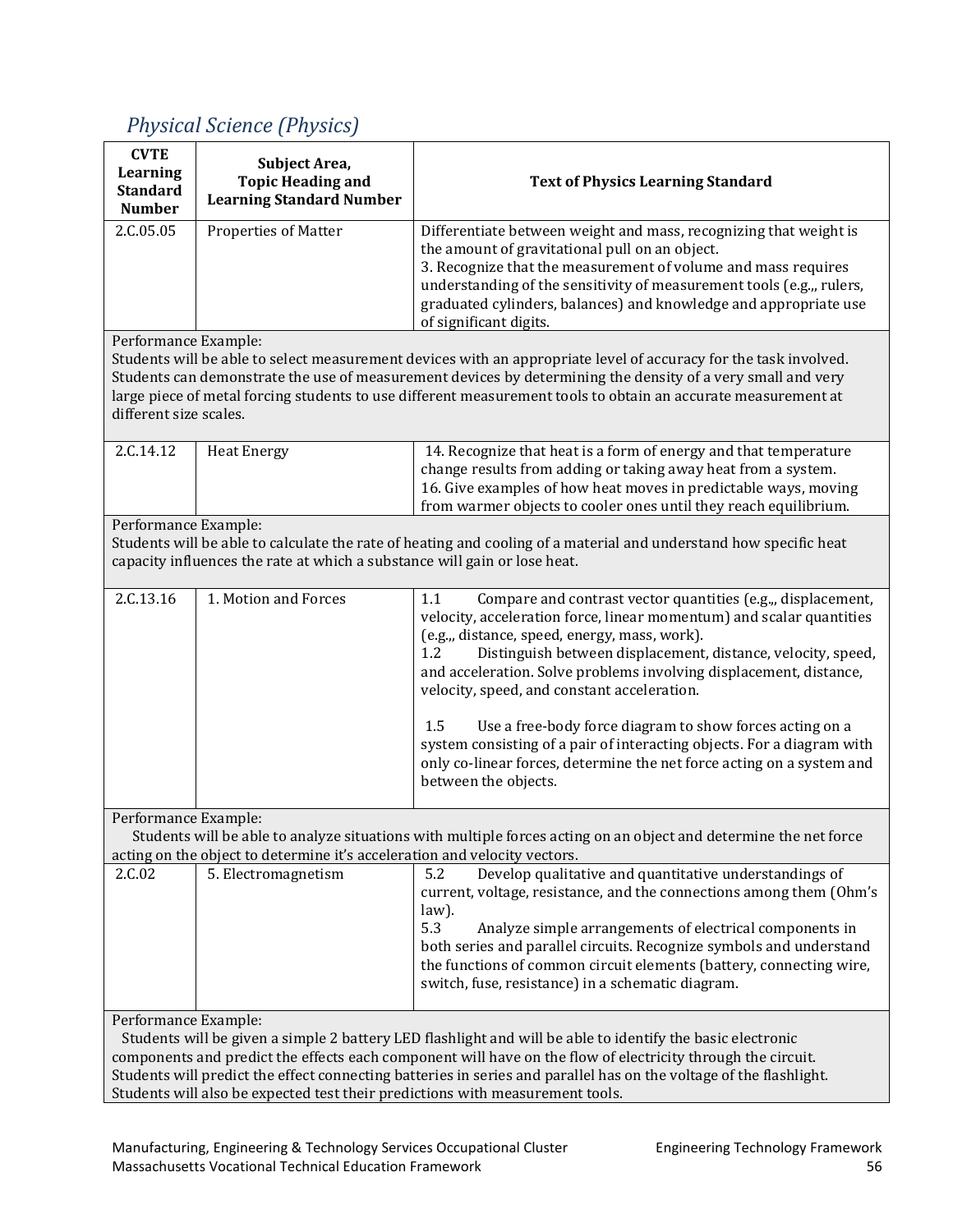| 2.C.06.18                                                                                                                                                                                                                            | 3. Heat and Heat Transfer                  | 3.1<br>Explain how heat energy is transferred by convection,<br>conduction, and radiation.<br>3.2<br>Explain how heat energy will move from a higher<br>temperature to a lower temperature until equilibrium is reached.                                                 |  |
|--------------------------------------------------------------------------------------------------------------------------------------------------------------------------------------------------------------------------------------|--------------------------------------------|--------------------------------------------------------------------------------------------------------------------------------------------------------------------------------------------------------------------------------------------------------------------------|--|
| Performance Example:                                                                                                                                                                                                                 |                                            | Students will understand why electrical components generate heat and how to properly select and apply devices<br>(i.e. heat sinks and fans) to transfer heat energy away from sensitive electronics.                                                                     |  |
| 2.C.06.16<br>2.C.06.17                                                                                                                                                                                                               | 2. Conservation of Energy<br>and Momentum  | Interpret and provide examples of how energy can be<br>2.2<br>converted from gravitational potential energy to kinetic energy and<br>vice versa.<br>2.3<br>Describe both qualitatively and quantitatively how work can<br>be expressed as a change in mechanical energy. |  |
| Performance Example:<br>Students will be able to understand the mechanics behind the force multiplication of simple machines and<br>explain why simple machines can be used to allow the user to do more work with less input force. |                                            |                                                                                                                                                                                                                                                                          |  |
| 2.C.06.16<br>2.C.06.17                                                                                                                                                                                                               | 1. Motion and Forces                       | Distinguish qualitatively between static and kinetic friction,<br>1.6<br>and describe their effects on the motion of objects.                                                                                                                                            |  |
| Performance Example:<br>Students will be able to understand that simple machines require the user to do more work in order to<br>overcome the effects of friction which are present in all mechanical systems.                       |                                            |                                                                                                                                                                                                                                                                          |  |
| 2.C.02.02                                                                                                                                                                                                                            | 5. Electromagnetism                        | Recognize that an electric charge tends to be static on<br>5.1<br>insulators and can move on and in conductors. Explain that energy<br>can produce a separation of charges.                                                                                              |  |
| Performance Example:                                                                                                                                                                                                                 | flow of electricity in electrical current. | Students will be able to identify the properties of insulators and conductors and identify examples of each. Students<br>will be able to explain the behavior static electricity on insulators and conductors and apply that knowledge to the                            |  |

# <span id="page-59-0"></span> *[Technology/Engineering](#page-2-0)*

| <b>CVTE</b><br>Learning<br><b>Standard</b><br><b>Number</b>                                          | Subject Area,<br><b>Topic Heading and</b><br><b>Learning Standard Number</b> | <b>Text of Technology/Engineering Learning Standard</b>                                                                                                                                                                             |
|------------------------------------------------------------------------------------------------------|------------------------------------------------------------------------------|-------------------------------------------------------------------------------------------------------------------------------------------------------------------------------------------------------------------------------------|
| 2.A.2                                                                                                | 1. Materials, Tools, and                                                     | 1.3<br>Identify and explain the safe and proper use of measuring                                                                                                                                                                    |
|                                                                                                      | Machines                                                                     | tools, hand tools, and machines (e.g.,, band saw, drill press, sander,<br>hammer, screwdriver, pliers, tape measure, screws, nails, and other<br>mechanical fasteners) needed to construct a prototype of an<br>engineering design. |
| Performance Example:                                                                                 |                                                                              |                                                                                                                                                                                                                                     |
| Students will be able to safely operate machinery and equipment related to engineering construction. |                                                                              |                                                                                                                                                                                                                                     |
| 2.B.01                                                                                               | 2. Engineering Design                                                        | 2.1<br>Identify and explain the steps of the engineering design                                                                                                                                                                     |
|                                                                                                      |                                                                              | process, i.e., identify the need or problem, research the problem,                                                                                                                                                                  |
|                                                                                                      |                                                                              | develop possible solutions, select the best possible solution(s),                                                                                                                                                                   |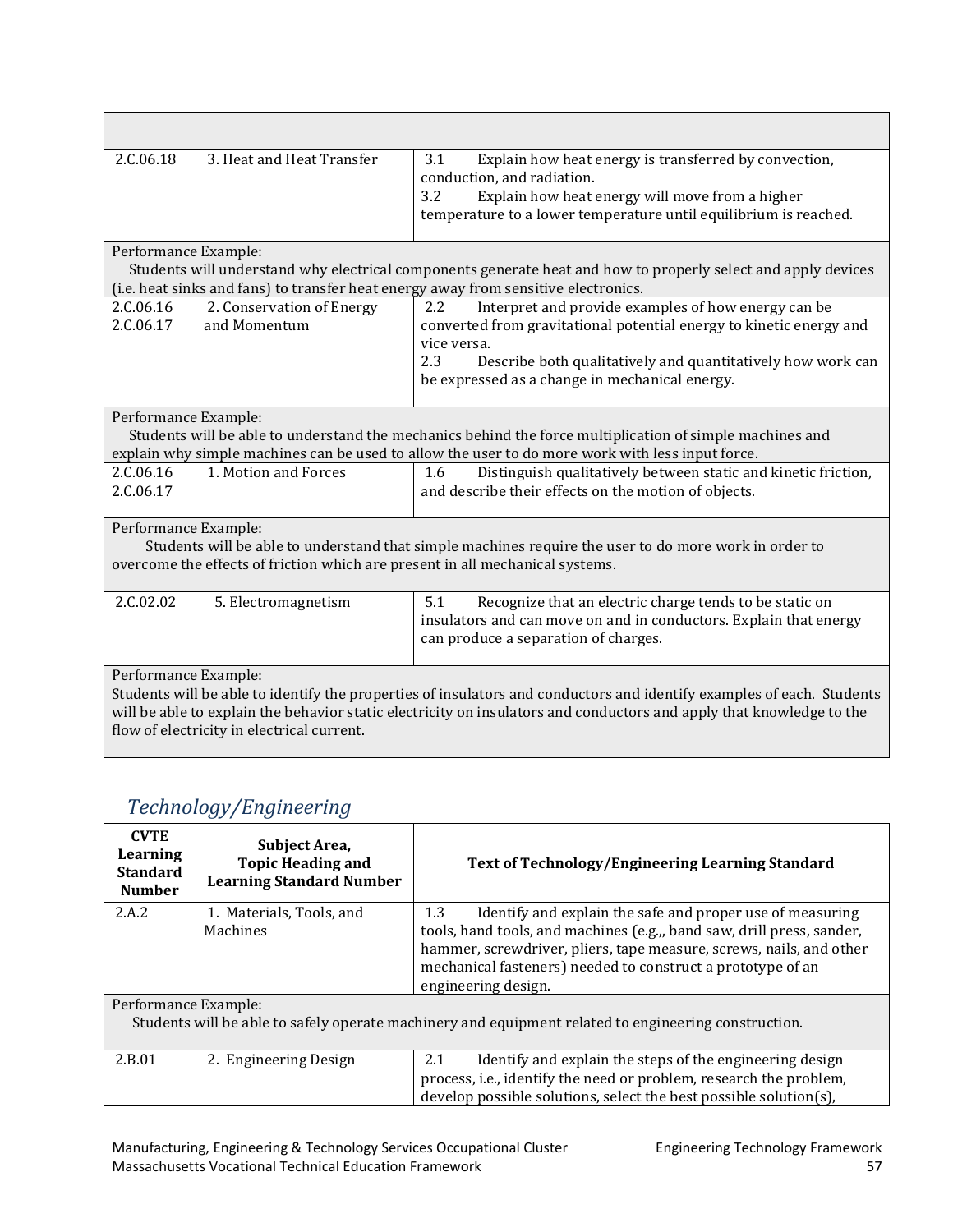|                                                                                                                                                                                                                                                                                                                          |                                                                              | construct a prototype, test and evaluate, communicate the<br>solution(s), and redesign.<br>2.2<br>Demonstrate methods of representing solutions to a design<br>problem, e.g.,, sketches, orthographic projections, multiview<br>drawings.<br>2.4<br>Identify appropriate materials, tools, and machines needed<br>to construct a prototype of a given engineering design.<br>2.5<br>Explain how such design features as size, shape, weight,<br>function, and cost limitations would affect the construction of a given<br>prototype. |  |
|--------------------------------------------------------------------------------------------------------------------------------------------------------------------------------------------------------------------------------------------------------------------------------------------------------------------------|------------------------------------------------------------------------------|---------------------------------------------------------------------------------------------------------------------------------------------------------------------------------------------------------------------------------------------------------------------------------------------------------------------------------------------------------------------------------------------------------------------------------------------------------------------------------------------------------------------------------------|--|
| Performance Example:<br>process.                                                                                                                                                                                                                                                                                         |                                                                              | Students will be able to use the engineering design process to analyze a problem, consider possible solutions, and<br>create a design solution. The students will determine the best materials for the design considering factors such as<br>cost, availability, reliability, and ease of operation/manufacture. Students will create a list of parts necessary to<br>create the design and determine overall cost. Students will also maintain a journal documenting the steps of their                                              |  |
| 2.C.05                                                                                                                                                                                                                                                                                                                   | 1. Materials, Tools, and<br>Machines                                         | 1.1<br>Given a design task, identify appropriate materials (e.g.,,<br>wood, paper, plastic, aggregates, ceramics, metals, solvents,<br>adhesives) based on specific properties and characteristics (e.g.,,<br>strength, hardness, and flexibility).<br>1.2<br>Identify and explain appropriate measuring tools, hand<br>tools, and power tools used to hold, lift, carry, fasten, and separate,<br>and explain their safe and proper use.                                                                                             |  |
| Performance Example:<br>Students will asked to select a material for an insulating cup holder. The student will be able to research and<br>understand the properties of common engineering materials used today and select a safe and cost effective<br>material.                                                        |                                                                              |                                                                                                                                                                                                                                                                                                                                                                                                                                                                                                                                       |  |
| 2.C.05<br>2.C.07                                                                                                                                                                                                                                                                                                         | 2. Engineering Design                                                        | Identify appropriate materials, tools, and machines needed<br>2.4<br>to construct a prototype of a given engineering design.                                                                                                                                                                                                                                                                                                                                                                                                          |  |
| Performance Example:                                                                                                                                                                                                                                                                                                     | current prototyping methods and analyze their associated costs and benefits. | Students will be given a design to create a prototype of. The student research different possible materials and                                                                                                                                                                                                                                                                                                                                                                                                                       |  |
| 2.C.13                                                                                                                                                                                                                                                                                                                   | 5. Construction Technologies                                                 | Describe and explain parts of a structure, e.g.,, foundation, flooring,<br>decking, wall, roofing systems.<br>5.3<br>Explain how the forces of tension, compression, torsion,<br>bending, and shear affect the performance of bridges.<br>Describe and explain the effects of loads and<br>5.4<br>structural<br>shapes on bridges.                                                                                                                                                                                                    |  |
| Performance Example:<br>Student will be able to understand the various ways architectural styles incorporate the safe support of loads.<br>Students will demonstrate knowledge by designing and building (or using simulation) a bridge and determining the<br>weight it can support and point of failure of the design. |                                                                              |                                                                                                                                                                                                                                                                                                                                                                                                                                                                                                                                       |  |
| 2.B.08                                                                                                                                                                                                                                                                                                                   | 2. Engineering Design                                                        | Identify the five elements of a universal systems model: goal,<br>2.6<br>inputs, processes, outputs, and feedback.                                                                                                                                                                                                                                                                                                                                                                                                                    |  |
| Performance Example:<br>improve design.                                                                                                                                                                                                                                                                                  |                                                                              | Students will survey users and industry in order to obtain feedback on a design solution or prototype in order to                                                                                                                                                                                                                                                                                                                                                                                                                     |  |
| 2.A.02                                                                                                                                                                                                                                                                                                                   | 2. Construction Technologies                                                 | Identify and demonstrate the safe and proper use of<br>2.5                                                                                                                                                                                                                                                                                                                                                                                                                                                                            |  |

Manufacturing, Engineering & Technology Services Occupational Cluster Funder Engineering Technology Framework Massachusetts Vocational Technical Education Framework 58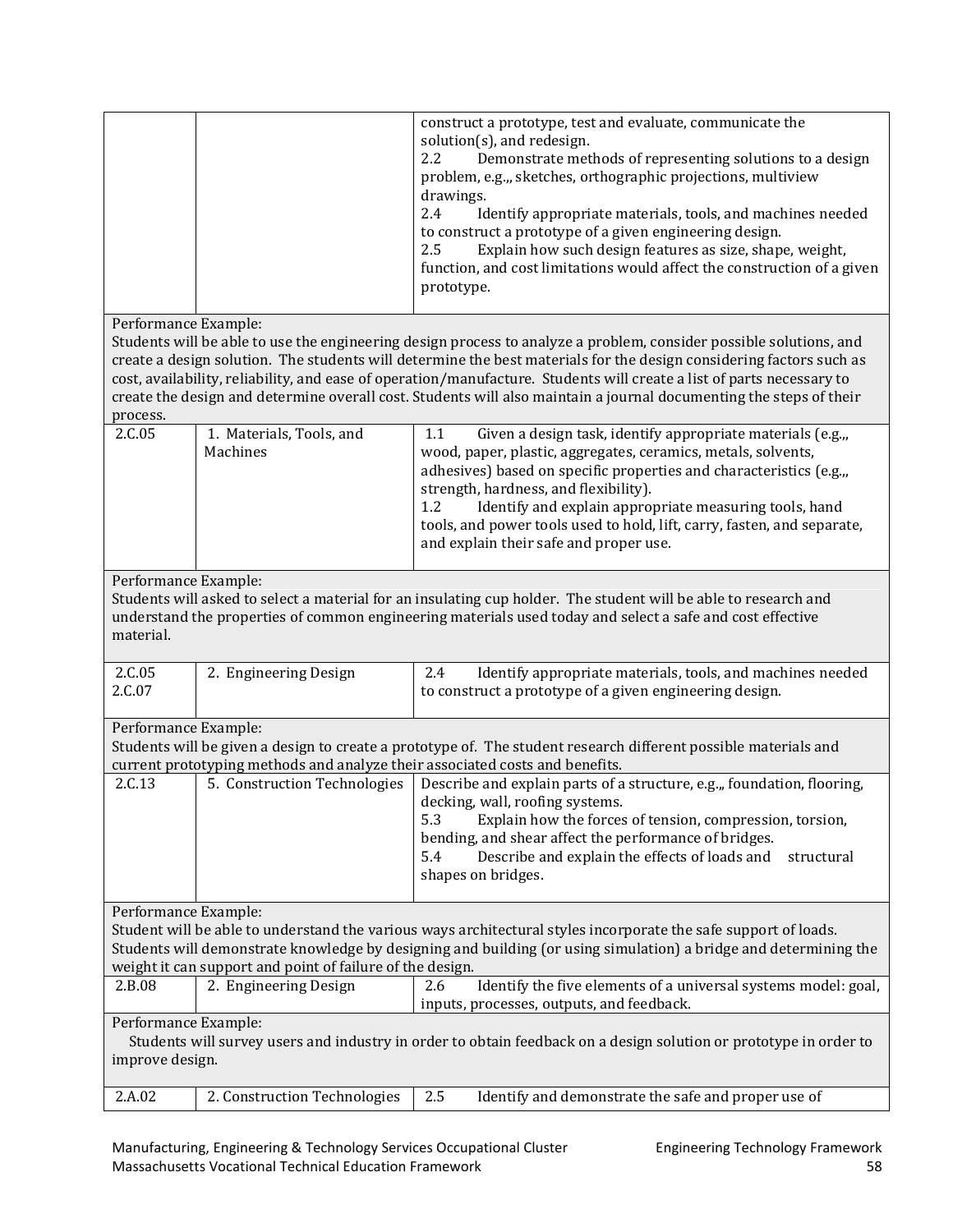| 2.C.08<br>2.C.12                                                                                                                                                                                                                                                             |                                                                                                                                  | common hand tools, power tools, and measurement devices used in<br>construction.                                                                                                                                                                                                                                                                                                                                                                                                                                                                                                                                                                                                                                                                                     |  |  |  |
|------------------------------------------------------------------------------------------------------------------------------------------------------------------------------------------------------------------------------------------------------------------------------|----------------------------------------------------------------------------------------------------------------------------------|----------------------------------------------------------------------------------------------------------------------------------------------------------------------------------------------------------------------------------------------------------------------------------------------------------------------------------------------------------------------------------------------------------------------------------------------------------------------------------------------------------------------------------------------------------------------------------------------------------------------------------------------------------------------------------------------------------------------------------------------------------------------|--|--|--|
|                                                                                                                                                                                                                                                                              | Performance Example:<br>Students will be able to safely operate machinery and equipment related to engineering and construction. |                                                                                                                                                                                                                                                                                                                                                                                                                                                                                                                                                                                                                                                                                                                                                                      |  |  |  |
| 2.B.01<br>2.C.06                                                                                                                                                                                                                                                             | 1. Engineering Design                                                                                                            | Identify and explain the steps of the engineering design<br>1.1<br>process: identify the problem, research the problem, develop<br>possible solutions, select the best possible solution(s), construct<br>prototypes and/or models, test and evaluate, communicate the<br>solutions, and redesign.<br>Understand that the engineering design process is used in<br>1.2<br>the solution of problems and the advancement of society. Identify<br>examples of technologies, objects, and processes that have been<br>modified to advance society, and explain why and how they were<br>modified.<br>1.3<br>Produce and analyze multi-view drawings (orthographic<br>projections) and pictorial drawings (isometric, oblique, perspective),<br>using various techniques. |  |  |  |
| Performance Example:                                                                                                                                                                                                                                                         | communicate a design solution through drawings.                                                                                  | Students will be able to apply the engineering design process to a problem selected by the instructor and be able to                                                                                                                                                                                                                                                                                                                                                                                                                                                                                                                                                                                                                                                 |  |  |  |
| 2.B.01<br>2.C.06<br>2.C.13                                                                                                                                                                                                                                                   |                                                                                                                                  | Interpret and apply scale and proportion to orthographic<br>1.4<br>projections and pictorial drawings (e.g.,, $\frac{1}{4}$ " = 1'0", 1 cm = 1 m).<br>1.5<br>Interpret plans, diagrams, and working drawings in the<br>construction of prototypes or models.                                                                                                                                                                                                                                                                                                                                                                                                                                                                                                         |  |  |  |
| Performance Example:<br>Students will be able to apply the engineering design process to a problem and produce documentation and<br>designs with enough detail to allow construction of a prototype and which demonstrate a thorough analysis of<br>many possible solutions. |                                                                                                                                  |                                                                                                                                                                                                                                                                                                                                                                                                                                                                                                                                                                                                                                                                                                                                                                      |  |  |  |
| 2.B.06<br>2.C.05                                                                                                                                                                                                                                                             | 7. Manufacturing<br>Technologies                                                                                                 | Describe the manufacturing processes of casting and<br>7.1<br>molding, forming, separating, conditioning, assembling, and<br>finishing.<br>7.2<br>Identify the criteria necessary to select safe tools and<br>procedures for a manufacturing process (e.g.,, properties of<br>materials, required tolerances, end-uses).                                                                                                                                                                                                                                                                                                                                                                                                                                             |  |  |  |
| Performance Example:                                                                                                                                                                                                                                                         | materials to safely and efficiently create a product.                                                                            | When given a manufacturing problem students will be able to select appropriate manufacturing methods and                                                                                                                                                                                                                                                                                                                                                                                                                                                                                                                                                                                                                                                             |  |  |  |
| 2.C.01                                                                                                                                                                                                                                                                       | 5. Energy and Power<br>Technologies-Electrical<br>Systems                                                                        | Explain how to measure and calculate voltage, current,<br>5.1<br>resistance, and power consumption in a series circuit and in a<br>parallel circuit. Identify the instruments used to measure voltage,<br>current, power consumption, and resistance.                                                                                                                                                                                                                                                                                                                                                                                                                                                                                                                |  |  |  |
|                                                                                                                                                                                                                                                                              | Performance Example:<br>Students will be able to use a multimeter to test and troubleshoot electrical equipment.                 |                                                                                                                                                                                                                                                                                                                                                                                                                                                                                                                                                                                                                                                                                                                                                                      |  |  |  |
| 2.C.02<br>2.C.03                                                                                                                                                                                                                                                             | 5. Energy and Power<br>Technologies-Electrical<br>Systems                                                                        | 5.1<br>Explain how to measure and calculate voltage, current,<br>resistance, and power consumption in a series circuit and in a<br>parallel circuit. Identify the instruments used to measure voltage,<br>current, power consumption, and resistance.                                                                                                                                                                                                                                                                                                                                                                                                                                                                                                                |  |  |  |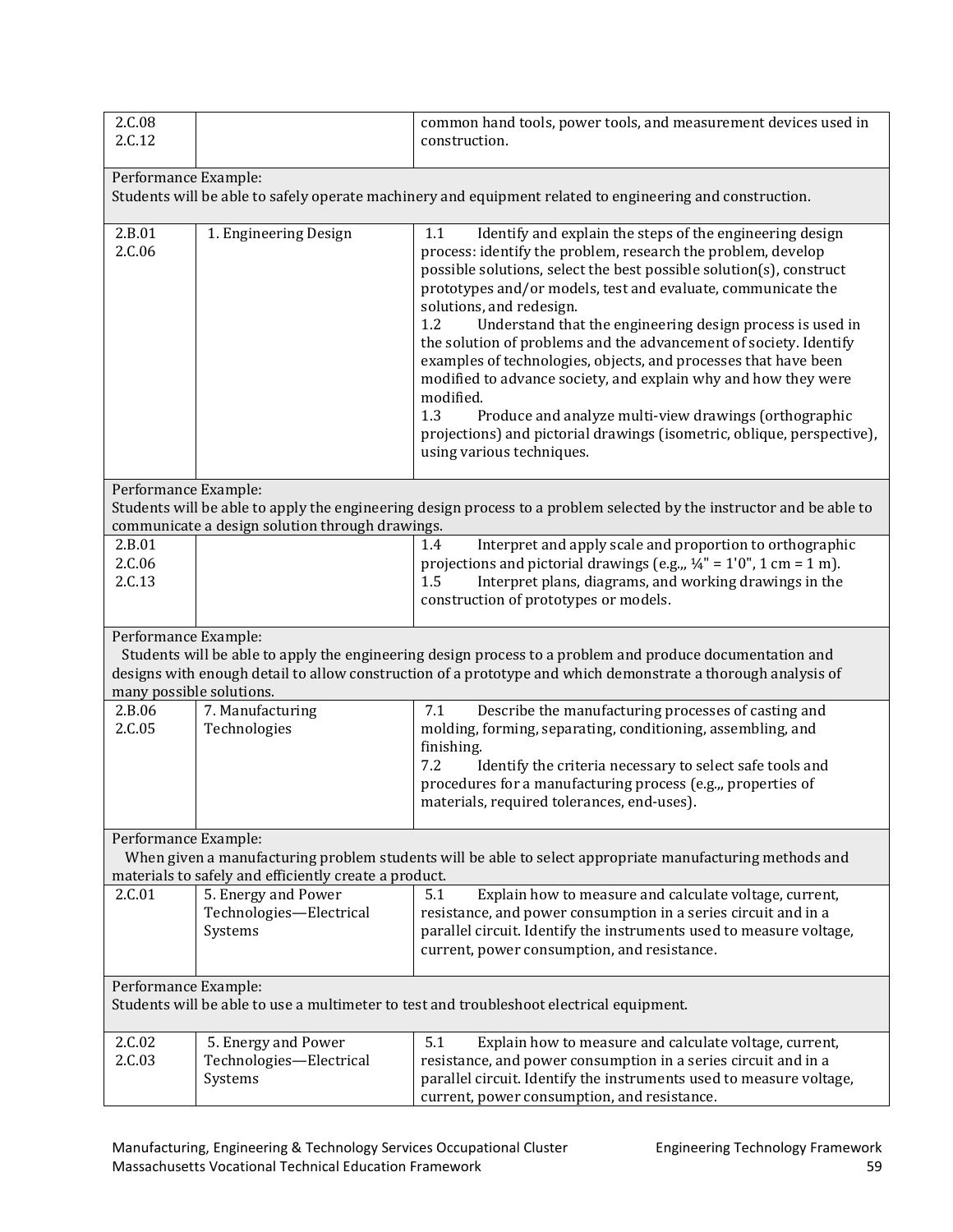| Identify and explain the components of a circuit, including<br>5.2    |
|-----------------------------------------------------------------------|
| sources, conductors, circuit breakers, fuses, controllers, and loads. |
|                                                                       |
| Examples of some controllers are switches, relays, diodes, and        |
| variable resistors.                                                   |
| Explain the relationships among voltage, current, and<br>5.3          |
| resistance in a simple circuit, using Ohm's law.                      |
|                                                                       |
| Compare and contrast alternating current (AC) and direct<br>5.5       |
| current (DC), and give examples of each.                              |
|                                                                       |
|                                                                       |
|                                                                       |

Performance Example:

When given a diagram of a simple 2 battery LED flashlight students will be able to identify the basic electronic components and predict the effects each component will have on the flow of electricity through a circuit. Students will predict the effect connecting batteries in series and parallel has on the voltage of the flashlight. Students will also predict the effect an alternating current would have on the LED. Students will also be expected to build and test their predictions with measurement tools.

| 2.C.05              | 2. Construction Technologies | Identify and explain the engineering properties of materials<br>2.1<br>used in structures (e.g.,, elasticity, plasticity, R value, density,<br>strength). |
|---------------------|------------------------------|-----------------------------------------------------------------------------------------------------------------------------------------------------------|
| 2.C.05<br>2.C.14.06 | 2. Construction Technologies | Recognize the purposes of zoning laws and building codes in<br>2.6<br>the design and use of structures.                                                   |

#### Performance Example:

 Students will understand how the selection of building location and building materials effects the safety and reliability of a mechanical structure and recognize the science and engineering rational for building codes

| 2.C.06 | 3. Energy and Power        | Calculate and describe the ability of a hydraulic system to<br>3.3              |
|--------|----------------------------|---------------------------------------------------------------------------------|
|        | Technologies-Fluid Systems | multiply distance, multiply force, and effect directional change.               |
|        |                            | Recognize that the velocity of a liquid moving in a pipe<br>3.4                 |
|        |                            | varies inversely with changes in the cross-sectional area of the pipe.          |
|        |                            | Identify and explain sources of resistance (e.g., 45 <sup>o</sup> elbow,<br>3.5 |
|        |                            | $90^{\circ}$ elbow, changes in diameter) for water moving through a pipe.       |
|        |                            |                                                                                 |

Performance Example:

 Students will be tasked with designing a hand lift for a small automobile considering hydraulic and pneumatic solutions. Students will be able to determine the amount of force multiplication necessary, determine the necessary parts and create a design solution.

| 2.C.06                | 4. Energy and Power  | Differentiate among conduction, convection, and radiation in<br>4.1                                                                                                                                                                                                                                       |
|-----------------------|----------------------|-----------------------------------------------------------------------------------------------------------------------------------------------------------------------------------------------------------------------------------------------------------------------------------------------------------|
| 2.C.13                | Technologies-Thermal | a thermal system (e.g.,, heating and cooling a house, cooking).                                                                                                                                                                                                                                           |
| 2.C.14                | Systems              | Give examples of how conduction, convection, and radiation<br>4.2<br>are considered in the selection of materials for buildings and in the<br>design of a heating system.<br>Explain how environmental conditions such as wind, solar<br>4.3<br>angle, and temperature influence the design of buildings. |
| $\mathbf{r}$ $\alpha$ | $\blacksquare$       |                                                                                                                                                                                                                                                                                                           |

Performance Example:

Students will be able to calculate the rate of heating and cooling of a material and understand how specific heat capacity influences the rate at which a substance will gain or lose heat. Students will be able to apply this knowledge to sustainable building design.

|  | 2.C.06 | 2.2 Construction Technologies 2.2 |  | Distinguish among tension, compression, shear, and torsion, |
|--|--------|-----------------------------------|--|-------------------------------------------------------------|
|--|--------|-----------------------------------|--|-------------------------------------------------------------|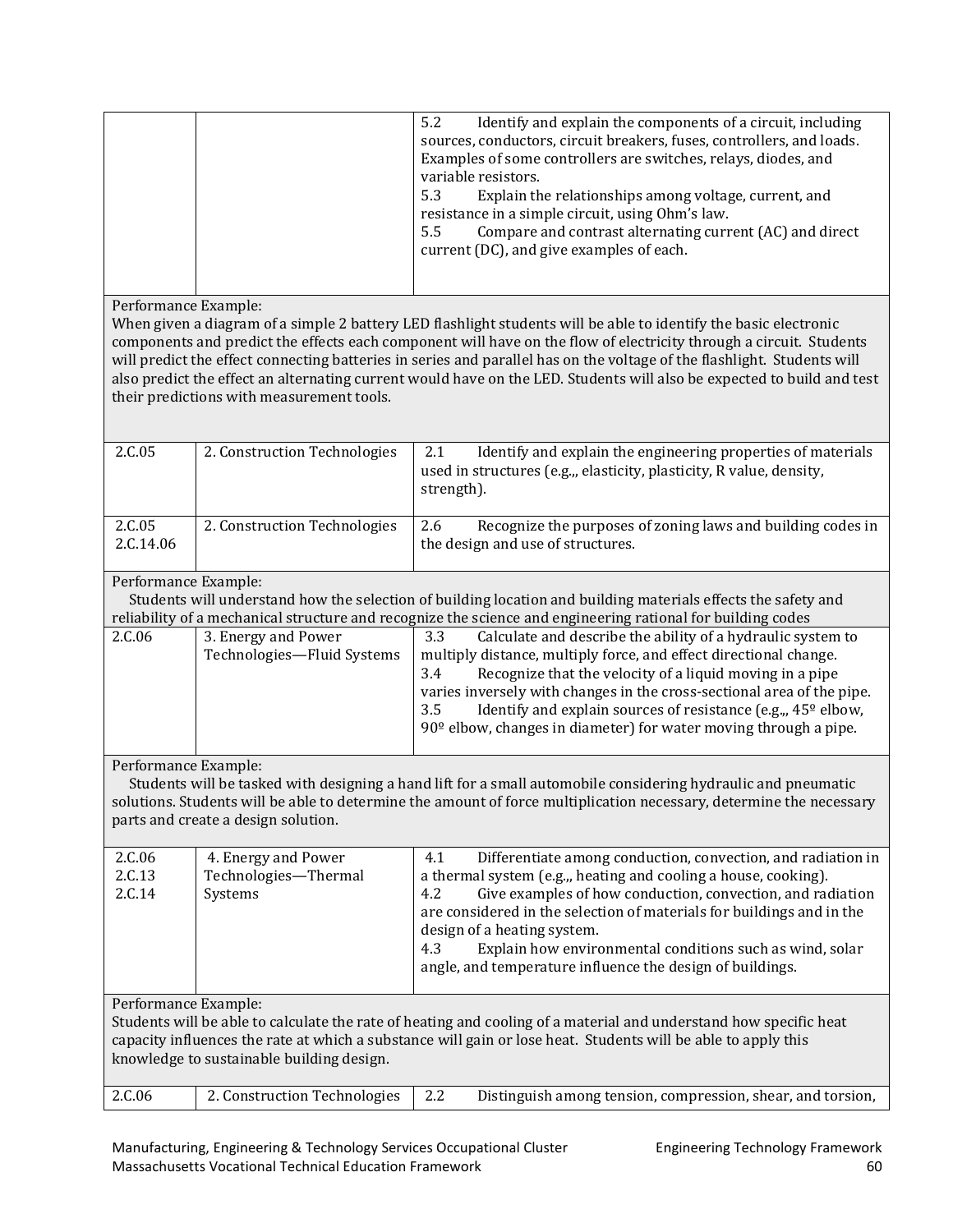| 2.C.13                                                                                                                                                                                    |                                                           | and explain how they relate to the selection of materials in<br>structures.<br>Calculate the resultant force $(s)$ for a combination of live<br>2.4<br>loads and dead loads. |  |
|-------------------------------------------------------------------------------------------------------------------------------------------------------------------------------------------|-----------------------------------------------------------|------------------------------------------------------------------------------------------------------------------------------------------------------------------------------|--|
| Performance Example:                                                                                                                                                                      |                                                           |                                                                                                                                                                              |  |
|                                                                                                                                                                                           |                                                           | Student will be able to understand the various ways architectural styles incorporate the safe support of loads.                                                              |  |
|                                                                                                                                                                                           | weight it can support and point of failure of the design. | Students will demonstrate knowledge by designing and building (or using simulation) a bridge and determining the                                                             |  |
|                                                                                                                                                                                           |                                                           |                                                                                                                                                                              |  |
| 2.C.09                                                                                                                                                                                    | 7. Manufacturing<br>Technologies                          | Describe the advantages of using robotics in the automation<br>7.3<br>of manufacturing processes (e.g.,, increased production, improved                                      |  |
|                                                                                                                                                                                           |                                                           | quality, safety).                                                                                                                                                            |  |
|                                                                                                                                                                                           |                                                           |                                                                                                                                                                              |  |
| Performance Example:<br>Students will observe the use of assembly line automation in the various industries and explain the benefits and<br>limitations when compared to manual assembly. |                                                           |                                                                                                                                                                              |  |
| 2.C.09                                                                                                                                                                                    | 6. Communication                                          | 6.3<br>Explain how the various components (source, encoder,                                                                                                                  |  |
|                                                                                                                                                                                           | Technologies                                              | transmitter, receiver, decoder, destination, storage, and retrieval)                                                                                                         |  |
|                                                                                                                                                                                           |                                                           | and processes of a communication system function.                                                                                                                            |  |
| Performance Example:                                                                                                                                                                      |                                                           |                                                                                                                                                                              |  |
|                                                                                                                                                                                           |                                                           | Students will be able to operate and program a communication system to have a robot perform an assembly line                                                                 |  |
| task.                                                                                                                                                                                     |                                                           |                                                                                                                                                                              |  |
|                                                                                                                                                                                           |                                                           |                                                                                                                                                                              |  |
|                                                                                                                                                                                           |                                                           |                                                                                                                                                                              |  |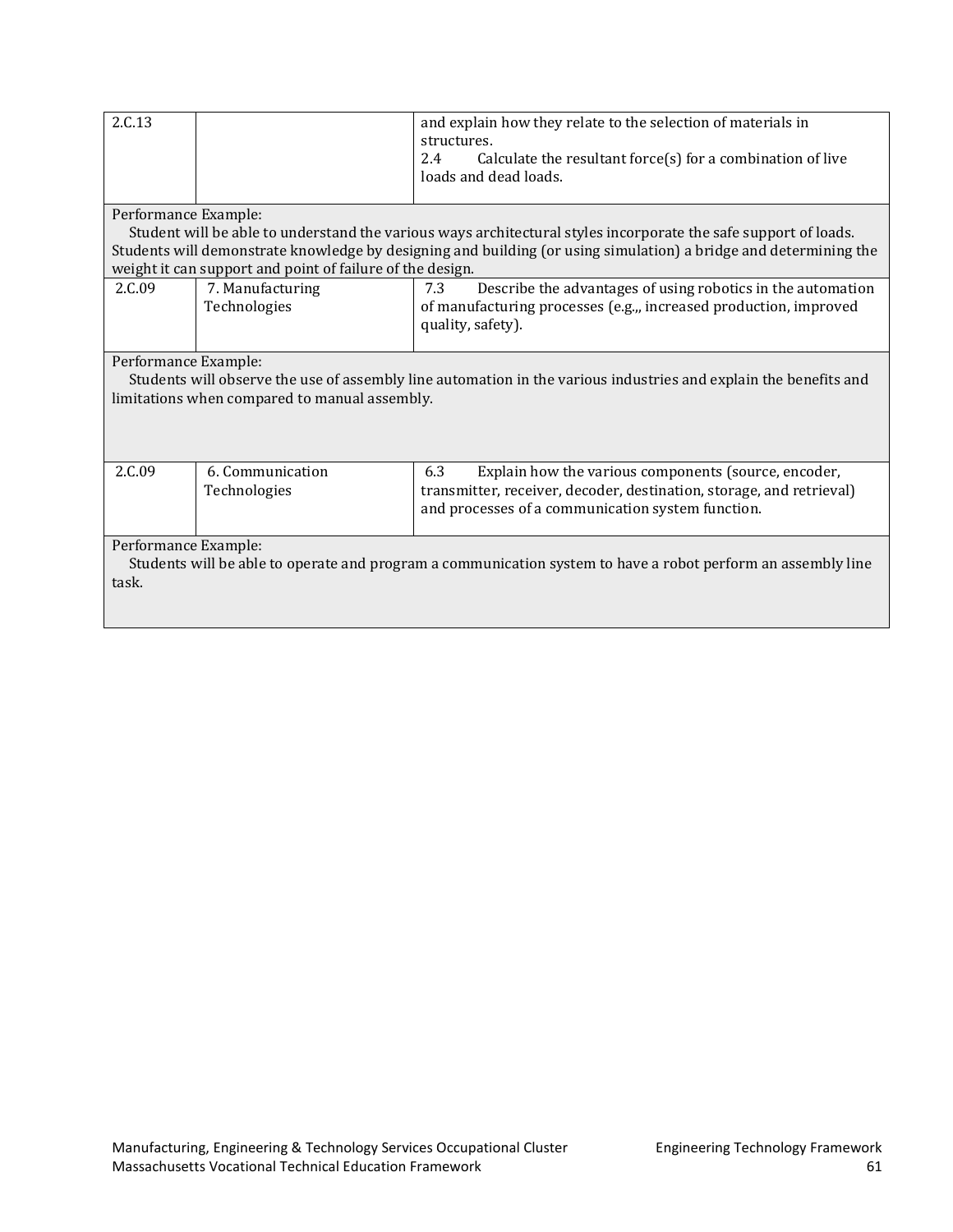# <span id="page-64-0"></span>[DESE Statewide Articulation Agreements](#page-2-0)

#### **ARTICULATION AGREEMENT**

*Between* 

Massachusetts Community Colleges

*And* 

Massachusetts Chapter 74-Approved Secondary Career/Vocational Technical Engineering Technology Programs Effective Date: December 5, 2012 *for more information, click* <http://www.masscc.org/partnerships-initiatives/voc-schools-articulation-agreements>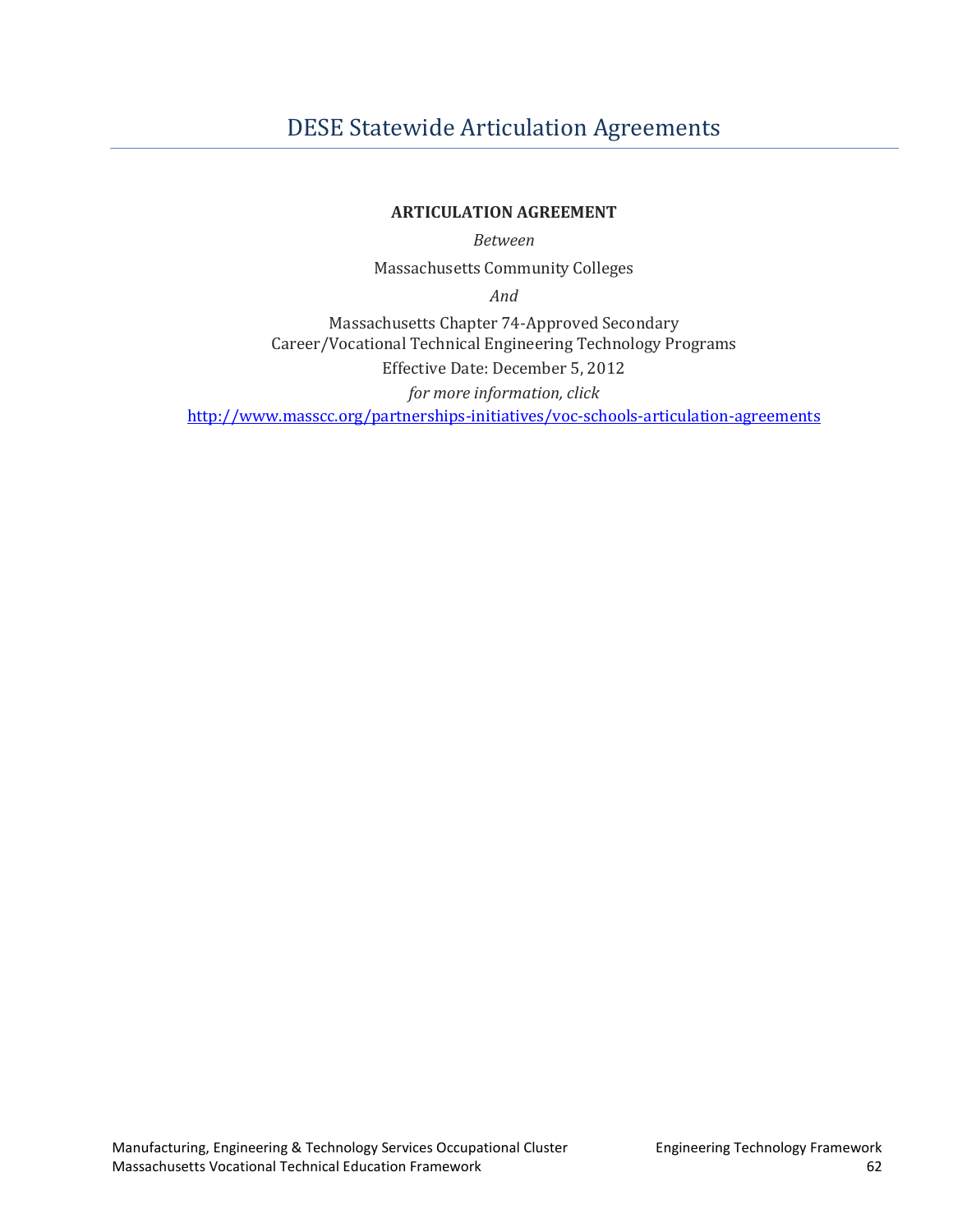# <span id="page-65-0"></span>[Industry Recognized Credentials](#page-2-0) (Licenses and Certifications/Specialty Programs)

| Provider: Carnegie Mellon University                                           |
|--------------------------------------------------------------------------------|
| Provider: Carnegie Mellon University                                           |
| Provider: Authorized AutoDesk instruction facility                             |
| Provider: Authorized Solidworks instructional facility                         |
| Provider: Associated college that accept course credit                         |
| 6. American Radio Relay League (ARRL)<br>Provider: FCC HAM license Preparation |
| Provider:                                                                      |
| http://www.expertrating.com/certifications/Electronics-test.asp                |
| <b>Provider: National Instruments</b>                                          |
| (optional PLTW software package)                                               |
|                                                                                |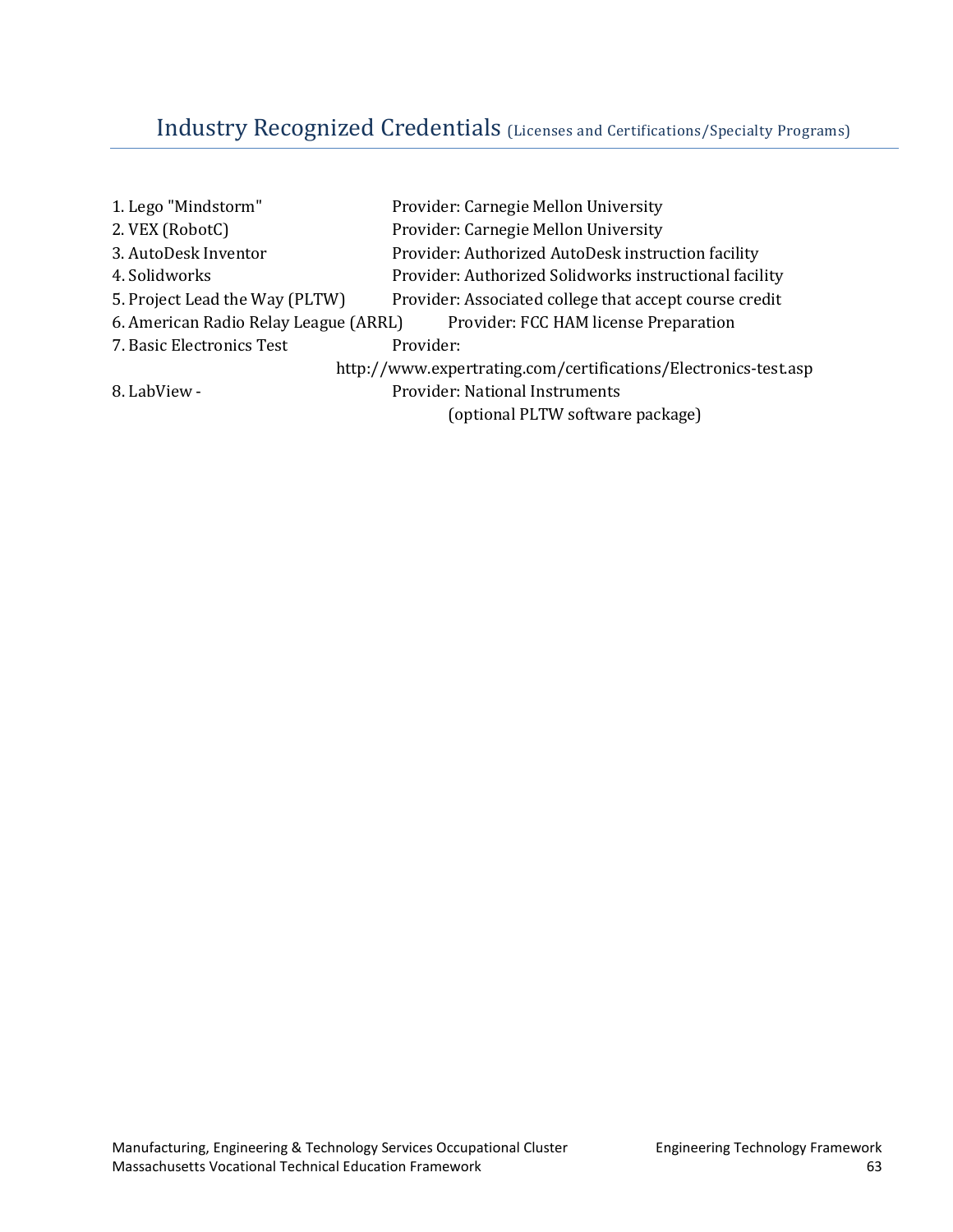## <span id="page-66-1"></span><span id="page-66-0"></span>[Reference Materials](#page-2-0)

- Floyd, T. L. (2009). Digital Fundamentals. Pearson: Prentice Hall.
- Tokheim, R. (2010). Digital Electronics: Principles and Applications. McGraw Hill
- Holtzapple, M. T. (2004). Foundations of Engineering. McGraw Hill
- Lindeburg, M. R. (2008). Civil engineering reference manual for the pe exam. (Eleventh Edition ed.). Professional Publications, Inc.
- Matteson, D., Kennedy, D., Baur, S., & Kultermann, E. (2011). Civil engineering and architecture. Cengage Learning.
- Aubin, P. F. (2012). Revit Architecture. Cengage Learning
- Madsen D., Folkestad J., Schertz K., Shumaker T., Stark C., Turpin J. L. (2004). Engineering Drawing and Design. (Third Edition.) Delmar: Thomson Learning.
- Karsnitz J. R., O'Brien S., Hutchinson K. (2013). Engineering Design: An Introduction (Second Edition.) Delmar: Cengage Learning.
- Handley B. A., Marshall D. M., Coon C. (2012) Principles of Engineering. Delmar: Cengage Learning

## <span id="page-66-2"></span>[Related National, Regional, and State Professional Organizations](#page-2-0)

- Project Lead The Way, Indianapolis, IN
- Museum Of Science, Boston, MA
- American Association of Engineering Societies http://www.aaes.org/
- American Society for Engineering Education http://www.asee.org/
- Accreditation Board for Engineering and Technology http://www.abet.org/
- The Minerals, Metals, & Materials Society http://www.tms.org/
- American Society of Mechanical Engineering http://www.asme.org
- IEEE Industry Standards and Technology Organization http://www.ieee-isto.org/
- Institute of Electrical and Electronics Engineers http://www.ieee.org
- American Society of Civil Engineers (ASCE) http://www.asce.org/
- Association of Engineering Geologists http://aegweb.org/
- Association for Women Geoscientists (Civil Engineering-related Society) http://www.awg.org/
- Society of Manufacturing Engineers http://www.sme.org
- Institute of Industrial Engineers http://www.iienet.org/
- ASTM International Standards http://www.astm.org/
- International Council on Systems Engineering http://www.incose.org/
- American Society of Safety Engineers (ASSE) http://www.asse.org/
- American Society for Testing and Materials (ASTM) http://www.astm.org/
- The American Institute of Architects http://www.aia.org/

## <span id="page-66-3"></span>[Student Organizations](#page-2-0)

- Skills USA www.maskillsusa.org
- National Technical Honor Society: www.nths.org/
- First Robotics: www.usfirst.org
- Vex Robotics: www.vexrobotics.com